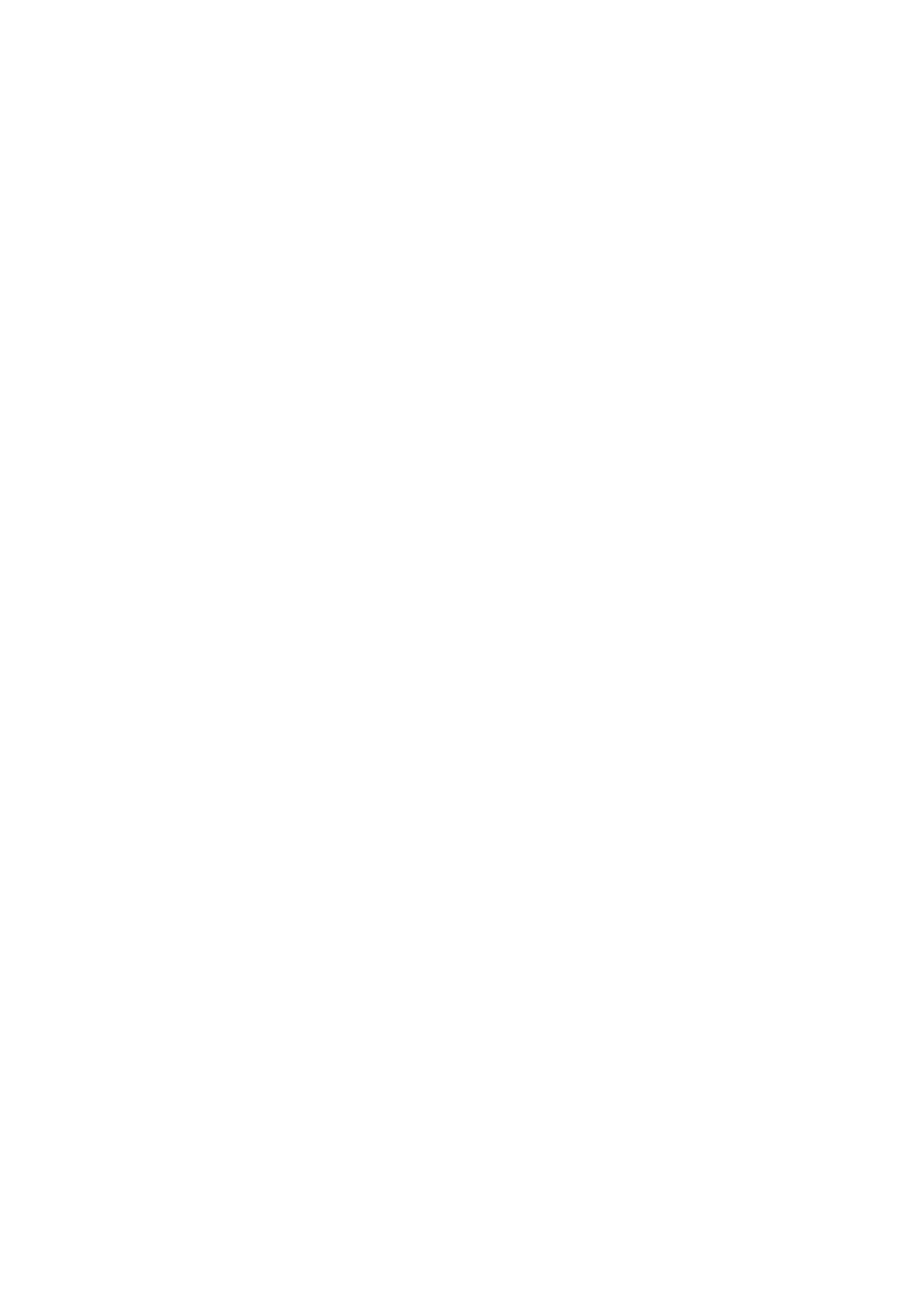# **SEMESTER III**

| Code No.           | Subject                          |    | Hrs/week | $\mathcal{C}$  | Int | Univ | Total |
|--------------------|----------------------------------|----|----------|----------------|-----|------|-------|
|                    |                                  | L  | T/D/P    |                |     |      |       |
| CE/CS/EB/EC/EE/    | Engineering Mathematics -II      | 3  |          | 3              | 50  | 100  | 150   |
| EI/FT/IT/ME/SE     |                                  |    |          |                |     |      |       |
| 1301               |                                  |    |          |                |     |      |       |
| CE 1302 A/B        | Surveying -I                     | 3  |          | 3              | 50  | 100  | 150   |
| CE 1303 A/B        | <b>Strength of Materials</b>     | 3  |          | 3              | 50  | 100  | 150   |
| CE 1304 A/B        | <b>Concrete Technology</b>       | 3  |          | 3              | 50  | 100  | 150   |
| CE 1305 A/B        | Fluid Mechanics -I               | 3  |          | 3              | 50  | 100  | 150   |
| CE 1306 A/B        | Building Technology and Habitat  | 3  |          | 3              | 50  | 100  | 150   |
|                    | Engineering                      |    |          |                |     |      |       |
| CE 13L1 A/B        | Survey Practicals -I             | -  | 3        | $\mathfrak{D}$ | 100 |      | 100   |
| <b>CE 13L2 A/B</b> | <b>Strength of Materials Lab</b> | -  | 3        | $\mathfrak{D}$ | 100 |      | 100   |
|                    | <b>TOTAL</b>                     | 18 | 12       | 22             |     |      |       |

#### **SEMESTER IV**

| Code No.             | Subject                                |    | Hrs/week | C                           | Int | Univ | Total |
|----------------------|----------------------------------------|----|----------|-----------------------------|-----|------|-------|
|                      |                                        |    | T/D/P    |                             |     |      |       |
| CE/CS/EB/EC/EE/E     | Engineering Mathematics -III           | 3  |          | 3                           | 50  | 100  | 150   |
| <b>I/FT/IT/ME/SE</b> |                                        |    |          |                             |     |      |       |
| 1401                 |                                        |    |          |                             |     |      |       |
| CE 1402 A/B          | Surveying -II                          | 3  |          | 3                           | 50  | 100  | 150   |
| CE 1403 A/B          | Analysis of Structures-I               | 3  |          | 3                           | 50  | 100  | 150   |
| CE 1404 A/B          | Engineering Geology & Seismology       | 4  |          | 3                           | 50  | 100  | 150   |
| CE 1405 A/B          | Fluid Mechanics II                     | 3  |          | 3                           | 50  | 100  | 150   |
| CE 1406 A/B          | Civil Engineering Drawing              |    | 3        | 3                           | 50  | 100  | 150   |
| $CE$ 14L1 A/B        | Survey Practicals - II and Survey Camp |    | 3        | $\mathfrak{D}$              | 100 |      | 100   |
| <b>CE 14L2 A/B</b>   | Fluid Mechanics Lab                    |    | 3        | $\mathcal{D}_{\mathcal{L}}$ | 100 |      | 100   |
|                      | <b>TOTAL</b>                           | 17 | 13       | 22                          |     |      |       |

# **STREAM A**

# **SEMESTER V**

|                      |                                       |    | Hrs/week |                             |     |      |       |
|----------------------|---------------------------------------|----|----------|-----------------------------|-----|------|-------|
| Code No.             | Subject                               |    | T/D/P    | C                           | Int | Univ | Total |
| CE/CS/EB/EC/EE/E     | Engineering Mathematics - IV          | 3  |          | 3                           | 50  | 100  | 150   |
| <b>I/FT/IT/ME/SE</b> |                                       |    |          |                             |     |      |       |
| 1501                 |                                       |    |          |                             |     |      |       |
| CE 1502 A/B          | Design of Structures-I                | 3  |          | 3                           | 50  | 100  | 150   |
| CE 1503 A/B          | Analysis of Structures - II           | 3  |          | 3                           | 50  | 100  | 150   |
| CE 1504 A/B          | Geotechnical Engineering -I           | 3  |          | 3                           | 50  | 100  | 150   |
| CE 1505 A/B          | Transportation Engineering -I         | 4  |          | 3                           | 50  | 100  | 150   |
| CE 1506 A/B          | Water Resources and Irrigation        | 4  |          | 3                           | 50  | 100  | 150   |
|                      | Engineering                           |    |          |                             |     |      |       |
| <b>CE 15L1 A/B</b>   | Geotechnical Engineering Lab          |    | 3        | 2                           | 100 |      | 100   |
| <b>CE 15L2 A</b>     | <b>Transportation Engineering Lab</b> |    | 3        | $\mathcal{D}_{\mathcal{L}}$ | 100 |      | 100   |
|                      | <b>TOTAL</b>                          | 20 | 10       | 22                          |     |      |       |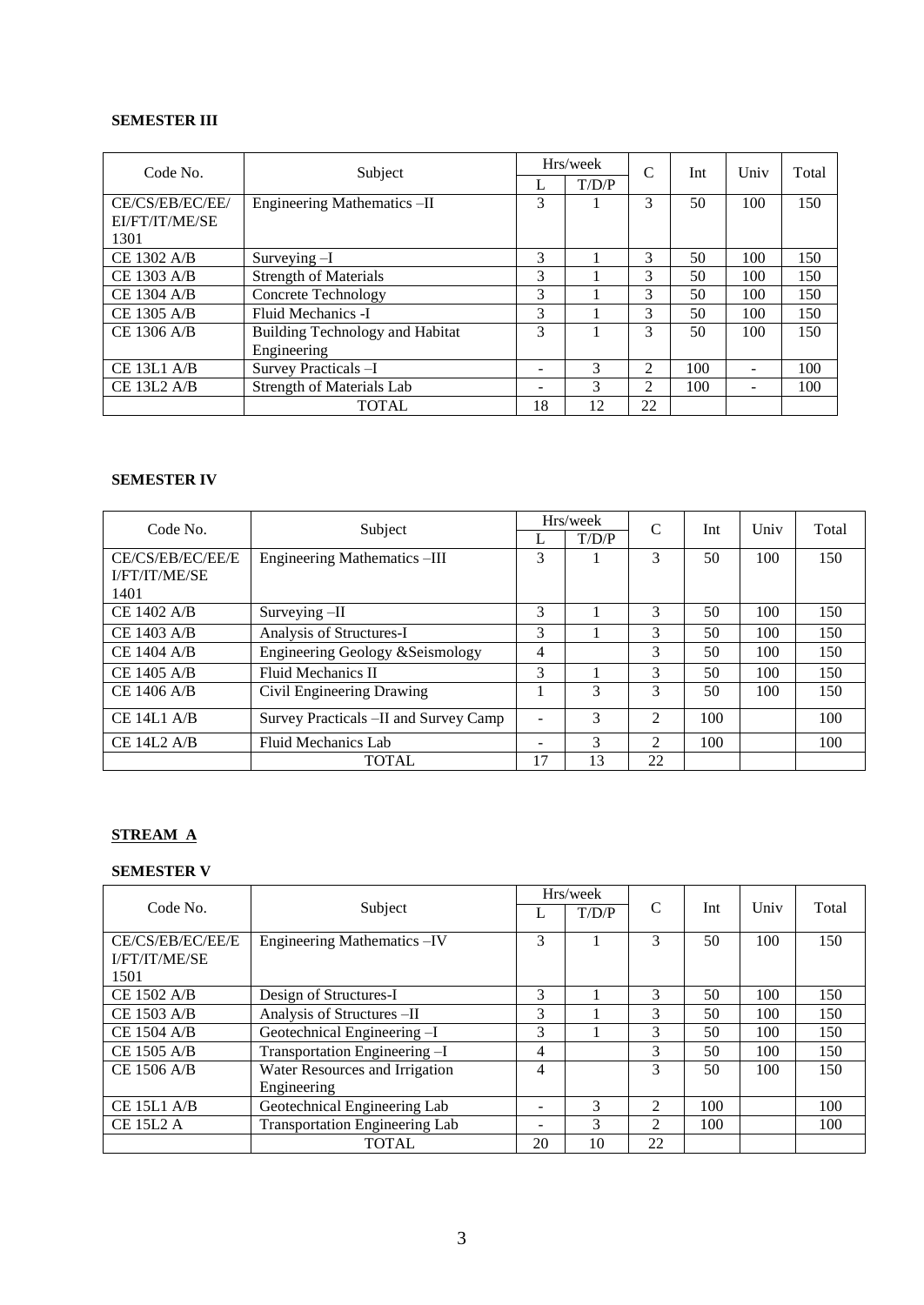# **SEMESTER VI**

| Code No          | Subject                        |    | Hrs/week | C              | Int. | Univ | Total |
|------------------|--------------------------------|----|----------|----------------|------|------|-------|
|                  |                                |    | T/D/P    |                |      |      |       |
| CE 1601 A/B      | Environmental Engineering -I   | 3  |          | 3              | 50   | 100  | 150   |
| CE 1602 A/B      | Design of Structures-II        | 3  |          | 3              | 50   | 100  | 150   |
| CE 1603 A/B      | Analysis of Structures -III    | 3  |          | 3              | 50   | 100  | 150   |
| CE 1604 A/B      | Geotechnical Engineering -II   | 3  |          | 3              | 50   | 100  | 150   |
| CE 1605 A/B      | Transportation Engineering -II | 4  |          | 3              | 50   | 100  | 150   |
| CE 1606 A        | Elective-I                     | 3  |          | 3              | 50   | 100  | 150   |
| CE 16L1 A/B      | Environmental Engineering Lab  | ۰  | 3        | $\mathfrak{D}$ | 100  |      | 100   |
| <b>CE 16L2 A</b> | CAD in Civil Engineering       | ۰  | 3        | $\mathfrak{D}$ | 100  |      | 100   |
|                  | <b>TOTAL</b>                   | 19 | 11       | 22             |      |      |       |
|                  |                                |    |          |                |      |      |       |

# **SEMESTER VII**

| Code No.           | Subject                              |    | Hrs/week       | C              | Int | Univ | Total |
|--------------------|--------------------------------------|----|----------------|----------------|-----|------|-------|
|                    |                                      |    | T/D/P          |                |     |      |       |
| <b>CE 1701 A/B</b> | Environmental Engineering - II       | 3  |                | 3              | 50  | 100  | 150   |
| CE 1702 A/B        | Design of Structures-III             | 3  |                | 3              | 50  | 100  | 150   |
| CE 1703 A/B        | <b>Construction Management</b>       | 3  |                | 3              | 50  | 100  | 150   |
| CE 1704 A/B        | Quantity Surveying and Valuation     | 3  |                | 3              | 50  | 100  | 150   |
| <b>CE 1705 A</b>   | Elective -II                         | 3  |                | 3              | 50  | 100  | 150   |
| CE 17L1 A/B        | Computer Applications in Civil Engg. |    | 3              | $\mathcal{L}$  | 100 |      | 100   |
| <b>CE 17L2 A/B</b> | Building Technology and NDT Lab      |    | 3              | $\mathfrak{D}$ | 100 |      | 100   |
| CE 17L3 A/B        | Seminar                              |    | 2              |                | 50  |      | 50    |
| <b>CE 17L4 A</b>   | <b>Industrial Training</b>           |    | 6              |                | 50  |      | 50    |
| <b>CE 17L5 A/B</b> | Project                              |    | $\mathfrak{D}$ |                | 50  |      | 50    |
|                    | <b>TOTAL</b>                         | 15 | 21             | 22             |     |      |       |

#### **SEMESTER VIII**

| Code No.           | Subject                                |    | Hrs/week | C  | Int | Univ | Total |
|--------------------|----------------------------------------|----|----------|----|-----|------|-------|
|                    |                                        | ∸  | T/D/P    |    |     |      |       |
| <b>CE 1801 A/B</b> | Architecture & Town Planning           | 4  |          |    | 50  | 100  | 150   |
| CE 1802 A/B        | Earthquake Engineering                 | 3  |          |    | 50  | 100  | 150   |
| CE 1803 A/B        | Construction Safety & Fire Engineering | 4  |          |    | 50  | 100  | 150   |
| <b>CE 1804 A</b>   | Elective -III                          | 4  |          | 3  | 50  | 100  | 150   |
| <b>CE 18L1 A/B</b> | Construction and Structural Engg. Lab  |    | 3        | 2  | 100 |      | 100   |
| <b>CE 18L2 A/B</b> | Project                                |    | 10       | 6  | 200 |      | 200   |
| <b>CE 18L3 A/B</b> | Viva Voce                              |    |          | ◠  |     | 100  | 100   |
|                    | <b>TOTAL</b>                           | 15 | 15       | 22 |     |      |       |

- **CE1606 A Elective –I**<br> **E1** Cost Effective Building Techniques<br> **E1** Design of special Structures E1 Cost Effective Building Techniques
- 

E3 Traffic Engineering E3 Highway & Airfield Pavement Design<br>E4 Air Pollution Control and Management E4 Ground water Engineering E4 Air Pollution Control and Management

E2 Environmental Geotechnics E2 Ground Imp**r**ovement Techniques

# **CE1805 A - Elective –III**

E1 Retrofitting and Rehabilitation of Structures

- E2 Advanced Construction Techniques and Field Quality Control
- E3 Industrial Waste Engineering & Management

E4 Remote Sensing & GIS.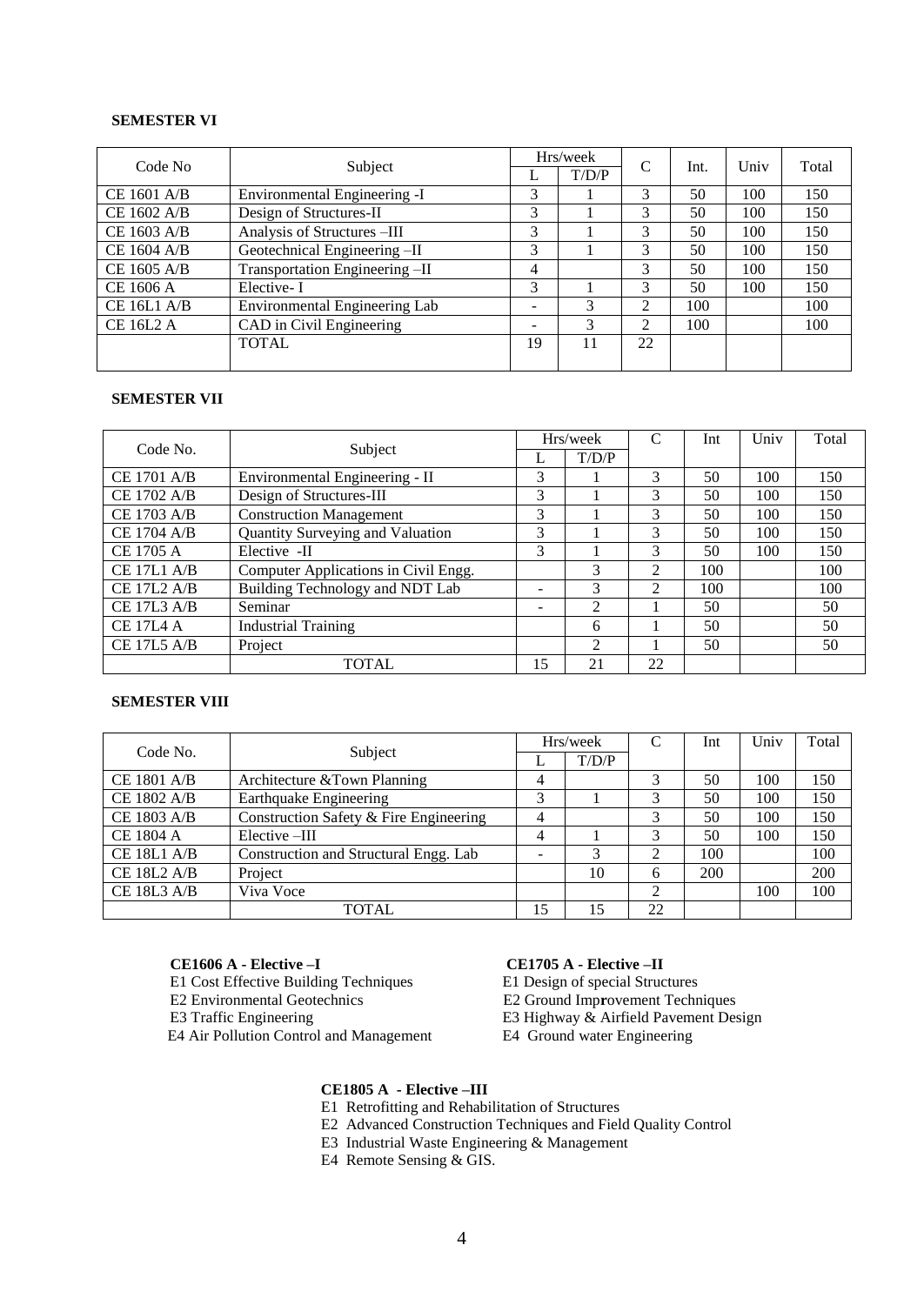# **STREAM B**

# **SEMESTER V**

|                    |                                       |                          | Hrs/week |                |     |      |       |
|--------------------|---------------------------------------|--------------------------|----------|----------------|-----|------|-------|
| Code No.           | Subject                               |                          | T/D/P    | $\mathsf{C}$   | Int | Univ | Total |
| CE/CS/EB/EC/E      | Engineering Mathematics - IV          | 3                        |          | 3              | 50  | 100  | 150   |
| E/EI/FT/IT/ME/     |                                       |                          |          |                |     |      |       |
| <b>SE 1501</b>     |                                       |                          |          |                |     |      |       |
| CE 1502 A/B        | Design of Structures-I                | 3                        |          | 3              | 50  | 100  | 150   |
| CE 1503 A/B        | Analysis of Structures-II             | 3                        |          | 3              | 50  | 100  | 150   |
| <b>CE 1504 A/B</b> | Geotechnical Engineering-I            | 3                        |          | 3              | 50  | 100  | 150   |
| CE 1505 A/B        | Transportation Engineering -I         | 4                        |          | 3              | 50  | 100  | 150   |
| CE 1506 A/B        | Water Resources and Irrigation        | $\overline{\mathcal{A}}$ |          | 3              | 50  | 100  | 150   |
|                    | Engineering                           |                          |          |                |     |      |       |
| CE 15L1 A/B        | Geotechnical Engineering Lab          |                          | 3        | $\mathfrak{D}$ | 100 |      | 100   |
| <b>CE 15L2 B</b>   | <b>Transportation Engineering Lab</b> |                          | 3        |                | 50  |      | 50    |
| <b>CE 15L3 B</b>   | Industrial / Field Training           |                          | 6        |                | 50  |      |       |
|                    | <b>TOTAL</b>                          | 20                       | 16       | 22             |     |      |       |

# **SEMESTER VI**

| Code No.           | Subject                        |                              | Hrs/week | $\mathcal{C}$ | Int. | Univ | Total |
|--------------------|--------------------------------|------------------------------|----------|---------------|------|------|-------|
|                    |                                |                              | T/D/P    |               |      |      |       |
| CE 1601 A/B        | Environmental Engineering -I   | 3                            |          | 3             | 50   | 100  | 150   |
| CE 1602 A/B        | Design of Structures-II        | 3                            |          | 3             | 50   | 100  | 150   |
| CE 1603 A/B        | Analysis of Structures -III    | 3                            |          | 3             | 50   | 100  | 150   |
| CE 1604 A/B        | Geotechnical Engineering -II   | 3                            |          | 3             | 50   | 100  | 150   |
| CE 1605 A/B        | Transportation Engineering -II | 4                            |          | 3             | 50   | 100  | 150   |
| CE 1606 B          | Elective-I                     | 3                            |          | 3             | 50   | 100  | 150   |
| <b>CE 16L1 A/B</b> | Environmental Engineering Lab  | $\qquad \qquad \blacksquare$ | 3        | 2             | 50   |      | 100   |
| <b>CE 16L2 B</b>   | CAD in Civil Engineering       | $\qquad \qquad \blacksquare$ | 3        |               | 100  |      | 100   |
| <b>CE 16L3 B</b>   | Industrial / Field Training    |                              | 6        |               | 50   |      |       |
|                    | <b>TOTAL</b>                   | 19                           | 17       | 22            |      |      |       |
|                    |                                |                              |          |               |      |      |       |

# **SEMESTER VII**

| Code No.           |                                      |    | Hrs/week       | C              |     | Univ<br>Total |     |
|--------------------|--------------------------------------|----|----------------|----------------|-----|---------------|-----|
|                    | Subject                              |    | T/D/P          |                | Int |               |     |
| <b>CE 1701 A/B</b> | Environmental Engineering - II       | 3  |                | 3              | 50  | 100           | 150 |
| CE 1702 A/B        | Design of Structures-III             | 3  |                | 3              | 50  | 100           | 150 |
| CE 1703 A/B        | <b>Construction Management</b>       | 3  |                | 3              | 50  | 100           | 150 |
| CE 1704 A/B        | Quantity Surveying and Valuation     | 3  |                | 3              | 50  | 100           | 150 |
| <b>CE 1705 B</b>   | Elective -II                         | 3  |                | 3              | 50  | 100           | 150 |
| <b>CE 17L1 A/B</b> | Computer Applications in Civil Engg. |    | 3              | $\mathfrak{D}$ | 100 |               | 100 |
| <b>CE 17L2 A/B</b> | Building Technology and NDT Lab      | -  | 3              | 2              | 100 |               | 100 |
| <b>CE 17L3 A/B</b> | Seminar                              |    | $\overline{2}$ |                | 50  |               | 50  |
| <b>CE 17L4 B</b>   | Industrial / Field Training          |    | 6              |                | 50  |               | 50  |
| <b>CE 17L5 A/B</b> | Project                              |    | $\mathfrak{D}$ |                | 50  |               | 50  |
|                    | TOTAL                                | 15 | 21             | 22             |     |               |     |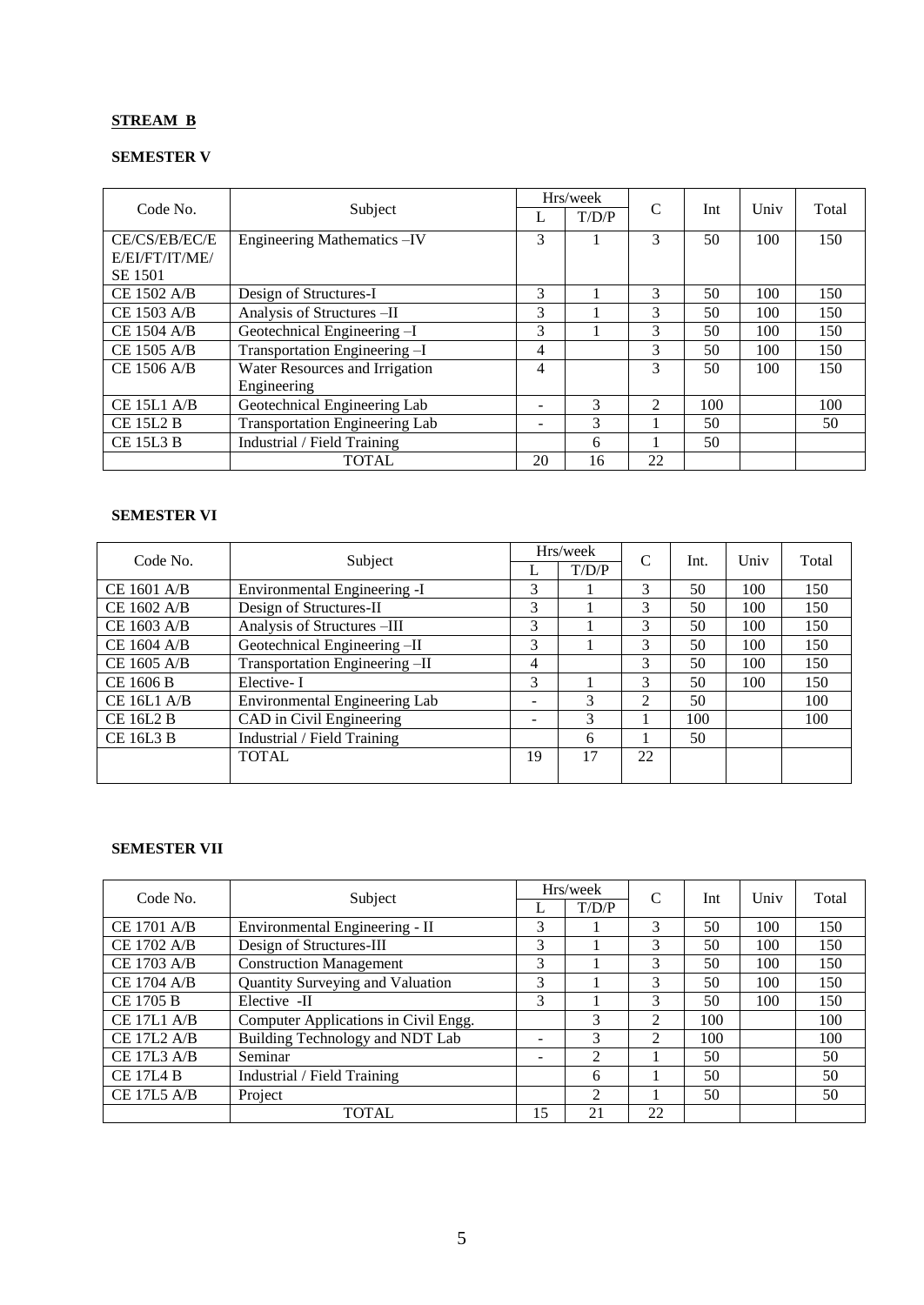#### **SEMESTER VIII**

| Code No.           | Subject                                |    | Hrs/week | C             | Int | Univ | Total |
|--------------------|----------------------------------------|----|----------|---------------|-----|------|-------|
|                    |                                        |    | T/D/P    |               |     |      |       |
| <b>CE 1801 A/B</b> | Architecture & Town Planning           | 4  |          |               | 50  | 100  | 150   |
| CE 1802 A/B        | <b>Earthquake Engineering</b>          | 3  |          |               | 50  | 100  | 150   |
| CE 1803 A/B        | Construction Safety & Fire Engineering | 4  |          |               | 50  | 100  | 150   |
| <b>CE 1804 B</b>   | Elective -III                          | 4  |          | 3             | 50  | 100  | 150   |
| $CE$ 18L1 A/B      | Construction and Structural Engg. Lab  |    | 3        | $\mathcal{D}$ | 50  |      | 100   |
| $CE$ 18L2 A/B      | Project                                |    | 10       | 6             | 200 |      | 200   |
| <b>CE 18L3 A/B</b> | Viva Voce                              |    |          | ↑             |     | 100  | 100   |
|                    | <b>TOTAL</b>                           | 15 | 15       | 22            |     |      |       |

**CE1606 B - Elective –I**<br> **E1** Cost Effective Building Techniques<br> **E1** Contracts and Legal A

E2 Construction Engineering & Materials Management E3 MIS and Finance Management

E1 Contracts and Legal Aspects in Construction<br>E2 Ground Improvement Techniques E3 Highway & Airfield Pavement Design

#### **CE1805 B - Elective –III**

E1 Retrofitting and Rehabilitation of Structures

E2 Advanced Construction Techniques and Field Quality Control

E3 Industrial Waste Engineering & Management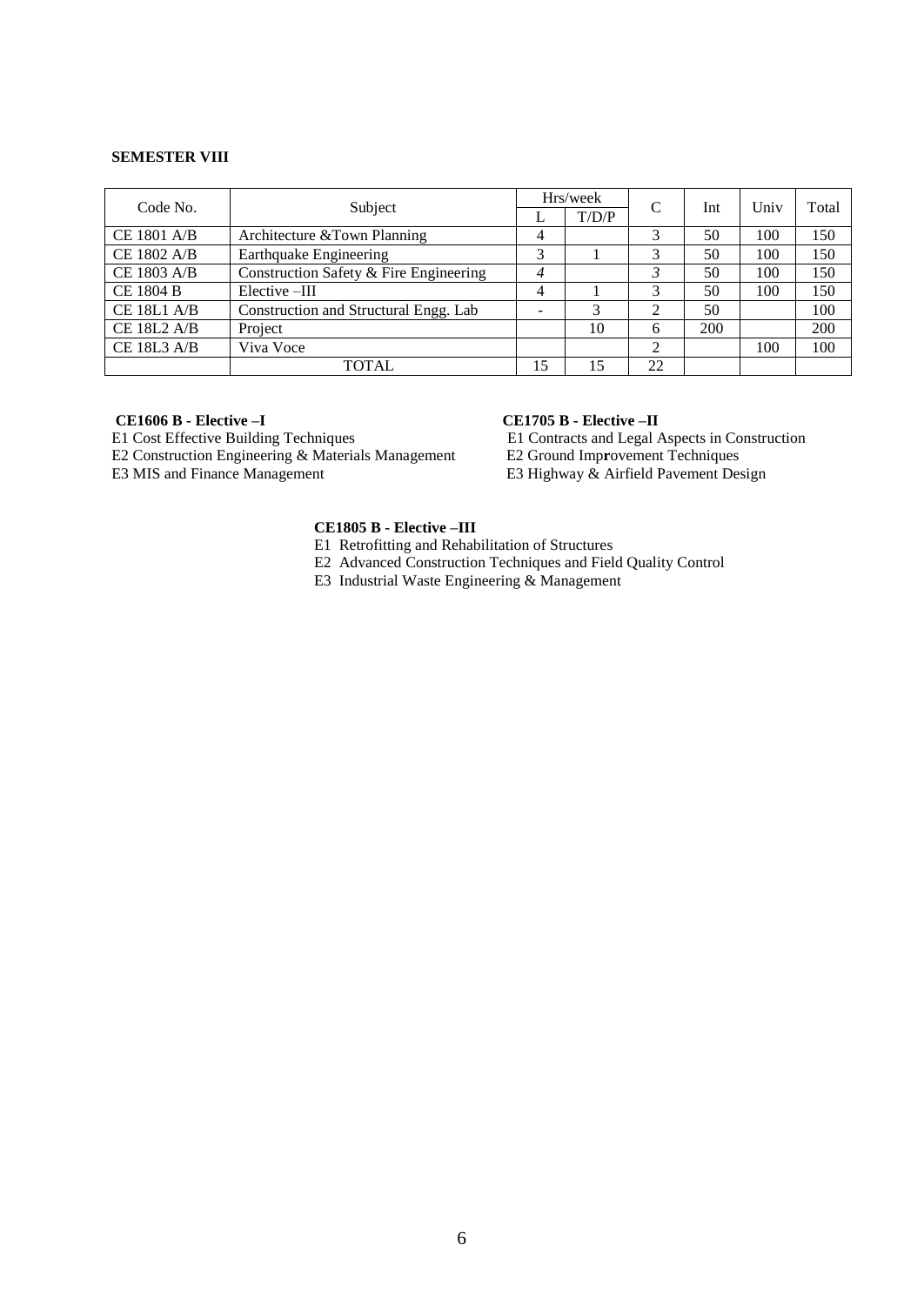# **1101 ENGINEERING MATHEMATICS I**

### **Module I Ordinary differential equations**:

First order differential equations - exact differential equations, Bernoulli's equations--Methods of solution and Simple applications.

Linear differential equations of higher orders with constant co-efficients-Methods of solution of these equations. Cauchy's linear differential equations. Simultaneous linear differential equations- Simple applications of linear differential equations in engineering problems –Electrical Circuits, Mechanical Systems.

# **Module II**

**Infinite series** : Integral test, comparison test, ratio test, Cauchy's root test, Raabe's test, seies of positive and negative terms, concept of absolute convergence, alternating series, Leibniz test(No proofs for any of the above tests)

**Power series** : Taylor and Maclaurin series of functions, Leibniz formula for the nth derivative of the product of two functions (No proof),use of Leibniz formula for the determination of co-efficients of the power series.

# **Module III**

**Partial differentiation**: Partial differentiation-Concept of partial derivative - Chain rule- Total derivative-Euler's theorem for homogeneous functions, Differentials and their applications in errors and approximations, Jacobians - Maxima minima of functions of two variables(Proof of the result not required)-Simple applications.

**Co-ordinate systems:** Rectangular co-ordinates-Polar co-ordinates-In plane and in Space-Cylindrical polar coordinates-Spherical polar co-ordinates.

# **Module IV**

# **Integral calculus**:

Application of definite integrals: Area, Volume, Arc length, Surface area.

Multiple integrals : Evaluation of double integrals-Change of order of integration. Evaluation of triple integrals-Change of Variables in integrals.

Applications of multiple integrals. Plane Area, Surface area &Volumes of solids

# **References**:

- 1. S.S.Sastry, Engineering Mathematics -Vol1, PHI publishers
- 2. Erwin Kreyzig, Advanced Engineering Mathematics, Wiley Eastern
- 3. T.Veerarajan, Engineering Mathematics, TMGH Publishers
- 4. B.S.Grewal, Higher Engineering Mathematics, Khanna Publishers

#### *Type of Questions for University Exam.*

*Q 1.Eight short answer questions of 5 marks with two questions from each of the four modules. (8x5 = 40 marks) Q 2. to Q.5 : Two questions A & B of 15 marks from each modules with option to answer either A or B. (4x15 = 60 marks)*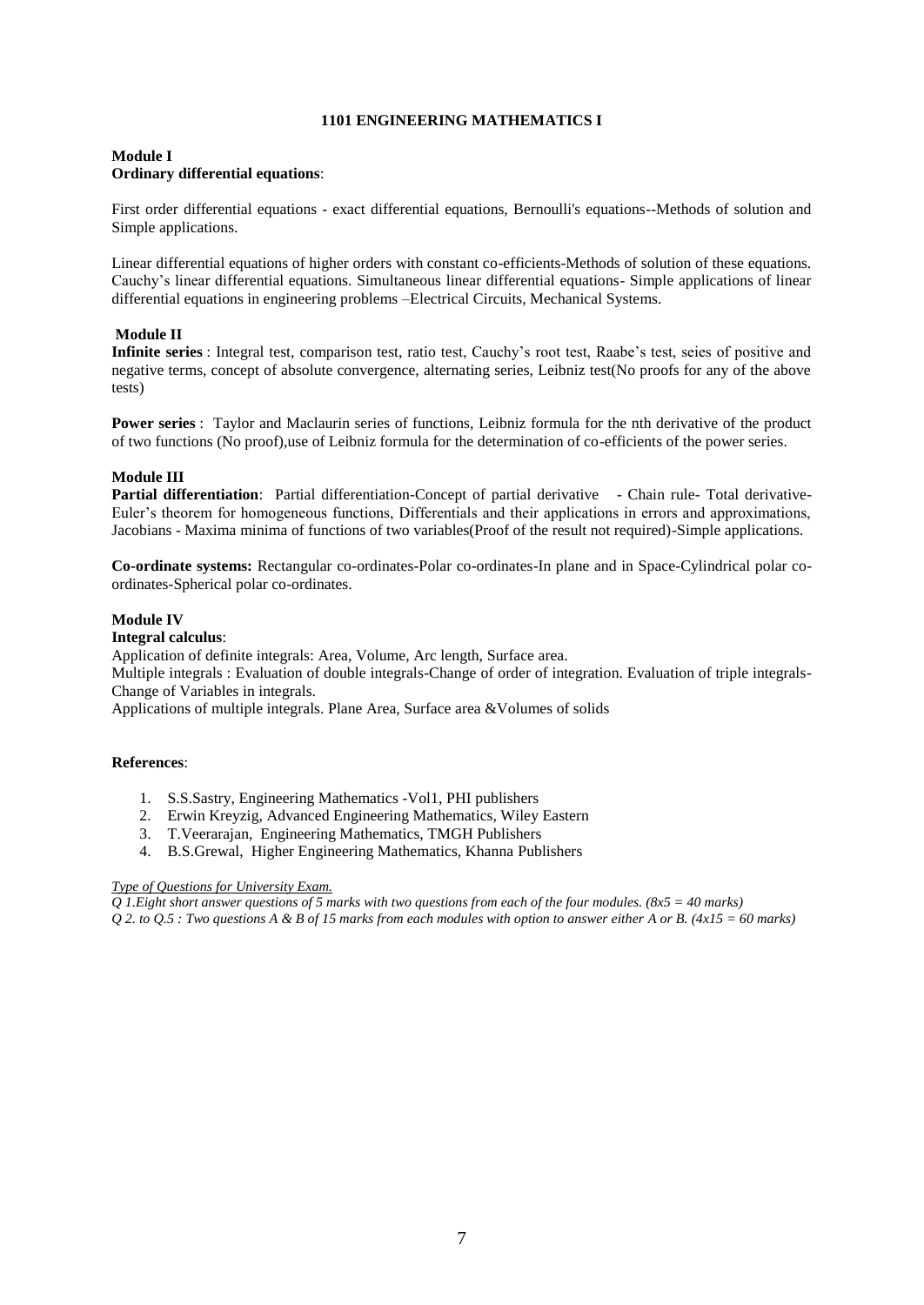#### **1102 ENGINEERING PHYSICS**

#### **Module 1**

**Laser-introduction**--spontaneous and stimulated emission-principle of laser- properties of laser-Einstein coefficients and the analysis of lasing conditions- Basic components of a laser-Different types of lasersconstruction,working and applications of Ruby laser-Neodymium YAG laser- He-Ne laser- semiconductor laser-Applications of laser in medicine, industry, science and communication.

**Holography**-basic principle-Comparison with ordinary photography-Recording and reconstruction of holograms-applications.

**Fibre optics** - Basic structure of an optical fibre - step-index fibre and graded index fibre- propagation of light in an optical fibre-acceptance angle and acceptance cone- Numerical aperture of a step-index fibre-Numerical aperture of a graded index fibre-modes of propagation-step index monomode fibre-Multimode stepindex fibre-Graded multimode fibre-Attenuation in optic fibres-fibre losses-material loss,scattering loss,absorption loss,leaky modes- dispersion in optical fibres- Applications.

#### **Module II**

**Crystallography** – Space lattice- Basis- Unit cell- Unit cell parameters- Crystal systems- Bravais lattices-Three cubic lattices-sc, bcc, and fcc- Number of atoms per unit cell- Co-ordination number- Atomic radius-Packing factor- Relation between density and crystal lattice constants- Lattice planes and Miller indices-Separation between lattice planes in sc- Bragg's law- Bragg's x-ray spectrometer- Crystal structure analysis.

**Liquid crystals**- Liquid crystals, display systems-merits and demerits- Metallic glasses- Types of metallic glasses (Metal-metalloid glasses, Metal-metal glasses) – Properties of metallic glasses (Structural, electrical,magnetic and chemical properties).

Shape memory alloys- Shape memory effect, pseudo elasticity

#### **Module III**

**Introduction to nanoscale science and technology**- nanostructures-nanoring, nanorod, nanoparticle,

nanoshells- Properties of nanoparticles- optical, electrical, magnetic, mechanical properties and quantum

confinement- Classification of nanomaterials- C60, metallic nanocomposites and polymer nanocomposites-Applications of nanotechnology.

**Superconductivity**-Introduction--transition temperature-Meissner effect-properties of super conductors.Types of superconductors-type 1 and type 2- AC Josephsons effect- DC Jospehsons effect- Flux quantisation-Squid-High temperature superconductors-Applications of super conductivity.

**Special Theory of Relativity -** Michelson-Morley experiment. Einstein's postulates. Lorentz transformation equations (no derivation). Simultaneity. Length contraction. Time dilation. Velocity addition. Relativistic mass. Mass energy relation. Mass less particle.

#### **Module IV**

**Quantum mechanics**-Introduction-origin of quantum theory-black body radiation and photo electric effect (brief ideas only)-matter waves- wave packet-uncertainty principle-(two forms)Time dependent Shrodinger equation for a free particle-Particle in force field and time dependent Schrodinger equation-Time independent schrodinger equation-Physical intrepretation of wave function-application -Particle in a Box (one dimensional) –Energy eigen values and wave functions **Ultrasonics**-piezo electric effect-Magnetostriction effect-production of ultrasonics-properties of ultrasonics- ultrasonic diffractometer and determination of velocity of ultrasonics in a liquid-Application of ultrasonics in non destructive testing - Accoustics of building-reverberation- Absorption Coefficient- Sabines formula for reverberation time(Derivation)-Accoustic intensity- loudness-decibel-phonconditions for good acoustics(Qualitative study).

# **References:**

- 1. S. Mani Naidu, A Text book of Engineering Physics, Pearson, 2010
- 2. M.C. Santosh Kumar, Engineering Physics, Nalpat Publishers.
- 3. B. Premlet, Advanced Engineering Physics, Phasor Books, Kollam.
- 4. A.S. Vasudeva, Modern Engineering Physics, S. Chand & Co.
- 5. Prabir K. Vasu and Hrishikesh Dhasmana, Engineering Physics, Ane books Pvt. Ltd., 2010.
- 6. S.O. Pillai & Sivakami, Applied Physics, New Age International (P) Ltd., Second Edition 2008.
- 7. G.S. Raghuvanshi, Engineering Physics, Prentice Hall of India.

#### *Type of Questions for University Exam.*

*Q 1.Eight short answer questions of 5 marks with two questions from each of the four modules. (8x5 = 40 marks) Q 2. to Q.5 : Two questions A & B of 15 marks from each modules with option to answer either A or B. (4x15 = 60 marks)*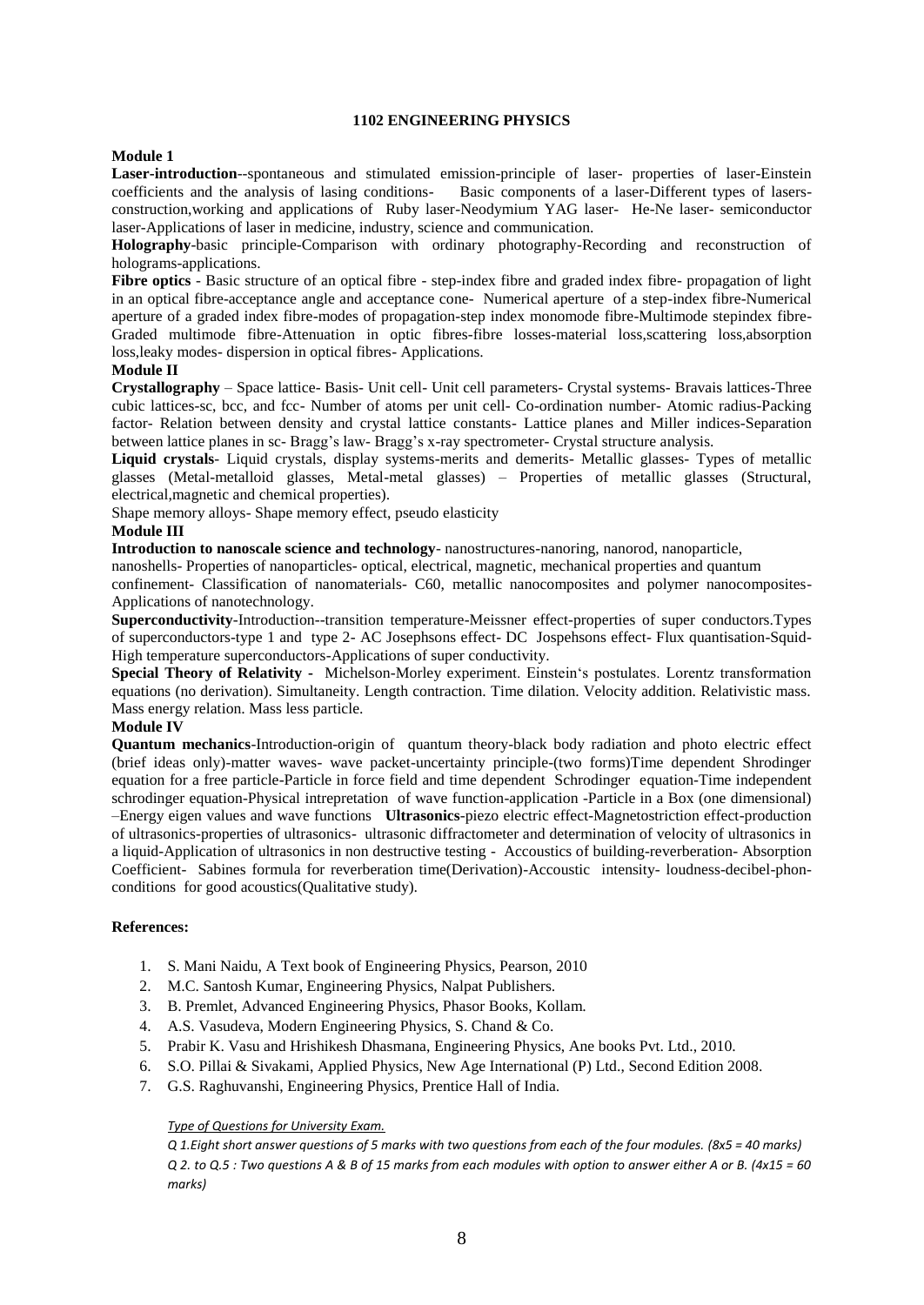# **1103 ENGINEERING CHEMISTRY**

# **Module I**

**Solid state chemistry**: Fundamentals, Bonding in solids, Born-Haber cycle, Point defects, Methods to improve reactivity of solids, Free electron theory, Band theory, Fermi level in semiconductors, Molecular field theory of magnetic materials.

**Spectroscopy**: Molecular energy levels-Types of molecular spectra- Electronic spectra (Classification of electronic transitions- Beer Lamberts law, Vibrational spectra (mechanism of interaction and application), Rotational spectra (Determination of bond length and application). NMR spectra (Basic principle, chemical shift, spin-spin splitting)

**Solid surface characterisation**: Electron spectroscopy for chemical analysis, Chemical shift, BET isotherm, Thermodynamics of adsorption.

# **Module II**

**Electrochemistry**: Fundamentals, Electrode potential, Nernst's equation, Types of electrodes, Salt bridge, E.M.F measurement. Concentration cells, Calculation of E.M.F of a concentration cell.

Acids and bases, Arrhenius concept, Bronsted-Lowry concept of acids and bases, Lewis concept, Buffer solutions, pH measurement, Polarisation, Overvoltage.

Power generation: Secondary cells, Fuel cells, Photovoltaic effect, Solar cells.

Corrosion and its control: Theories of corrosion - Galvanic series- Types of corrosion - Factors affecting corrosion and different methods of corrosion control.

**Chemical Kinetics**: reaction rate, rate constant, rate law, reaction order, first order, second order, pseudo-first order reactions, integrated rate laws, half-life of a reaction and its relation to rate constant. Molecularity, simple unimolecular and bimolecular reactions. Arrhenius equation.

# **Module III**

**Chemical Thermodynamics**: Fundamentals, Molecular interpretation of internal energy, enthalpy and entropy, Heat of reaction, Kirchhof's equation, Trouton's rule, Entropy changes accompanying different processes, Nernst heat theorem, Third-law.

**Free energy**: Dependence on pressure and temperature, Gibbs-Helmholtz equation, Free energy changes and equilibrium constant, chemical potential, Fugacity, Thermodynamics of biochemical reactions.

**Phase Rule**: Terms involved in phase rule and examples, Application of phase rule to one component water system, Application of phase rule to two-component systems.

#### **Module IV**

# **Engineering materials**:

Polymers- Classifications- Mechanism of polymerisation (Addition, free radical, cationic, anionic and coordination polymerisation)- Thermoplastics and thermosetting plastics-Compounding of plastics-Moulding techniques of plastics (Compression, Injection, Transfer and Extrusion moulding)-Preparation, properties and uses of PVC, PVA, Nylon, PET - Silicon polymers- Biodegradable plastics. Elastomers- structure of natural rubber- vulcanisation- synthetic rubbers (Buna-S, Butyl rubber and Neoprene).

Lubricants- Introduction-Mechanism of lubrication- solid and liquid lubricant- Properties of lubricants-Viscosity index- flash and fire point- cloud and pour point- aniline value.

Refractories: Classification – Properties of refractories.

Cement- Manufacture of Portland cement- Theory of setting and hardening of cement.

#### **References:**

- 1. Peter Atkins, Julio de Paula, Elements of Physical Chemistry, Oxford University Press, 2005.
- 2. John E. McMurry and Robert C. Fay, Chemistry, 5<sup>th</sup> Edition, Pearson, 2008.
- 3. O. G Palanna, Engineering Chemistry, Tata McGraw Hill Education Pvt. Ltd., New Delhi, 2009.
- 4. R.N. Goyal, Harmendra Goel, Textbook of Engineering Chemistry, 2<sup>nd</sup> Edition, Ane Books Pvt. Ltd., 2011.
- 5. R Gopalan, D Venkappayya, Sulochana Nagarajan, Textbook of Engineering Chemistry, 2<sup>nd</sup> Edition, Vikas Publishing House Pvt. Ltd., New Delhi, 2005.
- 6. Shashi Chawla, A Text Book of Engineering Chemistry, Dhanpat Rai & Co, New Delhi, 2003.
- 7. Kochubaby Manjooran, Modern Engineering Chemistry, Kannantheri Publication, Kochi.

# *Type of Questions for University Exam.*

*Q 1.Eight short answer questions of 5 marks with two questions from each of the four modules. (8x5 = 40 marks)*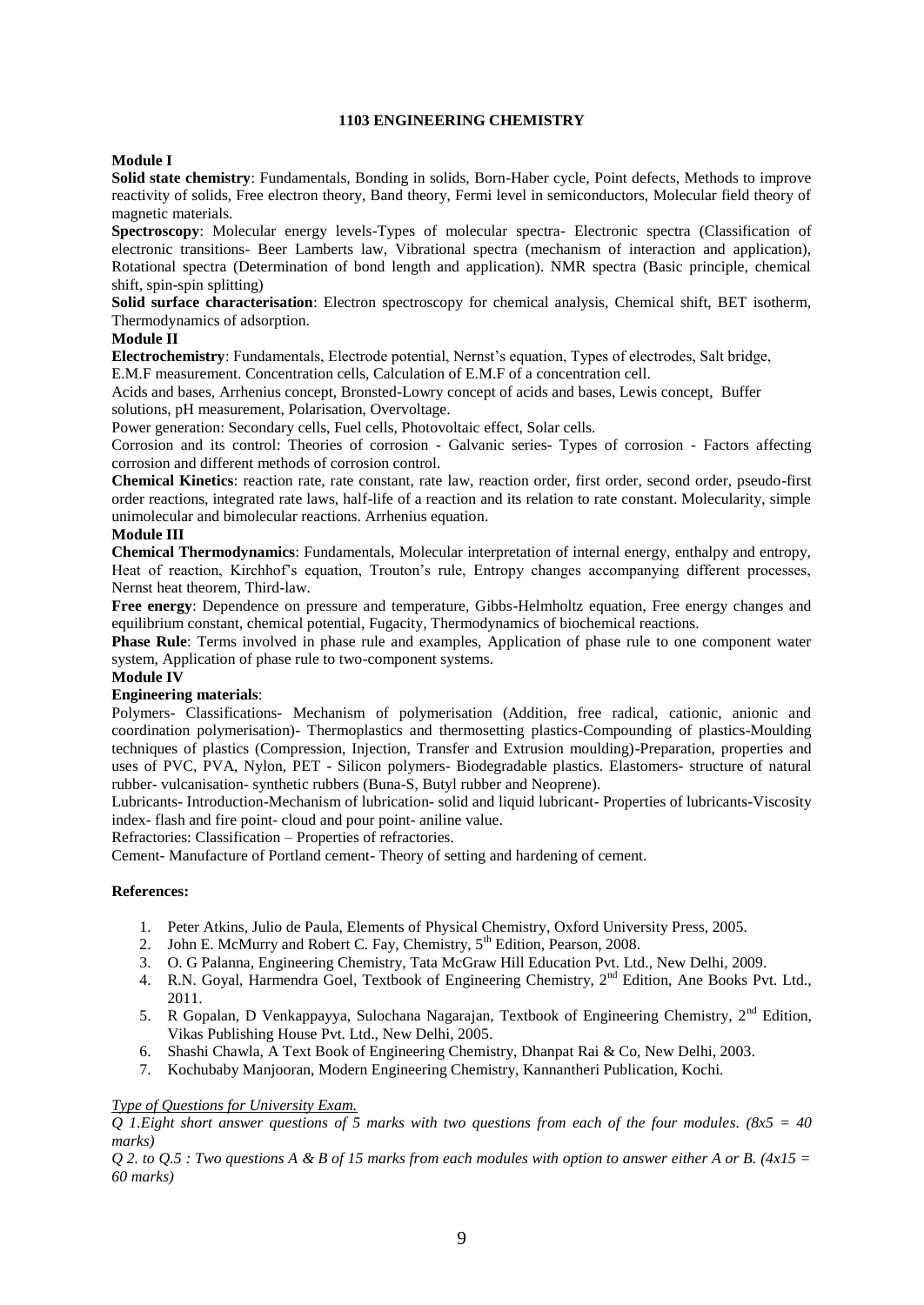# **1104 ENGINEERING MECHANICS**

### **A) STATICS**

#### **Module I**

**Concurrent forces in a plane:** Principles of statics. Composition and resolution of forces. Equilibrium of concurrent forces in a plane. Method of projection. Method of moments. Friction.

**Parallel forces in a plane:** Two parallel forces. General case of parallel forces in a plane. Centre of parallel forces and centre of gravity, Pappus theorems, centroids of composite plane figures and curves. Distributed forces in a plane.

#### **Module II**

**Properties of areas:** . Moment of inertia of a plane figure with respect to an axis in its plane. Polar moment of inertia. Product of inertia. Principal axes. Mass moment of inertia of material bodies.

**General case of forces in a plane:** Composition of forces in a plane. Equilibrium of forces in a plane. Plane trusses **-** Method of joints. Method of sections. Plane frames : Method of members. **Principle of virtual work:**  Equilibrium of ideal systems, stable and unstable equilibrium.

#### **B) DYNAMICS**

#### **Module III**

**Rectilinear translation:** Kinematics of rectilinear motion. Differential equation of rectilinear motion. Motion of a particle acted upon by a constant force, by a force as a function of time and by a force proportional to displacement. Simple harmonic motion. D'Alembert's principle. Momentum and impulse. Work and energy, ideal systems, conservation of energy. Impact.

#### **Module IV**

**Curvilinear translation:** Kinematics of curvilinear translation. Differential equations of motion. Motion of a projectile. D'Alembert's principle in curvilinear motion. Moment of momentum. Work and energy in curvilinear motion.

**Rotation of a rigid body:** Kinematics of rotation. Equation of motion of a rigid body rotating about a fixed axis. Rotation under the action of a constant moment. Compound pendulum. General case of moment proportional to the angle of rotation. D'Alemberts principle of rotation. Resultant inertia force in rotation. Principle of angular momentum in rotation. Energy equation for rotating bodies.

#### **References:**

- 1. Timoshenko and Young, Engineering Mechanics, McGraw Hill Book Company.
- 2. Beer F. P. and Johnston E. R, Mechanics for Engineers (Vol. 1- Statics and Vol.2 -Dynamics), Tata McGraw Hill.
- 3. Merriam H. L. & Kraige L. G, Engineering Mechanics (Vol. 1- Statics and Vol.2 -Dynamics), John Wiley and Sons.
- 4. Biju N, Engineering mechanics, Educational Publications.

#### *Type of Questions for University Exam.*

*Q 1.Eight short answer questions of 5 marks with two questions from each of the four modules. (8x5 = 40 marks)*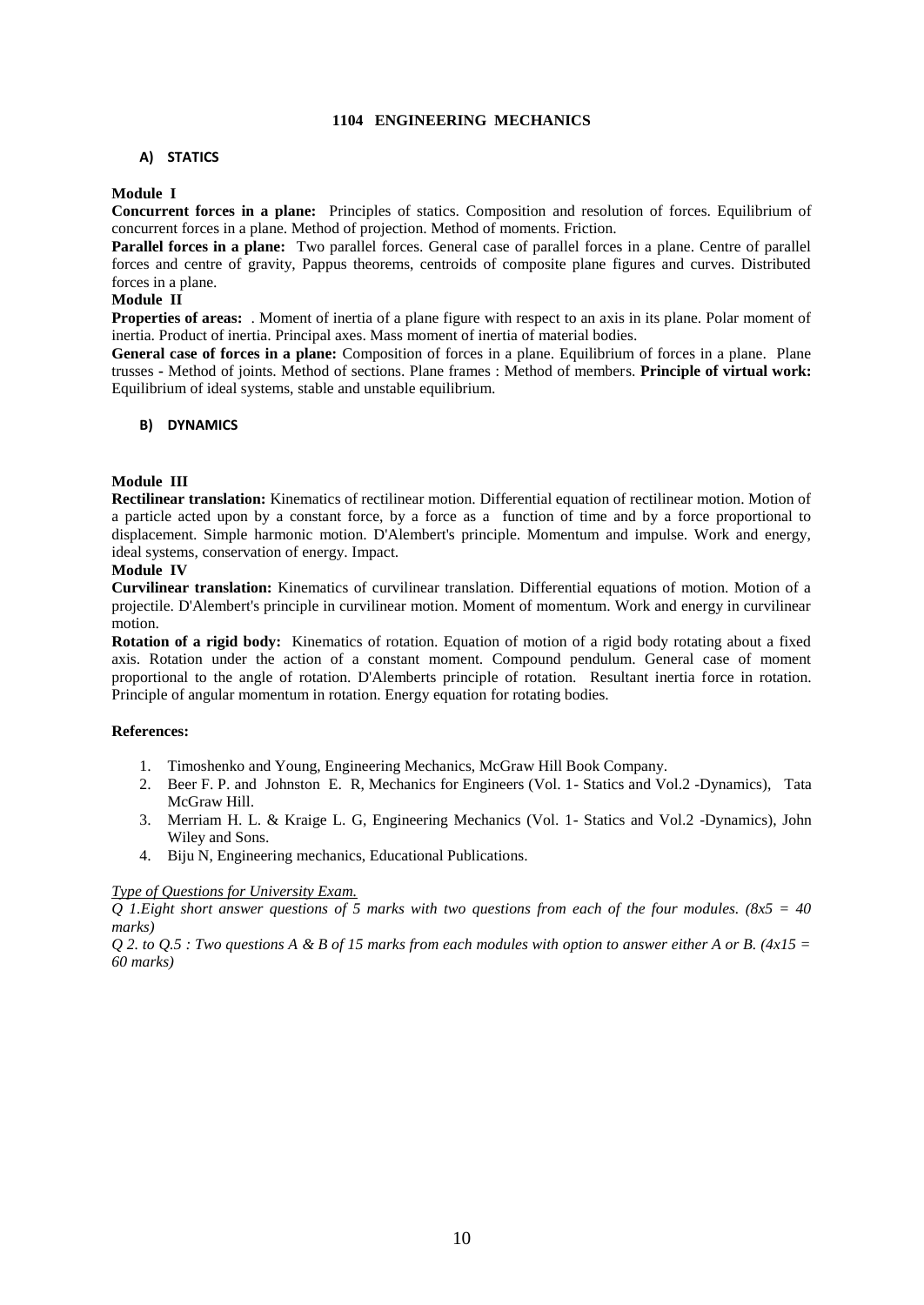# **1105 ENGINEERING GRAPHICS**

# **Module I**

**Introduction to engineering graphics**. Drawing instruments and their use. familiarisation with current Indian Standard Code of Practice for general engineering drawing.

Scales- plain scale ,vernier scale, diagonal scale.

Conic sections- Construction of ellipse, parabola, hyperbola - construction of cycloid, involute, archimedian spiral and logarithmic spiral- drawing tangents and normals to these curves.

# **Module II**

**Introduction to orthographic projections**- plane of projection- principles of first angle and third angle projections, projection of points in different quadrants.

Orthographic projection of straight lines parallel to one plane and inclined to the other plane- straight lines inclined to both the planes- true length and inclination of lines with reference planes- traces of lines.

Projection of plane laminae of geometrical shapes in oblique positions.

# **Module III**

**Projection of polyhedra and solids of revolution**- frustum, projection of solids with axis parallel to one plane and parallel or perpendicular to other plane- projection of solids with axis inclined to both the planes- projection of solids on auxiliary planes.

Section of solids by planes inclined to horizontal or vertical planes- true shape of sections.

# **Module IV**

**Development of surface** of cubes, prisms, cylinders, pyramids and cones

**Intersection of surfaces**- methods of determining lines of intersection - intersection of prism in prism and cylinder in cylinder.

# **Module V**

**Introduction to isometric projection**- isometric scales, isometric views- isometric projections of prisms, pyramids, cylinders, cones and spheres.

**Introduction to perspective projections** : visual ray method and vanishing point method- perspective of circles- perspective views of prisms and pyramids.

# **References:**

1. K.C. John. Engineering Graphics, PHI Learning

- 2. P.I. Varghese and K.C. John, Engineering Graphics, JET Publishers
- 3. N.D.Bhat , Elementary Engineering Drawing, Charotar publishing house
- 4. P.S.Gill , Geometric Drawing, B.D Kataria &Sons, Ludhiana
- 5. P I Varghese , Engineering Graphics, VIP Publishers.

# **University Examination Question Paper pattern**

*Two questions of 20 marks each from all the five modules. Answer one question from each module. (5x20 = 100 marks)*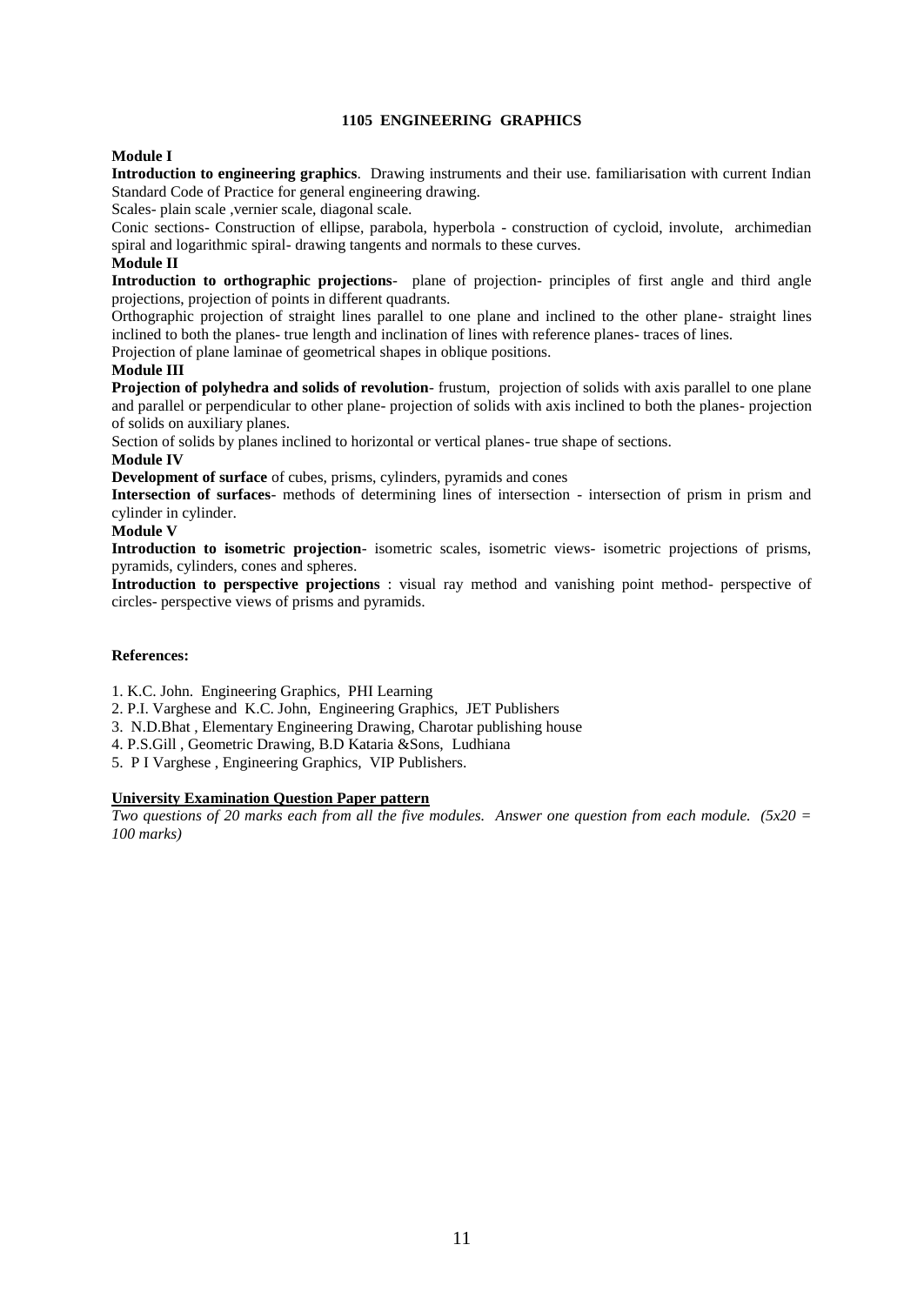# **1106 BASIC CIVIL AND MECHANICAL ENGINEERING**

#### **PART- A: BASIC CIVIL ENGINEERING**

#### **Module I**

**Engineering Materials:** Cement - varieties and grade of cement and its uses. Cement mortar- Steel- types of steel for reinforcement bars, steel structural sections. Brick- varieties and strength, tests on bricks.

**Aggregates**- types & requirements. Concrete- grades of concrete as per IS code, water cement ratio, workability, mixing, batching, placing, compaction and curing.

**Construction** : Foundation- types of foundations- isolated footing, combined footing, raft, pile & well foundations- Foundation for Machinery

#### **Module II**

Super structure: Brick masonry, English bond and Flemish bond, Stone masonry-Ashlar masonry- Rubble masonry. Roofing- Steel trusses, roofing for industrial buildings

**Surveying:** Principles, instruments, ranging and chaining of survey lines, errors in chaining, field work, field book, selection of survey stations, reconnaissance.

**Leveling**: Leveling instruments, different types, temporary adjustments, mean sea level, reduced level of point, booking of field notes, reduction of levels by height of collimation method.

#### **References:**

1. S.C. Rangawala, Engineering Materials, Charotar Publishing House, Anand.

- 2. Roy M. Thomas, Fundamentals of Civil Engineering, Educational Publishers,Ernakulam
- 3 Surendra Singh, Building Materials, Vikas Publishing Company, New delhi.
- 4 S.C. Rangawala, Building Construction, Charotar Publishing House, Anand.

5. P. Kanetkar, Surveying and Levelling, Volumes 1 and 2, United Book Corporation, Poona.

*PART A - Type of Questions for University Exam. (Maximum Marks: 50) (To be answered in separate answer book) Q 1 Four short answer questions of 5 marks each with two questions from each modules. (4x5 = 20 marks) Q 2. to Q.5 : Two questions A & B of 15 marks from each moduls with option to answer either A or B. (2 x 15 = 30 marks)*

# **PART – B: BASIC MECHANICAL ENGINEERING**

#### **Module I**

**Thermodynamics**: Thermodynamics systems – open, closed and isolated systems, equilibrium state of a system, property and state, process, cycle, Zeroth law of thermodynamics- concept of temperature, temperature scales. First law – internal energy, enthalpy, work and heat, Different processes, isobaric, isochoric, isothermal and adiabatic processes Second law – Kelvin-plank and Claussius statements, Carnot Cycle.

**Internal Combustion Engines**: Air standard cycles – Otto and Diesel cycles, working of two stroke and four stroke Petrol and Diesel engines, Carburatted and MPFI engines, fuel pump, fuel injector, ignition system, cooling system, lubricating system.

#### **Module II**

**Refrigeration and Air conditioning**: Vapour compression and vapour absorption refrigeration systems, summer, winter and comfort air conditioning.

**Manufacturing processes** – Casting (sand and die casting processes), Forging (open &closed die forging), Rolling, Extrusion, Welding (resistance, arc and gas), brazing and soldering

Elementary ideas of **simple reaction and impulse turbines**, compounding of turbines.

**Transmission of power:** Belt drives (open and closed), Chain drives.

#### **References:**

- 1. P.K. Nag, Engineering Thermodynamics, Tata McGraw Hill
- 2. J.P. Holman, Thermodynamics, Mc Graw Hill
- 3. Rogowsky, Elements of Internal combustion Engines, Tata McGraw Hill
- 4. Gill, Smith & Ziurys, Fundamentals of Internal Combustion Engines, Oxford & IBH
- 5. Stoecker, Refrigeration and Air Conditioning, Tata McGraw Hill
- 6. Raghavan : Material Science and Engineering, Prentice Hall of India

*PART B - Type of Questions for University Exam. (Maximum Marks: 50) (To be answered in separate answer book) Q 1 Four short answer questions of 5 marks each with two questions from each modules. (4x5 = 20 marks)*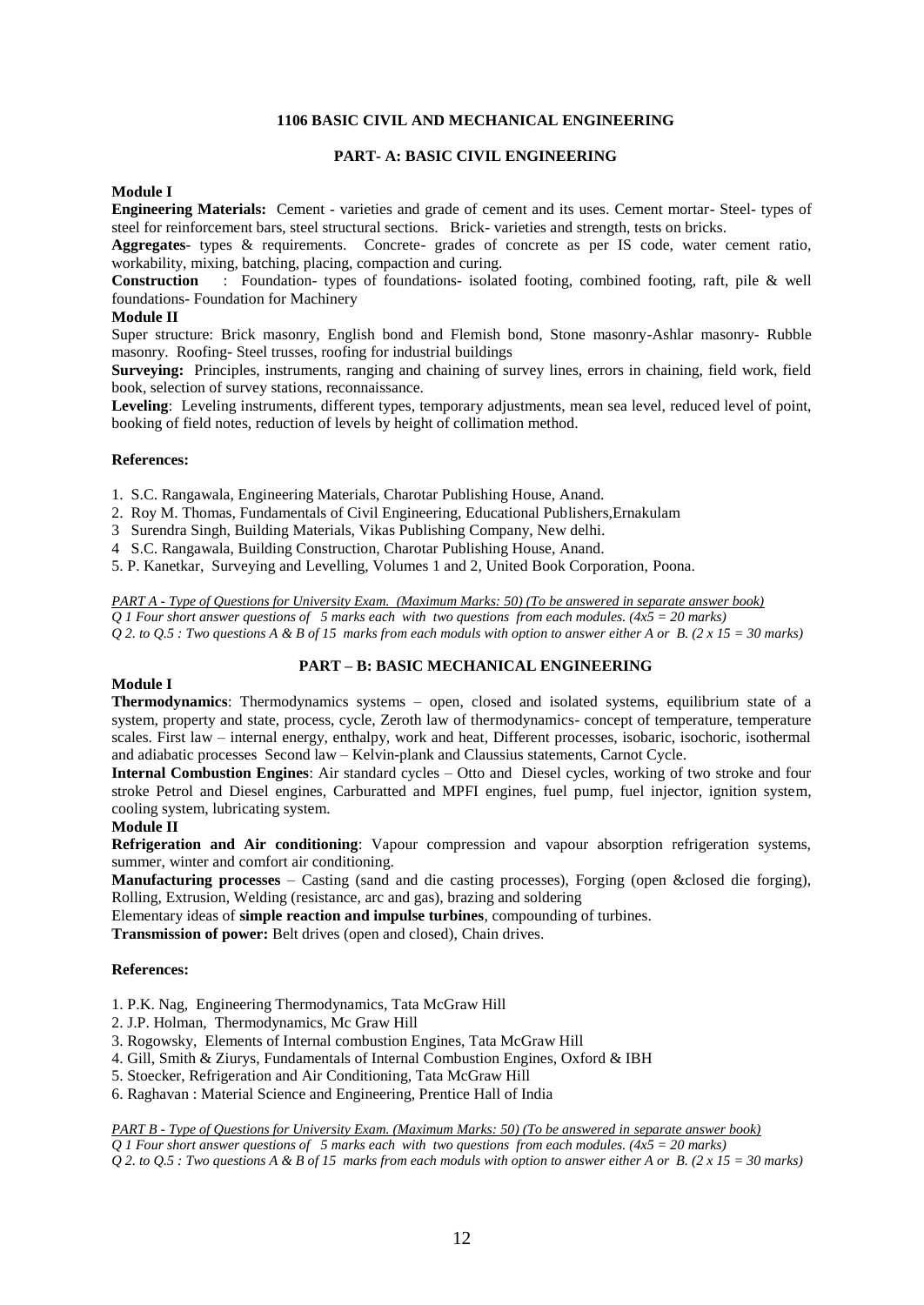#### **1107 BASIC ELECTRICAL AND ELECTRONICS ENGINEERING**

# **Module I**

# **PART- A: ELECTRICAL ENGINEERING**

**Resistance :** Circular wires – Wire Tables – Temperature Effects – Types of Resistors – Colour Coding and Standard Resistor Values – Conductance – Ohmmeters – Metric Units –The Memristor. **Ohm's Law, Power and Energy** : Ohm's Law – Plotting Ohm's Law – Power – Energy – Efficiency – Circuits Breakers, GFCI's and Fuses – Applications .

**Series dc Circuits:** Series Resistors – Series Circuits – Power Distribution and Series circuit – Voltage Sources in a Series – Kirchoff's Voltage Law – Voltage Division in a Series Circuit – Interchanging Series Elements – Notation – Voltage Regulation and the Internal Resistance of Voltage Sources. **Parallel dc Circuits:** Parallel Resistors – Parallel Circuits – Power Distribution in a Parallel Circuit – Kirchhoff's Current Law – Current Divider Rule – Voltage Sources in Parallel – Open and Short Circuits.

**Capacitors:** The Electric Field – Capacitance – Capacitors, **Inductors:** Magnetic Field – Inductance. **Module II**

**AC Fundamentals:** Sinusoidal Alternating Waveforms - Sinusoidal ac Voltage Characteristics and Definitions – Frequency Spectrum – The Sinusoidal Waveform – General format for the sinusoidal Voltage of current – Phase Relations – Average Value – Effective (rms) Values – ac Meters and Instruments. Elementary Concepts of Energy Meter Watt Meter, Volt Meter and Ammeter.

**The Basic Elements and Phasors:** Response of Basic R,L and C Elements to a Sinusoidal Voltage or Current – Frequency Response of the Basic Elements – Average Power and Power Factor – Complex Numbers – Rectangular Form – Polar Form – Conversion between Forms.

**Series and Parallel ac Circuits:** Impedance and the Phasor Diagram- Series Configuration – Voltage Divider Rule – Frequency Response for Series ac Circuits –Admittance and Susceptance – Parallel ac Networks – Current Divider Rule – Frequency response of Parallel Elements.

**Introduction to 3 phase Systems:** StarΔ Connection

**Elementary Concepts of Generation, Transmission, and Distribution:** Various Levels of Power Transmission – Conventional Sources of Electrical Energy, Hydro, Thermal, Nuclear and Diesel Power Station - Introduction to Primary and Secondary distribution - Basic Concepts of Transformers - Principle of Operation – Applications to Power Systems.

# **PART- B: ELECTRONICS ENGINEERING**

#### **Module III**

**The Diode** - Biasing the Diode, Voltage - Current Characteristic of a Diode, Diode Models, **Diode Applications -** Half Wave and Full Wave Rectifiers, Power supply Filters and Regulators, **Special Purpose Diodes -** Zener Diodes- Applications, Varactor Diodes, Optical Diodes-Other Types of Diodes. **Bipolar Junction Transistors (BJTs) -** Transistor Structure - Basic Transistor Operation, Transistor characteristics and parameters, Transistor as an Amplifier, Transistor as a Switch.

# **Module IV**

**Sensors-**Temperature, light, force and sound sensors; **Actuators** – Heat, Light, force and sound actuators. **Electronic measurements** - measurements of voltages and currents, voltmeter, ammeter, multimeter, CRO (Block level treatment only)

**Introduction to Electronic Communication systems:** Modulation and Demodulation, Analog communication system, Electromagnetic frequency spectrum, Bandwidth and information capacity, Principles of Amplitude and angle modulation, Bandwidth requirements of angle modulated waves.

**Optical communication:** Fundamental concepts, Block diagram of an optical fibre communications system. **Cellular Telephone**: Fundamental concepts, Frequency reuse, Block diagram of a simplified cellular telephone system, Roaming and handoffs

**Satellite communication:** Block diagram of Satellite system link models – Uplink, Transponder Downlink. **References:**

- 1. Boylestad, *Introductory Circuit analysis*, Pearson Education, 12/e, 2012.
- 2. Thomas L. Floyd, Electronic Devices, Pearson Education Inc. 7th edition.
- 3. Neil Storey, Electronics A systems approach, Pearson Education Inc. 2011.
- 4. Wayne Tomasi, *Electronic Communication Systems: Fundamentals through Advanced,* Pearson Education Inc.  $5<sup>th</sup>$  edition.
- *Type of Questions for University Exam.*

*Q 1.Eight short answer questions of 5 marks with two questions from each of the four modules. (8x5 = 40 marks)*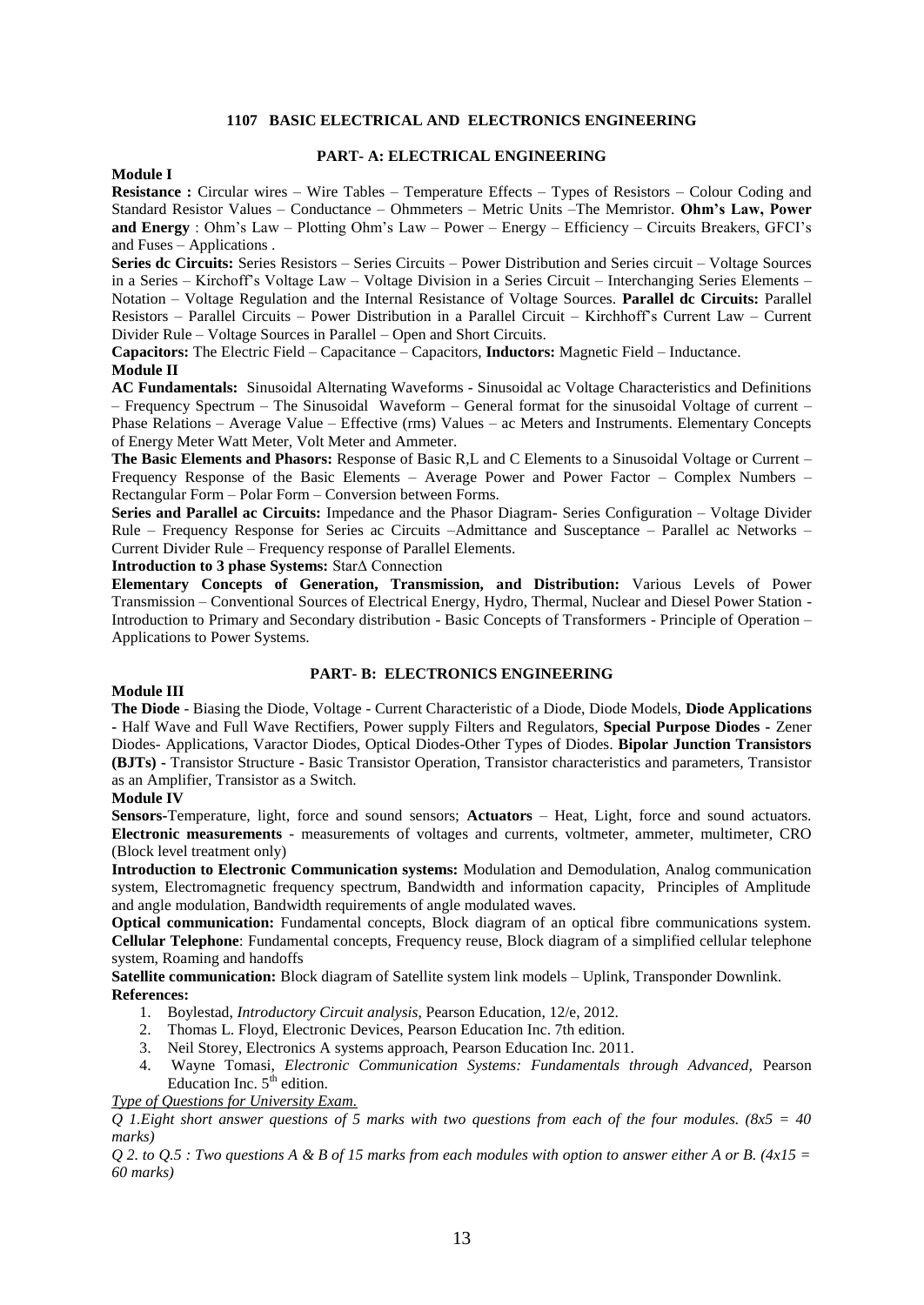### **1108 COMPUTER PROGRAMMING**

# **Module I**

# **Basics of Computer and Information Technology:**

Digital Computer System (CPU, Memory, I/O devices)- Working of a digital computer- Hardware and Software : Definition - Categories of Software, Application of Computers – Role of Information Technology – Internet Services

### **Problem Solving Methodology:**

Program - Programming Process ( Problem statement, Analysis, Design a solution, Implement/Coding the solution, Test the solution, Iteration through the phases to refine/correct the program)- Design tools (Algorithm, Flow-chart, Pseudo-code)- Develop algorithms for simple problems.

#### **Module II**

#### **Programming Languages:**

Types and generation of programming languages- Compiler – Interpreter-Linker –Loader –Execution of Program

# **Basics of C:**

Character set-Identifier- Keywords- Constants –Data Types- Variables and declaration –Operators and Expressions – Operator precedence and associativity – Expression Evaluation (Simple Examples) - Input and output functions – Simple computational problems involving the above constructs.

#### **Module III**

#### **Control Statements:**

Selection, Conditional operator, Iteration (for, while, do-while), Branching (switch, break, continue, goto), Nesting of control statements- Problems using control statements.

### **Arrays and Strings:**

1D and 2D arrays –Searching (Linear and Binary) - Sorting (Bubble, Selection) – Matrix manipulation programs – Strings and basic operations on strings – Strings functions - Programs on string manipulation

# **Functions:**

Definition – Calling – Declaration – Parameter Passing (by value and by reference) – Recursion – Library functions –Programs based on functions

# **Module IV**

**User defined data types:**

Structure – Union - Enumerated data type - Programs involving structure and union.

#### **Pointers:**

Declaration, Initialization – Pointers and arrays – Pointers and structures – Pointers and functions – Command line arguments – Dynamic memory allocation – Operations on pointers – Programs involving the above concepts

#### **Files:**

File concept – File pointer – File handling operations (open, close, read, write etc) on sequential and random access files. Programs on file manipulations using fgetc(), fgets), fseek.

#### **References:**

- 1. Pradip Dey and Manas Ghosh, Computer Fundamentals and Programming in C, Oxford.
- 2. Samarjit Ghosh, All of C, PHI Learning
- 3. Byron Gottfried, Programming with  $C$ ,  $2^{nd}$  edition, TMH publication.
- 4. B.W. Kernighan and D.M. Ritchie, The C Programming Language, Pearson Education.
- 5. R G Dromey , How to solve it by Computer, Prentice Hall
- 6. D.E. Knuth, The Art of Computer Programming Volume  $1,2,8,3$ , Addison Wesley.
- 7. Yashwant P. Kanetkar, Let Us Use C,  $8<sup>th</sup>$  Edition (Paperback).
- 8. Sukhendu Dey , Complete Knowledge in C, Narosa
- 9. Varghese Paul, Computer Fundamentals , EPD.

### *Type of Questions for University Exam.*

*Q 1.Eight short answer questions of 5 marks with two questions from each of the four modules. (8x5 = 40 marks)*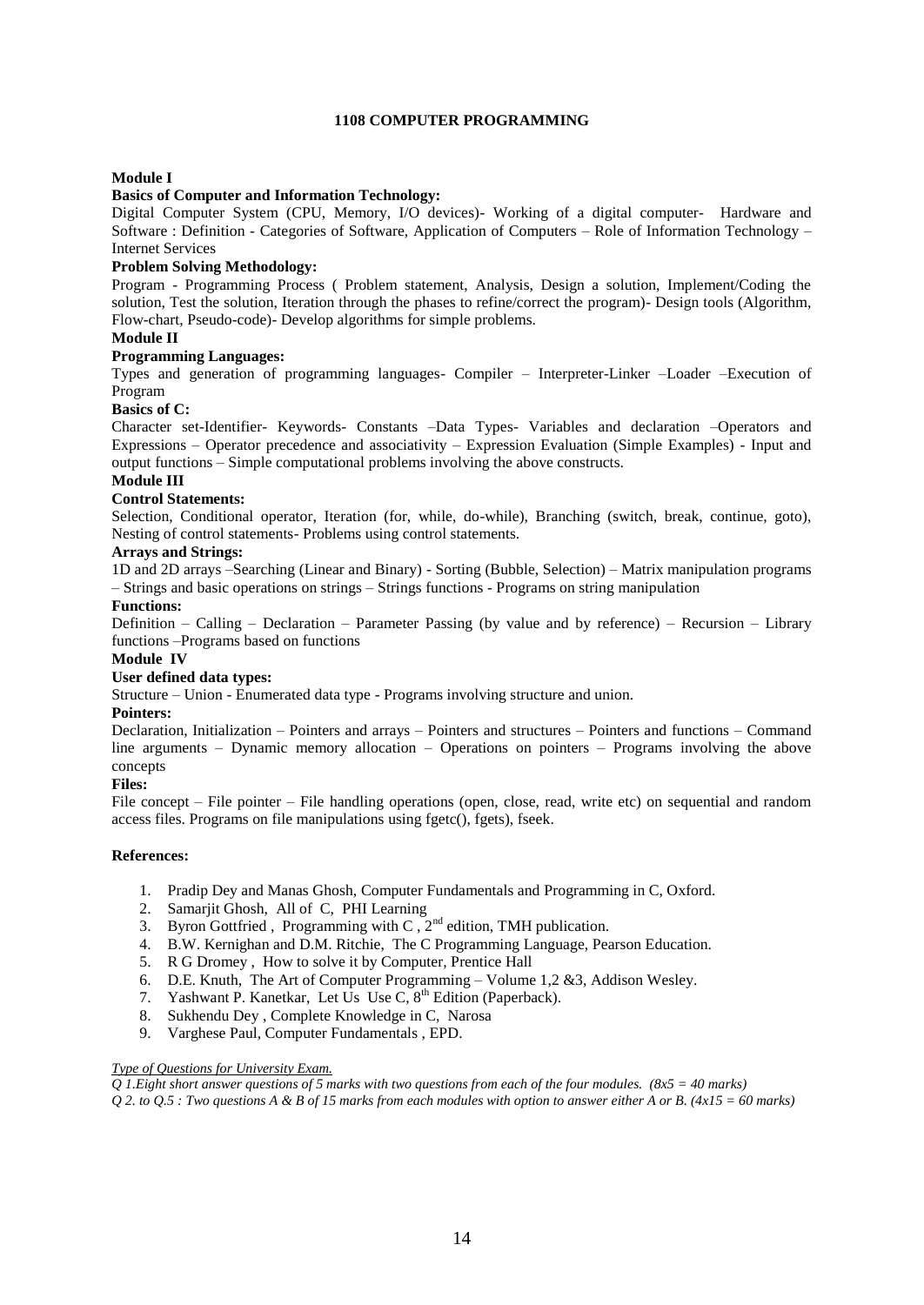# **1109 ENVIRONMENTAL STUDIES AND TECHNICAL COMMUNICATION PART – A: ENVIRONMENTAL STUDIES (1 hour / week)**

# **Module I**

**Natural resources** - issues related to the use and over exploitation of forest resources, water resources, mineral resources, food resources, energy resources and land resources- role of an individual in conservation of natural resources - equitable use of resources for sustainable life styles.

**Concept of an ecosystem** - structure and function - energy flow in the ecosystem - ecological succession - food chains, food webs and ecological pyramids - structure and functions of a forest ecosystem and an aquatic eco system.

**Definition of biodiversity** - genetic, species and ecosystem diversity - biogeographical classification of India - Value of biodiversity: consumptive use, productive use, social, ethical, aesthetic and option values. Threats to biodiversity, Conservation of biodiversity.

# **Module II**

**Environmental Pollution** - Causes, effects and control measures of air pollution, water pollution, soil pollution, noise pollution, marine pollution, thermal pollution and nuclear hazards - Causes, effects and control measures of urban and industrial solid wastes -Role of an individual in prevention of pollution - An overview of the various environmental legislations in India - Issues involved in enforcement of environmental legislation. Disaster Management: Floods, earth quake, cyclone and landslides. Role of public awareness in disaster management.

**The concept of sustainable development** - Urban problems related to energy - Water conservation, rain water harvesting, water shed management - Resettlement and rehabilitation of people; its problems and concerns - Climate change, global warming, acid rain, ozone layer depletion, nuclear accidents and holocaust, case studies - Population growth and problems of population explosion – Environment and human health – Human rights – Value education – Role of Information Technology in environment and human health - Environmental ethics: issues and possible solutions.

#### **References:**

- 1. Rajagopalan. R, Environmental Studies: From Crisis to Cure, Oxford University Press, 2005
- 2. Erach Bharucha, Textbook of Environmental Studies and Ethics, Universities Press (India), Hyderabad, 2005.
- 3. Jayashree A. Parikh, V.M. Balsaraf, P.B. Dwivedi, Environmental Studies, Ane Books Pvt. Ltd., 2010.
- 4. Anindita Basak, Environmental Studies, Pearson, 2009.
- 5. Gouri Suresh, Environmental Studies and Ethics, I.K. International Publishing House Pvt. Ltd., New Delhi, 2007.
- 6. S.P. Misra, Essential Environmental Studies, 3rd Edition, Ane Books Pvt. Ltd., 2011.
- 7. Benny Joseph, Environmental Science & Engineering, Tata McGraw Hill Education Pvt. Ltd., New Delhi, 2010.
- 8. Meenambal T , Uma R M and K Murali, Principles of Environmental Science and Engineering, S. Chand & Company Ltd, 2005

# **PART – B: TECHNICAL COMMUNICATION (1 hour / week)**

**This is a practice oriented, need based, and functional – communicative course**. It is intended to develop the student's skill of communication in listening, speaking, reading and writing. The student is advised to cultivate the habit of reading newspapers, magazines and books in a free, extensive manner to consolidate the skill already achieved. A more inter-active process of teaching/learning is called for in order to achieve effective communication.

# **Questions at the class tests and semester end examination will be largely problem solving and application oriented in nature.**

#### **Module I**

**Communicative Grammar**: Time, tense and aspect; Verbs of state and event; Use of preposition; Expressing emotions and attitudes: Hope, anticipation of pleasure, disappointment, approval, disapproval, surprise.

**The sounds of English**: (it is not a course in phonetics. Technical terms will not be used except when absolutely necessary.)

Length of vowels-long and short vowels

 $/ / / / / 3$ :/,/a:/,/:/,/U :////2/,// $\Lambda$ /,/O/,/U / - Consonants :/f, v, o, o, s, z, 3/ - Stress pattern -Intonation: failing and rising.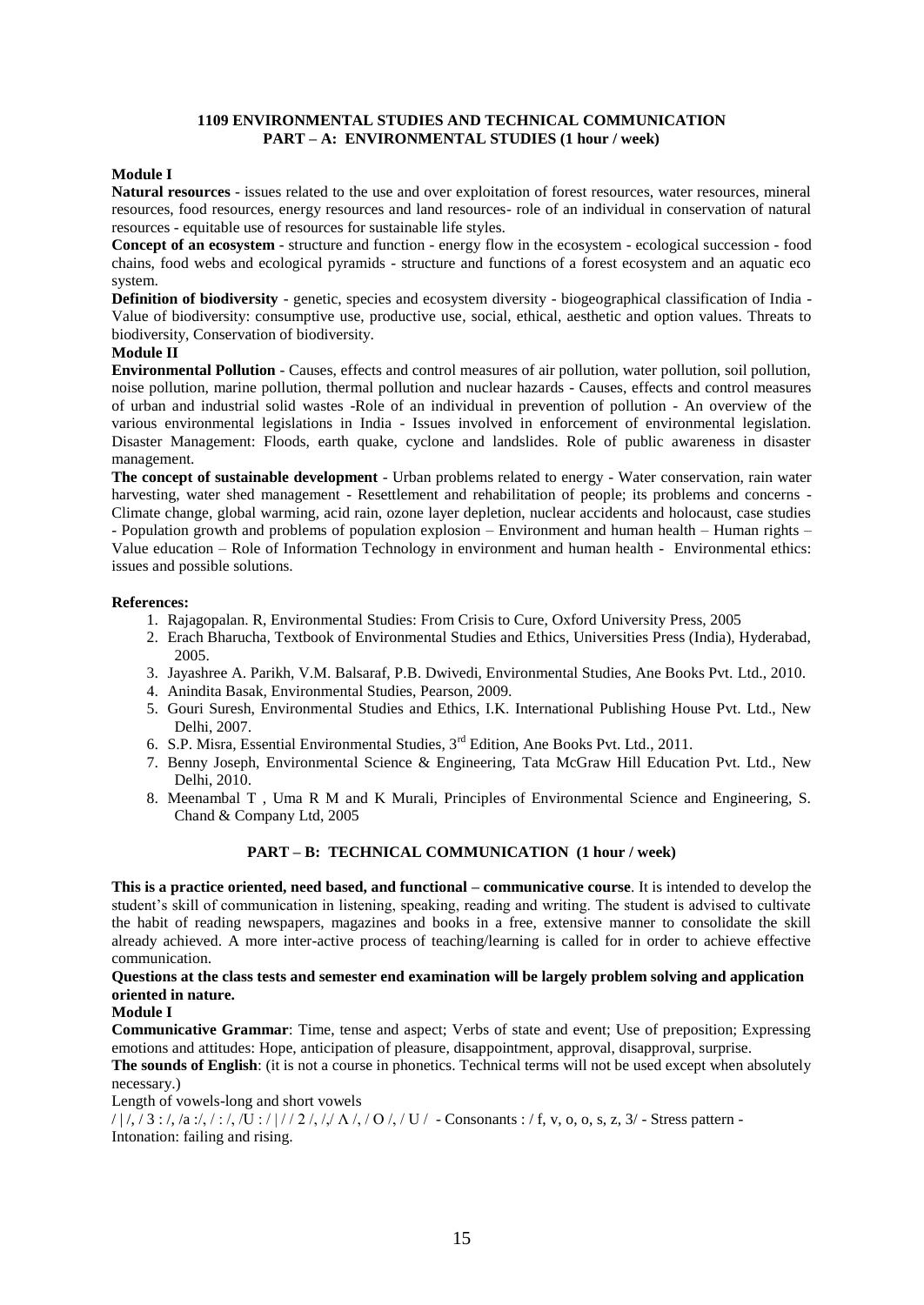**Oral Communication**: starting and ending a conversation; telling and asking people to do things; expressing opinions and ideas, decisions and intentions, offers and invitations, feelings, right and wrong, numbers and money.

Purpose and audience; dealing with customers and clients; face-to-face discussions; interviews; group discussions; meetings and attending meetings; checking understanding; raising questions; giving and receiving feedback; using body language; leading and directing discussions; concluding discussions; using graphics in oral presentations

**Reading Comprehension and reference skills**: skimming and scanning; factual and inferential comprehension; prediction; guessing meaning of words from context; word reference; comprehending graphics in technical writing.

Reading strategies; reading speed; reading between the lines for hidden meaning; interpreting graphics; using a dictionary; using an index; using a contents list to find information; choosing the right reference source.

# **Module II**

**Written Communication**: note making and note taking; summarizing; notes and memos; developing notes into text; organization of ideas: cohesion and coherence; Preparing notes – writing business letters and E-mail messages. Organizing a meeting, preparing an agenda, chairing a meeting, drafting motions and resolutions, writing minutes.

Paragraph writing: Paragraph writing – Topic sentence, cohesion and coherence- sentence liners

(so, but, however etc), ordering information in space and time; short essays: description and argument; comparison and contrast; illustration; using graphics in writing: tables and charts; diagrams and flow-charts; maps, plans and graphs. Preparation of a business report-writing a business proposal - format, length,structure.

Spelling rules and tips; writing a rough draft; editing and proof reading; writing the final draft; styling text; filling in complex forms; standard letters; Writing a curriculum vitae (both chronological & functional) along with an application for a job; Public relation – Concept and relevance – PR in a business organization-handing the media; writing a report; writing leaflets and brochures; writing references; essay writing: expository writing; description of processes and products; classification; the instructional process; arguments and presentation of arguments; narrating events chronologically.

# **References :**

- 1. John Seely, Oxford Guide to Writing and Speaking, Oxford University Press.
- 2. C. Muralikrishna and Sunita Mishra, Communication Skills for Engineers, 2<sup>nd</sup> Edition, Pearson, 2011.
- 3. Meenakshi Raman and Sangeetha Sharma, Technical Communication: Principles and Practice, Oxford University Press, 2004.
- 4. Krishna Mohan and Meenakshi Raman, Effective English Communication,Tata Mc-GraHill,2000.
- 5. William Sanborn Pfeiffer, T.V.S. Padmaja, Technical Communication A Practical Approach, Pearson, 2007.
- 6. R.C. Bhatia, Business Communication, 2nd Edition, Ane Books Pvt. Ltd., 2008.
- 7. Krishna Mohan and Meera Banerji, Developing Communication Skills, Mac Millan India Ltd, 2000.

# *University Examination Pattern*

The question paper will have two parts. Part A and Part B will have a weightage of 50 marks each and they will have to be answered in separate answer books.

# **Question Paper Pattern for Part A ( Environmental Studies)**

Q I. – 6 short type questions of 3 marks each, with three questions from each module (6  $x3 = 18$ )

QII. – 2 questions A and B of 16 marks from Module I with choice to answer one. Both A and B should have a minimum of two sub – sections.

QIII - 2 questions A and B of 16 marks from Module II with choice to answer one. Both A and B should have a minimum of two sub – sections.

# **Question Paper Pattern for Part B ( Technical Communication)**

Q I – 10 short answer questions of 2 marks each, with five questions from each module. The questions shall be problem solving and application oriented in nature.  $(10x2 = 20 \text{ marks})$ 

QII. – 2 questions A and B of 15 marks from Module I with choice to answer one. Both A and B should have a minimum of two sub – sections. The questions shall be problem solving and application oriented in nature.

QIII - 2 questions A and B of 15 marks from Module II with choice to answer one. Both A and B should have a minimum of two sub – sections. The questions shall be problem solving and application oriented in nature.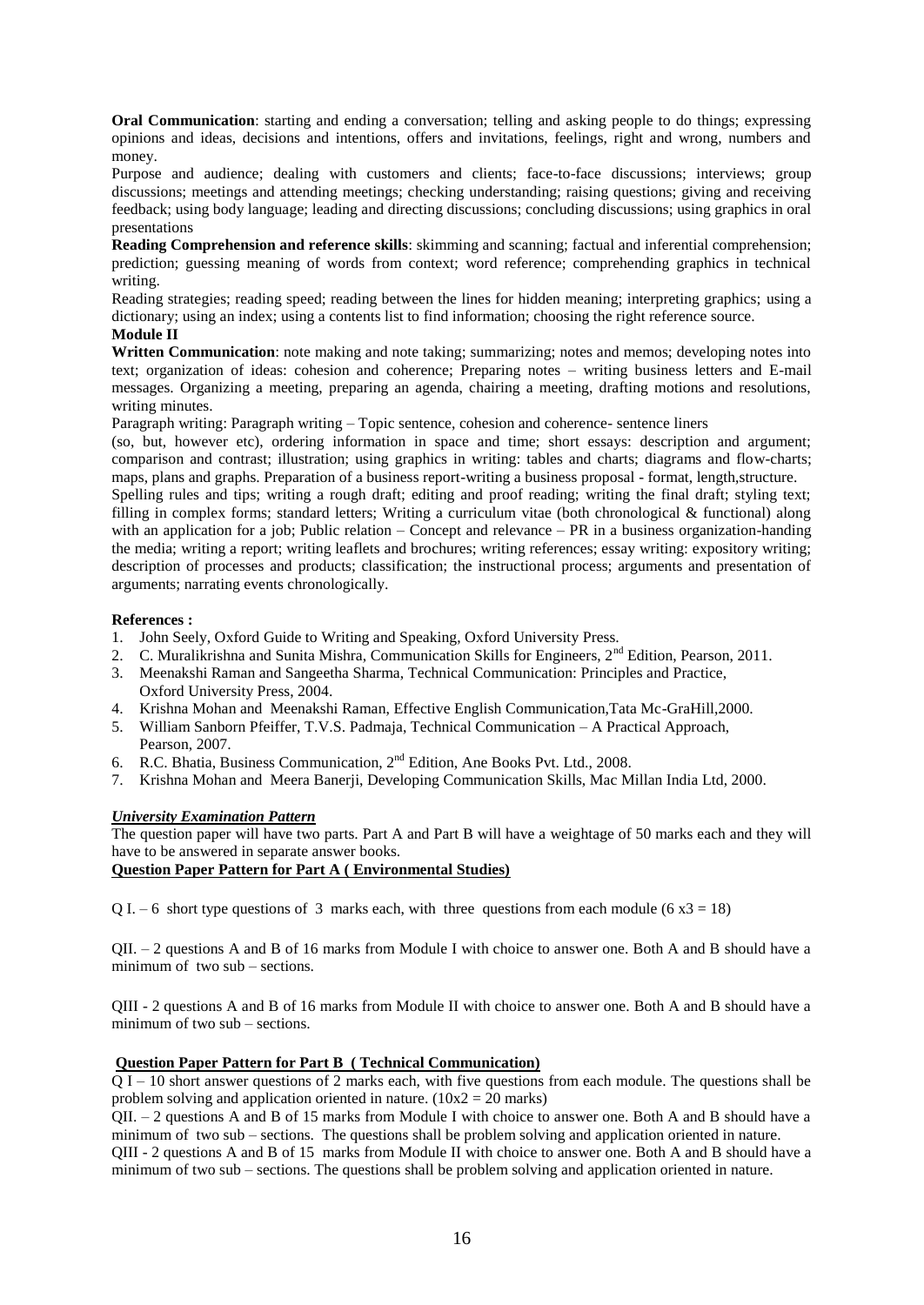# **11 L1 ELECTRICAL AND MECHANICAL WORKSHOP**

#### **ELECTRICAL WORKSHOP**

- 1. One lamp controlled by one switch 2. Series and parallel connections of lamps.
- 3. Stair case wiring.
- 4. Hospital Wiring.
- 5. Godown wiring.
- 6. Fluroscent lamp.
- 7. Connection of plug socket.
- 8. Different kinds of joints.
- 9. Transformer winding.
- 10. Soldering practice.
- 11. Familiarisation of CRO.

# **MECHANICAL WORK SHOP**

Preliminary exercises for beginners in all the following shops. Specific models may be designed by the teachers.

- 1) Fitting Shop.
- 2) Sheet Metal Shop
- 3) Foundry Shop
- 4) Welding Shop
- 5) Carpentry Shop

*Note : 50 % marks is earmarked for continuous evaluation, and 50% marks for end semester examination to be conducted by two examiners. A candidate shall secure a minimum of 50 % marks in the aggregate and 50 % minimum in the end semester examination for a pass.*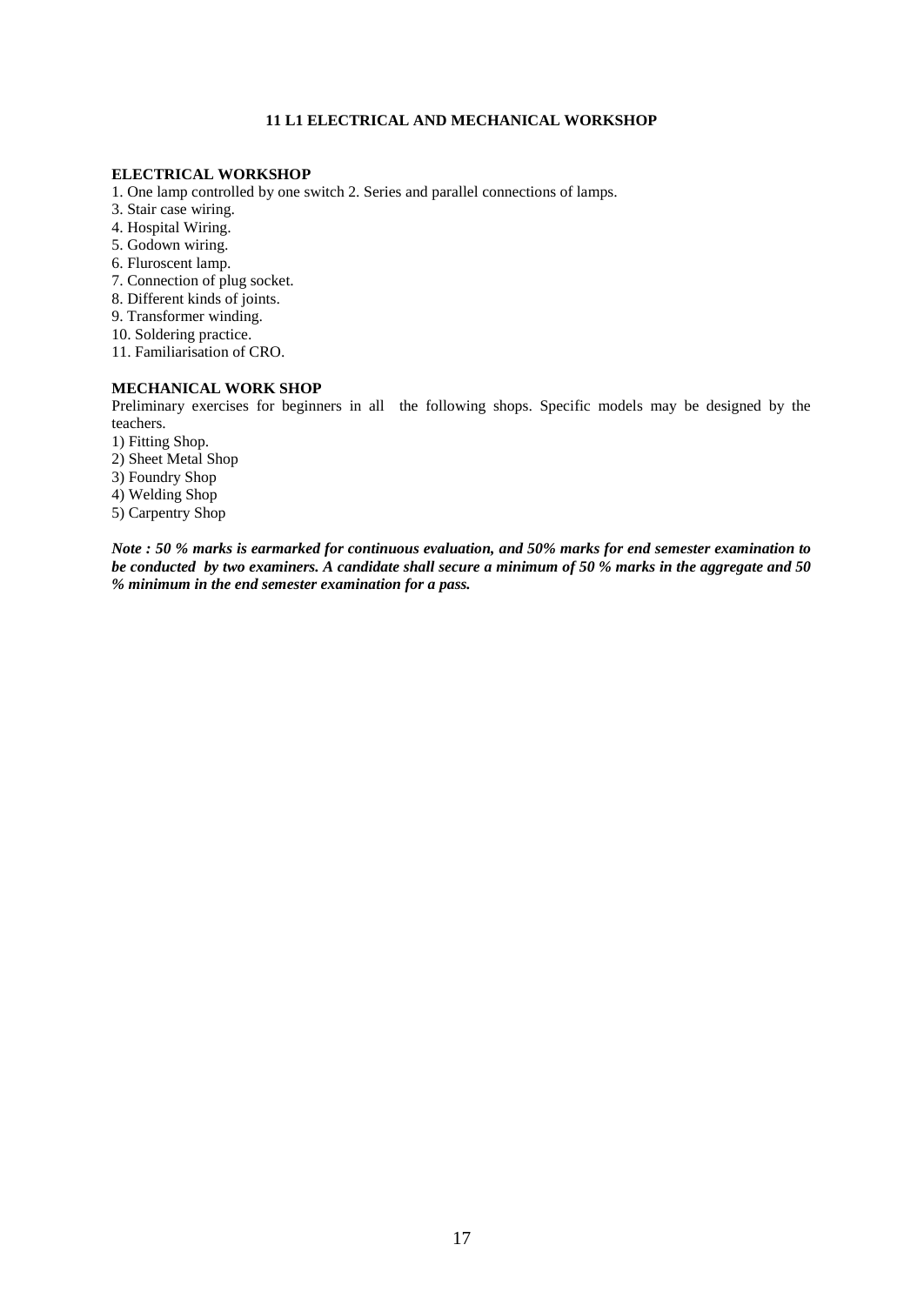# **11 L2 COMPUTER PROGRAMMING LABORATORY**

# *Application packages*

# *Word*

*1. To create an advertisement in Word.*

*2. To illustrate the concept of mail merging in word.* 

*Spread Sheet* 

*3. To create a spread sheet to analyse the marks of the students of a class and also to create appropriate charts.*

*Power Point* 

*4. To create the presentation for the department using Power Point.*

# *C Programming Basics*

*Operators & Expressions 5. To write a simple menu driven calculator program using switch statement* 

IO Formatting

6. To write a program to print Pascal's triangle.

Decision Making 7. To write a program for electricity bill preparation.

Looping

8. To write a program to print the *sine* and *cosine* series.

Arrays

9. To write a program to perform Matrix multiplication.

10. To write a program to prepare and print the sales report.

String

- 11. To write a program to perform string manipulation manipulations function like *string concatenations, comparison, find the length and string copy* without using library functions.
- 12. To write a program to arrange names in alphabetical order.

Functions

- 13. To write a C program to calculate the mean, variance and standard deviation using functions.
- 14. To write a C program to perform sequential and binary search using functions.

Recursion

15. To write a program to print the Fibonacci series and to calculate the factorial of the given number using functions.

**Structures** 

16. To print the mark sheet of n students using structures.

#### Pointers

17. To write a program using pointers to access the elements of an array and count the number of occurrences of the given number in the array.

*Note : 50 % marks is earmarked for continuous evaluation, and 50% marks for end semester examination to be conducted by two examiners. A candidate shall secure a minimum of 50 % marks in the aggregate and 50 % minimum in the end semester examination for a pass.*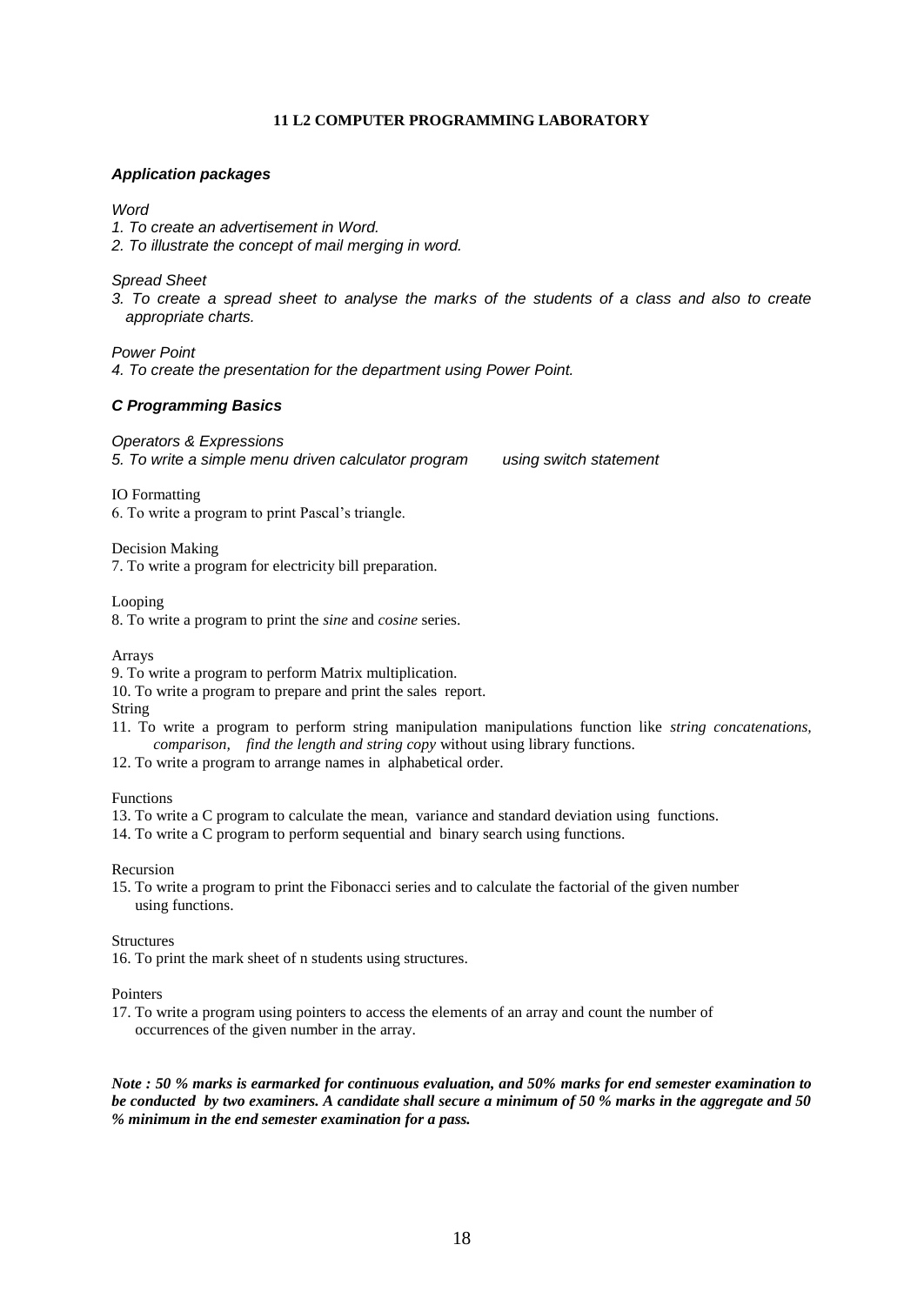# **11 L3 LANGUAGE LABORATORY**

The **Language Lab** focuses on the production and practice of sounds of language and familiarizes the students with the use of English in everyday situations and contexts.

### **Objectives:**

1. To expose the students to a variety of self-instructional, learner-friendly modes of language learning.

2. To help the students cultivate the habit of reading passages from the computer monitor,

thus providing them with the required facility to face computer-based competitive exams.

3. To enable them to learn better pronunciation through stress on word accent, intonation, and rhythm.

4. To train them to use language effectively to face interviews, group discussions, public speaking.

5. To initiate them into greater use of the computer in resume preparation, report writing, format-making etc.

# **SYLLABUS :**

The following course content is prescribed for the **English Language Laboratory** sessions:

1. Introduction to the Sounds of English- Vowels, Diphthongs & Consonants.

- 2. Introduction to Stress and Intonation.
- 3. Situational Dialogues / Role Play.
- 4. Oral Presentations- Prepared and Extempore.
- 5. 'Just A Minute' Sessions (JAM).
- 6. Describing Objects / Situations / People.
- 7. Information Transfer
- 8. Debate
- 9. Telephoning Skills.
- 10. Giving Directions.

*Note : 50 % marks is earmarked for continuous evaluation, and 50% marks for end semester examination to be conducted by two examiners. A candidate shall secure a minimum of 50 % marks in the aggregate and 50 % minimum in the end semester examination for a pass.*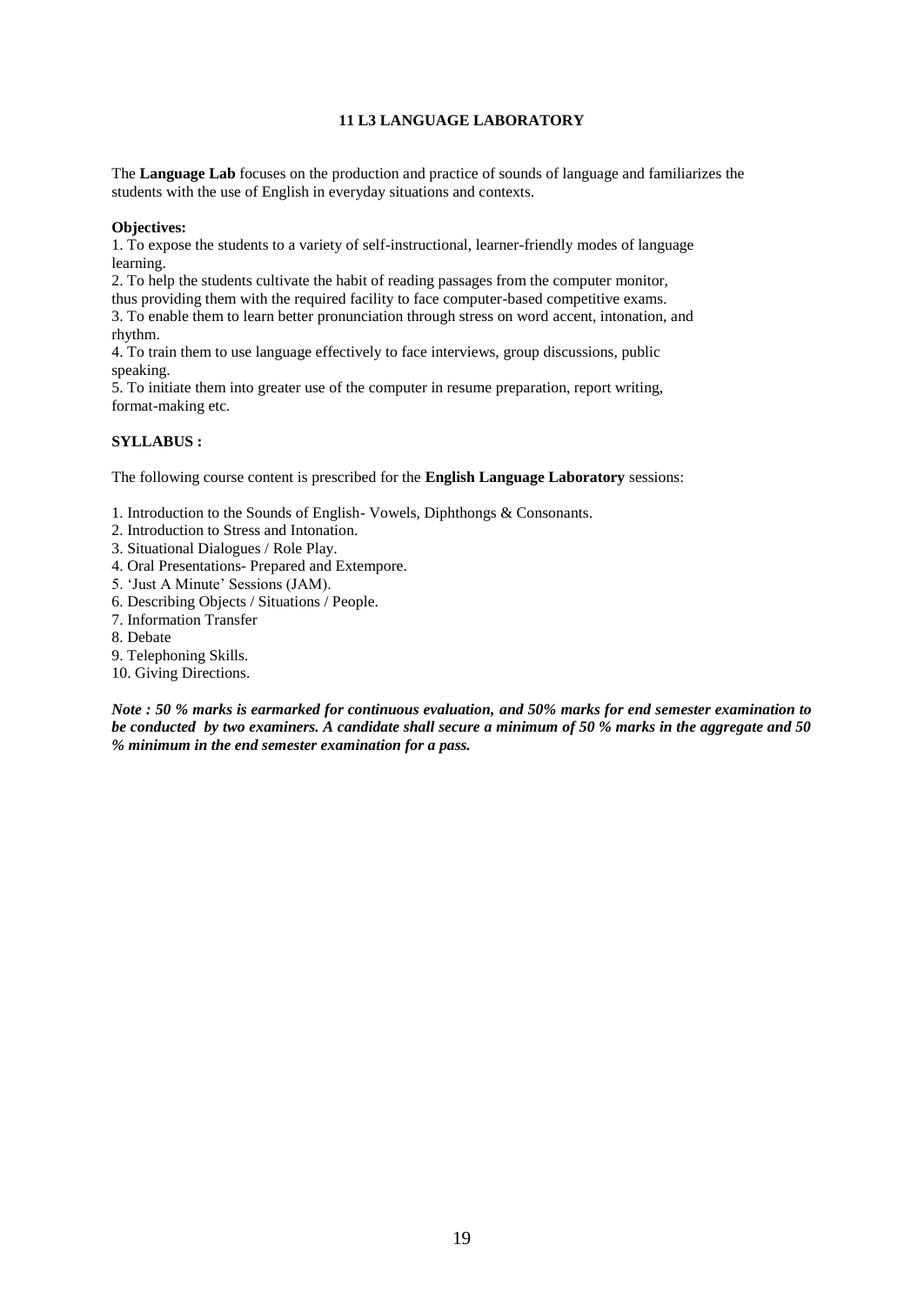#### **CE/CS/EB/EC/EE/EI/FT/IT/ME/SE 1301ENGINEERING MATHEMATICS 1I**

#### **Module I**

Matrices and Vector spaces: Rank of matrix, Echelon and normal form, Solutions of linear systems of algebraic equations, Eigen values and Eigen vectors, Cayley Hamilton theorem (non proof).

Vector Spaces – Subspaces, - Linear Independence of vectors-Linear span-Dimension and Basis. Linear transformations.

# **Module II**

Fourier series and Fourier integrals: Forier series of Periodic functions- Euler formulae for Fourier coefficientsfunctions having period  $2\pi$ , arbitrary period-even and odd functions-half range expansions, Fourier integral, Fourier cosine and sine transformations, linearity property, transform of derivatives, convolution theorem (no proof)

#### **Module III**

Laplace transforms: Linearity property, transforms of elementary functions, Laplace transforms of derivatives and integrals, differentiation and integration of transforms, convolution theorem (no proof) use of Laplace transforms in the solution of initial value problems, unit step function, impulse function - transform of step functions, transforms of periodic functions.

#### **Module IV**

Vector calculus: Scalar and Vector point functions-Gradient and directional derivative of a scalar point function-Divergence and Curl of a vector point functions-their physical meanings.

Evaluation of line integral, surface integral and volume integrals, Gauss's divergence theorem, Stoke's theorem (No Proof of these theorem), conservative force fields, scalar potential.

#### **References:**

- 1. R.K.Jain, S.R.K.Iyengar, Advanced Engineering Mathematics: Narosa Publishers.
- 2. C.R.Wilie & L.C.Barrett, Advanced Engineering Mathematics, Mc-Graw Hill
- 3. Larry C Andrews, Ronald C Philips, Mathematical Techniques for Engineers & Scientists, PHI Publishers
- 4. M.C.Potter, J.L.Goldberg, Advanced Engineering Mathemartics, Oxford Unversity Press.
- 5. B.S.Grewal, Higher Engineering Mathematics:, Khanna Publishers.

#### *Type of Questions for University Examination*

*Q1. Eight short answer questions of 5 marks each with two questions from each of the four modules. (8x5 = 40 marks)*

*Q2 to Q5 : Two questions A & B of 15 marks from each module with option to answer either A or B. (4x15 = 60 marks)*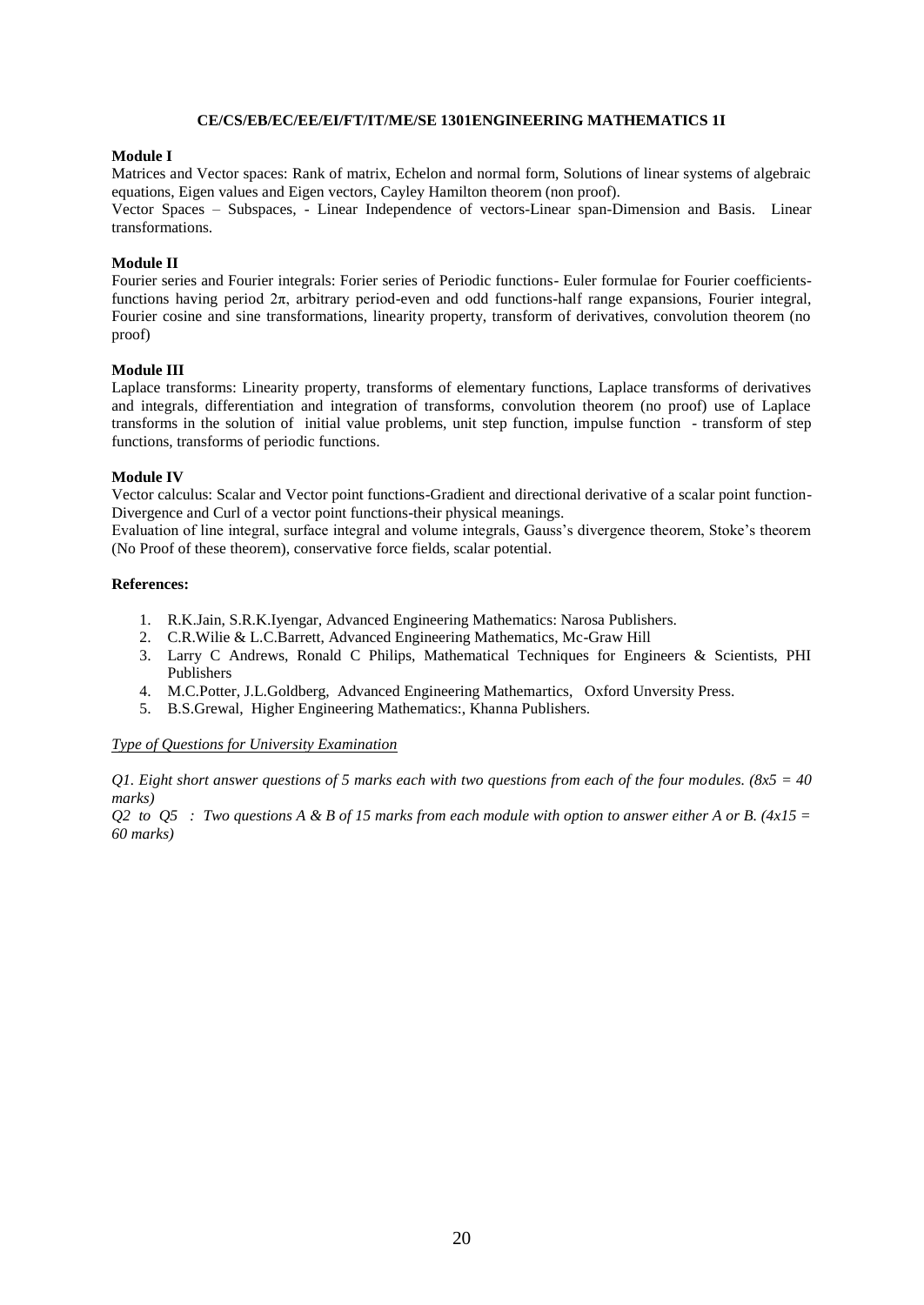# **CE 1302 A/B SURVEYING I**

### **MODULE I**

Introduction : Classification of surveys, primary division of Surveying-Principle of working from whole to partconventional signs. Chain Surveying: Instruments - principles of chain surveying-Filed bookplotting- Tie and check line-Chaining and Ranging-obstacles-chaining on sloping ground -Errors in chain Survey- uses of cross staff and optical square. COMPASS SURVEY : Prismatic compass-surveyor's Compass whole circle system and Quadrantel system-True and magnetic bearing-Dip and Declination-Local attraction-Traversing-Plotting a Traverse Survey -Graphical adjustment of closing error in a closed Traverse. Plane Table Survey: Instruments and accessories- Advantages and disadvantages of plane tabling orientation- Different methods of plane Tabling- Two point problem-Three point problem - Errors in plane tabling.

#### **MODULE II**

Levelling: Definitions of Terms used in Leveling-Bench marks- levelling instruments-Temporary and permanent adjustments-principles of leveling-Simple leveling, Differential levelling-Reduction of levels-Classification of leveling-Profile leveling and cross sectioning correction for curvature and refraction-Reciprocal leveling- Errors in leveling. Contour Survey: Definition-characteristics of Contour- uses of contours-Methods of contouring-Interpolation Contours-uses of Contour map.

#### **MODULE III**

Area and volumes: Areas along Boundaries- the Mid-ordinate rule-Average ordinate rule-Trapezoidal rule-Simpson's rule- Area by Meridian distance method- Area by Double meridian method. Departure and total latitude method-Coordinate method-use of Planimeter-Computation of volume by Trapezoidal and Prismoidal formule -Mars haul curve.Minor Instruments: Hand levels-Indian pattern clinometer-Ceylon ghat Tracer-Pantagraph-Eidograph- Box Sextant

# **MODULE IV**

Theodolite Surveying: Study of Theodolite - Temporary and permanent adjustments- measurement of horizontal angle- method of repetition and reiteration- measurement of vertical angle – Theodolite traversing by direct observation of Angles and by direct observation of Bearings- Adjustment of a closed Traverse ( angular error, bearings & closing error) - Bowditch rule-Transit rule-Gale's traverse Table- Omitted measurements.

Tacheometric Surveying : Instruments used-Stadia System-fixed and movable hair methods- Tacheometric constants- Anallatic lens-Tangential System-Direct reading tacheometer-Subtense Bar.

### **References:**

- 1) Surveying Vol –I Dr.K.RArora- Standard Book House
- 2) Surveying Vol I –S.K.Duggal Tata Mc –Graw Hill Publishing Co LTD
- 3) Surveying Vol I & II : Punmia B.C- Laxmi Publications Pvt Ltd
- 4) Surveying Dr A.M.Chandra New Age International Publishers

#### *Type of Questions for University Exam.*

*Q 1.Eight short answer questions of 5 marks with two questions from each of the four modules.*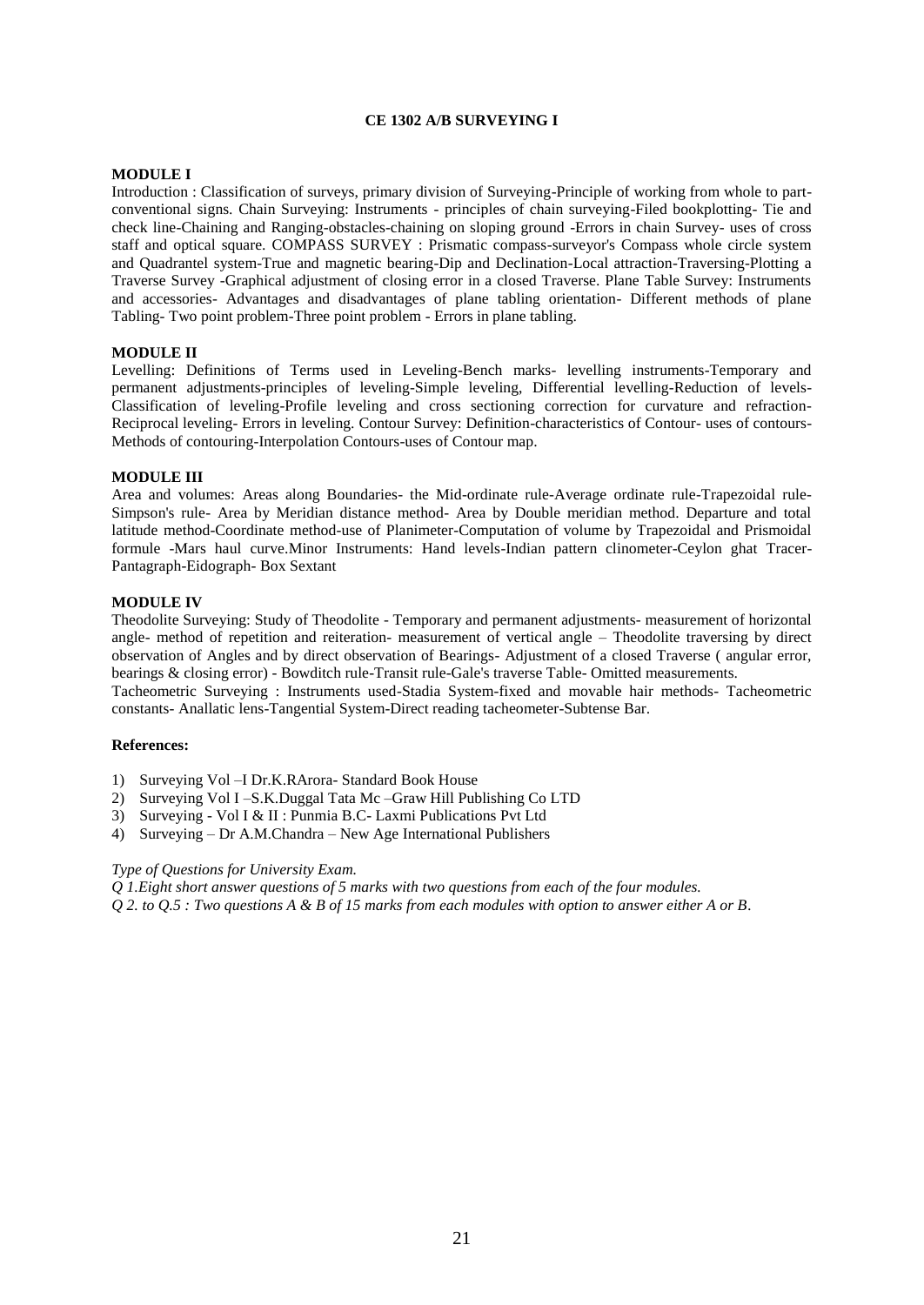# **CE 1303 A/B STRENGTH OF MATERIALS**

#### **MODULE I**

**Tension, Compression and Shear** : Normal stresses and strains – Mechanical properties of mild steel – Elasticity, plasticity and creep – Liner elasticity, Hooke's law and Poisson' s ratio- Constitutive relation – Shear stress and shear strain –-Relationship between modulus of elasticity, bulk modulus and rigidity modulus, Allowable stresses and allowable loads – design for axial loads and direct shear.

**Axially loaded Members** : Changes in lengths of axially loaded members – Changes in lengths of nonuniform bars – Thermal effects, misfits and pre strains – stress on inclined sections – strain energy.

#### **MODULE II**

**Shear forces and bending moments**: Types of beams, loads and reactions – shear forces and bending moments – relationships between loads, shear forces and bending moments – Shear force and bending moment diagrams

**Stresses in beams** : Pure bending and non uniform bending–Curvature of a beam – Longitudinal strains in a beam – Normal stresses in beams (linearly elastic materials) – Design of beams for bending stresses – Nonprismatic beams – Shear stresses in beams of rectangular cross section and circular cross section–Shear stresses in webs of beams with flanges

#### **MODULE III**

**Torsion** : Torsional deformation of circular bar – Circular bars of linearly elastic materials – nonuniform torsion – stresses and strains in pure shear –transmission of power by circular shafts – Circular shafts fixed on both ends – strain energy in torsion and pure shear- Closed coil helical spring – open coil springs

**Analysis of stress and strain** : Plane stress – Principal stresses and maximum shear stresses –Mohr's circle for Plane stress- Strains- Measurement of strains – Computation of stresses from strains

Application of plane stress: Spherical pressure vessel – Thin Cylindrical pressure vessel.

## **MODULE IV**

**Deflection of determinate Beams** : Differential equation of deflection profile – Deflection by integration of the bending moment equations – Deflection by integration of the shear-force and load equation – Method of superposition – Moment area method

**Columns** : Buckling and stability – Columns with pinned ends – Columns with other support conditions – Columns with eccentric axial loads – The secant formula for columns

#### **References:**

- 1) Gere J M. Mechanics of Materials, Brooks/Cole Thomson Learning
- 2) Popov E.P- Engineering Mechanics of Solids, Printice-Hall of India Limited, New Delhi, India.
- 3) Timoshenko S.P. and Young D.H Elements of strength of materials, East-West Press Private Limited New Delhi, India.
- 4) Case J., Chilver L. and Ross C.T.F, Strength of Materials and Structures, Elsevier, new Delhi.
- 5) Nash Strength of Materials Shausm's OUTlines, McGraw Hill
- 6) Subramanian R " Strength of Materials " Oxford University Press.
- 7) Ramamurtham S " Strength of Materials " Dhanpur Rai & Sons

#### *Type of Questions for University Exam.*

*Q 1.Eight short answer questions of 5 marks with two questions from each of the four modules. Q 2. to Q.5 : Two questions A & B of 15 marks from each modules with option to answer either A or B*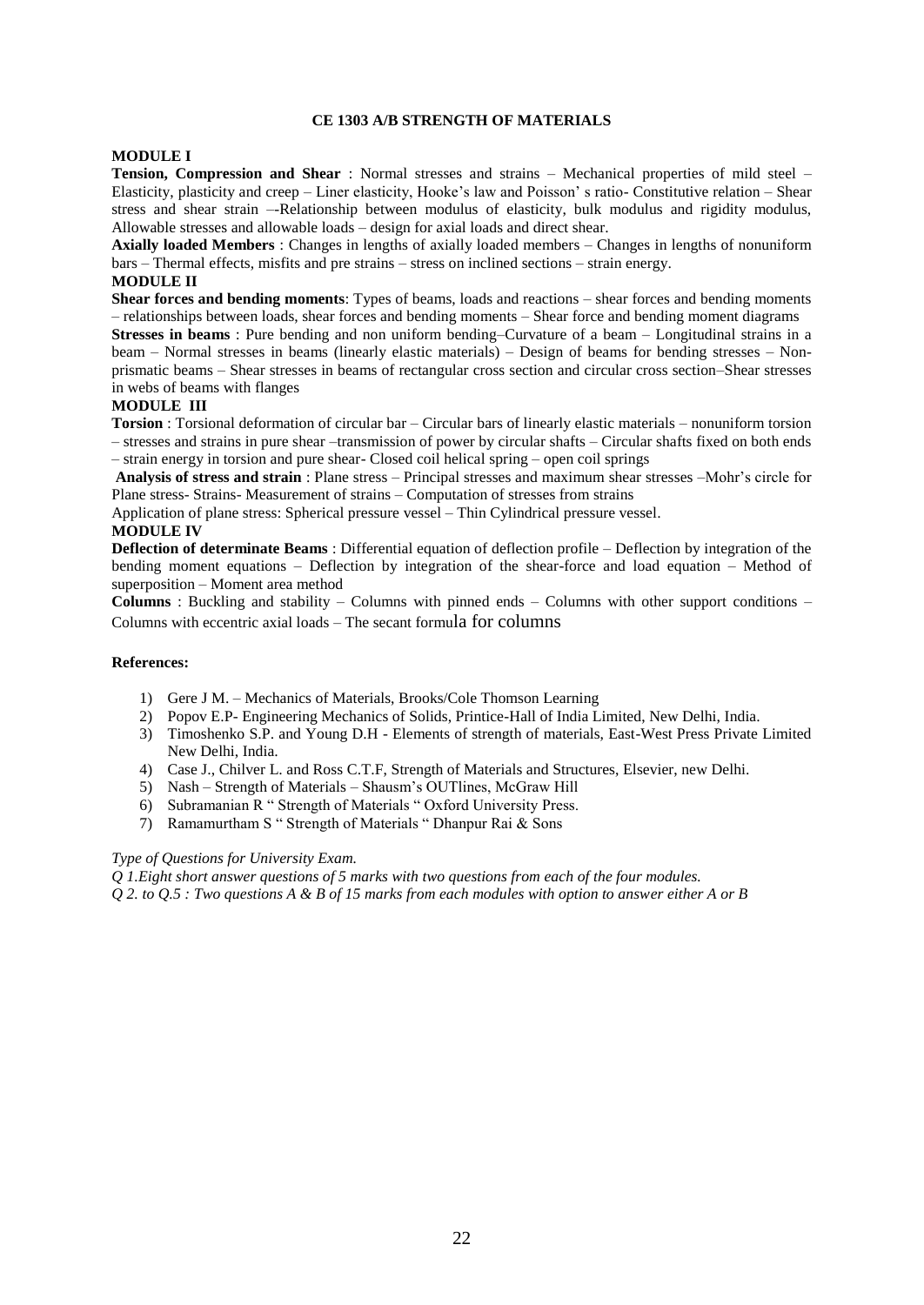### **CE 1304 A/B CONCRETE TECHNOLOGY**

#### **MODULE I**

**Materials**:-Cement – Ingredients, Chemical composition, basic properties of cement compounds, Hydration of cement- heat of hydration, physical properties of Portland cements, Indian standard tests and specification, various types and grades of cement, storage of cement

**Aggregates**:- Classification of aggregates. Characteristics of aggregates – Strength of aggregate, particle shape and texture, specific gravity, bulk density, porosity, water absorption and moisture content of aggregate, bulking of fine aggregate, deleterious substance in aggregate, soundness of aggregate , alkali- aggregate reaction , sieve analysis:- grading curves, fineness modulus, grading requirements, grading of fine and coarse aggregates, zoning, IS tests and specification for aggregates for concrete.

**Water**: - Quality of mixing water, effect of impurities in water on properties of concrete. permissible impurities as per I.S

**Admixtures**:- Functions and classification of admixtures, factors influencing the dosage of different admixtures- IS specification for admixtures for concrete. accelerators - retarders - plastizers - water reducing agents - use of silica fumes

#### **MODULE II**

**Properties of fresh concrete:-** Water/ Cement ratio and its significance in fresh concrete- workability- different methods for assessing workability according to IS Specification, factors affecting workability, requirements of workability for various work, segregation, bleeding, setting, hardening, strength development.

**Process of manufacture of Concrete:**- Mix proportion and grade of concrete - Various types of batching, mixing, transporting, placing, compacting, curing and finishing of concrete (in detail). Joints in concreting – construction and expansion.

#### **MODULE III**

**Properties of Hardened concrete:**- Strength of concrete- strength of concrete in compression, tension and flexure - stress- strain characteristics and elastic properties - shrinkage and creep. durability of concrete permeability - chemical attack - sulphate attack - resistance to abrasion and cavitaion - resistance to freezing and thawing - resistance to fire - marine atmosphere - quality control - frequency of sampling - test specimens statistical analysis of test results - standard deviation - acceptance criteria.

**Non-destructive testing of concrete:**-Rebound hammer and ultrasonic pulse velocity testing

#### **MODULE 1V**

**Special concrete:** Lightweight concrete, High strength concrete, Polymer concrete, fiber reinforced concrete, Ferro-cement, Ready mixed concrete. vacuum concrete - shotcrete - steel fibre reinforced concrete- high performance concrete.

**Mix Design:-** Quality Control - Factors causing variations in the quality of concrete - mix design - nominal mixes - design mixes - factors influencing mix design - A.C.I method - I.S method - design for high strength mixes

## **References :**

- 1. A.M.Neville, Concrete Technology- Pearson Education
- 2. A.M.Neville, Properties of Concrete 4/e, Pearson Education
- 3. Shetty M.S., Concrete Technology, S I Chand & Company
- 4. A.R.Santhakumar, Concrete Technology , Oxford University Press,India(2006)
- 5. Gambhin M.L., Concrete Technology, Tata McGraw Hill
- 6. Orchard D.F., Concrete Technology Vol. I & II
- 7. Krishna Raju N., Design of Concrete Mixes, CBS publishers
- 8. John.H.Bungey, The Testing of Concrete in Structures, Urrey University of Press Hall

### *Type of Questions for University Exam.*

*Q 1.Eight short answer questions of 5 marks with two questions from each of the four modules.*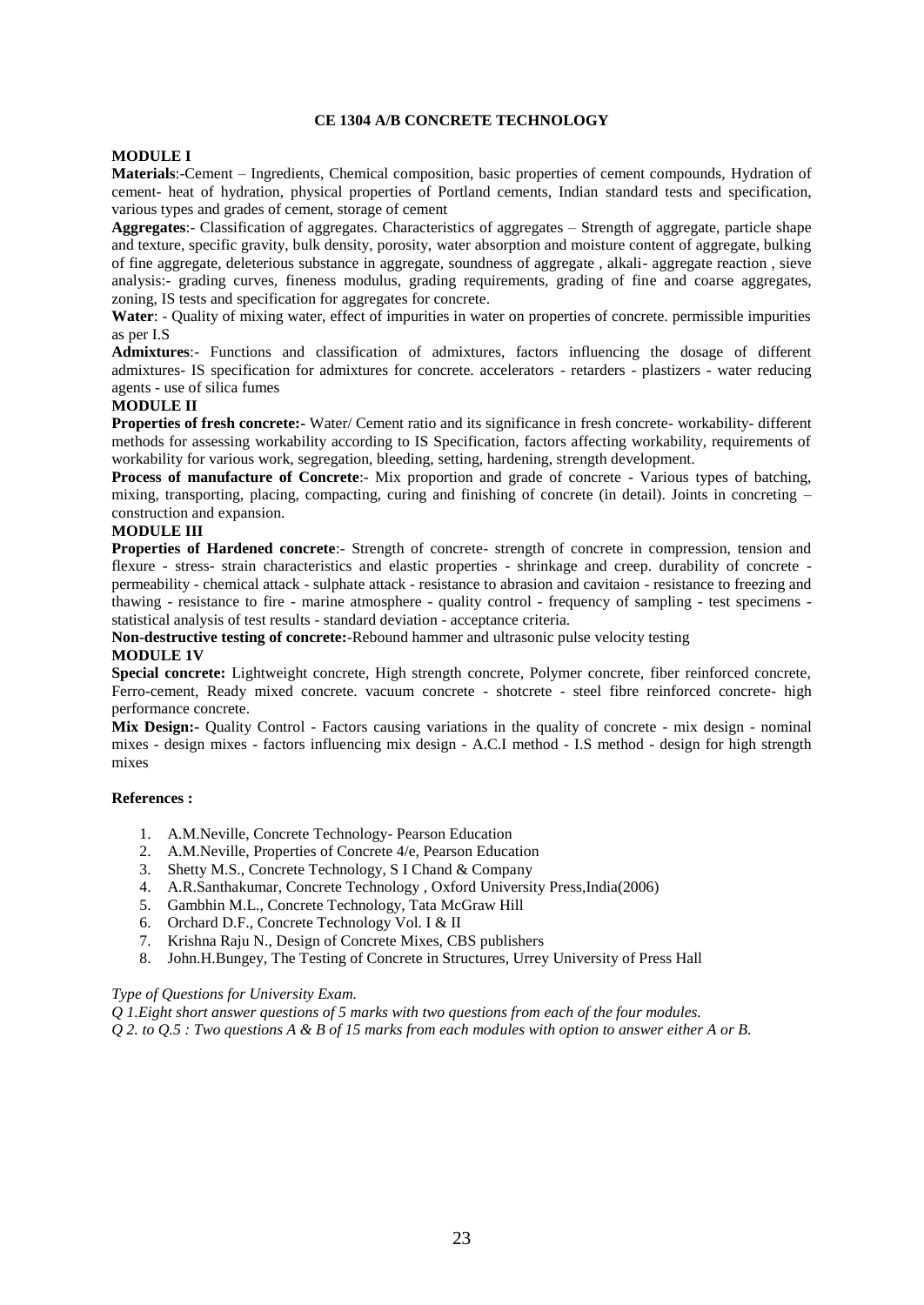# **CE 1305 A/B FLUID MECHANICS –1**

#### **MODULE I**

**Fluids:** Definition-types and properties. Fluid as a continuum, Control volume concept.

**Fluid Statics**: Fluid pressure-Measurement of pressure- Hydrostatic forces on immersed surfaces-Application of fluid pressure analysis in engineering problems. Buoyancy and stability of immersed and floating bodies, Pressure in case of accelerated rigid body motion.

# **MODULE II**

**Fluid kinematics**- Methods of describing fluid motion, - Types of motion, Inviscid flows, Velocity and acceleration- Continuity equation- Potential flows-Velocity potential and Stream function. Cauchy Reimann equation – Flownet - Circulation and vorticity

**Fluid Dynamics**: Types of forces, Forces influencing fluid motion- Energy and Head-Energy correction factor, Euler and Bernoulli' s equations. Application of Bernoulli' s equation. Flow measurement, Linear momentum equations, momentum correction factors, Application of momentum equation.

#### **MODULE III**

**Pipe flow:** Laminar and turbulent forces- Reynolds' number, Major loss in pipe flow-Friction loss, Minor losses, Total energy and hydraulic gradient line, Compound pipes, Pipes in series and parallel, Branching pipes, Pipe network.

**Laminar flow** - Head loss. Hagen-Poisseulle Equation-Darcy's law for flow through porous media-Stroke's law -Transition from laminar to turbulent flow-Reynold's experiments.

**Turbulent flow in pipes**- Classification of turbulence - velocity distribution in turbulent flow - smooth and rough pipes -Nikuradse's experiments

#### **MODULE IV**

**Boundary layer theory** - Flow of real fluids-no slip condition Boundary layer growth in flow over a plate, laminar boundary layer and turbulent boundary layer Flow past immersed bodies. drag on a sphere, drag on a flat plate.

**Dimensional analysis and similitude** - Methods of dimensional analysis, Dimensionless numbers. Principles of similarity- Modeling using Reynolds and Froude laws, Distorted models and Scale effects.

# **References:**

- 1) Shames I.H. Mechanics of Fluids McGraw Hill, New York
- 2) Cengel & Cimbala Fuild Mechanics McGraw Hill
- 3) Streeter V.L and Wylie E.B. . Fluid Mechanics, McGraw Hill , New York
- 4) Modi P.N. & Seth S.M. . Hydraulics and Fluid Mechanics including Fluid Machines- Standard Book House. New Delhi.
- 5) Subramanya K. . Theory and Applications of Fluid Mechanics, Tata McGraw Hill Publishing Co, New Delhi.
- 6) S.K. Agrawal. . Fluid Mechanics and Machinery, Tata McGraw Hill Publishing Co,New Delhi.

#### *Type of Questions for University Exam.*

*Q 1.Eight short answer questions of 5 marks with two questions from each of the four modules.*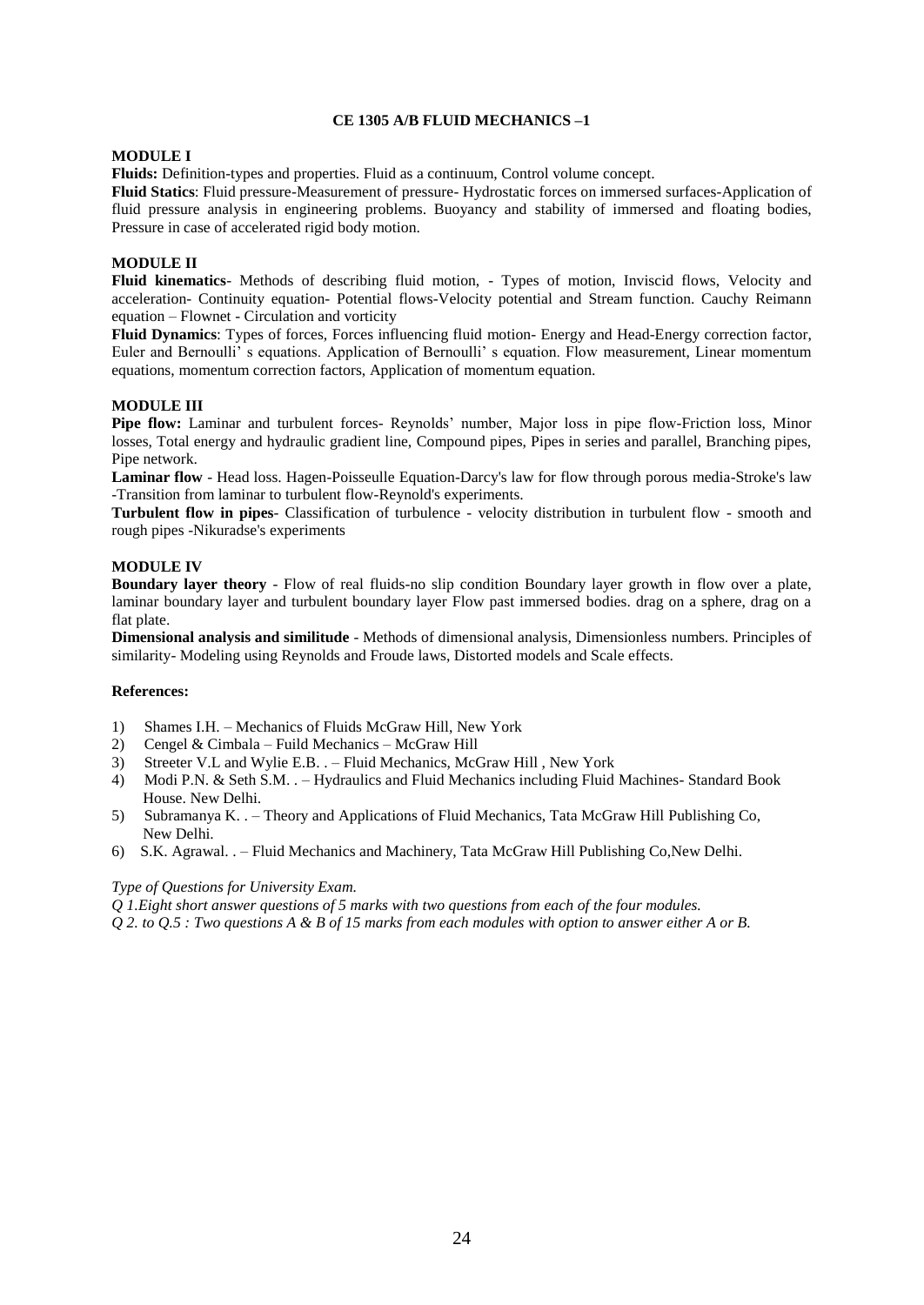### **CE 1306 A/B BUILDING TECHNOLOGY AND HABITAT ENGINEERING**

#### **MODULE I**

**Building stones** -Requirement of good building stone- characteristics - testing.

**Lime:** Properties- Classifications -Manufacture -Testing of lime. **Pozzolona:** Natural and Artificial pozzolonas. **Timber** - Defects - Seasoning - Decay - Preservation, Tiles- Flooring and roofing tiles-specification-tests. **Paints varnishes and distempers**, Common constituents, types and desirable properties.

# **MODULE II**

**Miscellaneous materials –**Insulating Materials - Thermal and sound insulating material desirable properties and type. Geosynthetics and its applications

**Lintels –Arches – Stairs**- different types and its components

**Doors, Windows and Ventilations** -Classification - Technical terms-Classification and Types

#### **MODULE III**

**Roof** - Types of roofs – wooden trusses

**Finishing works** - Plastering, pointing, painting, white washing, colour washing, distempering; Damp proofing ant termite treatment.

#### **MODULE IV**

**Climate-** Global climatic factors – Elements of climates –Classification of tropical climates- site climate **Comfort** : The desirable conditions- Thermal comfort factors-Thermal comfort indices – Effective temperature **Means of thermal control** – Mechanical control- structural control- ventilation and air movement

#### **References:**

- 1. Gurucharan Singh, *Building materials,*,1996
- 2. Rangwala S. C, *Engineering Materials*, Charotar Publishing House, 1992, Anand
- 3. Punmia B. C, *Building Construction*, Laxmi Publlications, 1999, New Delhi.
- 4. Rangwala S. C, *Building Construction*, Charotar Publishing House, 1992, Anand
- 5. Huntington W.C, *Building Construction*, John Wiley, 1959, New York.
- 6. Koenigsberger,Manual of Tropical Housing and Building, Orient Longman Ltd

### *Type of Questions for University Exam.*

*Q 1.Eight short answer questions of 5 marks with two questions from each of the four modules. Q 2. to Q.5 : Two questions A & B of 15 marks from each modules with option to answer either A or B.*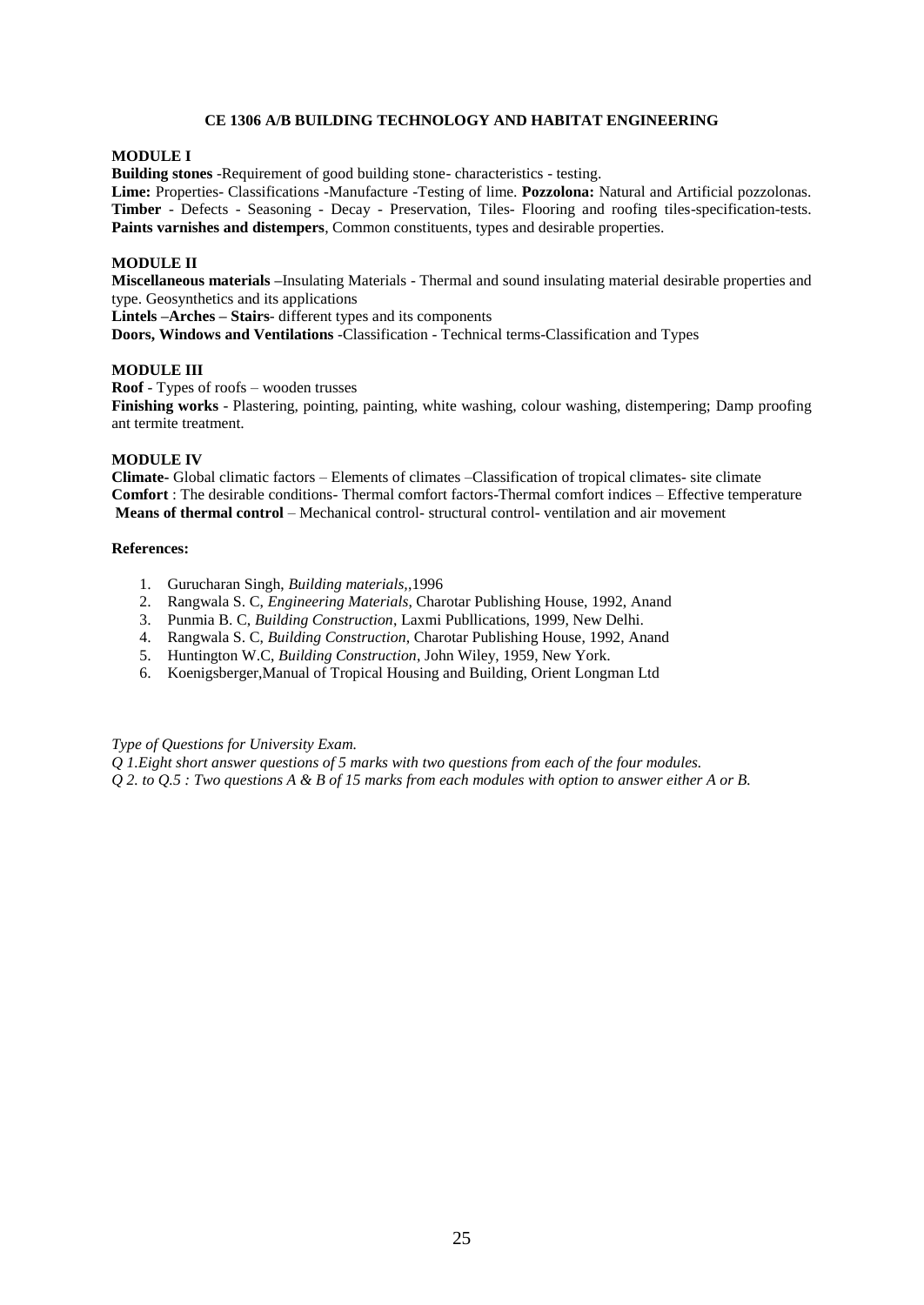# **CE 13L1 A/B SURVEY PRACTICALS –1**

#### **Chain survey :**

- 1. Study of instruments.
- 2. Travelling and plotting of details-2 exercises.
- 3. Cross staff survey.

# **Compass Survey :**

- 4. Study of Prismatic and Surveyor's compass.
- 5. Traversing with compass and plotting.
- 6. Open compass traverse- length of closing side by calculation and ploting.

# **Plane Table survey :**

- 7. Method of Radiation.
- 8. Method of Intersection.
- 9. Solving three point problem Bessel's method.
- 10. olving three point problem trial and error method & tracing paper method.
- 11. Solving two point problem.

#### **Levelling:**

- 12. Study of levelling instruments.
- 13. Fly levelling.
- 14. Longitudinal sectioning.
- 15. Cross sectioning.
- 16. Contour surveying.
- 17. Permanent adjustments.

# *Minor Instruments:*

- 18. Study of planimeter, pantagraph and ediograph.
- 19. Study of hand levels, clinometer, Ceylon Ghat Tracer and Sextant.

*Note : 50 % marks is earmarked for continuous evaluation, and 50% marks for end semester examination to be assessed by two examiners. A candidate has to obtain a minimum of 50% marks for the continuous assessment and end semester examination put together, with a minimum of 50% marks in the end semester examination, for a pass.*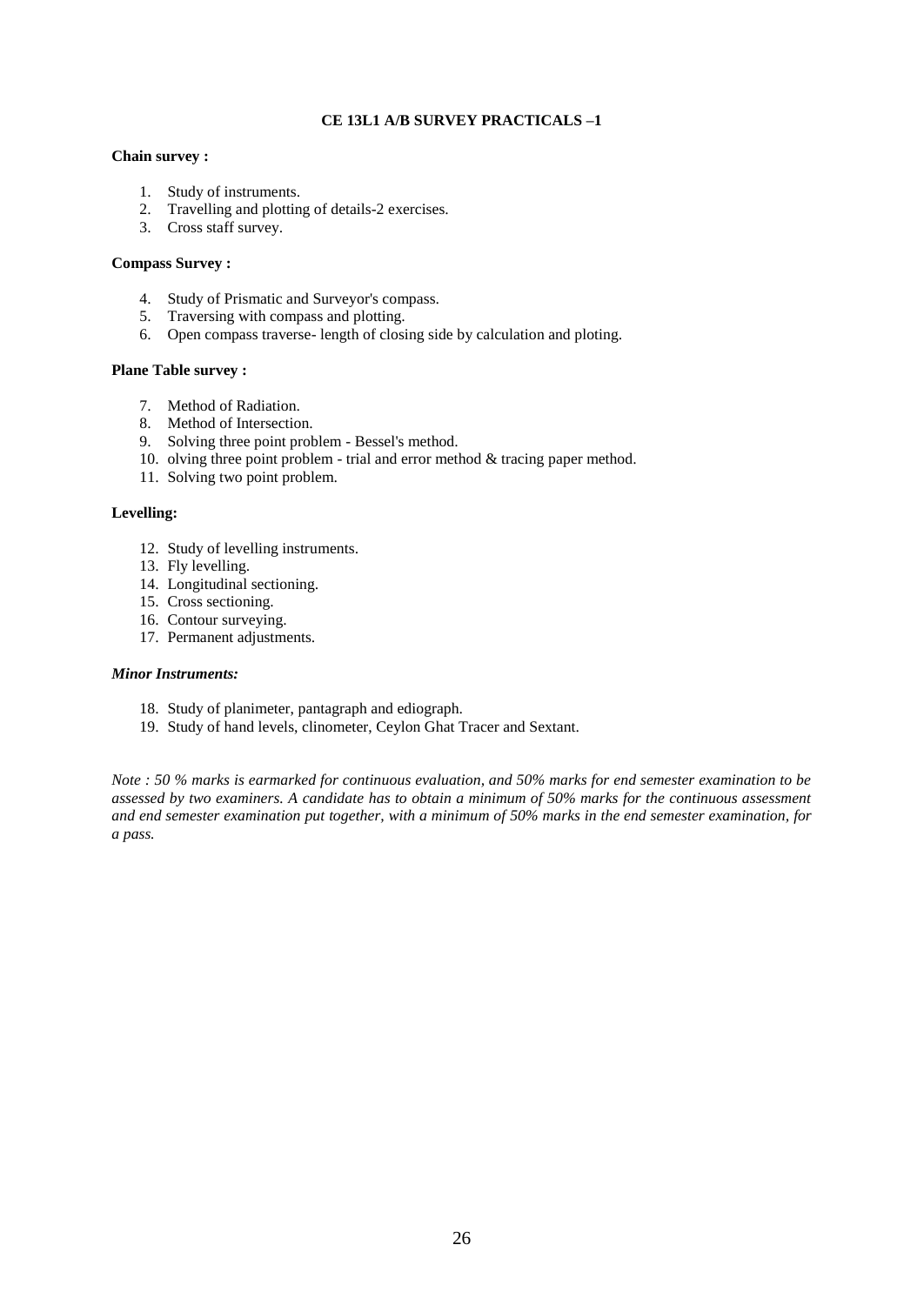# **CE 13L2 A/B STRENGTH OF MATERIALS LAB**

- 1) Tension test mild steel bar, mild steel plate, mild steel wire
- 2) Double shear test mild steel bar<br>3) Torsion test mild steel bar
- 3) Torsion test
- 4) Impact test IZOD and Charpy test<br>5) Hardness test Brinell, Rockwell
- 5) Hardness test
- 6) Tests of springs closed coil spring and open coil spring
- 7) Fatigue strength
- 8) Bending test of wooden beam
	- flexural strength and modulus of elasticity
- 9) Cement Test Standard consistency, Setting time, compressive strength 10) Test on fresh concrete - workability test
- 11) Compression test -wood, rock, brick
- 12) Strength of concrete compressive strength, split tensile strength and modulus of rupture
- 13) Modulus of elasticity of concrete

*Note : 50 % marks is earmarked for continuous evaluation, and 50% marks for end semester examination to be assessed by two examiners. A candidate has to obtain a minimum of 50% marks for the continuous assessment and end semester examination put together, with a minimum of 50% marks in the end semester examination, for a pass.*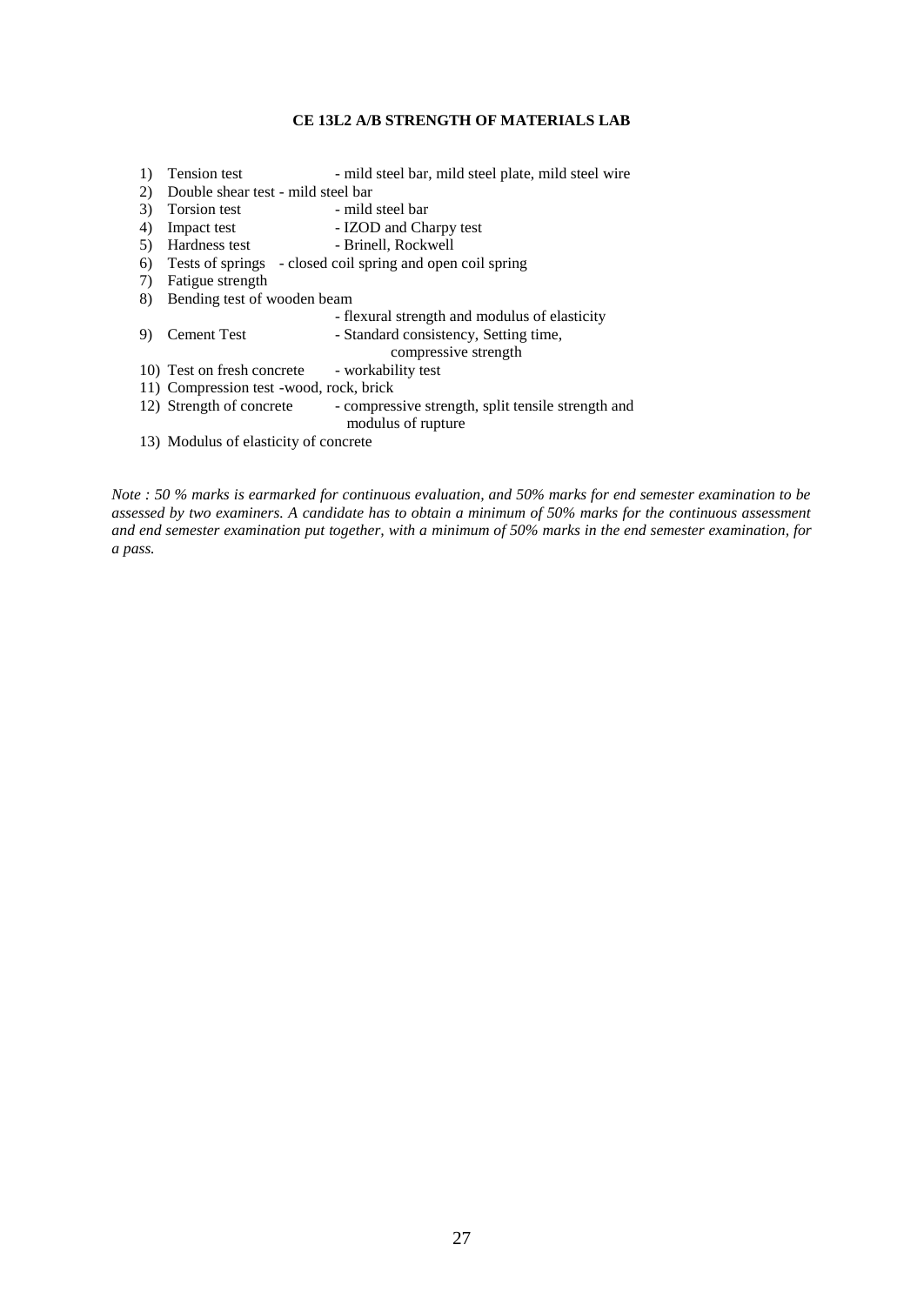#### **CE/CS/EB/EC/EE/EI/FT/IT/ME/SE 1401 ENGINEERING MATHEMATICS III**

#### **Module 1**

Complex Analytic functions and conformal mapping: curves and regions in the complex plane, complex functions, limit, derivative, analytic function, Cauchy – Riemann equations, Elementary complex functions such as powers, exponential function, logarithmic, trigonometric and hyperbolic functions.

Conformal mapping: Linear factional transformations, mapping by elementary function like  $Z^2$ ,  $e^z$ , sin z, cosz, sin hz, and Cos hz,  $Z + 1/Z$ 

#### **Module II**

Complex integration: Line integral, Cauchy's integral theorem, Cauchy's integral formula, Taylor's series, Laurent's series, residue theorem, evaluation of real integrals using integration around unit circle, around the semi circle, integrating contours having poles, on the real axis.

#### **Module III**

Partial differential equations:

Formulation of partial differential equations.

Solutions of equations of the form F  $(p,q) = 0$ ,  $F(x,p,q) = 0$ ,  $F(y,p,q) = 0$ ,  $F(z,p,q) = 0$   $F1(x,p) = F2(y,q)$ , Lagrange's form  $Pp+Qq = R$ 

Linear homogeneous partial differential equations with constant co-efficient

#### **Module IV**

Vibrating string: one dimensional wave equation, D'Alembert's solution, solution by the method of separation of variables

One dimensional heat equation, solution of the equation by the method of separation of variables,

Solutions of Laplace's equation over a rectangular region and a circular region by the method of separation of variables.

# **References:**

- 1. R.K.Jain, S.R.K.Iyengar, Advanced Engineering Mathematics, Narosa Publishers.
- 2. C.R.Wilie and L.C.Barrett Advanced Engineering Mathematics, Mc-Graw Hill.
- 3. Erwin Kreyszig, Advanced Engineering Mathematics, Wilsey Eastern.
- 4. Churchill R.V, Complex Variables & Applications, Mc-Graw Hill.
- 5. M.C.Potter, J.L.Goldberg. Advanced Engineering Mathematics, Oxford Unversity Press.
- 6. B.S.Grewal, Higher Engineering Mathematics, Khanna Publishers.

#### *Type of Questions for University Examination*

*Q1. Eight short answer questions of 5 marks each with two questions from each of the four modules. (8x5 = 40 marks)*

*Q2 to Q5 : Two questions A & B of 15 marks from each module with option to answer either A or B. (4x15 = 60 marks)*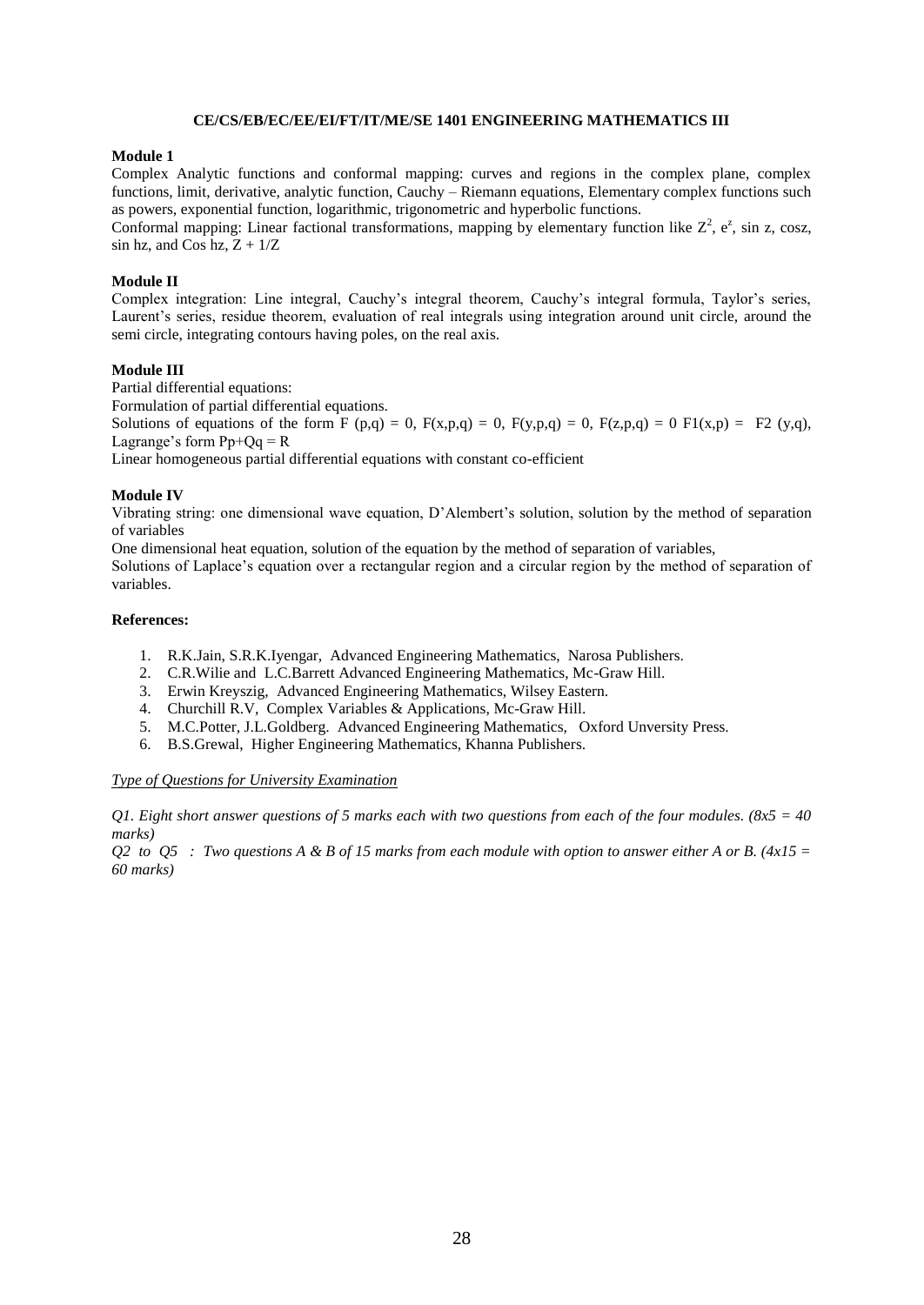#### **CE 1402 A/B SURVEYING- II**

#### **MODULE I**

**Curves** : Types of curves - Basic definitions-Elements of a simple curve - Methods of setting out (Linear methods and Angular methods)-Compound Curves-Elements of a compound curve-Reverse Curve-Transition curves-advantages-super elevation- length of a transition curve - vertical curves-Types of vertical curves- length of the vertical curve.

# **MODULE II**

**Triangulation** : Principles of Triangulation-classification triangulation-reconnaissance-Selection of Triangulation Stations-Intervisibility of Triangulation stations-Determination of elevations of stations (No obstruction due to intervening ground and obstruction due to intervening ground) -Signals-Elevated towersselection of site for base line-Base line measurement-corrections-Satellite station.- introduction to total station .

#### **Adjustments of observations**:

Laws of weight-Corrections to filed measurements with a closing error-Theory of least squares-Normal equation method-Most probable values of directly observed quantities and indirectly observed quantities-Method of differences - Triangulation adjustments -Station adjustments for 3 different. Cases (when the horizon is closed with angles of equal weight - unequal weight-when several angles are measured at a station individually and also in combinations)- Figure adjustment of a plane triangle adjustment of two connected triangles-adjustment of a braced quadrilateral - adjustment of a level network-adjustment of a closed traverse.

#### **MODULE III**

**Field Astronomy**:Definitions - solution of astronomical triangle-Co-ordinate systems-Time - Solar-Sidereal and Standard-Equation of time-sun dial-Determination of time, azimuth, latitude and longitude.

#### **MODULE IV**

**Hydrographic Survey**:Introduction - Shore Line Survey - River survey Soundings Methods of sounding - Method of locatingSoundings – plotting soundings-Three Point problem

**Photogrammetry**: Phototheodolite -Principle of the method of Terrestrial photogrammetry - Field work - Stereo - Photogrammetry -aerial Surveying - Terminology - Scale and distortio n of the vertical photograph principle of Binocularvision & Stereoscopic fusion - Flight planning - plotting from Air Photographs - Heighting – Photo Interpretation Comparison between Air Photograph and Map -Application of Air photograph.

#### **References:**

1) Dr. B.C. Punmia : Surveying vol II & vol II - Laxmi Publications Pvt Ltd.

- 2) T.M. Lillesand & R.W Keifer : Remote Sensing and Image Interpretation.
- 3) Surveying Vol II Dr K.R Arora Standard Book House
- 4) Surveying \_ Dr.A.M.Chandra New Age Indian National Publishers

*Type of Questions for University Exam.*

*Q 1.Eight short answer questions of 5 marks with two questions from each of the four modules.*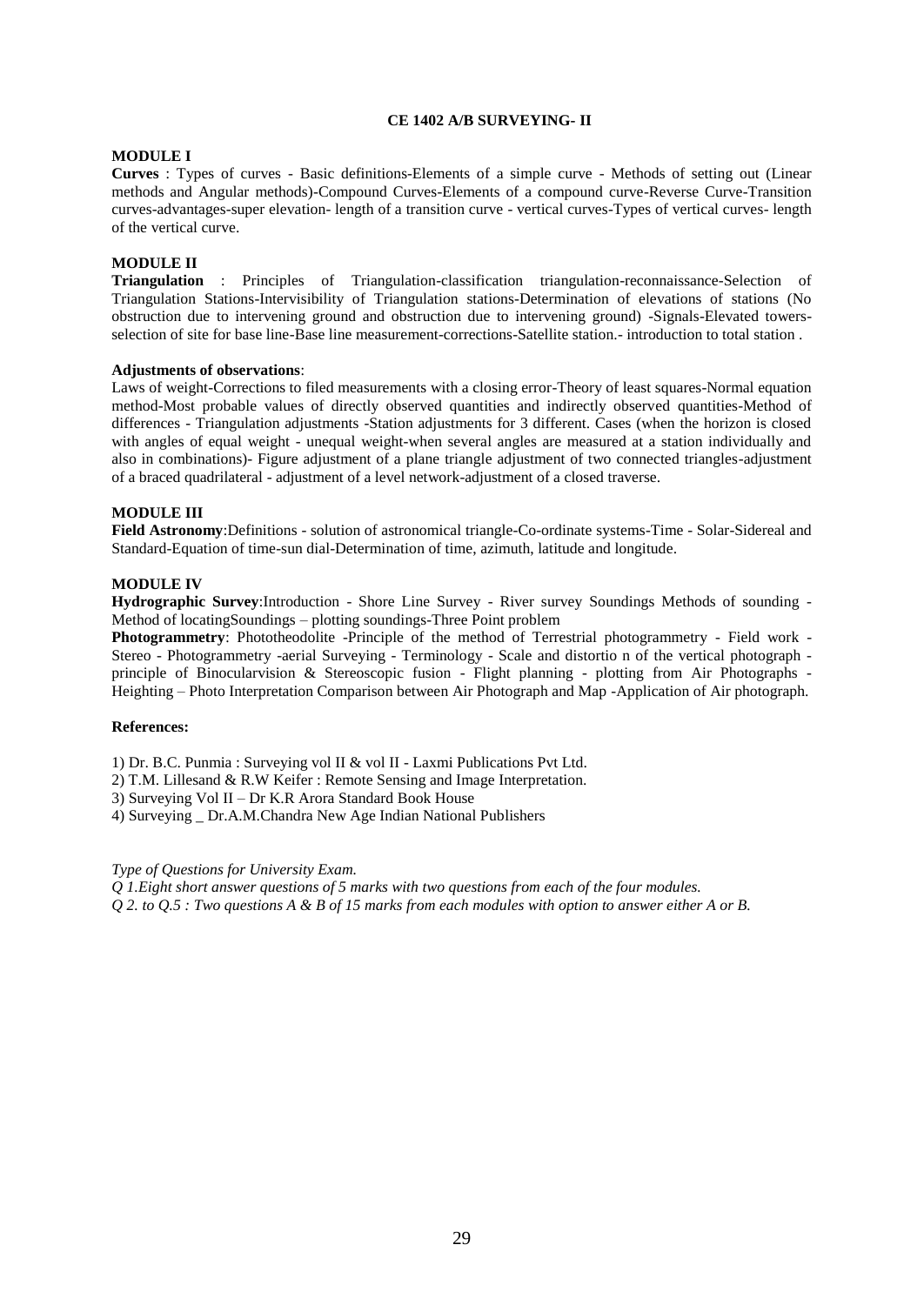#### **CE 1403 A/B ANALYSIS OF STRUCTURES I**

#### **MODULE I**

**Axially loaded members** : Impact loading – Repeated loading at fatigue – Stress concentrations – Nonlinear behavior – Elastoplastic analysis

**Stresses in Beams**: Built-up beams and shear flow – beams with axial loads – stress concentration in bending – composite beams – transformed section method for composite beams.

**Unsymmetrical bending**: Doubly symmetric beams with inclined loads – Bending of unsymmetric beams – Shear center concept – shear stresses in beams of thin walled open cross sections – Shear stresses in wide flange beams – Shear centers of thin walled open section

#### **MODULE II**

**Deflection of statically determinate trusses**:– Castigliano's theorem for deflection - theorem of complementary energy – principle of least work-Strain Energy method for determination of deflection of truss joints – the unit-load method – concepts of the angle weights method and joint displacement equation method.

**Analysis of statically indeterminate trusses**: degree of indeterminacy – externally and internally redundant trusses-force method using reactions as redundant – force method using axial forces in members as redundant – force method using both reactions and axial forces in members as redundant – induced reactions due to yielding of support-pre-strains.

#### **MODULE III**

**Statically indeterminate beams and frames:** Degree of static and kinematic indeterminacies - brief introduction to force and displacement methods. Review of strain energy in tension, torsion and bending

Analysis of indeterminate beams and frames – method of super position- strain energy method- unit load method- induced reactions due to yielding of supports

**Three moment equation:** derivation of three moment equation – application of three moment equation to analysis of continuous beams subjected to applied loads – analysis of continuous beams subjected to uneven support settlement

# **MODULE IV**

**Slope deflection method**: derivation of the slope-deflection equation: analysis of statically indeterminate beams- analysis of beams subjected to uneven support settlement – analysis of statically indeterminate rigid frames with and without unknown joint translation – rigid frames subjected to support settlement- Analysis of gable frames.

### **References :**

- 1) Gere J M. Mechanics of Materials, Brooks/Cole Thomson Learning.
- 2) Wang C.K Intermediate Structural Analysis, McGraw Hill International Edition
- **3)** Menon, D., Structural Analysis, Narosa publishers, 2008.
- 4) Pytel.A& Kiusalaas J. Mechanics of Materials- Brooks/Cole Thomson Learning
- 5) Popov E.P- Engineering Mechanics of Solids, Printice-Hall of India Limited, New Delhi, India.
- 6) Reddy, C. S., Basic Structural Analysis, Tata McGraw Hill, 2007.
- 7) Timoshenko S.P. and Young D.H Elements of strength of materials, East-West Press Private Limited New Delhi, India.

8)

# *Type of Questions for University Exam.*

*Q 1.Eight short answer questions of 5 marks with two questions from each of the four modules.*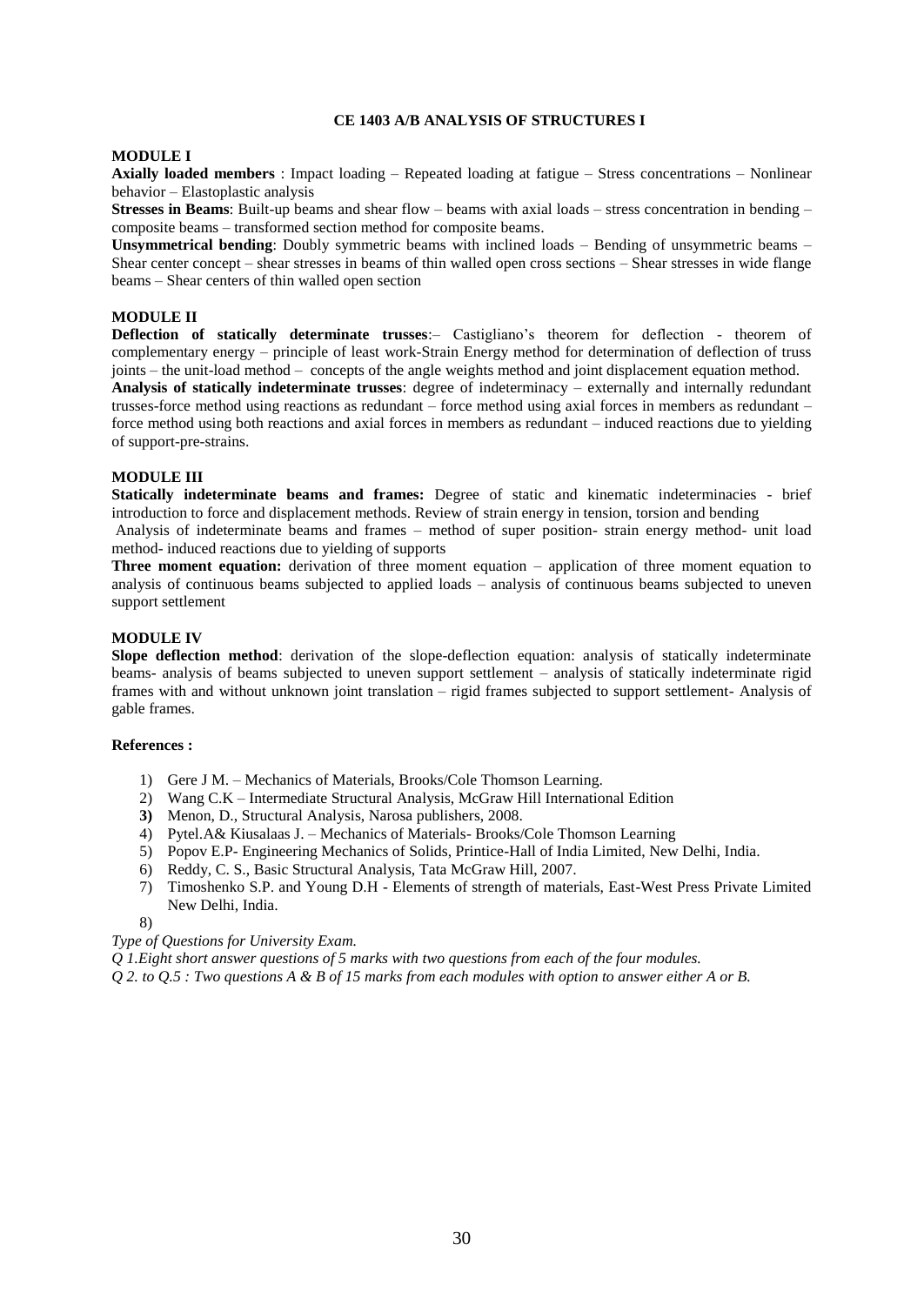#### **CE 1404 A/B ENGINEERING GEOLOGY & SEISMOLOGY**

#### **MODULE I**

**Introduction**: Definition - branches of geology -scope of geology – geology in civil engineering-Geological time scale

**Physical Geology**: Rock weathering and soils - physical weathering - chemical weathering - climate and soil formation - classification of soil - soil erosion and its control. *Wind* - Wind erosion - Wind transportation - Wind deposition

Rivers - erosion - transportation - deposition - river meandering - types of rivers - drainage patterns.-*Oceans* – sea erosion - transportation - deposition – coastal protection.

#### **MODULE II**

**Mineralogy:** Definition of minerals - physical properties – Study of physical properties of the following minerals - quartz, Telspar,Muscovite, Biotite, Augite, hornblende, Garnet, Tourmaline, Kyanite, Tale, Kaoline, Serpentine,Calcite, Flourite & Corundum.

**Petrology :** Classification, texture and structures of Igneous, Sedimentary and Metamorphic rocks- factors & kinds of metamorphism – Engineering properties of rocks- Description, engineering properties and uses of the following rocks – Granite , Syenite, Dioute Gabbro, Basalt, Sandstone, Limestone, Shale, Conglomerate, Breccia, Laterite, Gneiss, Schist, Slate, Quartzite, Marble.

#### **MODULE III**

**Structural Geology:** Attitude of beds, study of structures –folds, faults, fractures and joints – classification, recognition in the field, relevance to civil engineering

**Geological Investigation** : Objectives – Methods of investigation – Surface investigation – Sub - surface explorations –Geophysical Methods

**Engineering Geology :** Geological conditions necessary for design and construction of dam & reservoirs, tunnels, buildings & road cuttings – Landslides –definition, classification, causes and their corrections.

# **MODULE IV**

**Seismology :** Internal structures of the earth – M-discontinuity – sources of seismic activity - Continental Draift - Plate tectonics –fault movement – Reservoir associated earthquakes – Elastic Rebound Theory - seismic waves – Terminology – Intensity and Magnitude of Earthquake – Energy Released during on earthquake – Locating Epicentre and Focus – Recording of an earthquake – Seismograph – working Principle and Sensitivity of a Seismographs – classification of earth quakes - based on depth of focus , magnitude, cause of origin – effects of earthquakes – Primary effects – Secondary effects - Distribution of earth quakes –Seismic History of India Seismic Zones of India – Tsunami – Introduction – Tsunami velocity – Velocity in deep ocean –Velocity in shallow water – wavelength of tsunami wave – Drawdown and Run up of a tsunami – inundates of Tsunami waves.

#### **References:**

1) Parbin Singh : A text book of Engineering and General Geology (Katson Pub. Ludhiana)

2)Waltham .T- Foundations of Engineering Geology, Spon Press . London.

3) F.G.H. Blyth & M.H. de Frieitis Geology for Engineering

4) W.R. Judo : Principles of Engg. Geology and Geotechnics (McGraw Hill)

5) P.K. Mukerjee : A text book of geology (World Press Ltd., Calcutta)

*Type of Questions for University Exam.*

*Q 1.Eight short answer questions of 5 marks with two questions from each of the four modules.*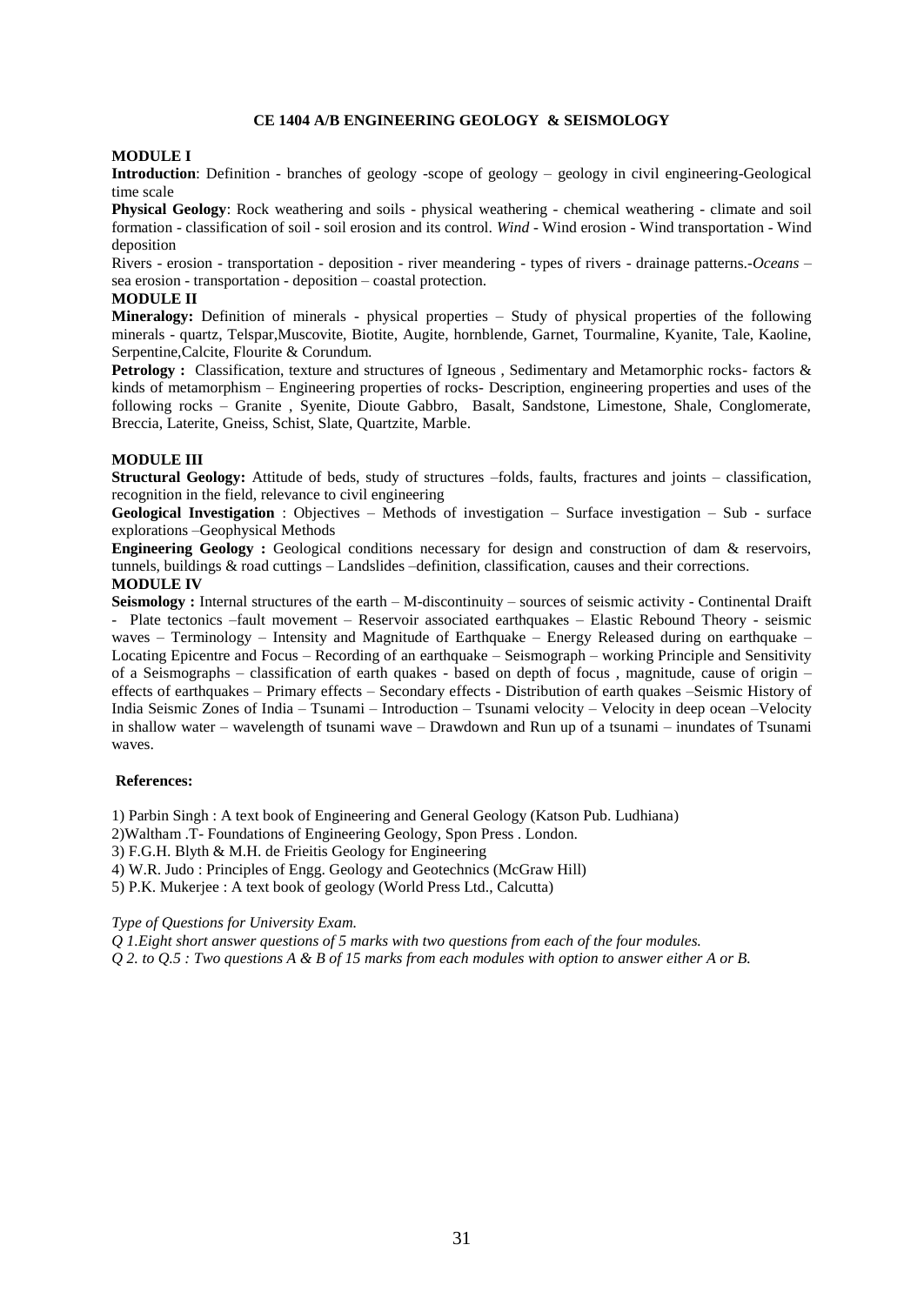### **CE 1405 A/B FLUID MECHANICS- II**

#### **MODULE I**

**Open channel flow in rigid boundary channels**- Comparison with pipe flow, Classification of flow, uniform flow – Equations for uniform flow such as Chezy's and Manning's formula, Most efficient channel section – Circular. Rectangular, and Trapezoidal channel sections, Velocity distribution in Open channels, Conveyance, Normal depth, Hydraulic exponents for uniform flow, Determination of normal depth and velocity, Specific energy and Specific force diagrams , Critical flow, Hydraulic exponent for critical flow, Channel transitions , Venturi, Standing wave and Parshall flumes.

# **MODULE II**

**Non-uniform flow**: Basic assumptions, Gradually Varied Flow, Dynamic Equation for Gradually Varied flow, Different forms of the Dynamic equation, Flow Profiles in Prismatic Channels, Computation of the Length of the Back Water Curve- Graphical Integration and Direct Step Methods. Rapidly Varied Flow- Hydraulic Jump, Hydraulic jump equations for a Rectangular Channel, Practical Applications, Energy loss and Efficiency of a Jump, Stilling Basins, Selection of Stilling Basins, Rapidly varied Unsteady flow – Surges.

#### **MODULE III**

**Hydraulic Machines**: Classification of Hydraulic Machines- Dynamic Thrust of a Jet on Fixed and Moving Surfaces- Work Done and Efficiency

**Turbines:** classification- head, power and efficiencies – Pelton wheel - Work done & Efficiency – Working proportions - Multiple jet pelton wheel- Design. Francis turbine- general description- Work done & Efficiency - Working proportions – Design- Draft tubes- Draft tube theory- Types of draft tubes Kaplan turbine; General description- Working proportions - Design - Governing of turbines- performance Characteristics- Selection of turbines. Runaway speed – Surge tanks

# **MODULE IV**

**Centrifugal pumps**: Types-volute and whirlpool chambers-velocity triangle for pumps- least starting speedefficiency – specific speed-selection and installation of pumps for various purposes-multistage pump.

**Positive displacement machines**: Reciprocating pumps-types- work cone-effect of acceleration and frictional resistance-slip and coefficient of discharge – separation in such and delivery pipes-air vessels-work save by air vessel-Rate of flow into and from air vessel.

#### **References:**

- 1) Chow V.T. Open Channel Hydraulics, McGraw Hill, Inc. New York.
- 2) K.Subramanya. Flow in Open Channels, Tata McGraw Hill, New Delhi. .
- 3) M. Hanif Chaudhry. –Open Channel Flow, Prentice Hall of India., New Delhi.
- 4) P.N. Modi & S.M. Seth. –Fluid Mechanics & Hydraulic Machines, Standard Book House, New Delhi
- 5) Jagadish lal. Fluid Mechanics & Hydraulic Machines, Standard Book House, New Delhi
- 6) Streer and Wylie Fluid Mechanics McGraw Hill

#### *Type of Questions for University Exam.*

*Q 1.Eight short answer questions of 5 marks with two questions from each of the four modules. Q 2. to Q.5 : Two questions A & B of 15 marks from each modules with option to answer either A or B.*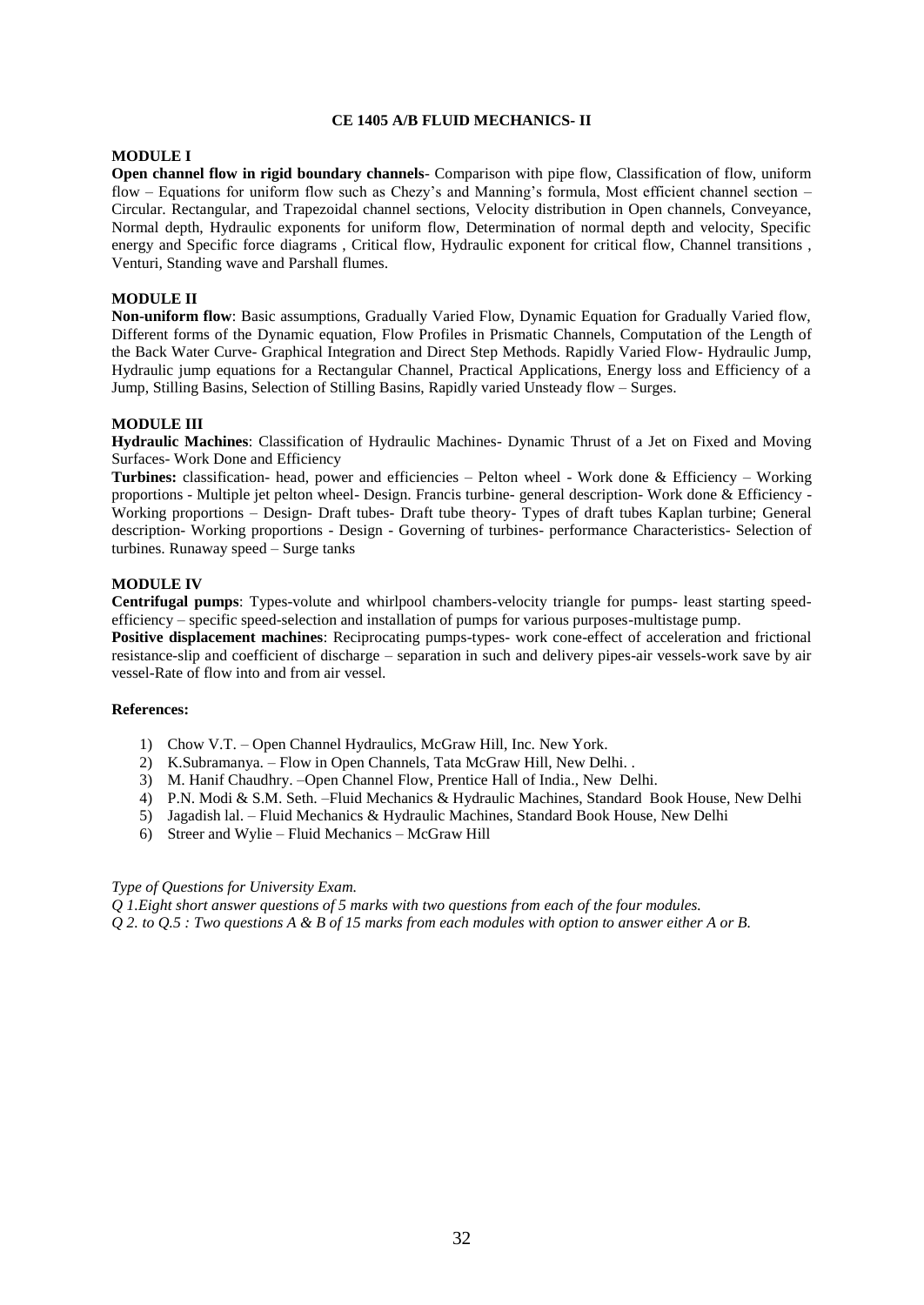# **CE 1406 A/B CIVIL ENGINEERING DRAWING**

#### **MODULE I**

**Doors and Windows** (Panelled and Glazed)-Sectional plan, sectional elevation and Front View **Roof Trusses-**Elevation and joint details of wooden King post truss and a steel roof truss **Stairs**-Plan & Section of RCC dog legged stair

# **MODULE II**

**Buildings** –Preparation of working drawings (from line sketches or from specifications) of different types of buildings

i) Single storeyed and double storeyed residential buildings ii) Public utility buildings iii)Industrial building

# **MODULE III**

#### **Planning of Buildings**

Technical terms in building planning, Building rules, preparation of site plans and service plans as per building Rules

Plumbing (including rain water harvesting) and house drainage drawing for building

Planning and designing from given requirements of areas and specifications and preparation of working drawing for residential buildings

#### **References:**

- 1. National Building Code of India
- 2. Kerala Municipal Building Rules
- 3. Shaw & Kale-Building Drawing.
- 4. Balagopal T.S. Prabhu Building Drawing and Detailing, Spades, Calicut
- 5. R.S Malik &G.S Meo-Civil Engineering Drawing
- 6. BP Verma-Civil Engineering Drawing &House Planning-Khanna Publishers,Delhi

*Note 1: The student should know the local (Panchayath/Muncipal/Corporation) building rules and should be in a position to prepare sketch design for clients and submission drawing for approval. As a term paper, at the end of the semester, each student should design and prepare a submission drawing in tracing paper for a proposed residential building.* 

*Note 2:Question paper shall consist of Part A and Part B .Part A shall consists of 1 question of 30 marks from Module –I ,in the either or pattern. Part B shall be a compulsory question of 70 marks from Module II or Module III*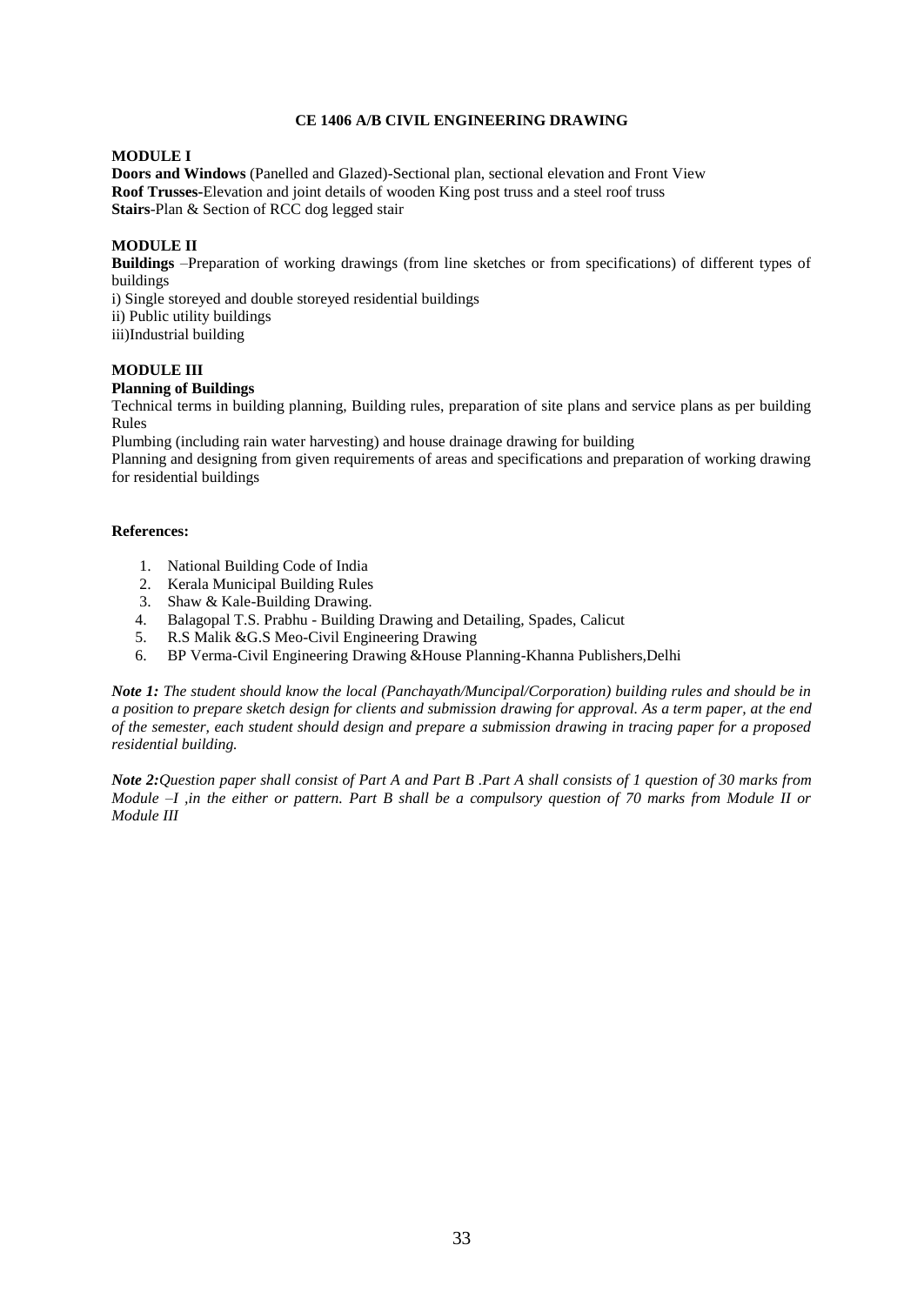# **CE 14L1 A/B SURVEY PRACTICAL – II & SURVEY CAMP**

### **Part A**

- 1. Study of Theodolite.
- 2. Permanent adjustments of Theodolite.<br>3. Determination of Tacheometric Consta
- Determination of Tacheometric Constants.
- 4. Heights and distances by stadia tacheometry.
- 5. Heights and distances by tangential tacheometry.<br>6. Heights and distances by solution of triangles.
- Heights and distances by solution of triangles.
- 7. Setting out simple curve-angular methods.
- 8. Demonstration of Total Station.

# **Part B**

**Survey Camp -** The minimum duration of the survey camp should be one week. The use of total station is compulsory for survey work.

*Note : 50 % marks is earmarked for continuous evaluation, and 50% marks for end semester examination to be assessed by two examiners. A candidate has to obtain a minimum of 50% marks for the continuous assessment and end semester examination put together, with a minimum of 50% marks in the end semester examination, for a pass.*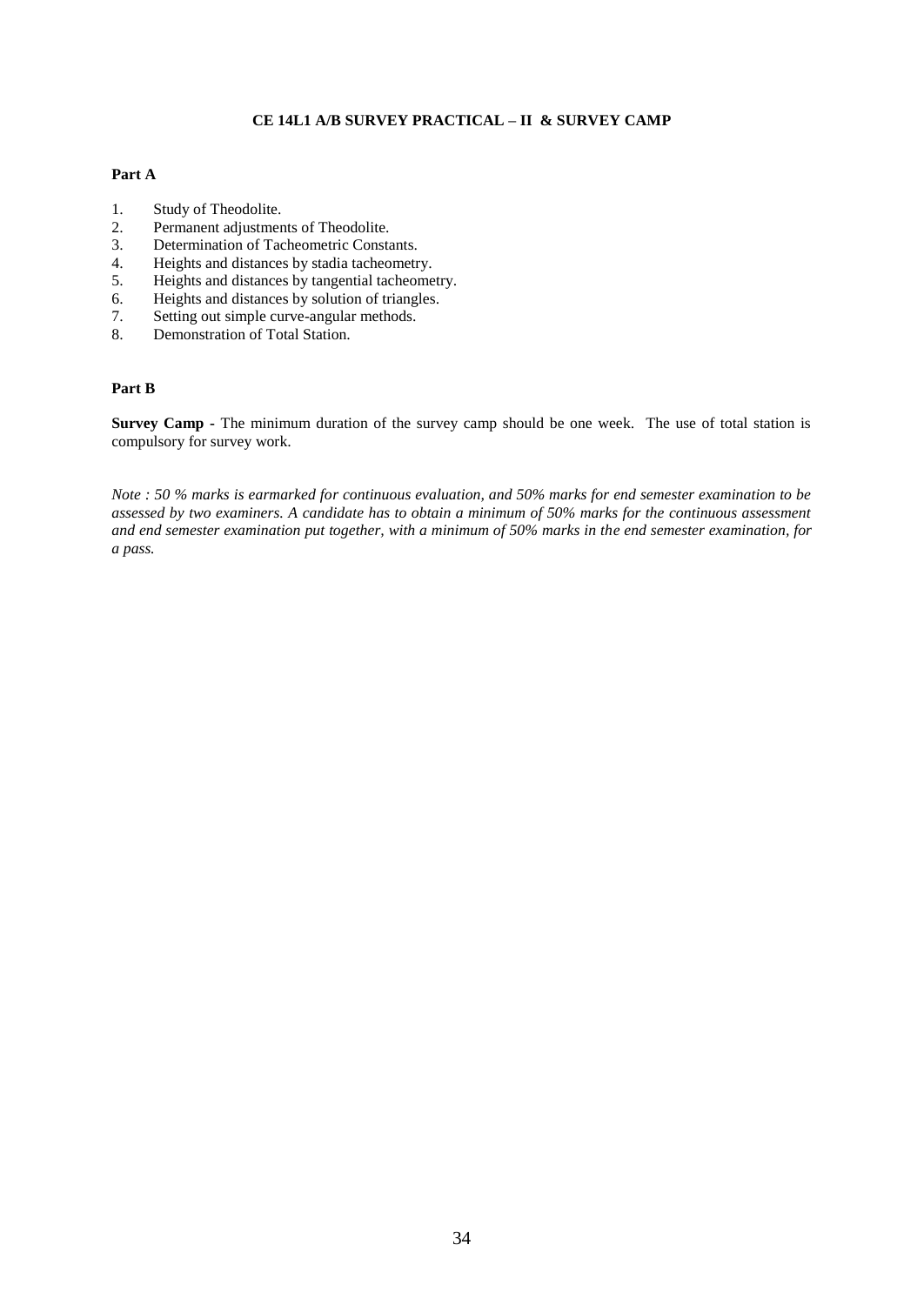# **CE 14L2 A/B FLUID MECHANICS LAB**

- 1) Study of instruments: Pressure gauge, Piezometer, Manometer, Pressure transducers, Pitot
- 2) tubes,Current meter
- 3) Demonstration: Bernoulli's theorem Phreatic lines Fluming horizontally and vertically.
- 4) Steady flow through pipes: Determination of friction factor for various types of pipes.
- 5) Orifices and mouthpieces: various types steady case.
- 6) Notches and weirs: various types steady case.
- 7) Time of emptying: unsteady flow.
- 8) Discharged measurements: Ventrurimeter, Venturi flume, orifice meter, water meter.
- 9) Open channel flow: determination of Manning's coefficient.
- 10) Plotting the specific energy curve.
- 11) Determination of hydraulic exponents.
- 12) Tracing back water profiles.
- 13) Tracing draw down profiles.
- 14) Hydraulic jump parameters.
- 15) Study of Pelton wheel, Francis, Kaplan turbines.
- 16) Study of centrifugal pumps, reciprocating pumps, jet pumps, deep well pumps.

*Note : 50 % marks is earmarked for continuous evaluation, and 50% marks for end semester examination to be assessed by two examiners. A candidate has to obtain a minimum of 50% marks for the continuous assessment and end semester examination put together, with a minimum of 50% marks in the end semester examination, for a pass.*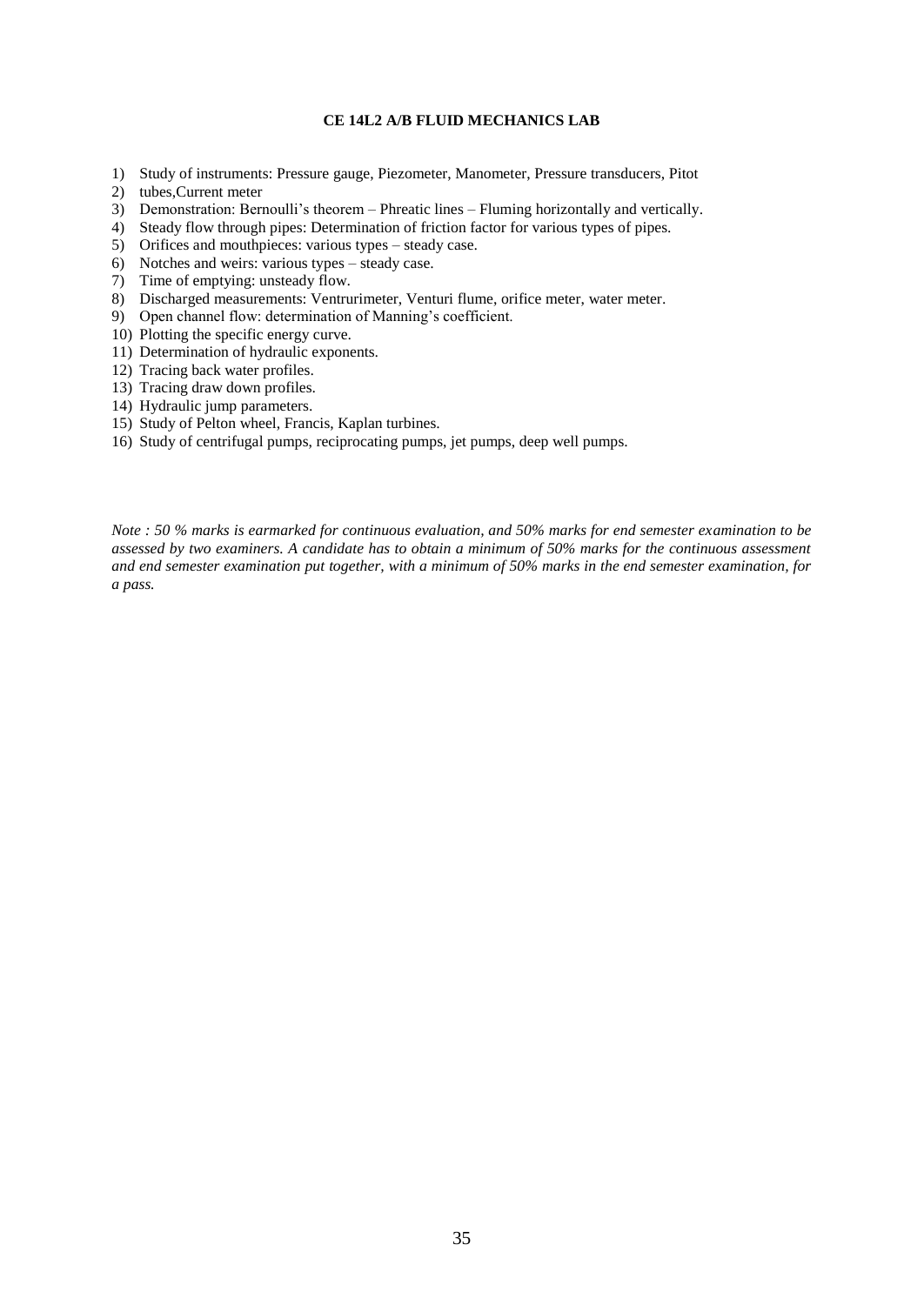#### **CE/CS/EB/EC/EE/EI/FT/IT/ME/SE 1501 ENGINEERING MATHEMATICS IV**

#### **MODULE 1**

**Probability distributions**: random variables (discrete & continuous), Probability density, mathematical expectation, mean and variance of a probability distribution, binomial distribution, Poisson approximation to the binomial distribution, uniform distribution, normal distribution.

Curve fitting: method of least squares, correlation and regression, lines of regression.

# **Module II**

**Sampling distributions**: Population and samples, the sampling distribution of the mean unknown(σ known), the sampling distribution of the mean (σ)the sampling distribution of the variance, point estimation, interval estimation, tests of hypotheses, null hypotheses and significance tests, hypothesis concerning one mean, type I and type II errors, hypotheses concerning two means. The estimation of variances: Hypotheses concerning one variance – Hypotheses concerning two variances.

#### **Module III**

### **Finite difference Operators:**  $\blacktriangledown$ ,  $\Delta$  E,  $\delta$ ,  $\mu$ ,  $x^{(n)}$

Newton's Forward and Backward differences interpolation polynomials, central differences, Stirlings central differences interpolation polynomial. Lagrange interpolation polynomial, divided differences, Newton's divided differences interpolation polynomial.

**Numerical differentiation**: Trapezoidal and Simpson's rules, compounded rules, errors of interpolation and integration formulae. Gauss quadrature formulae (No derivation for 2 point and 3 point formulae)

#### **Module IV**

**Numerical solutions of ordinary differential equations**: Taylor series method, Euler's method, modified Euler's method, Runge-Kutta formulae  $4<sup>th</sup>$  order formula,

**Numerical solution of boundary value problems**: Methods of finite differences, finite difference methods for solving Laplace's equation in a rectangular region, finite differences methods for solving the wave equation and heat equation.

# **References**:

- 1. Irvrin Miller & Freiend, Probability And Statistics For Engineers, Prentice Hall of India.
- 2. S.S.Sastry, Numerical Methods, PHI Publishers.
- 3. P.Kandaswamy.K.Thilagavathy, K.Gunavathy, Numerical Methods, S.Chand & Co.
- 4. A.Papoulis, Probability, Random Variables and Stochastic Processes, Mc-Graw Hill.

#### *Type of Questions for University Examination*

*Q1. Eight short answer questions of 5 marks each with two questions from each of the four modules. (8x5 = 40 marks)*

*Q2 to Q5 : Two questions A & B of 15 marks from each module with option to answer either A or B. (4x15 = 60 marks)*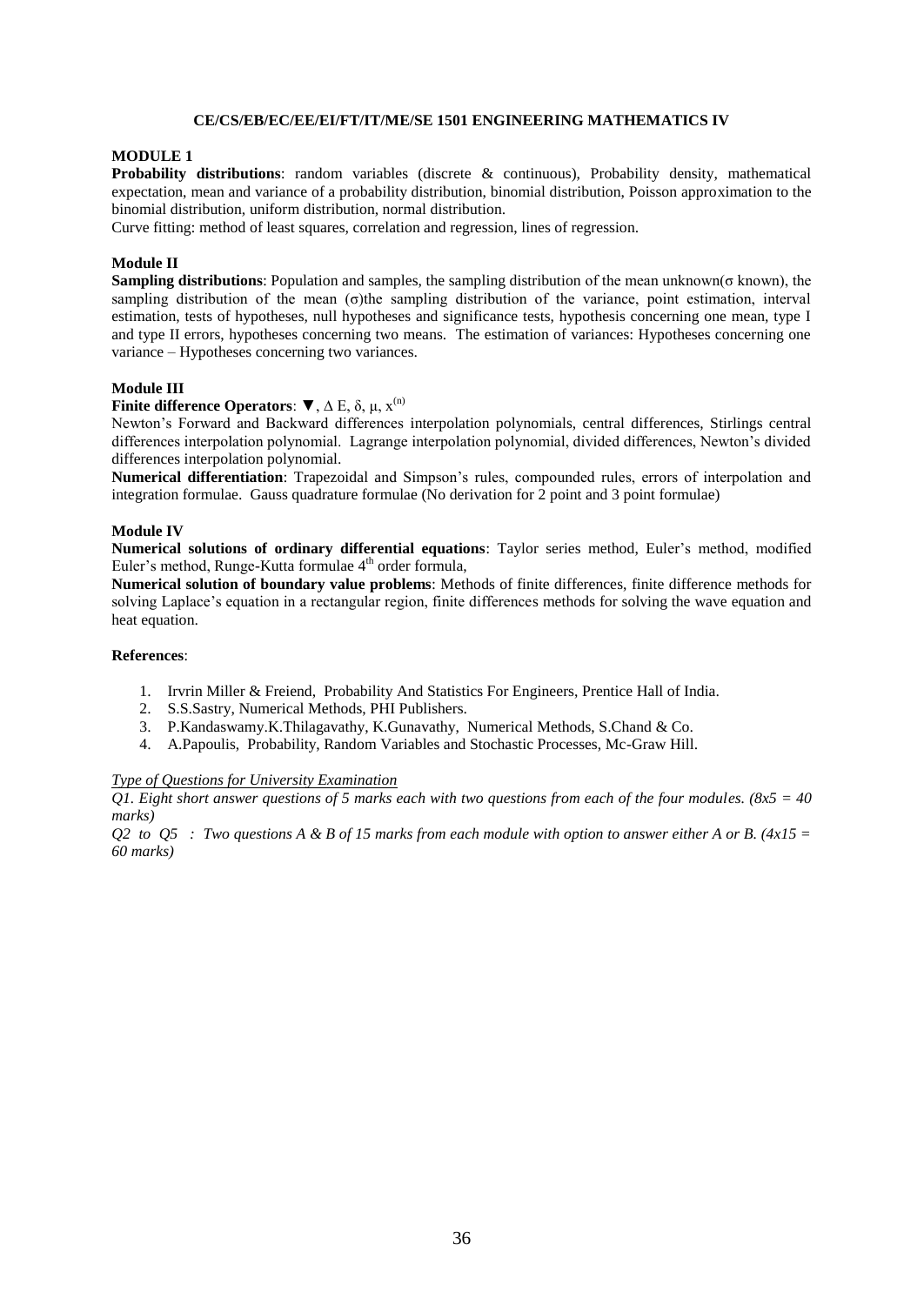# **CE 1502 A/B DESIGN OF STRUCTURES I**

# **MODULE I**

Introduction to different design philosophies. Principles of Working Stress and Limit State methods (Limit State method in detail), Analysis of singly and doubly reinforced beams of rectangular, and flanged sections. Design for bending, compression, shear and torsion – Design of singly and doubly reinforced beams of rectangular and flanged sections.

# **MODULE II**

Types of **slabs** – design of one-way slabs – temperature and shrinkage reinforcement – behavior of two way edge supported slab – analysis by coefficient method – Design of two way edge supported slab.

**Analysis and design for torsion**: Torsion in plain concrete members – torsion in reinforced concrete members – combined torsion and shear – Limit state design of beams – Code provision for torsion design

#### **MODULE III**

**Bond, anchorage and development length**: Fundamentals of flexural bond – ultimate bond strength and development length – Code provisions for development of tension reinforcement – anchorage of tension bars by hooks – anchorage requirements for web reinforcement – development of bars in compression – bundled bars – bar cutoff and bend points in beams

**Serviceability**: Cracking in flexural members – Code provisions for crack control – control of deflection – immediate deflection – deflection due to long term loads – Code provisions for control of deflection – deflection due to shrinkage and temperature changes.

#### **MODULE IV**

**Staircases**- types of staircase-design of straight flight stair cases.

**Columns**: Design of short columns – axial compression – lateral ties and spirals – compression plus bending in rectangular columns – strain compatibility analysis and interaction diagrams – balanced failure – distributed reinforcement –unsymmetrical reinforcement – circular columns – Code provisions for design of short columns – biaxial bending – Design of slender columns – concentrically loaded columns – compression plus bending – Code provisions for design of slender columns.

#### **References:**

- 1) Nilson A.H –Design of Concrete Structures, McGraw Hill Companies Inc.
- 2) Pillai S.U & Menon D Reinforced Concrete Design, Tata McGraw Hill Publishing Company Limited, New Delhi, India.
- 3) Varghese P.C –Limit State Design of Reinforced Concrete, Prentice Hall of India Pvt Ltd, New Delhi, India.
- 4) Syal and Goel Reinforced concrete structures S Chand

#### *Type of Questions for University Exam.*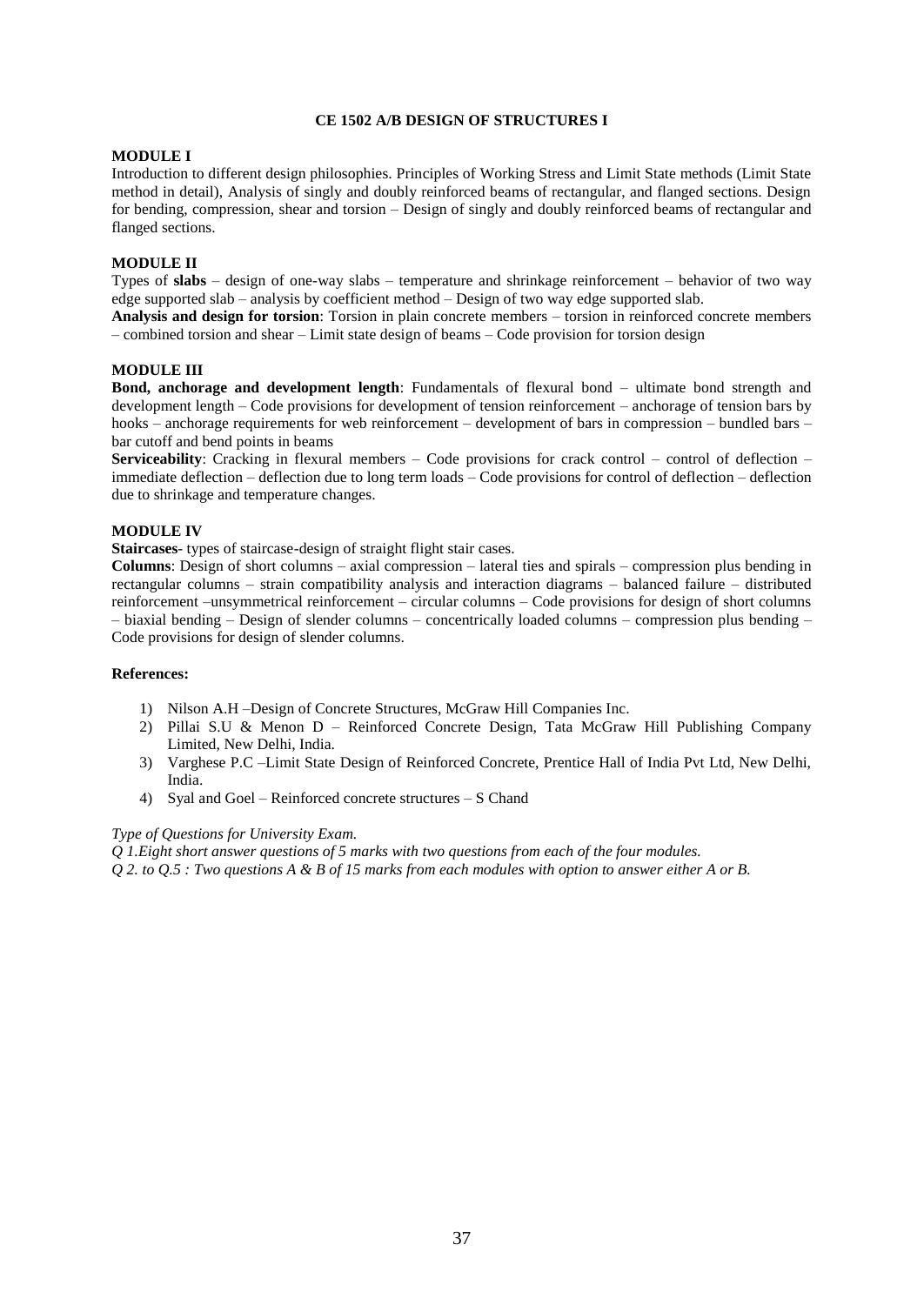# **CE 1503 A/B ANALYSIS OF STRUCTURES II**

## **MODULE I**

**Moment distribution method**: stiffness and carry over factors – distribution factors – analysis of statically indeterminate beams subjected to applied loads – check on moment distribution – modified stiffness factors at the near end when far end is hinged – analysis of statically indeterminate beams subjected to uneven support settlement – analysis of statically indeterminate rigid frames with and without joint translation – rigid frames subjected to support settlement.

#### **MODULE II**

**Approximate methods of multistorey frame analysis**: Vertical and lateral load analysis of multistory frames – degree of indeterminacy– assumptions for vertical load analysis –Substitute frame method- assumptions for lateral load analysis – portal method – cantilever method – alternate moment and shear distribution – comparison of methods

# **MODULE III**

**Influence lines and moving loads**: definition of influence line – influence line for statically determinate beams – criterion for maximum reaction or shear in simple beams – criterion for maximum bending moment in simple beams – absolute maximum bending moment in a simple beam – Muller Breslau influence theorem for statically determinate beams – influence lines for statically determinate trusses – criterion for maximum bending moment at a panel point on the loaded chord of a truss – criterion for maximum bending moment at a panel point on the unloaded chord of a truss – criterion for maximum bending moment at a panel point on the web member of a truss – Muller Breslau influence theorem for statically determinate trusses

#### **MODULE IV**

**Arches and frames**: Three Hinged arches-Two hinged arches – symmetrical hingeless arches – Influence lines for bending moment shear force and axial thrust – frames with and without hinges

**Cable Suspension bridges**: Equilibrium of unstiffened cable – tension in the cable – Length of the cable – anchor cable – roller support – effect of cable length due to change in temperature

#### **References:**

- 1) Wang C.K –Intermediate Structural Analysis, McGraw Hill International Edition.
- **2)** Menon, D., Structural Analysis, Narosa publishers, 2008.
- 3) Pandit and Gupta Theory of structures Tata McGraw Hill
- 4) Roy and Chakrabarty Fundamentals of Structural Analysis S Chand
- 5) Norris C. H. and Wilbur J. B., Elementary Structural Analysis, McGraw Hill, New York.
- 6) Punmia B.C, Jain A.K and A.K. Jain, Theory of Structures, Laxmi Publications (P) ltd.

#### *Type of Questions for University Exam.*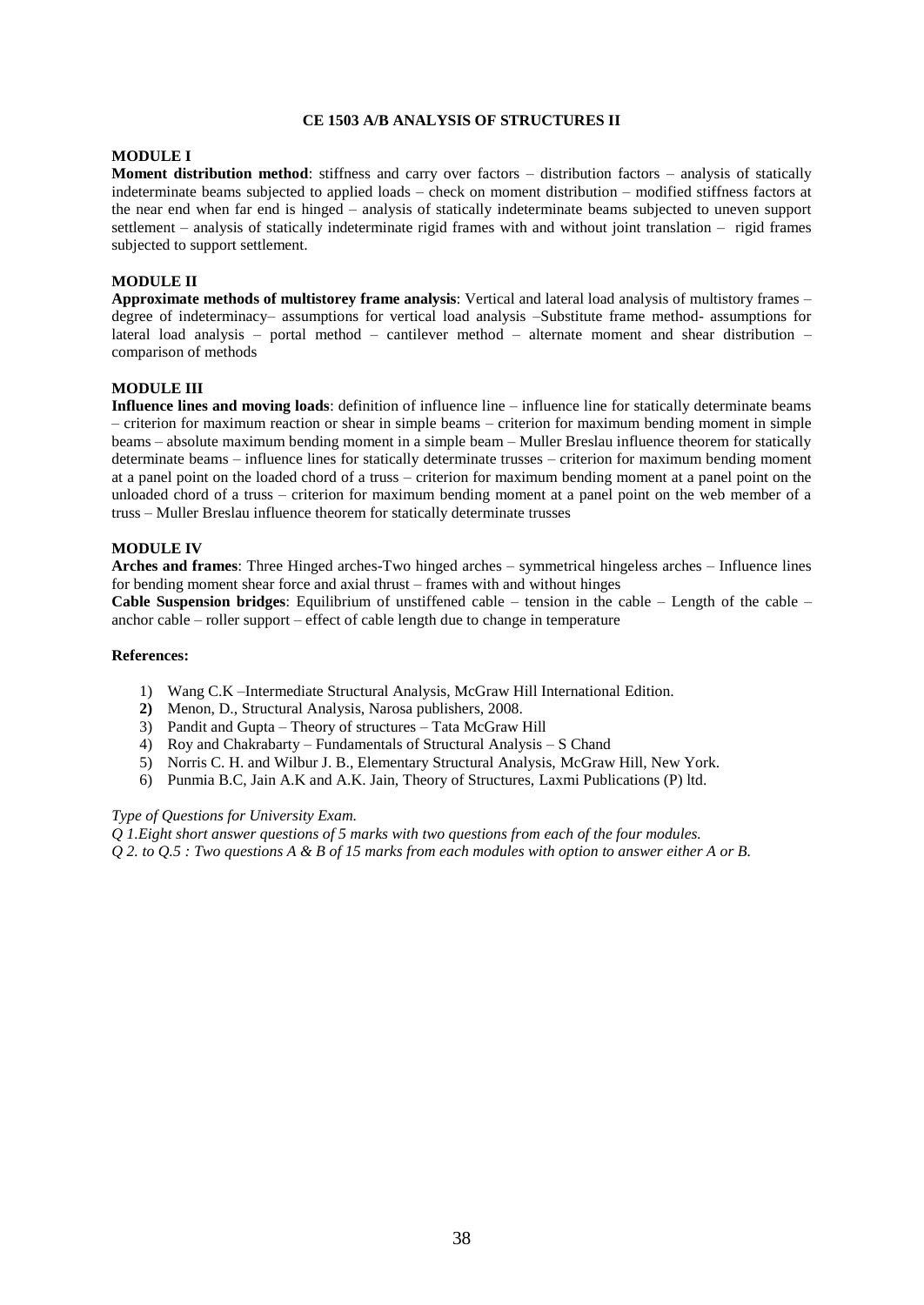# **CE 1504 A/B GEOTECHNICAL ENGINEERING –I**

# **MODULE I**

**Nature of soil and functional relationships**: Soil types – residual soil and transported soil. Three phase system – void ratio – specific – specific gravity- dry density – porosity-water content-saturate unit weight-submerged unit weight – degree of saturation –Relationship between Basic Soil properties.

Concepts of single grained, honey combed and flocculant structure - Basic Structural units of clay mineralscommon clay minerals.

**Laboratory and field identification of soils**: Determination of water content by oven drying – specific gravity using Pyenometer and specific gravity bottle – grain size analysis by sieve analysis, hydrometer analysis and pipette analysis – Atterberg limit and indices, sensitivity  $\&$  thixotropy field density by core cutter, sand replacement and wax coating methods. Classification of Soils: Necessity – Principles of classification – I.S. classification – plasticity chart.

#### **MODULE II**

**Soil water:** Classification- effective stress - total stress - pore pressure - pressure diagrams for different conditions

**Permeability:** definition - Darcy's law - factors affecting permeability - laboratory determination – permeability of stratified soils

**Stress distribution:** Boussinesque's and Westergaard's equations for vertical pressure due to point loads and uniformly distributed loads - assumptions and limitations - pressure bulb – Newmarks` charts and their use **MODULE III**

**Consolidation:** definition - concepts of coefficient of compressibility - coefficient of volume change and compression index - e-log p curves - pre-consolidation pressure - Terzaghi's theory of one dimensional consolidation - determination of coefficient of consolidation - difference between consolidation and compaction **Compaction:** definition and objectives of compaction - proctor test and modified proctor test - concept of OMC and maximum dry density - zero air voids line - factors influencing compaction - field compaction methods - Proctor needle for field control

#### **MODULE IV**

**Shear Strength:** definition - Mohr's strength and stress circles - Mohr's envelope - Mohr-Coulomb strength theory - direct, triaxial and UCC tests - drainage conditions-UU, CU and CD tests - vane shear tests - total and effective stress - strength parameters –

**Stability of slopes:** slope failure, base failure and toe failure - Swedish circle method - friction circle method - Taylor's stability number - stability charts

# **References:**

- 1) Gopal Ranjan & Rao A.S.R Basic and Applied Soil Mechanics, Wiley Eastern Ltd
- 2) Das B.M Principles of Geotechnical Engineering Thomas Brooks Cole, Singapore
- 3) Punmia B.C. Soil Mechanics and Foundations, Saurabh
- 4) Terzaghi K. & Peck R.B. Soil Mechanics in Engineering Practice, John Wiley
- 5) Venkataramaiah, C- Geotechnical Engineering, New Age International Publishers.
- 6) Arora K.R. Soil Mechanics and Foundation Engineering, Standard Publishers, Distributors.

# *Type of Questions for University Exam.*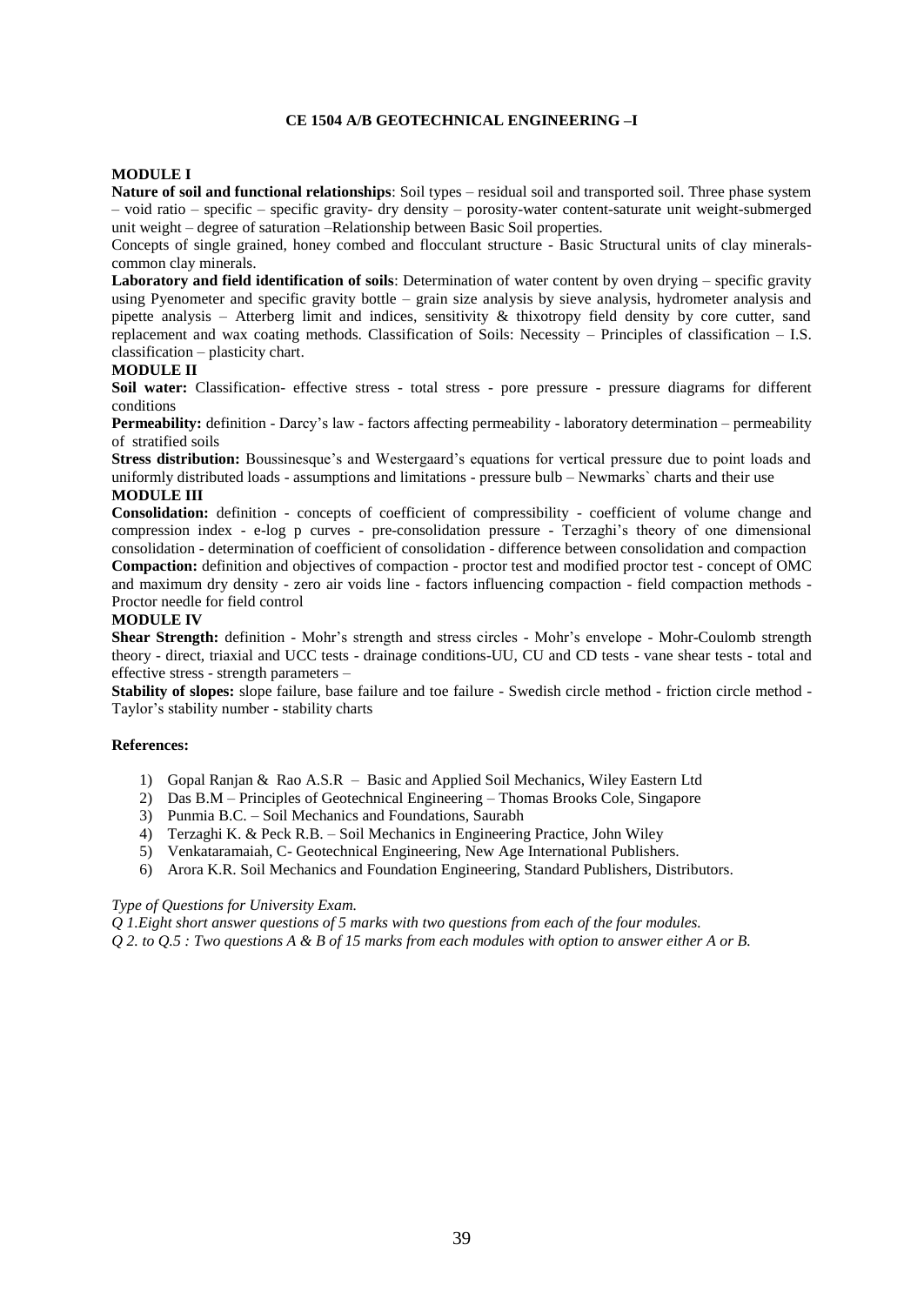#### **CE 1505 A/B TRANSPORTATION ENGINEERING – I**

# **MODULE I**

**Classification, Alignment & surveys:** Classification of highways – typical cross sectional roads in embankment and in cutting, definition of various cross sectional elements – requirements and factors controlling alignment of roads, Engineering surveys.

**Geometrical Design of Highways**: Camber – sight distances – Stopping, passing and overtaking Sight distances, Overtaking zone requirements, worked out problems – design of horizontal alignments, design speed – horizontal curves – Super elevation – Super elevation design – radius of horizontal Curve – extra widening of pavement – transition curves and methods of provision of super elevation and design of horizontal alignment – design of vertical alignment – gradient and grade Compensation Vertical

curves – summit curves – length of summit curve - valley curves – length of valley curve

# **MODULE II**

**Traffic Engineering:** Traffic Characteristics – various traffic studies and their application- traffic regulations and controls – Traffic control Devices – Traffic Signals – classification of signals – carriage way markings – traffic islands – Highway intersections.

#### **MODULE III**

**Highway Materials, Testing & Design::**Road aggregates – Desirable props & tests – Bituminous materials – Types of bituminous materials used in highway construction – requirements – desirable properties and tests.

**Highway construction & Maintenance** : Construction of earth roads, Gravel roads WBM roads, Bituminous pavements, Bituminious construction Procedures – Construction of Cement concrete pavements. Joints in Concrete pavements – types and causes of failures in flexible and rigid pavements – Highway drainage. Pavement Design –Basic difference between flexible and rigid pavements – factors to be considered in Design of pavements – Design of flexible pavements by CBR method only.

#### **MODULE IV**

Aircraft characteristics – Regional planning airport site selection – Surveys for site selection Airport obstructions zoning laws-classification of obstructions – Imaginary surfaces. Runway orientation- wind, rose diagram-basic runway length and corrections required- Airport classification – runway configurations. Taxiway Design requirements.

Apron- factors controlling size and number of gate positions –Aircraft parking System –Hangar site location – facilities required in the terminal building-Blast fences-Typical airport layout-airport marking-airport lighting. Air traffic control-Airway aids and landing aids.

#### **References:**

- 1) S.K. Khanna & C.E.G. Justo Highway Engineering, New Chand & Bros
- 2) L.R. Khadiyali TrafficEngg. And Transport Planning, Khanna Publishers
- 3) S.K. Khanna, M.G. Arora & S.S. Jain Airport Planning & Design, New Chand & Bros
- 4) S.C. Rangwala Airport Engineering, CharoterPublishing House.
- 5) Horenjeef Robert & Francis Planning & design of airport.

#### *Type of Questions for University Exam.*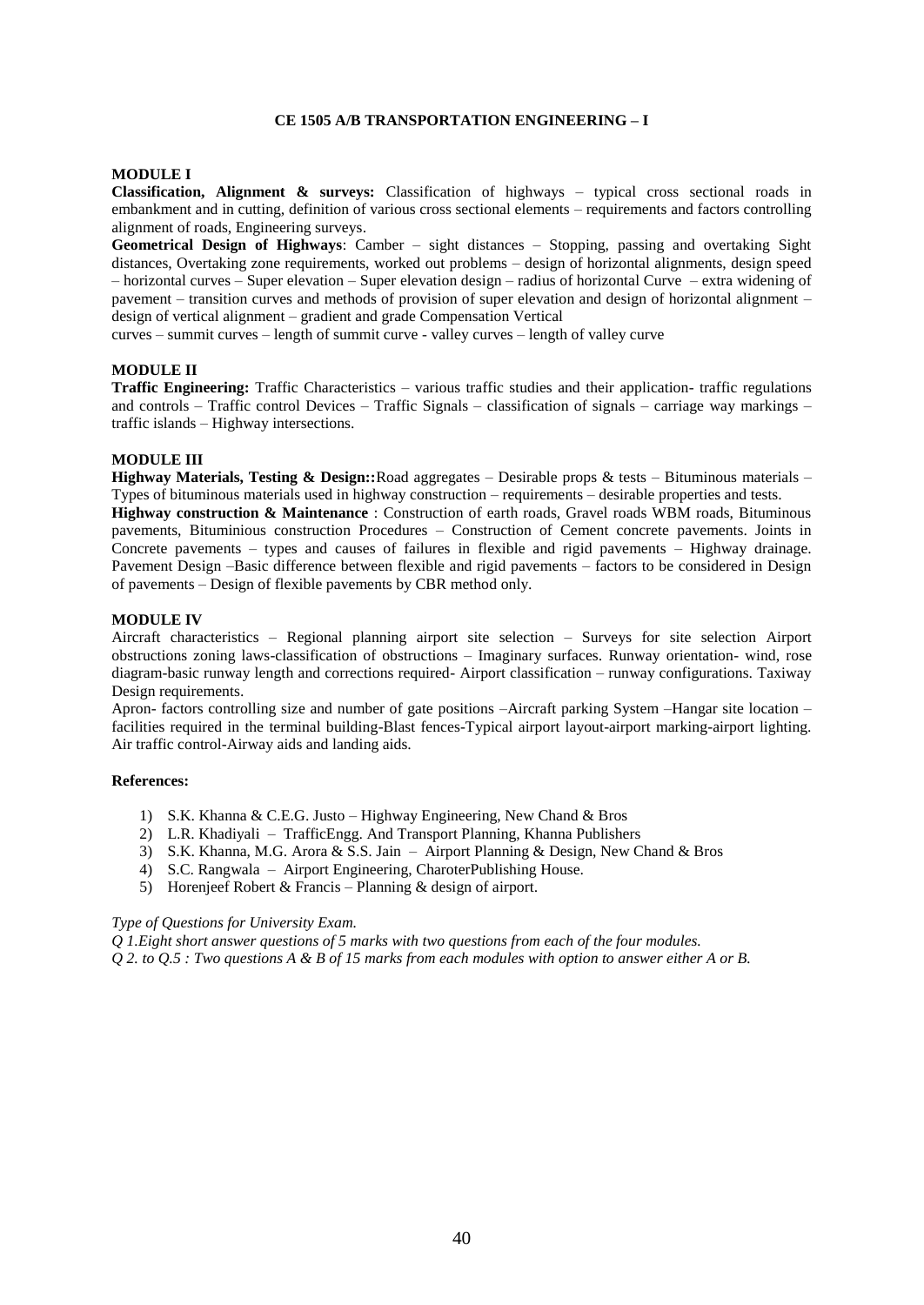#### **CE 1506 A/B WATER RESOURCES & IRRIGATION ENGINEERING**

# **MODULE I**

Hydrologic cycle, scope, application of hydrology. Precipitation: Formation of precipitation –forms of precipitation – type of precipitation - measurement of precipitation –recording and non recording gauges – gauge network - adjustments of precipitation data - average depth of precipitation over an area - Arithmetic mean, Theissen polygon and isohyetal method – Hyetograph – Mass curve - Depth area duration curves. Water Loses : Evaporation, transpiration and infiltration – Factors affecting evaporation-measurement of evaporation - Evaporation formulas – Infiltration, factors affecting infilitration. Determination of infiltration rate - Effect of infiltration on run–off - Recharge of ground water

Run off : Factors affecting run–off – Empirical formulae-runoff – hydrograph - Components of hydrograph - Separation of base flow - Hydrograph for isolated storm and complex storm - unit hydrograph - derivation of unit hydrograph for isolated and complex storm – Unit hydrograph for different duration – S hydrograph. **MODULE II**

Ground water Hydrology : Occurrence, distribution of ground water – Darcy' s law – Permeability, safe yield - Location and development of ground water supplies - Hydrology of well – Steady flow in confined and unconfined aquifers - open well – yield of an open well – Effect of partial penetration - Interference of wells - Boundary effect - Specific capacity of well – Tube wells –Yield from a tube well - Strainers – Site for a tube well Flow and lift Irrigation –Perennial and Inundation irrigation - Important Crops and crop seasons –Duty and delta – Method of Cultivation - Water requirement – Irrigation efficiency – Multipurpose projects. Reservoirs : Investigation and planning – Selection of site – Engineering, Geological, and hydrological Investigations - Fixation of storage capacity - Contours- Mass curve - operation of reservoirs - reservoirs sedimentation.

#### **MODULE III**

Head works : Storage and diversion works- Layout of head works - Selection of site – Weirs- Types of weirs – Weirs on permeable foundation – Uplift and piping – Bligh' s creep theory - Lane' s weighted creep theory – Khosla' s theory of independent variables - Design of aprons- Body wall – vertical drop weir - design of sloping glacis weir. River regulators - Silt excluder -Silt vane. Surplussing Arrangements : Spillways – Type and Functions – design of Ogee Spillway and Siphon Spillway - energy dissipation below spillways – stilling basin – spillway crest gates. Distribution works : Classification of canals – design of canals – erodible canals - canals in alluvial soils – regime theory – Kennedy, Lacey traction theories – Manning' s formula - Design. Non–erodible canals - Friction formula—Chezy,Manning' s formula, Silting in canal and prevention – Scour-protection against scour.

#### **MODULE IV**

Storage works : Type of dams-Gravity dams –Forces acting on a gravity dam-Elementary profile-Single step method of design –Method of stability analysis-Zonal method of designsafety criteria-Galleries in dams. Arch dams – Types-Thin cylinder theory. Earth and rockfill dams-Types of earthern dams.

#### **References:**

1) Subramanya K, Engineering Hydrology, Tata McGraw-Hill.

- 2) Punmia & Lal, Irrigation and Water Power, Laxmi Publications Pvt Ltd.
- 3) Modi P N, Irrigation Water Resources & Water Power, Standard Book House.

4) Sahasrabudhe S F, Irrigation Engineering & Hydraulic Structures, Kataria Publications.

*Type of Questions for University Exam.*

*Q 1.Eight short answer questions of 5 marks with two questions from each of the four modules.*

*Q 2. to Q.5 : Two questions A & B of 15 marks from each modules with option to answer either A or B.*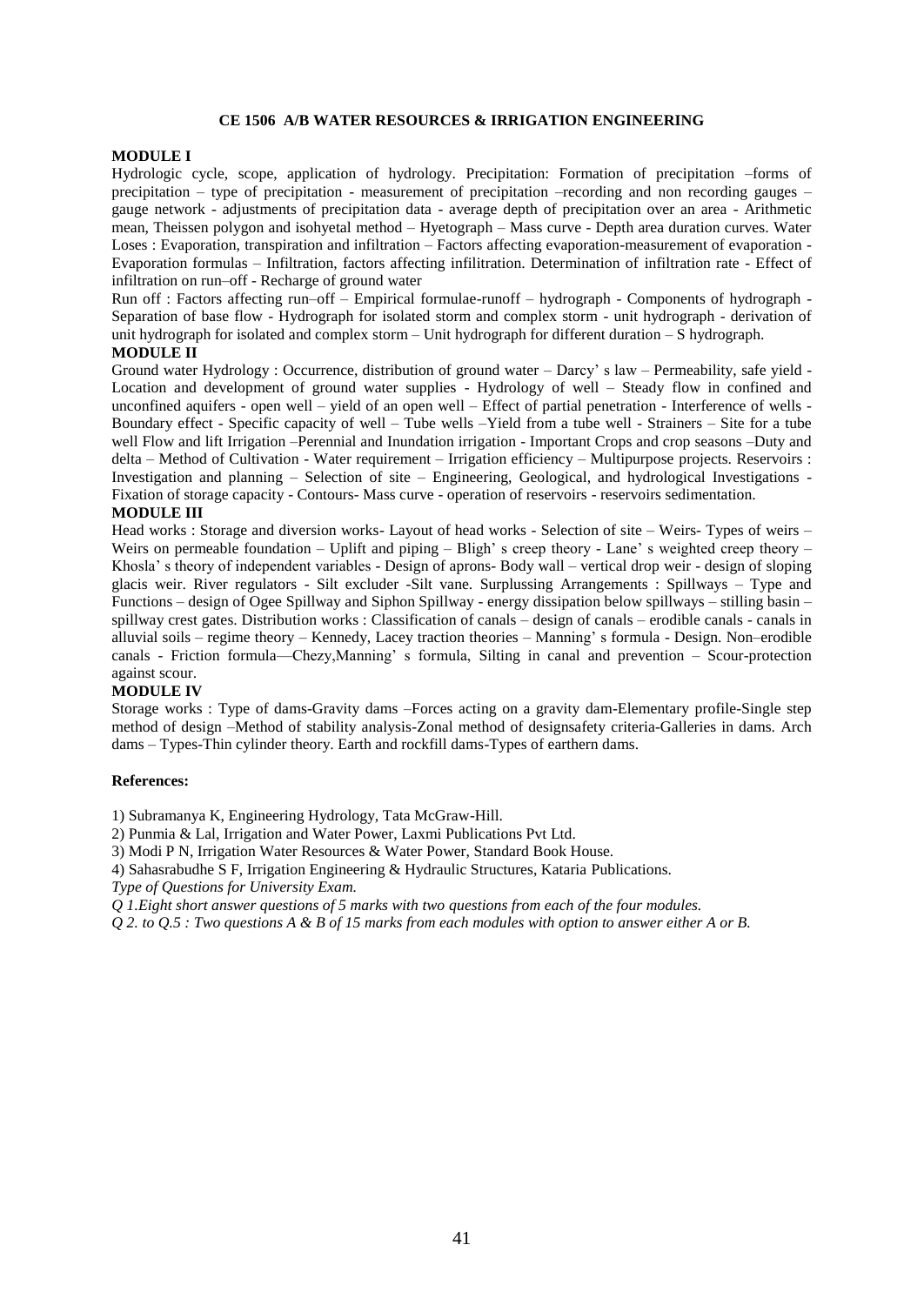# **CE 15L1 A/B GEOTECHNICAL ENGINEERING LABORATORY**

- 1) Determination of Specific gravity, water content and particle size distribution by hydrometer method.
- 2) Determination of field density by core cutter and sand replacement method.
- 3) Determination of Atterberg Limits.
- 4) Compaction tests I.S. light and heavy compaction.
- 5) California Bearing Ratio Test
- 6) Permeability tests constant head and variable head methods.
- 7) Consolidation test.
- 8) Shear strength tests Direct shear, Triaxial, UCC & Vane Shear Test
- 9) Demonstration of field tests like Standard Penetration Test, Dynamic Cone Penetration Test, Static Cone Penetration Test, Electrical Resistivity method, Pressure meter test, Plate load test.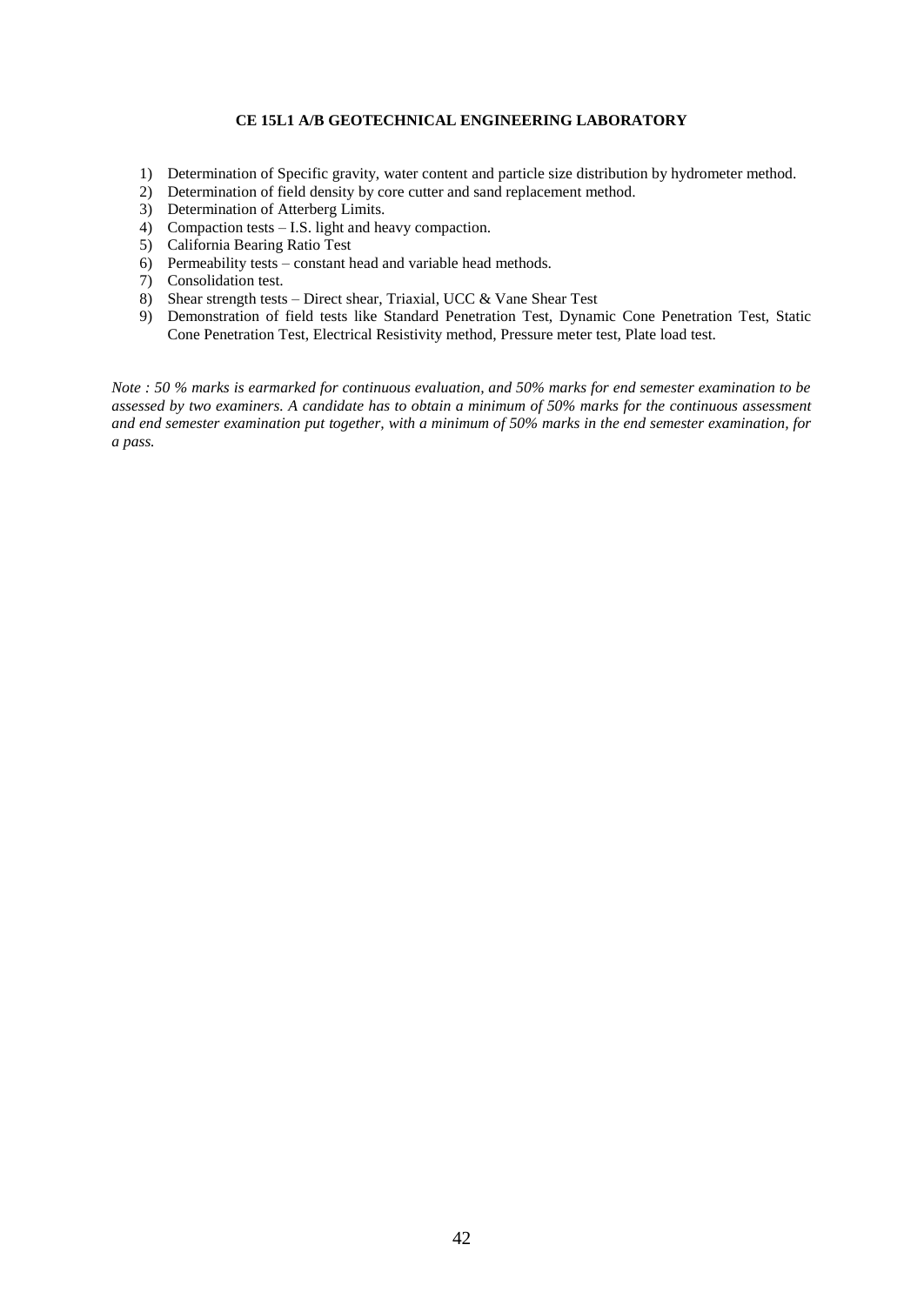# **CE 15L2 A TRANSPORTATION ENGINEERING LABORATORY**

# **Tests on Aggregates**

- (i) Crushing Value
- (ii) Los-Angeles Abrasion Value<br>
(iii) Impact Value
- Impact Value
- (iv) Specific Gravity
- (v) Water Absorption<br>(vi) Shape Test Flaki
- Shape Test Flakiness Index, Elongation Index & Angularity Number

# **2. Tests on Bitumen**

- (vii) Viscosity Test<br>(viii) Ductility Test
- Ductility Test
- (ix) Softening Point Test
- (x) Specific Gravity
- (xi) Penetration Test
- (xi) Flash Point Test

# **3. Tests on Soil**

(xii) CBR Test

# **4. Test on Bituminous mixes**

(xiii) Marshall Test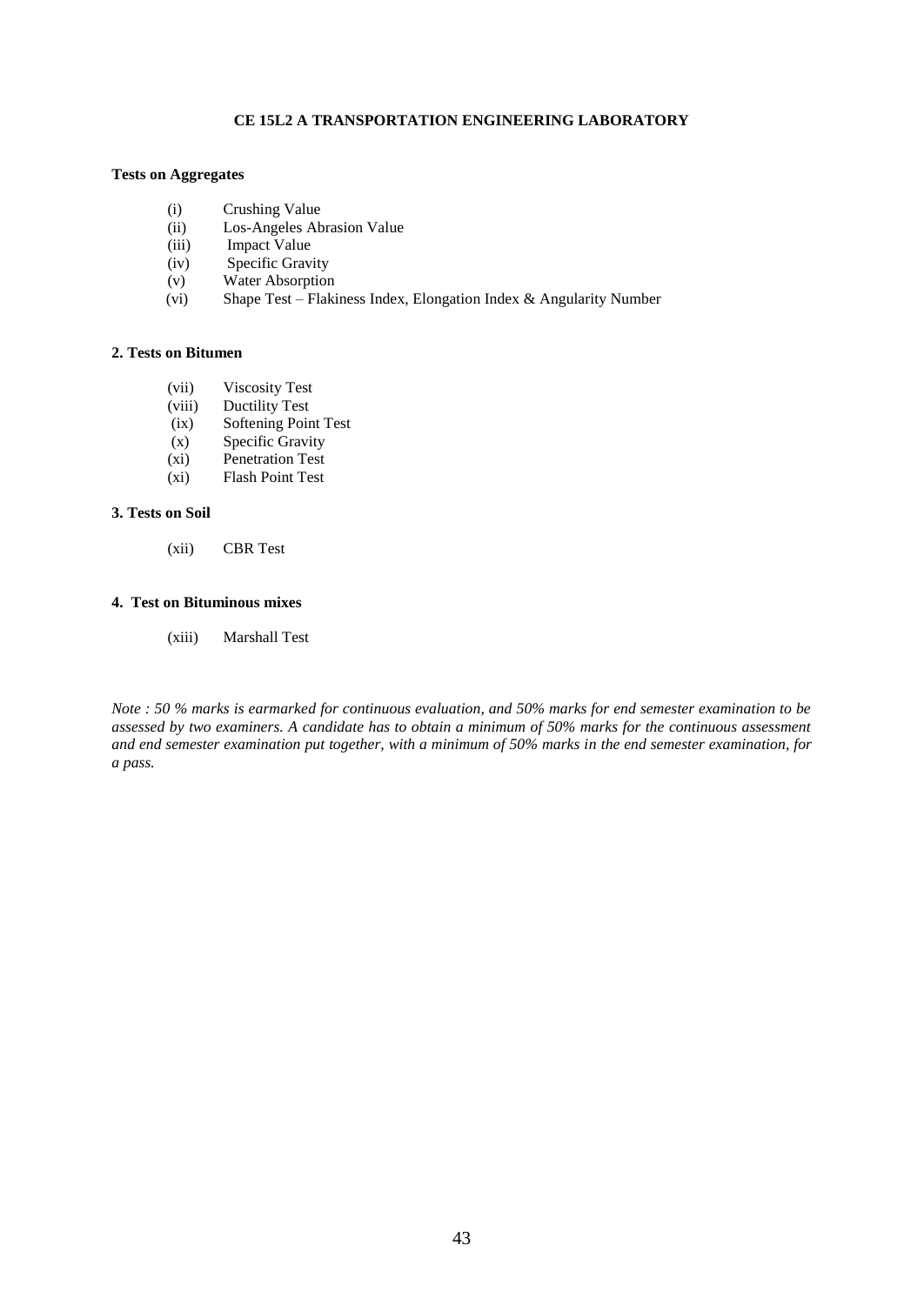# **CE 15L2 B TRANSPORTATION ENGINEERING LABORATORY**

# **Tests on Aggregates**

- (i) Crushing Value
- (ii) Los-Angeles Abrasion Value<br>
(iii) Impact Value
- Impact Value
- (iv) Specific Gravity
- (v) Water Absorption<br>(vi) Shape Test Flaki
- Shape Test Flakiness Index, Elongation Index & Angularity Number

# **2. Tests on Bitumen**

- (vii) Viscosity Test
- (viii) Ductility Test<br>(ix) Softening Poin
- Softening Point Test
- (x) Specific Gravity
- (xi) Penetration Test
- (xi) Flash Point Test

# **3. Tests on Soil**

(xii) CBR Test

#### **4. Test on Bituminous mixes**

(xiii) Marshall Test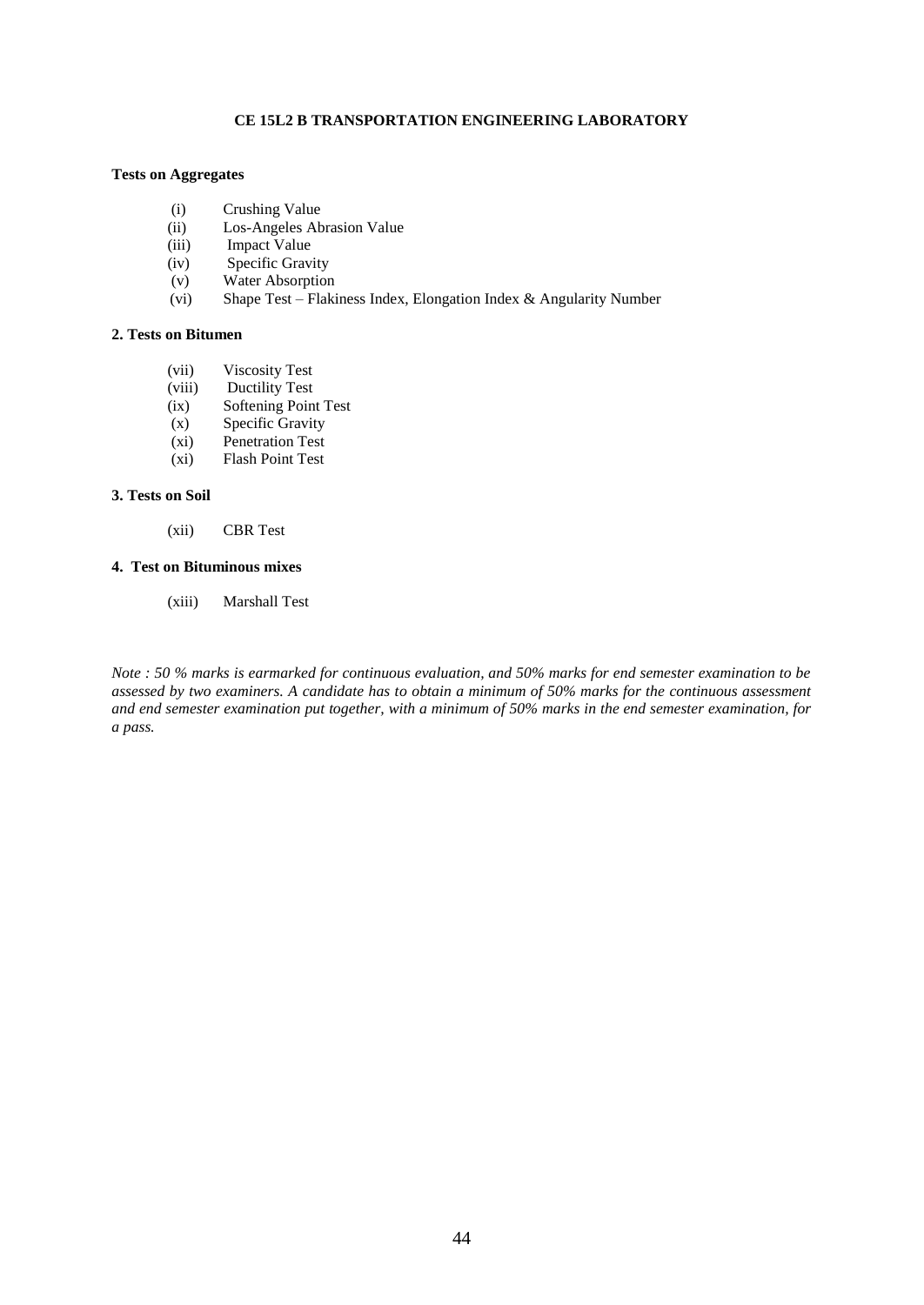# **CE 15L3 B INDUSTRIAL/FIELD TRAINING**

Students selected under the B stream shall undergo an Industrial/Field training of 2 weeks duration during semester break between IV and V semester in the construction sites of BAI (Builders Association of India) on topics related to the following.

# **Visit to various production units of Engineering Materials**

Bricks, Cement blocks, Stones, aggregates, Cement, steel.

Types of concretes and concreting practices.

# **Construction**

Setting out-familiarization with plans Rubble masonry-brick masonry

*Note*: A report of the same should be submitted at the beginning of the 5<sup>th</sup> semester and evaluation shall be *conducted based on the report, presentation and viva-voce.*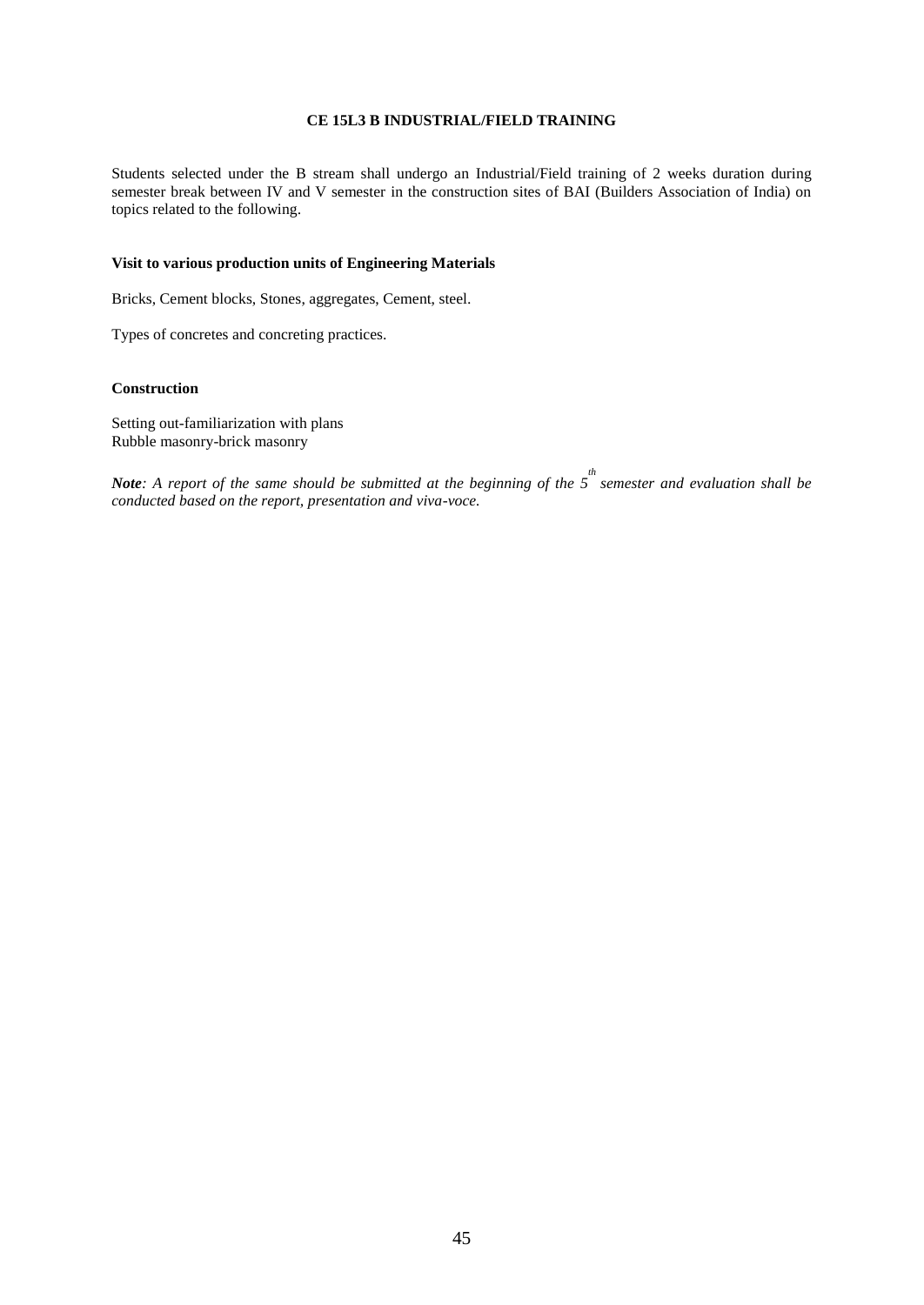# **CE 1601 A/B ENVIRONMENTAL ENGINEERING –I**

# **MODULE I**

Scope of Environmental Engineering-Global environmental problems. Water supply Engineering-Quantity of water-forecasting population-rate of consumption of various purposes-factors affecting consumptionfluctuations in demand. Quality of water – effect of storage on quality of water, drinking water standardsphysical, chemical and bacteriological analysis of water.

# **MODULEII**

Sources of water –surface water sources-Intakes-Groundwater sources-water supply schemes-pumps-pumping stations-transmission of water-materials of water supply pipes –Design of gravity and pumping main-Distribution systems-Different layout of pipe networks-House connection from mains-Different valves, meters and hydrants- Storage of water, Storage reservoirs-balancing reservoir-Detection and prevention of leaks in the distribution systems-maintenance of distribution systems.

#### **MODULE III**

Sanitary plumbing-Sanitary fixtures-Systems of piping-House drainage-Connection of house drains and street sewers. Systems of sewerage-Quantity of storm sewage-Quantity of sanitary sewage-Sewers, types, materials, shape, construction, appurtenances, hydraulic design of sewers,-sewage pumping, ejectors, sewer junctionsmaintenance, inspection and ventilation of sewers.

#### **MODULE IV**

Natural methods of wastewater disposal: land disposal-Sewage farming-disposal by dilution-self-purification of streams-oxygen sag curve-dilution into sea, comparison of disposal methods. Air pollution: type of pollutants, sources, health effects, meteorological aspects, stack height, type of plume rise, monitoring and air pollution control. Solid waste management : type, sources, characteristics, collection, vehicles for transportation and processing – Disposal: composting, sanitary land fill, incineration. Noise pollution: Sources, effects, control, noise survey.

## **References:**

- 1. Garge.S.K, Environmental & Engineering, Vol I & II, Khanna publications,2001, New Delhi**.**
- 2. Birdic G.S & Birdic J.S, Water supply and Sanitary Engineering, Dhanput Rai & Sons,1998 , New Delhi
- 3. Peavy Rowe, Tchobanoglous, Environmental Engineering,Mc Graw Hill International Editions.
- 4. Veslind & Morgan- Introduction to Environmental Engineering,Thomson Learning
- 5. M.N.Rao & H.V.N.Rao, Air Pollution, Tata Mc Graw Hill Pvt.Ltd, New Delhi.
- 6. Mark.J.Nammer & Mark. J .Hammer Jr, Water and Wastewater Technology, Prentice Hall of India,Pvt Ltd,1998, New Delhi.4

# *Type of Questions for University Exam.*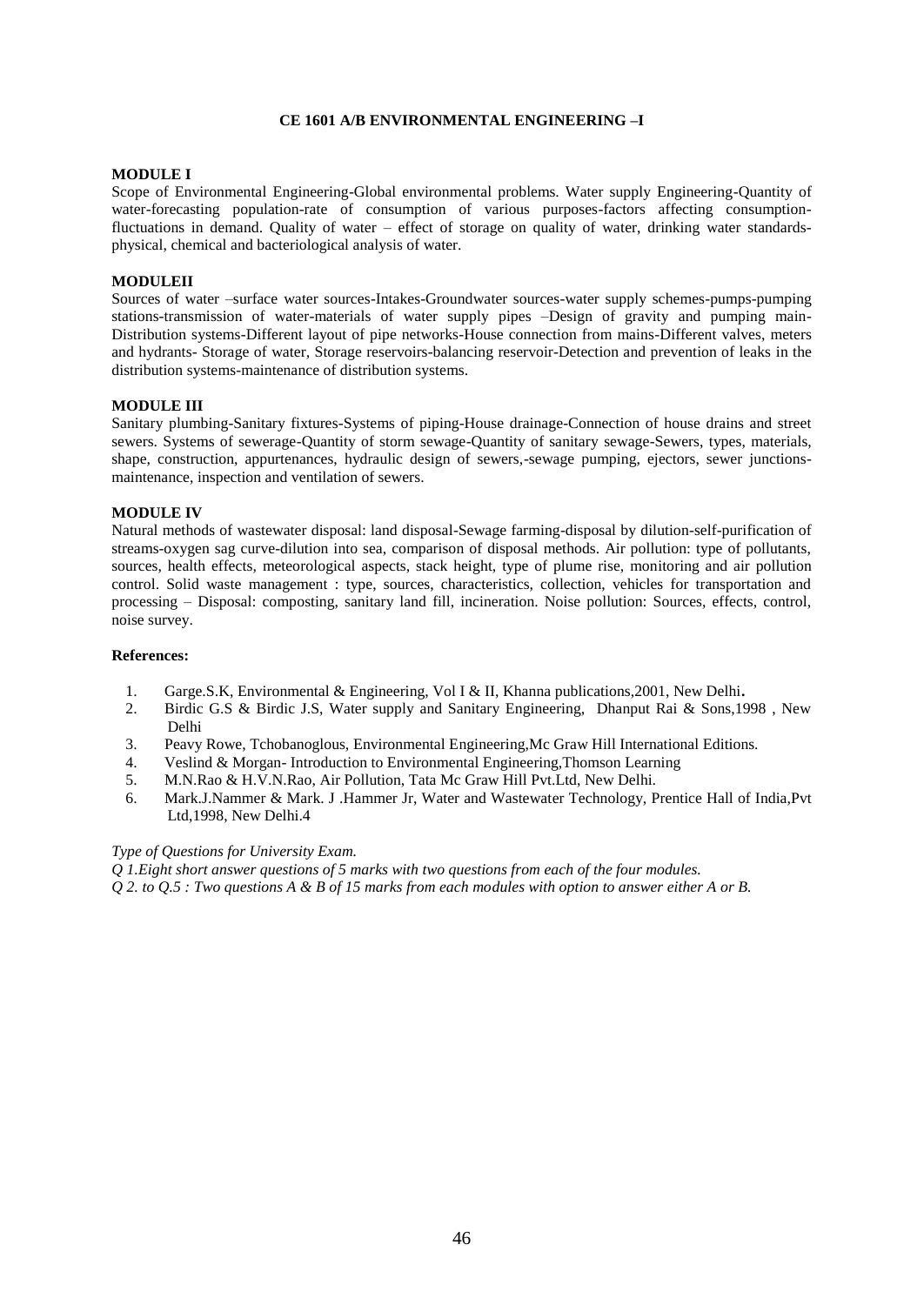# **CE 1602 A/B DESIGN OF STRUCTURES II**

#### **MODULE I**

**Materials and specifications:** rolled steel sections- types of structural steels – specifications-Limit state and working stress design concepts, **Types of connections** – *Bolted joints*-Types of bolted joints-load transfer mechanism-failure of bolted joints-efficiency of the joint-*welded joints*- advantages and disadvantages of welded joints – types of welds and their symbols -Design of welded and bolted connections.

#### **MODULE II**

**Tension member:** Net sectional area – permissible stresses – design of axially loaded tension member. **Compression member**: strength of an axially loaded compression member – effective length – maximum slenderness ratio – compression member with two rolled sections back to back – design of compression members – lacing and battening for built-up compression member – column base – slab base – gussetted base.

#### **MODULE III**

**Beams:** design procedure for laterally supported and unsupported beams – built up beams **Plate girders**- design of section, curtailment of flange plate, bearing and intermediate stiffeners, connections, flange and web splices, Gantry girders (only design concept).

#### **MODULE III**

**Light gauge steel structures** – Types of sections, Flat width ratio, Buckling of thin elements, Effective design width, Form factor, Design of tension, compression members and beams.

**Plastic design**- basic assumptions - shape factor, load factor- Redistribution of moments - upper bound lower bound and uniqueness theorems- analysis of simple and continuous beams, two span continuous beams and simple frames by plastic theory - static and kinematic methods.

#### **References:**

1. Subramanian N., Design of steel structures, Oxford University Press

- 2. Arya A.S. and J. L. Ajmani, Design of Steel Structures, Nemchand & Bros
- 3. Dayaratnam P., Design of Steel Structures, Wheeler
- 4. Ramachandra, Design of Steel Structures, Standard books
- 5. Duggal S.K., Design of Steel Structures, T.M.H. Publications
- 6. IS. Codes: IS:800-2007, IS:811-1987, IS:801- 1975

**Use of IS. Codes: 800-2007, 811-1987, 801- 1975 and Structural Steel Tables** is permitted in the Examination Hall.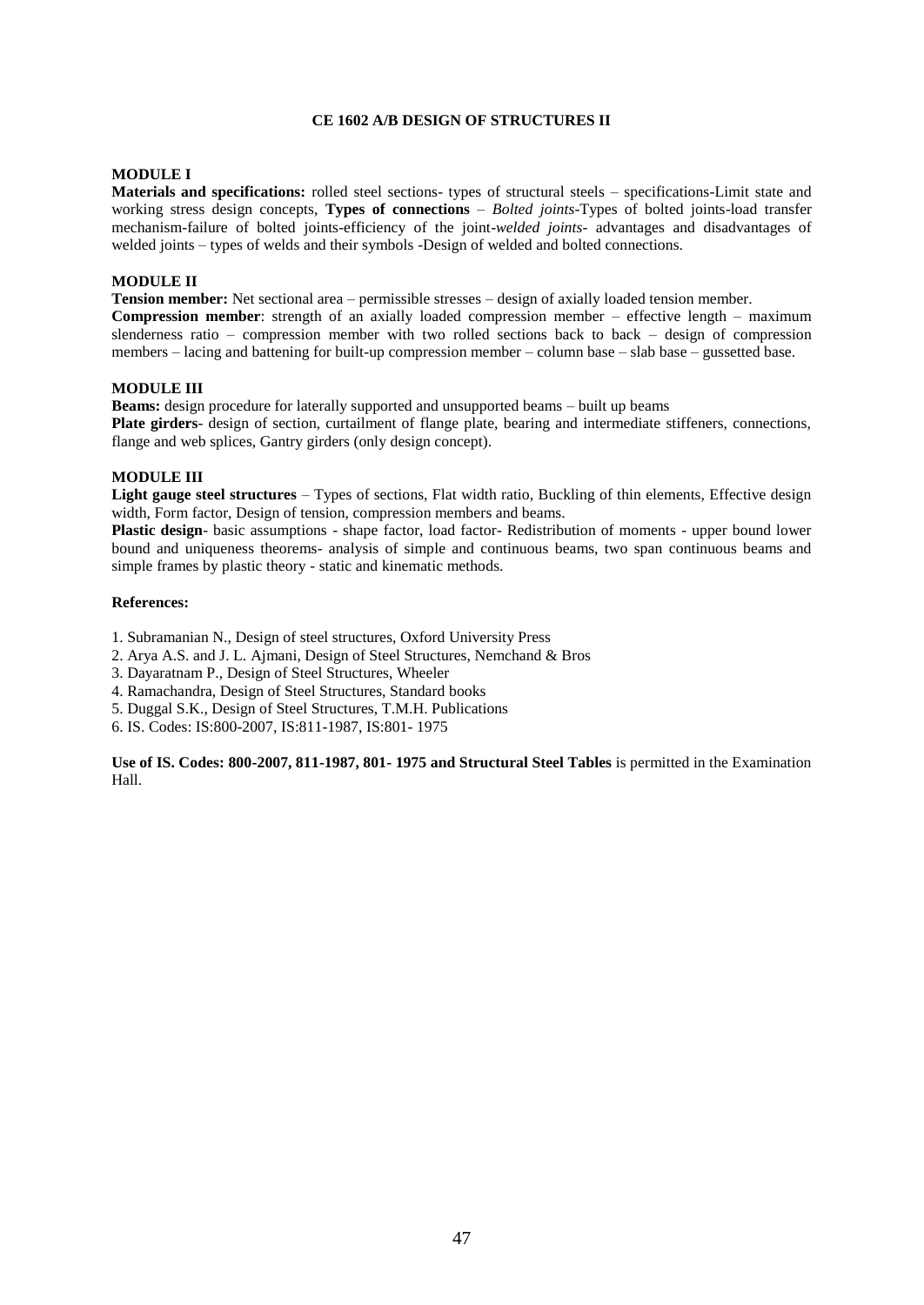# **CE 1603 A/B ANALYSIS OF STRUCTURES III**

# **MODULE I**

**Introduction to the Flexibility and Stiffness Matrix Methods:** Concept of flexibility and stiffness influence coefficients – Development of flexibility matrix- Concept of element approach – Development of equilibrium matrix – Element flexibility matrices for truss and beam elements - Development of structure flexibility matrix-Evaluation of displacements in statically determinate beams, rigid jointed and pin-jointed plane frames by flexibility matrix approach – Analysis of statically indeterminate beams and rigid jointed plane frames by flexibility method.

#### **MODULE II**

#### **Analysis by Stiffness Matrix Method:**

Concept of development of stiffness matrix– Element approach – Development of compatibility matrix – Element stiffness matrices for truss and beam elements – Equivalent joint loads-Development of structure stiffness matrix by element approach– Analysis of statically indeterminate beams, rigid jointed and pin-jointed plane frames by stiffness matrix approach-effect of fabrication errors or temperature changes – effect of support settlement

# **MODULE III**

**Concept of direct stiffness method** –Local and global coordinate system-Transformation of element stiffness matrices from local to global co-ordinates – Equivalent nodal forces and load vector- Overall stiffness matrix-Application of direct stiffness method to two span continuous beams-plane frames- Advantages of direct stiffness method – Comparison of flexibility matrix and stiffness matrix methods

#### **MODULE IV**

**Finite element method**: Concept of discretization of continuum-Finite element analysis procedure- Stress-strain relation (Constitutive relation)- Types of finite elements – Plane stress and plane strain problems – Displacement function – Convergence and compatibility requirements -natural coordinate system – shape functions – truss element, beam element and linear 2D element-Lagrange and Serendipity elements –computation of element stiffness matrix and nodal load vector- Isoparametric element

#### **References:**

- 1. William Weaver Jr. and James M. Gere, Matrix analysis of framed structures, CBS Publishers, New Delhi.
- 2. Pandit G. S. and Gupta S. P., Structural analysis A Matrix Approach , Tata McGraw Hill, New Delhi.
- 3. Krishnamoorthy C.S. Finite Element Analysis , Theory and Programming, Tata McGraw Hill Publishing Company Limited, New Delhi, India.
- 4. Cook R.D, Malkus D.S. & Plesha M. E, Concepts and Applications of Finite Element Analysis, John Wiley & Sons.
- 5. Mukhopadhyay M. and Sheik A.H, Matrix and Finite Element Analysis of Structures, ane Books Pvt. Ltd.

# *Type of Questions for University Exam.*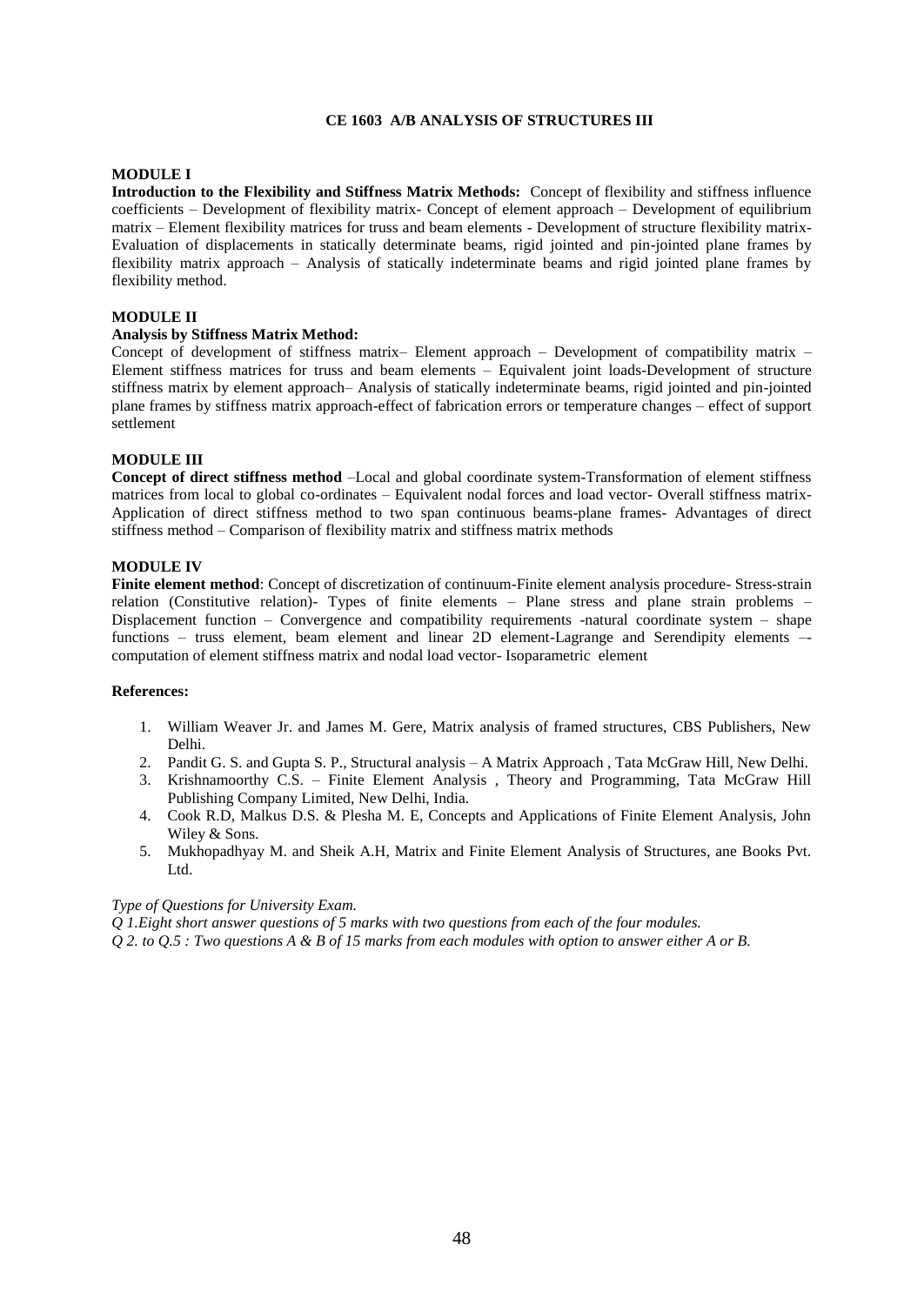# **CE 1604 A/B GEOTECHNICAL ENGINEERING-II**

#### **MODULE I**

**Earth Pressure**-General and local states of plastic equilibrium – Rankines and coulomb's theories for active and passive conditions- influence of surcharge – Rebhann's and Culmann's graphical methods for active earth pressure

**Sheet pile walls and cofferdams** : Types and uses of sheet piles – Design of cantilever and anchored sheet pile walls. Types and uses of coffer dams.

#### **MODULE II**

**Site investigation and soil exploration**: objectives - planning - reconnaissance - methods of subsurface exploration - test pits - Auger borings - rotary drilling - depth of boring - boring log - soil profile- location of water table - S.P.T, Cone Penetration Tests, Plate load test, field vane shear test - geophysical methods (in brief) - sampling - disturbed and undisturbed samples – soil investigation report

#### **MODULE III**

**Foundation -**Functions of foundations - requisites of satisfactory foundations - definition of shallow and deep foundation - different types of foundations -selection of type of foundation

**Bearing capacity**: ultimate bearing capacity and allowable soil pressure - Terzaghi's equation for bearing capacity for continuous , circular and square footings - bearing capacity factors and charts - Skempton's formulae - effect of water table on bearing capacity – IS recommendation

**Settlement analysis**: distribution of contact pressure – estimation of immediate and consolidation settlement causes of settlement - permissible, total and differential settlements us per IS recommendation

**Design considerations** – Proportioning shallow foundations

**Raft foundations**: bearing capacity equations - design considerations - floating foundations

# **MODULE IV**

**Pile foundations**: uses of piles - classification of piles based on purpose and material –selection of type of piles - determination of capacity of axially loaded single vertical pile - (static and dynamic formulae) - determination of capacity by penetration tests and pile load tests (IS methods) - negative skin friction - group action and pile spacing – settlement analysis of pile groups.

**Caissons:** different types – different shapes of well foundations- construction details and design considerations of well foundations

#### **References:**

- 1) Gopal Ranjan & Rao A.S.R Basic and Applied Soil Mechanics., Wiley Eastern Ltd
- 2) Joseph.E. Bowles Foundation Analysis and Design., Mc Graw Hill
- 3) Tomlinson Foundations Design and Construction.
- 4) W.C.Teng, Foundation Design, Prentice Hall of India
- 5) N.P. Kurian Design of foundation system, Narosa Publication
- 6) Das B.M Principles of Foundation Engineering Thomson Learning
- 7) P.C.Varghese- Foundation Engineering, Prentice Hall of India
- 8) Arora K.R. Soil Mechanics and Foundation Engineering, Standard Publishers, Distributors.

*Note: Structural designs of foundations are not contemplated in this course.*

### *Type of Questions for University Exam.*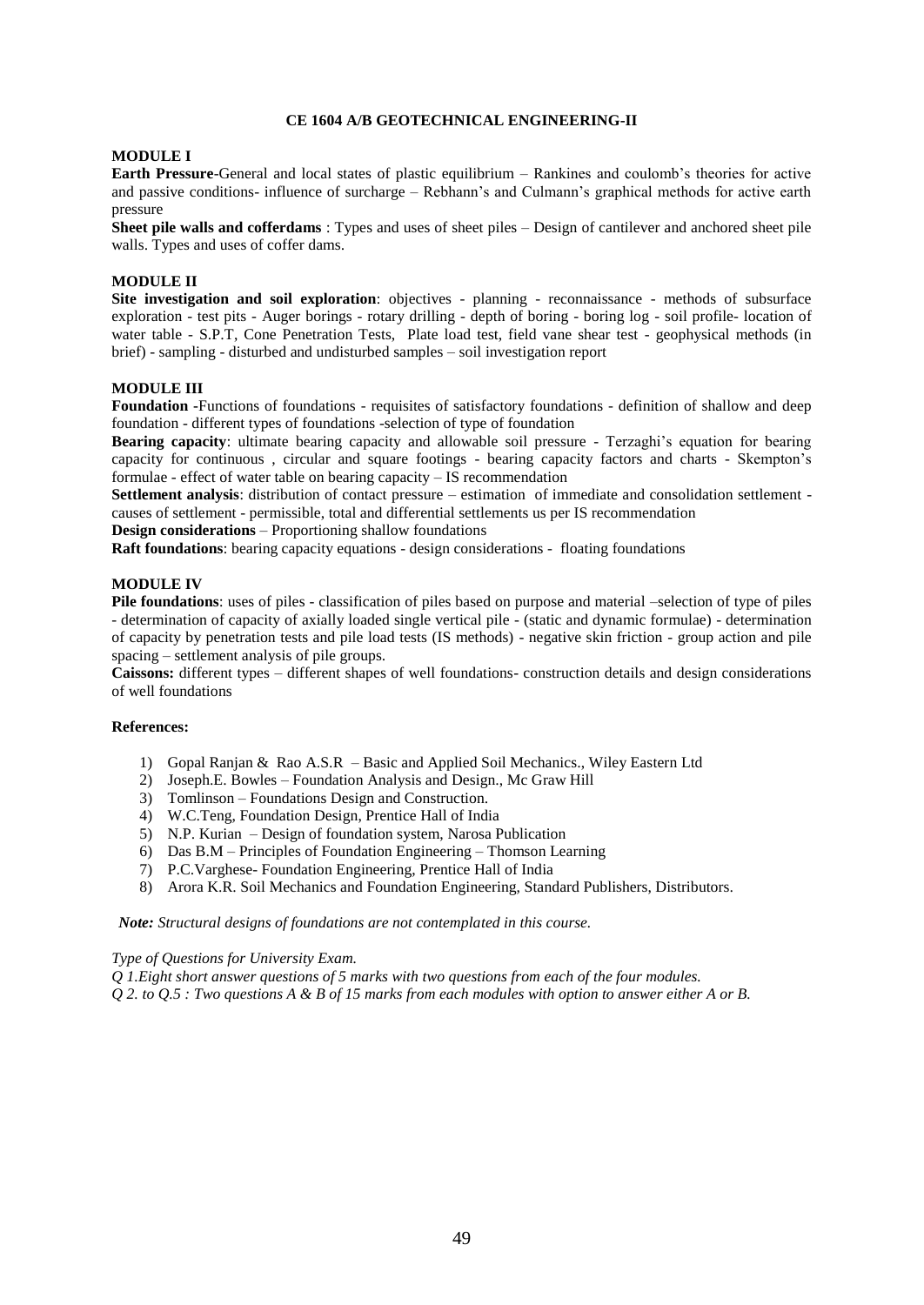# **CE 1605 A/B TRANSPORTATION ENGINEERING –II**

# **MODULE I**

Railway Engineering: Permanent way – main requirements – Component parts. Rails –functions of rails – requirements of a good rail, weight and length., defects in rails, rail joint and other fastenings, check and guard rails, coning of wheels, creep of rail. Sleeper- its functions and requirements, types of sleepers, sleeper density. Ballast- functions and requirements, different types used. Geometric Design: Design of horizontal curves-Super elevation, negative super elevation in branches, length of transition curves –grade compensation on curves, widening of gauge on curves.

#### **MODULE II**

Railway Operation control: Points and Crossings-Design features of a turn out-Types of railway track points – Details of station yards and Marshalling yards-Signaling and interlocking – Principles of track circuiting-Control of train movement by absolute block system-automatic block system-Centralized traffic control systems.

Tunnel Engineering: Tunnel sections-types size and shapes-tunnel surveying-Alignment, transferring center grade in to tunnel-tunnel driving procedure-tunneling through hard and soft soils(Only Full face Method and Needle Beam Method) –Tunnel lining ventilation lighting and drainage of tunnels.

# **MODULE III**

Harbor Engineering: Classification of harbours Breakwaters-necessity and functions-different types-forces acting on breakwater-design principles-construction of breakwaters-general study of pier heads, quays, landing stages-wharves, jetties, transit sheds and warehouses-channel demarcation-signal characteristics Beacons,buoys,channel- lighting, light houses).

#### **MODULE IV**

Dock Engineering Function and types of docks, dry docks, floating docks slipways, dock gates and caissons-s Dredging-Mechanical and hydraulic dredgers-general study of bucket ladder-Dredger, grab dredger and dipper dredgers.

#### **References:**

- 1) S.C.Rangwala Railway Engineering , CharoterPublishing House
- 2) Saxena & Arora Railway Engineering, Dhanpatrai & Sons.
- 3) Subash C.Saxena Railway Engineering , Dhanpatrai&Sons
- 4) S.P.Bindra A Course in Docks & harbor Engg., Dhanpatrai & Sons
- 5) Chandola A text book of Transportation Engineering S Chand

#### *Type of Questions for University Exam.*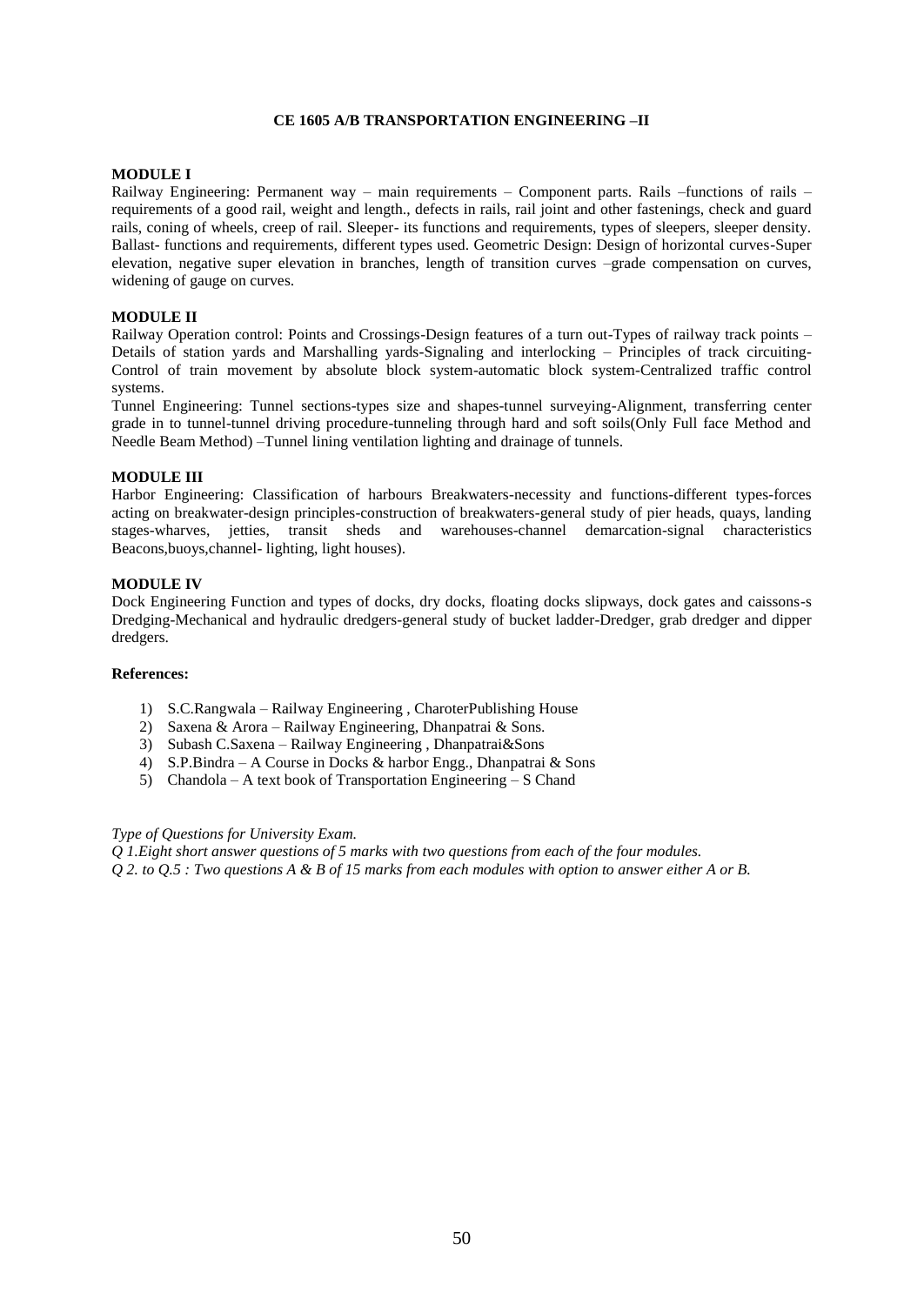# **CE 1606 A/B E1 COST EFFECTIVE BUILDING TECHNIQUES**

#### **MODULE I**

Cost Reduction Techniques – Planning aspects Innovative techniques for foundation- ground improvement by rope drains-bamboo reinforcement-sand piles-Brick arch foundation- stub foundation

Foundations in weak soil deposits

# **MODULE II**

Locally available building materials and their usability, Corrugated roofing sheets from coir, Applications of bamboo in building construction-flooring-roofing-ceiling-Trusses.

Innovative techniques for walls- Lato blocks-cellular concrete blocks-hollow concrete blocks-hollow clay blocks- Stabilized Soil blocks-Stone masonry blocks- Sand lime bricks. Straw-bale technology. Innovative technique for super structure- Rat trap bond masonry (Practical assignment)

**MODULE III**

Innovative techniques for roofing- Funicular shells-Precast reinforced concrete channel units- Precast reinforced concrete cored units- Prestressed concrete hollow cored units- Precast RCC joists flooring/roofing systemsroofing system with cellular units- Reinforced brick panel roofing system-Two-way spanning flooring system using precast units- Cellular light weight concrete roofing units- Ferro cement ribbed slabs and folded plates-Filler slabs .

Innovative roofing technology- Filler slabs (Practical assignment)

# **MODULE IV**

Mud Construction – Mud as building and building material – Field tests for identification of suitable soil for mud construction- Techniques for mud stabilization.- Techniques of mud construction- finishes and protective treatments

Mud Construction- Production of mud blocks (Practical assignment)

#### **MODULE IV**

Prefabricated building components – advantages of prefabrication. Ferro-cement products. Applications of industrial wastes in building process – Fly ash-Lime sludge

Prefabrication- Ferro-cement slab (Practical assignment)

### **References:**

- 1) A.G Madhava Rao and D.S Ramachandra Murthy : Appropriate Technologies for Low cost housing
- 2) Mohan Rai and M.P Jaisingh: Advances in building materials and construction, CBRI Rookie Publications
- 3) F.S. Merrit : Building Construction Hand book.
- 4) D.J.Perry & P.S.Brandew : Cost planning of buildings.

#### *Type of Questions for University Exam.*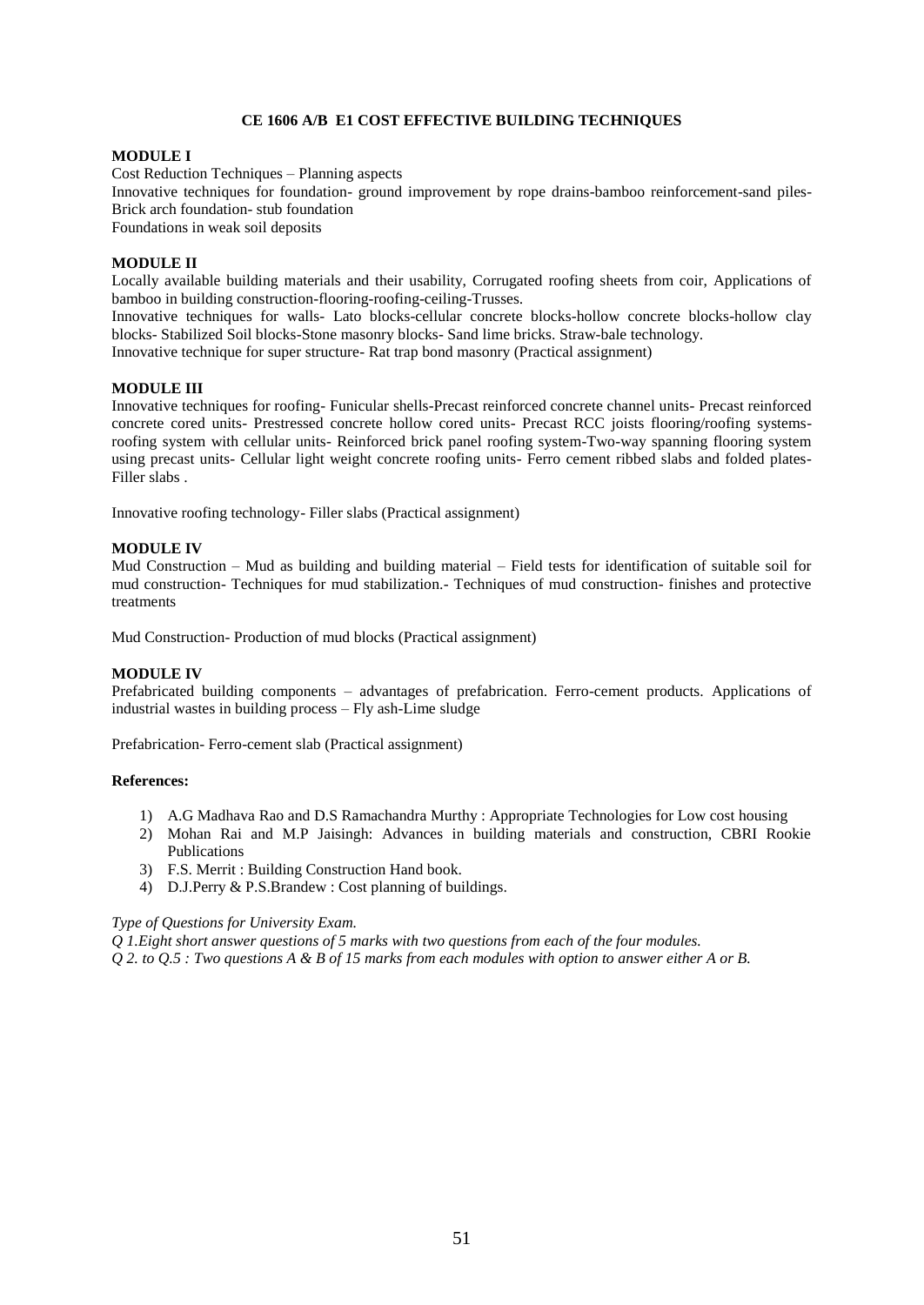#### **CE 1606 A E2 ENVIRONMENTAL GEOTECHNIQUES**

#### **MODULE I**

Clay mineralogy and soil structure: Gravitational and surface forces-inter sheet and inter layer bonding in the clay minerals- Basic structural units of clay minerals- isomorphous substitution – kaolinite mineralmontmorillonite mineral- illite mineral- electric charges on clay minerals – base exchange capacity- diffused double layer- adsorbed water- soil structure- methods for the identification of minerals (introduction only).

# **MODULE II**

Effect of environment on Geotechnical properties of soils: Effect of drying on Atterberg limits.-Volume change behaviour- factors controlling resistance to volume change- general relationship between soil type, pressure and void ratio.- importance of mineralogical composition in soil expansion. Activity- sensitivity-causes of sensitivity-influence of exchangeable cations, pH and organic matter on properties of soils. Permeability of soils- hydraulic conductivity of different types of soils – Darcy's law and its validity- factors affecting permeability

# **MODULE III**

Wastes and Contaminants (introduction only): sources of wastes-types of wastes- composition of different wastes- characteristics and classification of hazardous wastes- generation rates- ground water contaminationsources of ground water contamination- transport mechanisms-potential problems in soils due to contaminants.

Soil waste interaction; contaminant transport - advective, diffusive, dispersive and combined process attenuation capacity- change in engineering properties; permeability, shear strength, atterbergs limit, compressibility and swell. Soil remediation- soil washing, fixation, electrokinetic remediation, biological treatment, thermal treatment and containment

#### **MODULE IV**

Disposal and containment technics: Criteria for selection of sites for waste disposal-hydrological aspects of selection of waste disposal sites- disposal facilities- subsurface disposal technics-disposal systems for typical wastes (sketches only)

Containment control systems- liners and covers for waste disposal- rigid liners- flexible liners. Ground modification technics in waste management – waste modification- ground modification- mechanical modification-hydraulic modification- chemical modification.

- 1. Mitchell, J (1976), " Fundamentals of soil behaviour", John Wiley and sons, New York
- 2. Lambe, T. W & Whitman, R. V (1979), " Soil Mechanics ", John Wiley and Sons, New York. Gopal Ranjan & A.S.R Rao (1991), " Basic and Applied Soil Mechanics", Wiley Eastern Ltd., New Delhi.
- 3. Wilson, M. J (1987), " A Hand book of Determinative methods in Clay Mineralogy", Chapman and Hall, New York.
- 4. Robert M. Koerner (1984), "Construction and Geotechnical methods in Foundation Engineering", McGraw Hill Book Co., New York.
- 5. Yong R. N. (1992), " Principles of contaminant Transport in Soils", Elsevier, New York.
- 6. Ramanatha Iyer T. S (2000), "Soil Engineering Related to Environment", LBS centre
- 7. Datta M (1997), "Waste disposal in engineered landfills", Narosha publication New Delhi,
- 8. Gulathi S. and Datta M(2005), "Geotechnical Engineering ",Tata MC Graw-Hill Publishing Company Ltd. New Delhi
- 9. Sharby R(2000), "Environmental Geo technology", Chapman and Hall London
- 10. Daniel D. E (1993), "Geo technical Practice of waste disposal", Chapman and Hall London
- 11. Bachi, "Design Construction and monitoring of landfills" ,John Wiley and Sons New York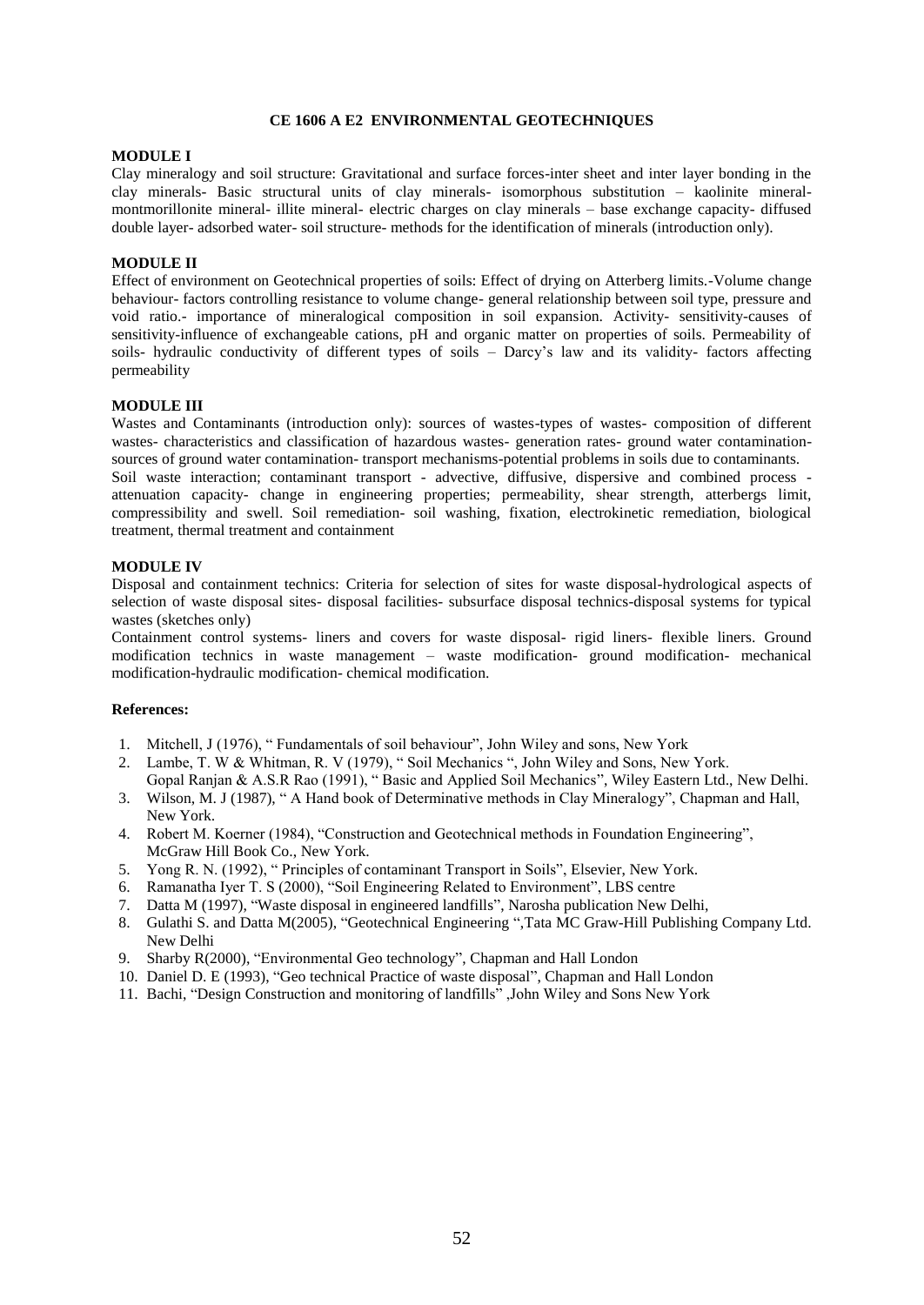# **CE 1606 A E3 TRAFFIC ENGINEERING**

#### **MODULE I**

**Traffic Engineering**: Definition, Functions.

**Road User, Vehicle and The Road**: Human factors governing road user behaviour - Vehicular characteristics. **Traffic Surveys**: Speed, Journey time and delay study – Methods-Moving observer method, Presentation of data- grouping of speed data, cumulative frequency curve, problems. Vehicle volume counts and classifications - methods Parking surveys. Uses of photographic techniques in traffic survey.

**Origin- Destination Surveys**- methods, zoning and presentation of results.

# **MODULE II**

**Traffic Controls**: Different types of traffic signs and markings. Traffic signals - design, coordinated signalstime-distance diagram -area traffic control-Other traffic control aids and street furniture.

**Intersections And Interchanges** –Types-Planning and layout

**Traffic Safety**: Accidents-causes and prevention.

**Parking**: Parking problems – desirable parking space standards for different land use -common methods of onstreet parking, off-street parking facilities, parking surveys

**Traffic Management**-Concept and techniques.

**ITS, GIS And GPS**- Introduction to Intelligent Transportation Systems, Geographic Information System and Global Positioning System

**Street Lighting**- Necessity, methods, arrangement- at carriageways, T, rotary, bend, bridge, tunnels.

# **MODULE III**

**Highway Capacity And Level Of Service**: Definitions - PCU-LOS concept, Factors affecting capacity and LOS. Capacity of highways, urban streets, rotary, weaving sections and intersections.

**Theory Of Traffic Flow**: Fundamental diagram of traffic flow-Relationship among the variables.

#### **MODULE IV**

**Transportation Economics**: Road user cost-Motor Vehicle operation cost – fixed and variable costs – road user benefits – principles of economics – analysis through annual cost – rate of return and benefit cost ratio methods – worked out problems.

- 1. Traffic Engineering & Transport Planning- Kadiyali L R, Khanna Publishers.
- 2. Traffic Planning and Engineering- Hobbs, F .D., Pergamon Press
- 3. Traffic Engineering- Mc. Shane, William R., Roess, Roger P., Prentice Hall ,New Jersey.
- 4. An Introduction Transportation Engineering Jotin Khisty C., Kent Lall B., Prentice Hall.
- 5. Principles of Transportation Engineering Partha Chakraborthy, Animesh Das, Prentice Hall India.
- 6. Recommended Practice for Traffic Roataries IRC 65-1976
- 7. Guidelines for capacity of roads in rural areas -IRC 64-1990
- 8. Guidelines for design and installation of Road Traffic Signals -IRC 93- 1985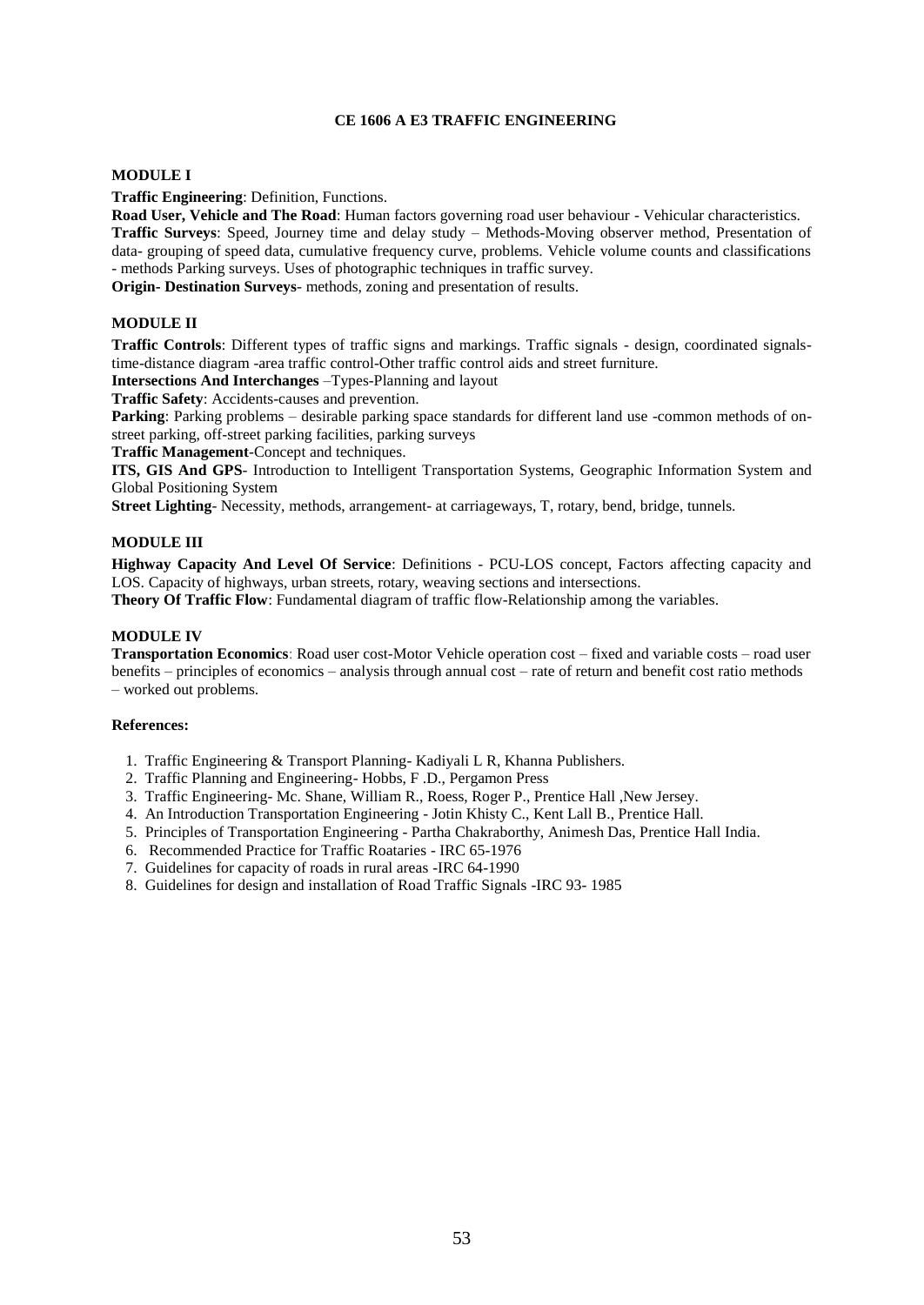#### **CE 1606 A E4 AIR POLLUTION CONTROL AND MANAGEMENT**

#### **MODULE I**

Sources and effects of Air pollution : Classification of air pollutants – Particulates and gaseous pollutants – Sources of air pollution – Source inventory – Effects of air pollution on human beings, materials, vegetation, animals – global warming - ozone layer depletion, Sampling and Analysis – Basic Principles of Sampling – Source and ambient sampling – Analysis of pollutants – Principles.

# **MODULE II**

Dispersion of Pollutants: Elements of atmosphere – Meteorological factors – Wind roses – Lapse rate – Atmospheric stability and turbulence – Plume rise – Dispersion of pollutants – Dispersion models - Applications.

#### **MODULE III**

Air Pollution Control : Concepts of control – Principles and design of control measures – Particulates control by gravitational, centrifugal, filtration, scrubbing, electrostatic precipitation – Selection criteria for equipment gaseous pollutant control by adsorption, absorption, condensation, combustion – Pollution control for specific major industries.

#### **MODULE IV**

Air Quality Management **:** Air quality standards – Air quality monitoring – Preventive measures - Air pollution control efforts – Zoning – Town planning regulation of new industries – Legislation and enforcement – Environmental Impact Assessment and Air quality. Noise Pollutin **:** Sources of noise pollution – Effects – Assessment - Standards – Control methods – Prevention

- 1. W.L.Heumann, Industrial Air Pollution Control Systems, McGraw-Hill, New Yark, 1997.
- 2. Mahajan S.P., Pollution Control in Process Industries, Tata McGraw-Hill Publishing Company, New Delhi, 1991.
- 3. Peavy S.W., Rowe D.R. and Tchobanoglous G. Environmental Engineering, McGraw Hill,New Delhi, 1985.
- 4. Garg, S.K., "Environmental Engineering Vol. II", Khanna Publishers, New Delhi
- 5. Mahajan, S.P., "Pollution Control in Process Industries", Tata McGraw-Hill, New Delhi, 1991.
- 6. Anjaneyulu, D., "Air Pollution and Control Technologies", Allied Publishers, Mumbai, 2002.
- 7. Rao, C.S. Environmental Pollution Control Engineering, Wiley Eastern Ltd., New Delhi, 1996.
- 8. Rao M.N., and Rao H. V. N., Air Pollution Control, Tata-McGraw-Hill, New Delhi, 1996.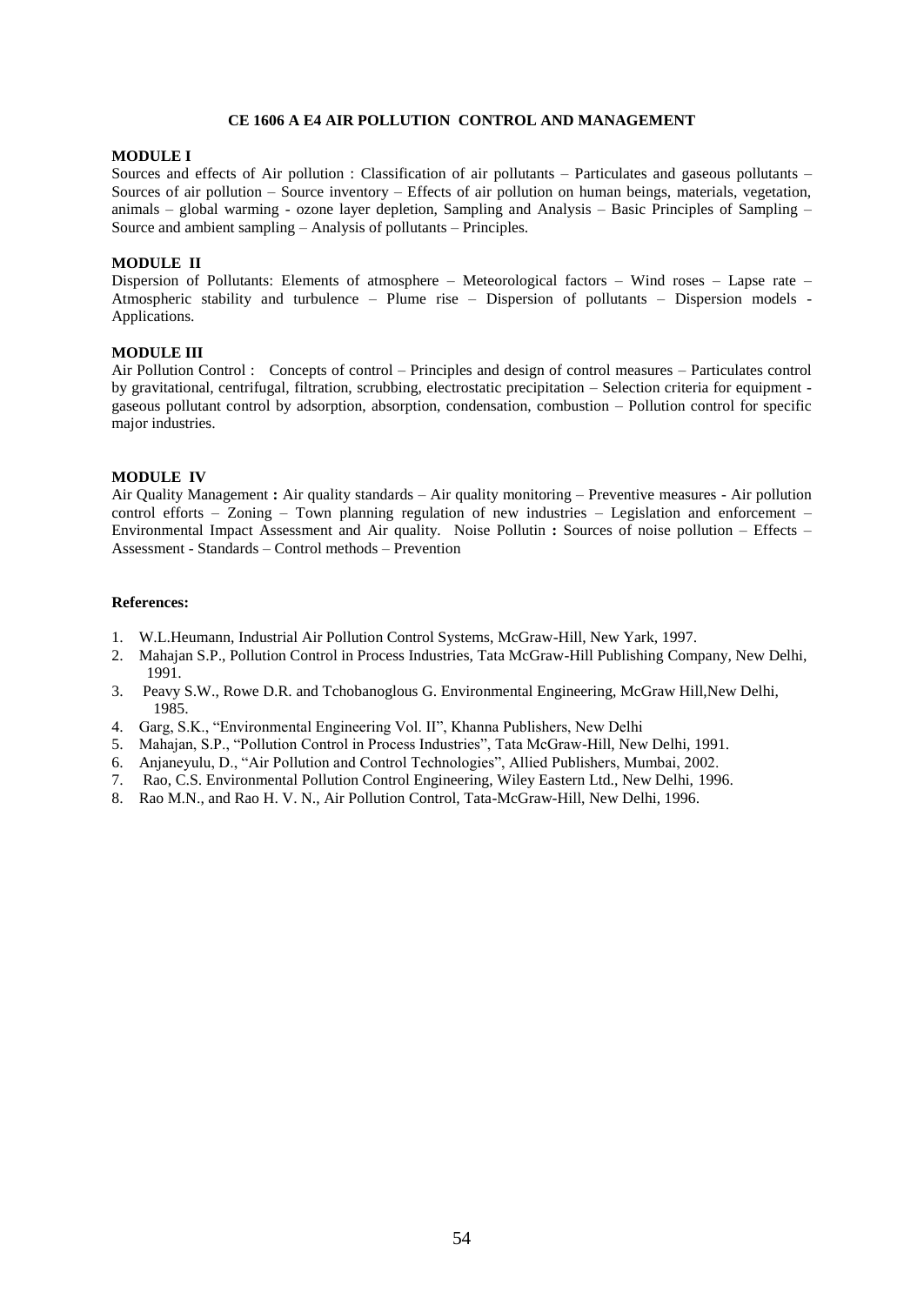# **CE 1606 B E2 CONSTRUCTION ENGINEERING AND MATERIALS MANAGEMENT**

#### **MODULE I**

**Formwork:** Requirements of a good formwork – Loads on form work – guiding points in the design of form work – properties of timbers used in the form work – column form work – spacing of yokes – formwork for beams and floors – form work for deck slabs in bridges

# **MODULE II**

**Scaffolding/ Falsework, Shoring and Underpinning**: Scaffolding – parts of scaffolding – types of scaffolding – points to be kept in view of scaffolding – shoring – types of shoring – underpinning – methods of underpinning

**Construction dewatering**- Coffer dams- Temporary sheeting and bracings

# **MODULE III**

**Drilling and blasting equipments** – Tunneling equipments – equipments for the production of crushed aggregates – Factors affecting selection of equipments.

Managing construction equipments – equipment economics – owning costs – operating costsreplacement decision – equipment cost control – plant layout.

#### **MODULEIV**

#### **Materials Management and Inventory Control :**

Materials Management – Functions of materials Management, objectives of materials management, Inventory, Inventory control, Inventory classification & Management, Inventory control, its objectives and how to achieves them, Functions of inventories, Economics order Quantity, Inventory models- Simple EOQ model EOQ model with stock out, Inventory model under risk ABC analysis.

- 1. Peurifoy,RL, Ledbetter WB & Schexnayder CJ Construction planning equipment and method McGraw Hill Publishing company
- 2. Gurucharan Singh Building construction Engineering standard book house
- 3. P.Gopalakrishnan & M. Sunderesan- Materials Management- an Integrated Approach.
- 4. A.Deb- Materials Management-Academic Publishers
- 5. O.P. Khanna- Industrial Engineering and Management, Dhampat Rai Publications .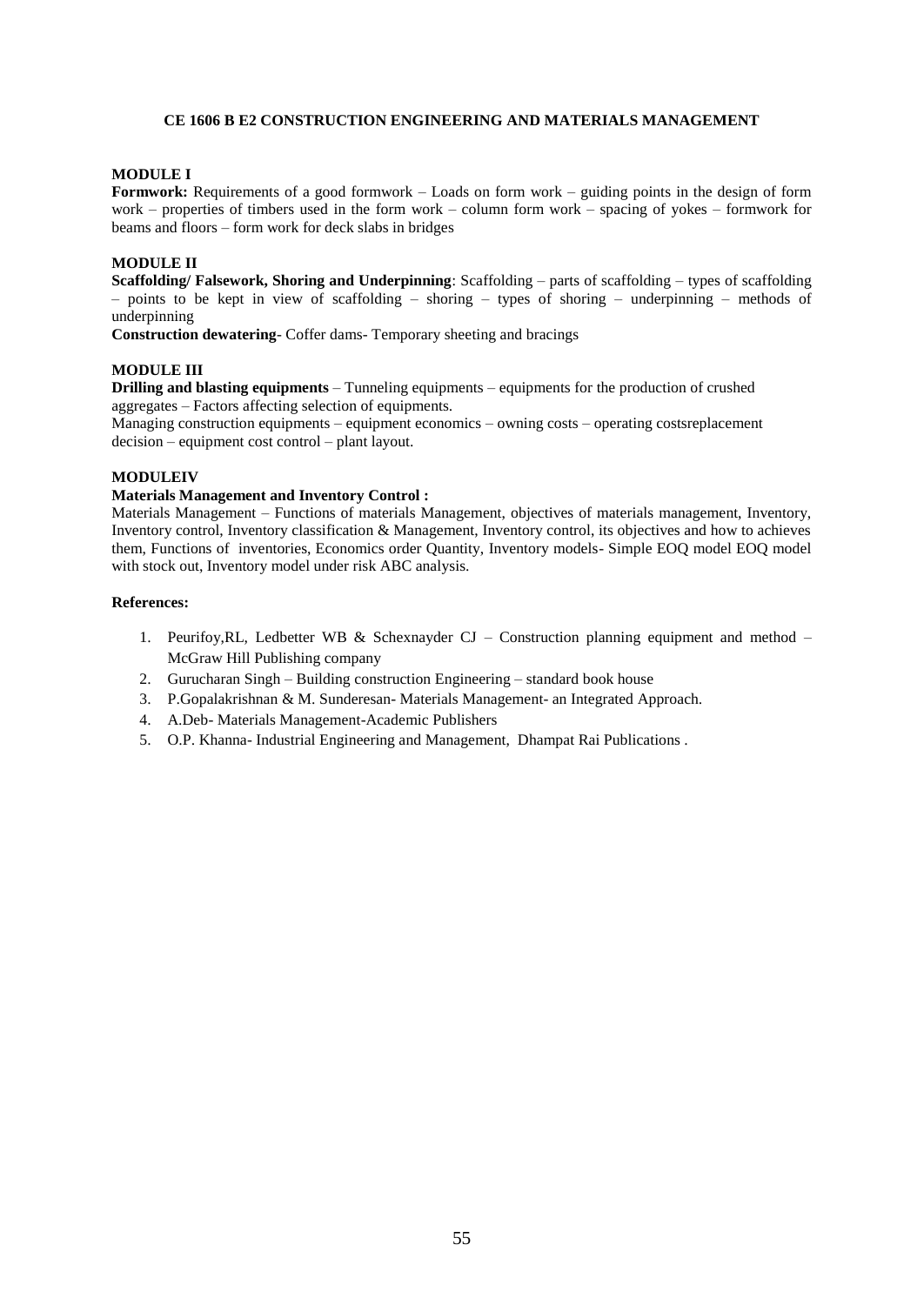# **CE 1606 B E3 MIS & FINANCE MANAGEMENT**

#### **Module I**

**Introduction to MIS** Introduction to networking-concepts of networking- types and inter connection of various networks(LAN/MAN/WAN) Data base: DBMS definition, advantages of RDBMS,

**Concept of data and information** –role of MIS for managing information system for decision making –phases in the information system life cycle

File storage : selection consideration for file media and file organization methods

#### **Module II**

**Engineering Economics :** Nature and scope of economics, Demand and Supply, elasticity of demand and supply, concept of cost and revenue, concept of equilibrium and margin. Four factors of production and their peculiarities

**Money and banking**- Functions of money, functions of bank, commercial and central banks, monetary policy of the reserve bank of India.

# **Module III**

**Finance Management** : Tasks evolution of corporate management , Long term financing equity, preference and debenture, term loans . Short term financing, working capital, influencing factors, cash budgeting, Budgets and budgetary control-objectives of budgeting classification ratio analysis.

#### **Module IV**

**Management of Accounting:** Fundamentals of book keeping , journalizing ledger accounts, subdivision of journal cash book, banking transactions, trail balance, preparation of trading profit and loss account and bank balance sheet ,adjustments.

#### **References:**

- 1) Murdick & Rose : Information systems of Modern Management, Prentice Hall
- 2) Prasanna Chandra Tata: Financial Management, Mc Graw Hill
- 3) R.R. Barthwalk Indstrial economics
- 4) Paul A Samuelson Economics An introductory analysis
- 5) V.Rajaraman : Analysis and design of information systems
- 6) Stefar K & Staney : Theory and Practice of relational data bases.

### *Type of Questions for University Exam.*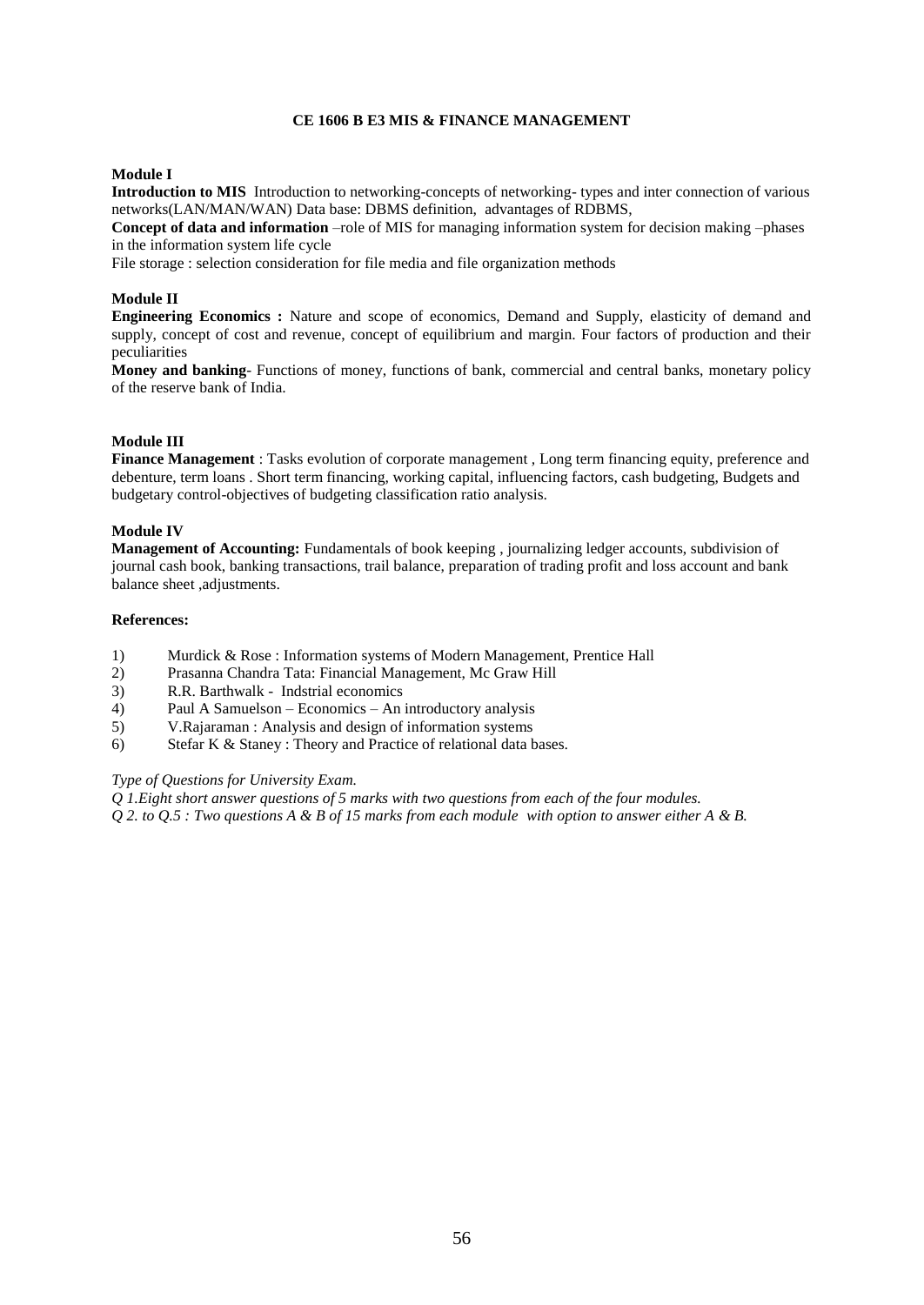# **CE 16L1 A/B ENVIRONMENTAL ENGINEERING LAB**

- 1. Determination of solids (total, dissolved, organic, inorganic and settleable) in water.
- 2. Determination of turbidity and optimum coagulant dose.
- 3. Determination of alkalinity and ph of water.
- 4. Determination of hardness and chlorides in water.
- 5. Determination of iron in water.
- 6. Determination of sulphates and sulphides in water.
- 7. Determination of h.o and BOD of waste water.
- 8. Determination of available chlorine in bleaching powder and the chlorine dose required to trent the given water sample.
- 9. Determination of manganese in water.
- 10. Determination of coliforms in water.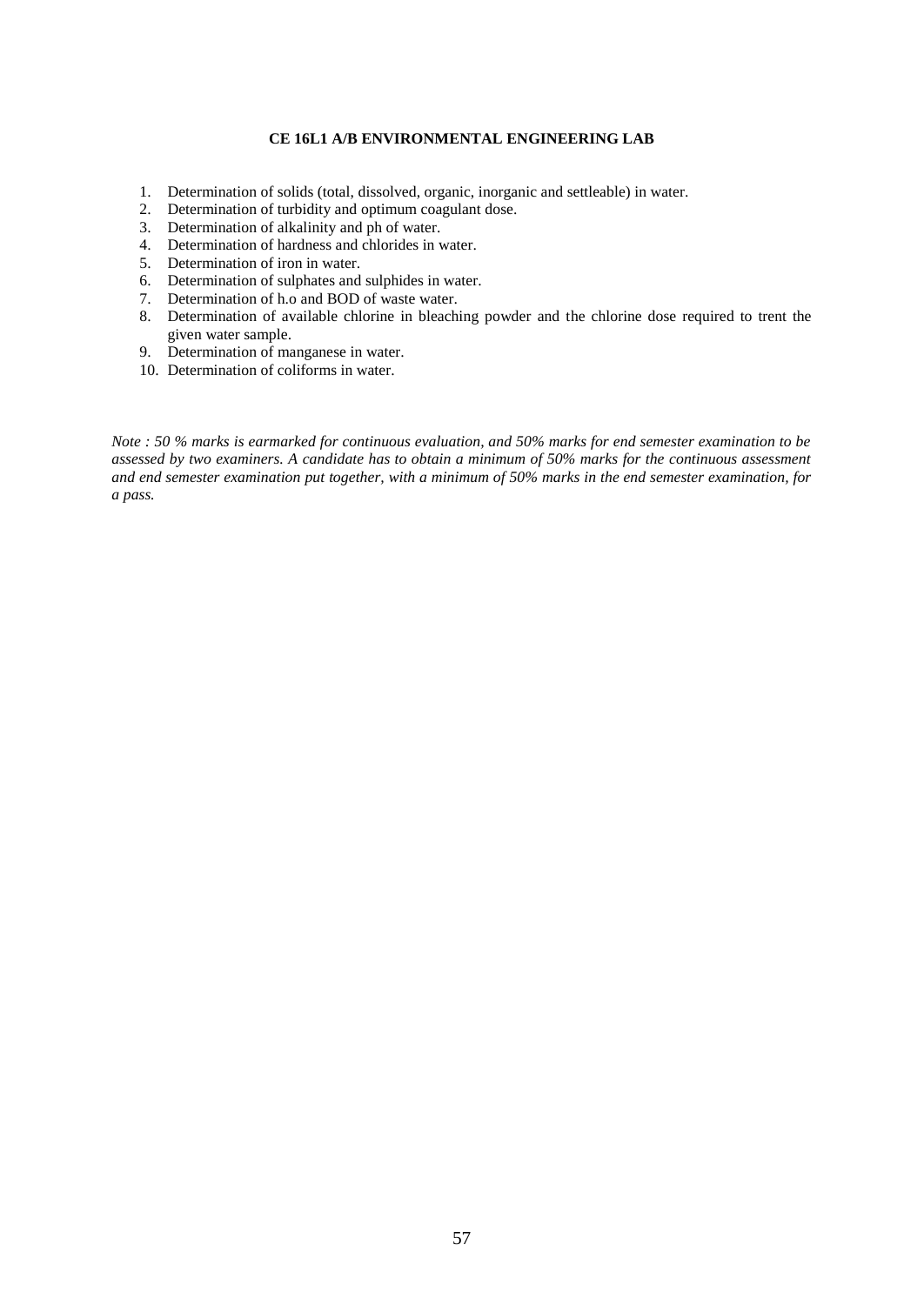# **CE16L2 A CAD IN CIVIL ENGINEERING**

- 1. Panelled door
- 2. Glazed window
- 3. Roof truss in structural steel sections- king post truss
- 4. Reinforced concrete staircase

# **Residential buildings**

- 5. A cottage
- 6. A residence
- 7. A twin house with combination roof
- 8. Flats

# **Public buildings**

- 9. A small hospital
- 10. A factory building

*Note: serial no 1,2 ,3& 4 drawings shallbe drawn in drawing sheet and also using AutoCAD or other equivalent software. Sl. No. 5 to 10 shall be drawn only using software.*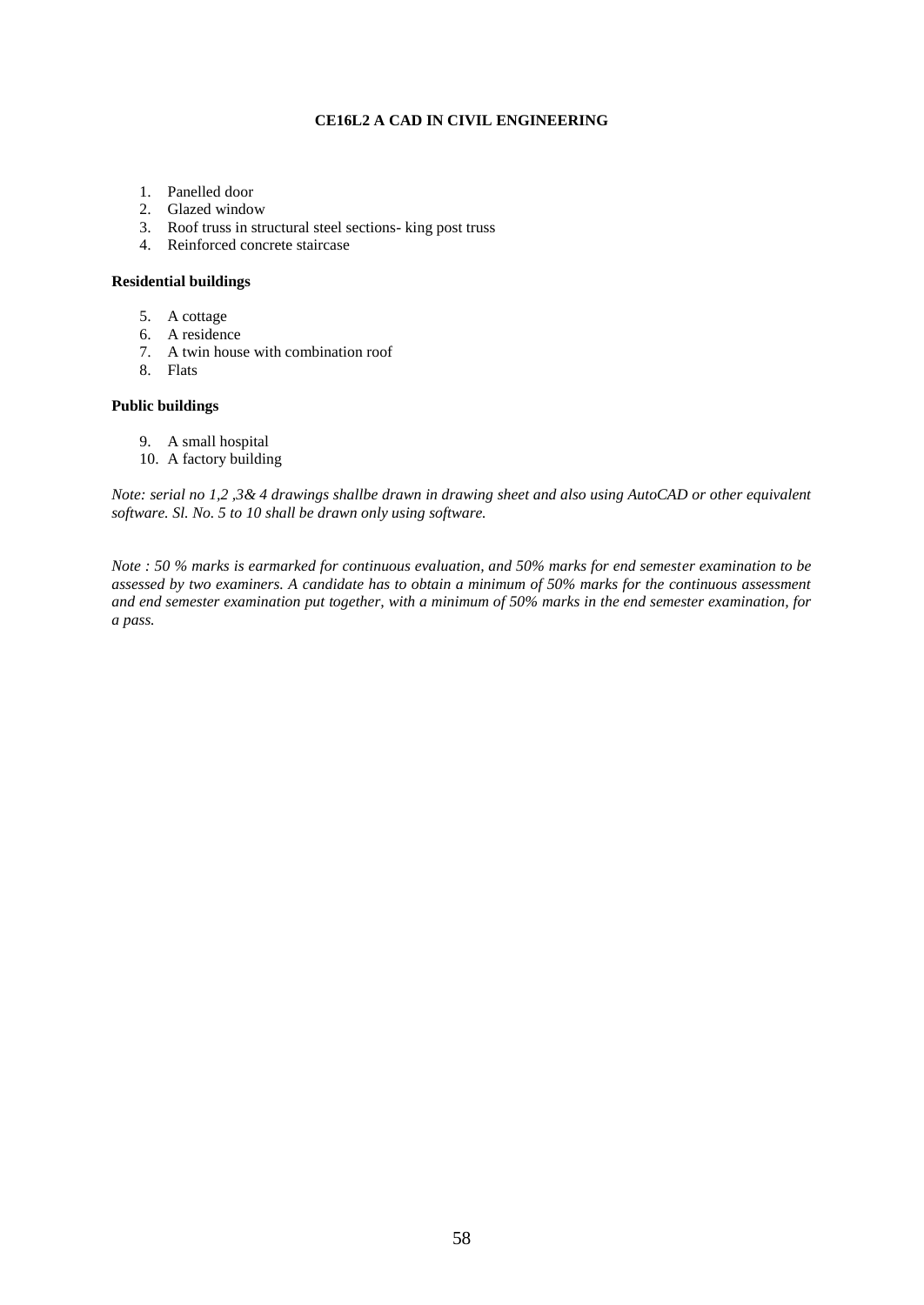# **CE16L2 B CAD IN CIVIL ENGINEERING**

- 1. Panelled door
- 2. Glazed window
- 3. Roof truss in structural steel sections- king post truss
- 4. Reinforced concrete staircase

# **Residential buildings**

- 5. A cottage
- 6. A residence
- 7. A twin house with combination roof
- 8. Flats

# **Public buildings**

- 9. A small hospital
- 10. A factory building

*Note: serial no 1,2 ,3& 4 drawings shall be drawn in drawing sheet and also using AutoCAD or other equivalent software. Sl. No. 5 to 10 shall be drawn only using software.*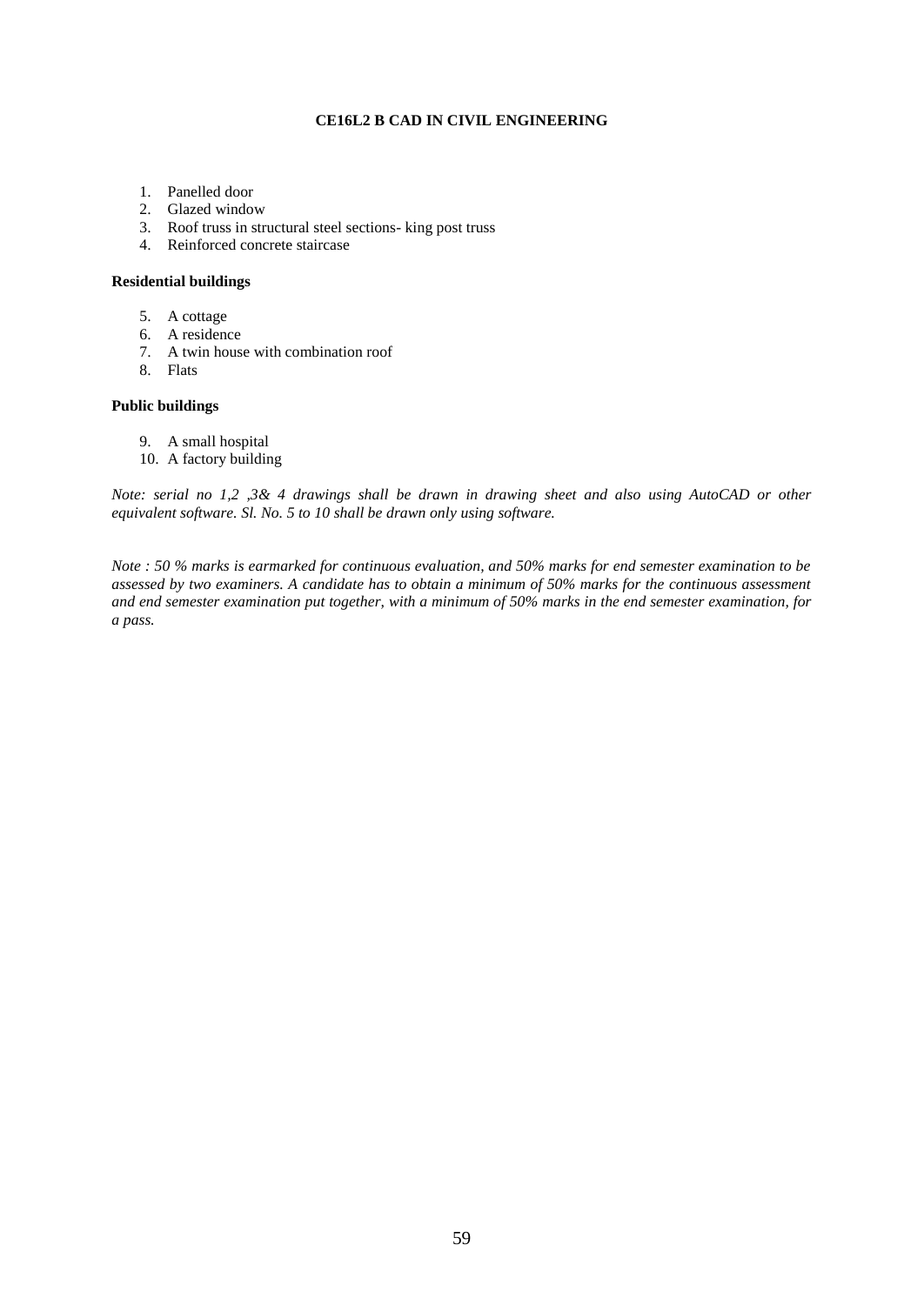# **CE16L3 B INDUSTRIAL/FIELD TRAINING**

Students selected under the B stream shall undergo an Industrial/Field training of 2 weeks duration during semester break between V and VI semester in the construction sites of BAI (Builders Association of India) on topics related to the following.

# **Visit to various Construction sites of Multistoreyed Building**

Bar bending schedule-Placing of reinforcement-Concreting- finishing work

**Building Services**- plumbing for water supply and sanitary works-air conditioning-lift

**Note**: A report of the same should be submitted at the beginning of the  $6<sup>th</sup>$  semester and evaluation shall be conducted based on the report, presentation and viva-voce.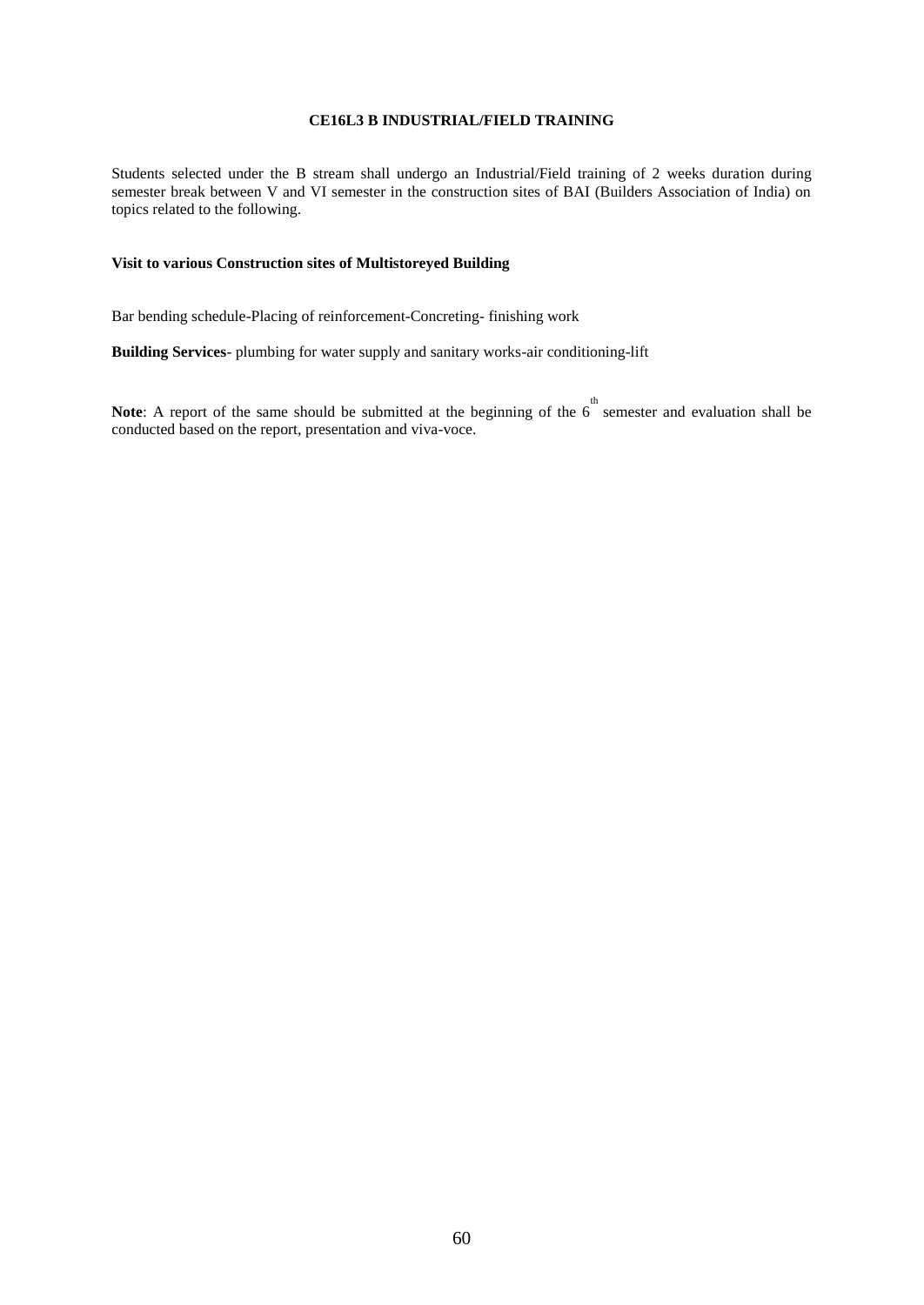#### **CE 1701 A/B ENVIRONMENTAL ENGINEERING – II**

#### **MODULE I**

Storage of water - effect of storage on quality of water: general layout of treatment plant. Sedimentation – plain sedimentation, theory of sedimentation, continuous flow sedimentation tanks. Theory of coagulation and flocculation, design of flash mixers, clarifiers and clarifloculators. Filtration - Theory of filtration, Classification of filters, design, construction, control, operation and maintenance of these units. Disinfection, methods of disinfection, chlorination. Miscellaneous treatment methods: color, odour and taste removal, iron and manganese removal, deflouridation, removal of hardness. Aeration, purpose of aeration.

# **MODULE II**

Objectives of wastewater treatment - Effluent standards, KSPCB Standards, BIS Standards. Layout of conventional treatment plant - preliminary, primary, secondary and tertiary treatments in general. Preliminary process: screens - types of screens, design, disposal of screenings- comminutors, grit chamber - function, design, construction and operation, disposal of grit , detritus tank, skimming tank -function, design and operation, disposal of skimming Sedimentation: Theory of sewage sedimentation - design construction and operation, rectangular and circular tanks, disposal of sludge.

#### **MODULE III**

Biological process: principle and theory of biological treatment. Sewage filtration; Trickling filters - design, construction and operation. Activated sludge process: Design, construction and operation of conventional and extended aeration, aeration methods. Miscellaneous methods- Stabilization ponds, Oxidation ditch, Aerated lagoons, rotating biological contactors; disinfection of sewage effluents.

#### **MODULE IV**

Sludge treatment and disposal: quantity of sludge, characteristics of sludge, sludge thickening, digestion, conditioning and disposal, design of sludge digesters only. Septic Tanks: Design (as per Ministry of urban development) construction, disposal of effluents, cleaning of tanks, Imhoff tanks.

Sewage treatment by high rate anaerobic methods: Anaerobic digestion suspended growth, contact process, UASB, attached growth, filters, expanded bed- only basics .

#### **References:**

- 1. S.K.. Garg, Environmental Engineering Vol. I & II, Khanna Publishers, New Delhi.
- 2. Metcalf & Eddy, Waste water Engg. 3 rd Edbn, Mc Graw Hill International Editions.
- 3. Sawyer and mc Carthe, Chemistry for Environmental Engineering, Mc Graw Hill
- 4. Fair, Geyer & Okun, Water and Waste water Engineering,
- 5. Mark J Hammer, Water and waste water technology, John Wiley and Sons,Inc.
- 6. Vesilind & William A. Worrell- Solid waste Engineering-Thomson Learning.
- 7. B.C.Punmia, Water supply Engineering, Arihant Publications, Jodpur.

#### *Type of Questions for University Exam.*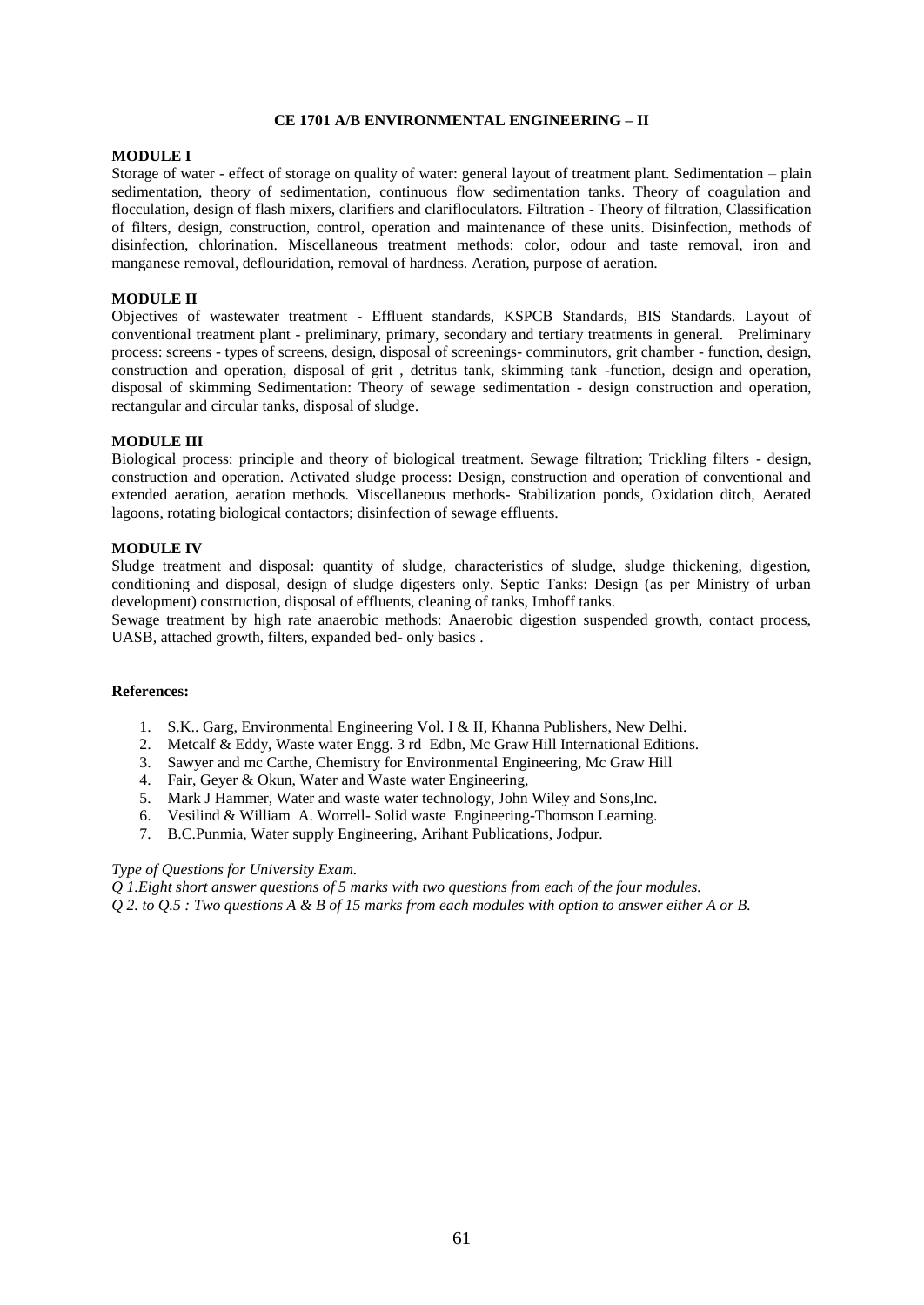# **CE 1702 A/B DESIGN OF STRUCTURES III**

# **MODULE I**

**Footings**- Design of Isolated footings- axial and eccentric loading- Design of Combined footings- rectangular and trapezoidal footings.

**Retaining walls** – Design of cantilever retaining walls with horizontal and inclined surcharge- counterfort retaining walls.

# **MODULE II**

**Pre-stressed Concrete** – General principles- systems of prestressing- materials for prestressing - **Loss of prestress**: Significance – Lump sum estimate – elastic shortening of concrete – time dependent losses – loss due to creep of concrete – loss due to shrinkage of concrete – loss due to steel relaxation – loss due to anchorage take up – loss or gain due to bending of members – practical considerations for frictional loss – theoretical considerations for frictional loss – total amount of losses elongation of tendons

#### **MODULE III**

**Analysis of sections for flexure**: Stresses in concrete due to prestress – stresses in concrete due to loads – stresses in steel due to loads – discussion on moment curvature relationship of a prestressed concrete beam **Design of sections for flexure**: Preliminary design – general concepts of elastic design – elastic design with no tension in concrete – elastic design allowing tension – elastic design allowing and considering tension – ultimate design – arrangement of steel and prestressing in stages

#### **MODULE IV**

Water tanks – design of circular, square and rectangular water tanks at ground level- design of overhead water tank (excluding supporting structure).

#### **References:**

1. P.C.Varghese- 'LimitState Design of Reinforced Concrete',PrenticeHall of India Ltd.

2. Ashok K Jain -'Reinforced Concrete Limit State Design .Nem Chand Brothers, Roorkee

3. Unnikrishna Pillai & Devadas Menon- Reinforced Concrete Design, Tata McGraw- Hill

4. N.Krishnaraju, Prestressed Concrete Tata McGraw- Hill

5. Lin T.Y & Burns N.H – Design of prestressed concrete structures, John Wiley & Sons, New York.

*Note: Relevant IS codes are permitted during the Examination.* 

*Type of Questions for University Exam.*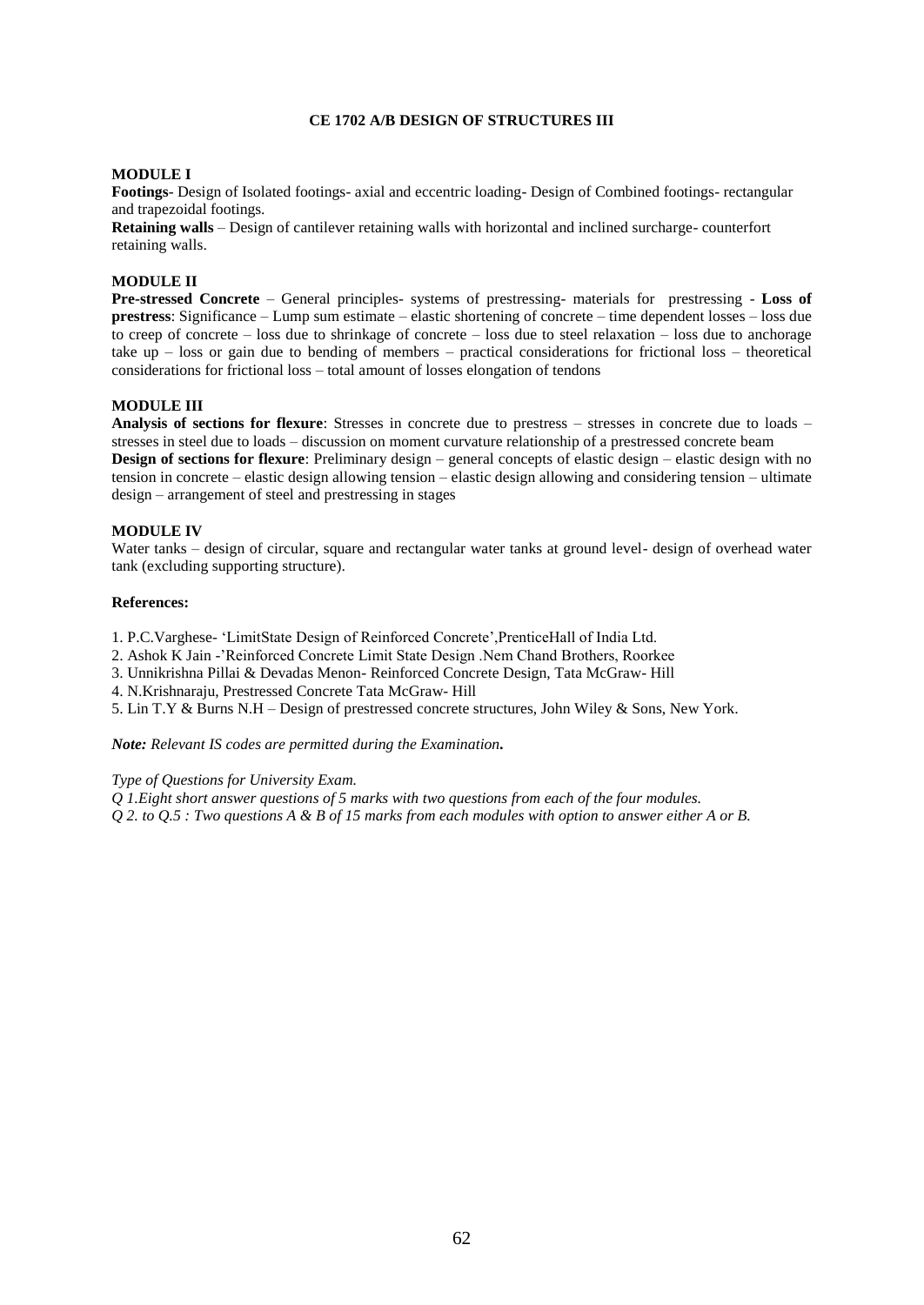# **CE 1703 A/B CONSTRUCTION MANAGEMENT**

# **MODULE I**

**Organisation and Management:** Concept of organisation, characteristics of organisation, elements of organisation, organisational structures, organisation charts, Types of organisation - formal line, military or scalar organisation, functional organisation, line and staff organisation, project organisation, matrix organisation, management by objectives

Organisational conflict , group Dynamics, Organisational change, motivation and leadership, Authority and responsibility, span of control, Delegation of authority. – Centralisation and decentralization.

#### **MODULE II**

**Construction Planning:** Objects of planning – stages of construction – Construction team – resources of construction industry – objects of management – planning and scheduling – scheduling using bar charts limitations of bar chart – Material schedule – labour schedule – equipment schedule – financial schedule – mile stone chart –Gantt Charts

#### **MODULE III**

**CPM and PERT networks** – Difference between CPM and PERT – development of a network – representation of various activities and events in a CPM network – Network logic – network calculation – advantages of CPM over bar chart – crashing the programme – crash cost – time cost balancing – progress control – recording progress – methods increasing productivity – PERT network – Selection of network techniques

#### **MODULE IV**

**Construction Equipments** : Engineering Fundamentals – Tractors and related equipments – excavating equipments – Bull dozer, power shovel, dragline, Clam shells, scrapers – Hauling and Conveying equipments – Trucks and Wagons - Belt conveyor systems – Cranes.

# **References :**

- 1. B.Sengupta and H.Guha Construction Management and Planning- Tata McGraw Hill
- 2. Arora and bindra Building construction Planning Techniques and methods of construction Dhanpat rai& Sons
- 3. Peurifoy and Schexnayder Construction Planning, Equipment, and Methods- Tata McGraw Hill
- 4. Shrivastava-Construction Planning and Management- Galgotia Publications
- 5. Gahlot and Dhir- Construction Planning and Management- New Age International
- 6. O.P Khanna- Industrial Engineering and Management- Dhanapat Rai Publications

# *Type of Questions for University Exam.*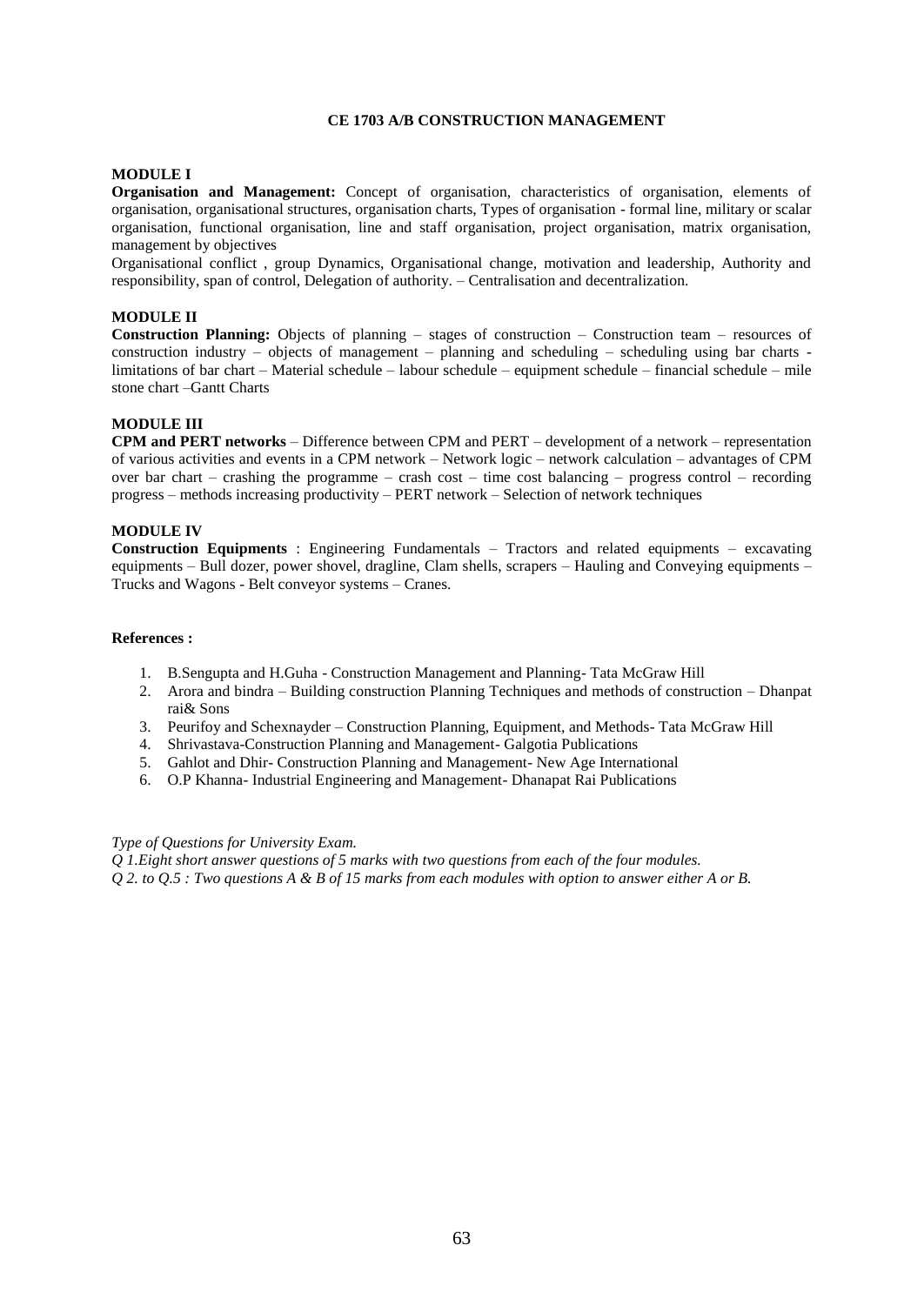# **CE 1704 A/B QUANTITY SURVEYING AND VALUATION**

# **MODULE 1**

Purpose of estimates- different methods-Preparation of detailed estimates and abstracts for RCC single storey buildings – Road works - R C.C footings -Columns – Beams and slabs -preparation of bar bending schedule

# **MODULE 2**

Preparation of specification for common materials of construction and its items of works with reference to IS specifications. Analysis of rates for earth works, mortars, RCC Works, plastering, brick works, stone works, laterite work, Pointing, , flooring , reinforcement works.

# **MODULE 3**

Valuation – explanation of different technical terms

Depreciation – methods of calculating depreciation – straight line method – constant percentage method, sinking fund method – and quantity survey method.

# **MODULE 4**

Principles of valuation of old buildings and valuation of land – comparative method – abstractive methodbelting method- valuation of based on hypothetical building schemes. Methods of valuation of property – rental method – direct comparison with capital cost – valuation based on profit – valuation based on cost – development method – depreciation method. Free hold and leasehold properties – gilt edged securities Rent fixation- Methods

# **References:**

- 1. B.N.Dutta : Estimating and Costing in Civil Engineering
- 2. Chakrabarthi : Estimating Costing and Specifications in Civil Engg.
- 3. N.A.Shah : Quantity Surveying and Valuation.
- 4. Ranagawala : Valuation of Real Properties

# *Type of Questions for University Exam.*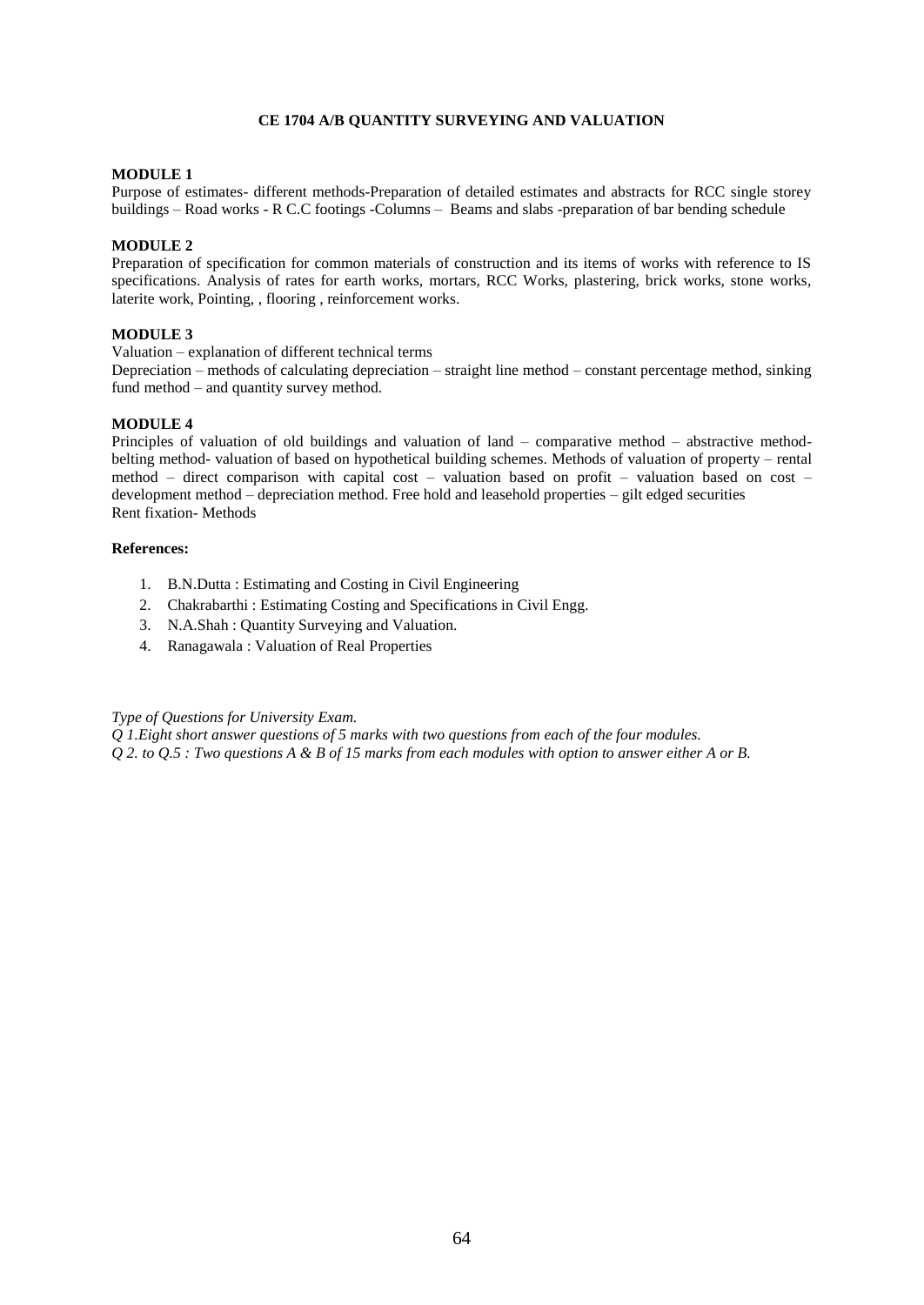# **CE 1705 A E1 DESIGN OF SPECIAL STRUCTURES**

#### **MODULE I**

#### **Design of Special RC Elements**

Design of RC walls - Ordinary walls and shear walls - Design of Corbels - Deep beams and grid floors. **Design of Flat Slabs and Folded Plates**

Design of flat slabs. Design of folded plates- Folded Plate structures - structural behaviour - Types - Design by ACI - ASCE Task Committee method

#### **MODULE II**

#### **Design of Shell Structures**

Membrane theory of shells-Classification of shells - Types of shells - Structural action-Membrane theory - Shells of revolution and shells of translation - Examples - Limitations of membrane theory.

#### **Design of Spatial Structures**

Space frame - design philosophy-Space frames - configuration - types of nodes – general principles of design Philosophy – Behaviour. Analysis of space frames - Formex Algebra, FORMIAN - Detailed design of Space frames.

# **MODULE III**

#### **Design of Power Plant Structures**

Bunkers and Silos - Chimneys and Cooling Towers - High Pressure boilers and piping design – Nuclear containment structures.

## **Analysis and Design of Power Transmission Structures**

Analysis and design of Transmission Line Towers. Types of bracing patterns - Sag and Tension calculations. Substation Structures. Tower foundations-Design of foundations for towers - Structural design of supports for foundation excavation design of ground anchors

#### **MODULE IV**

**Design of Short Span Bridges**: Load distribution theories, analysis and design of slab culverts, tee beam and slab bridges

**Design of Long Span Girder Bridges**: Design principles of continuous bridges, box girder bridges, balanced cantilever bridges **-Foundations for Bridges:** well and caisson foundations

#### **References:**

- 1. Purushothaman, P, Reinforced Concrete Structure Structural Elements : Behaviour Analysis and Design ,Tata Mc Graw Hill, 1986.
- 2. Krishna Raju, N.Advanced Reinforced Concrete Design, CBS Publishers and Distributors, 1986.
- 3. Ramasamy, G.S., Design and Construction of Concrete Shells Roofs, CBS Publishers, 1986
- 4. Principles of Space Structures by Dr.N.Subramanian 1999, Wheeler Publishing Co.
- 5. A.R.Santhakumar and S.S.Murthy, Transmission Line Structures, Tata McGraw Hill, 1992.
- 6. Raina V.K. "Concrete Bridge Practice" , Tata McGraw Hill Publishing Company, New Delhi, 1991.
- 7. Krishnaraju, N., "Design of Bridges" Oxford and IBH Publishing Co., Bombay, Calcutta, New Delhi, 1988
- 8. Ponnuswamy, S., "Bridge Engineering", Tata McGraw Hill, 1989
- 9. Thomlinson, M.J. and Boorman.R., "Foundation design and construction", ELBS Longman,VI edition, 1995.

#### *Note: Relevant IS codes are permitted during the Examination.*

#### *Type of Questions for University Exam.*

*Q 1.Eight short answer questions of 5 marks with two questions from each of the four modules.*

*Q 2. to Q.5 : Two questions A & B of 15 marks from each modules with option to answer either A or B.*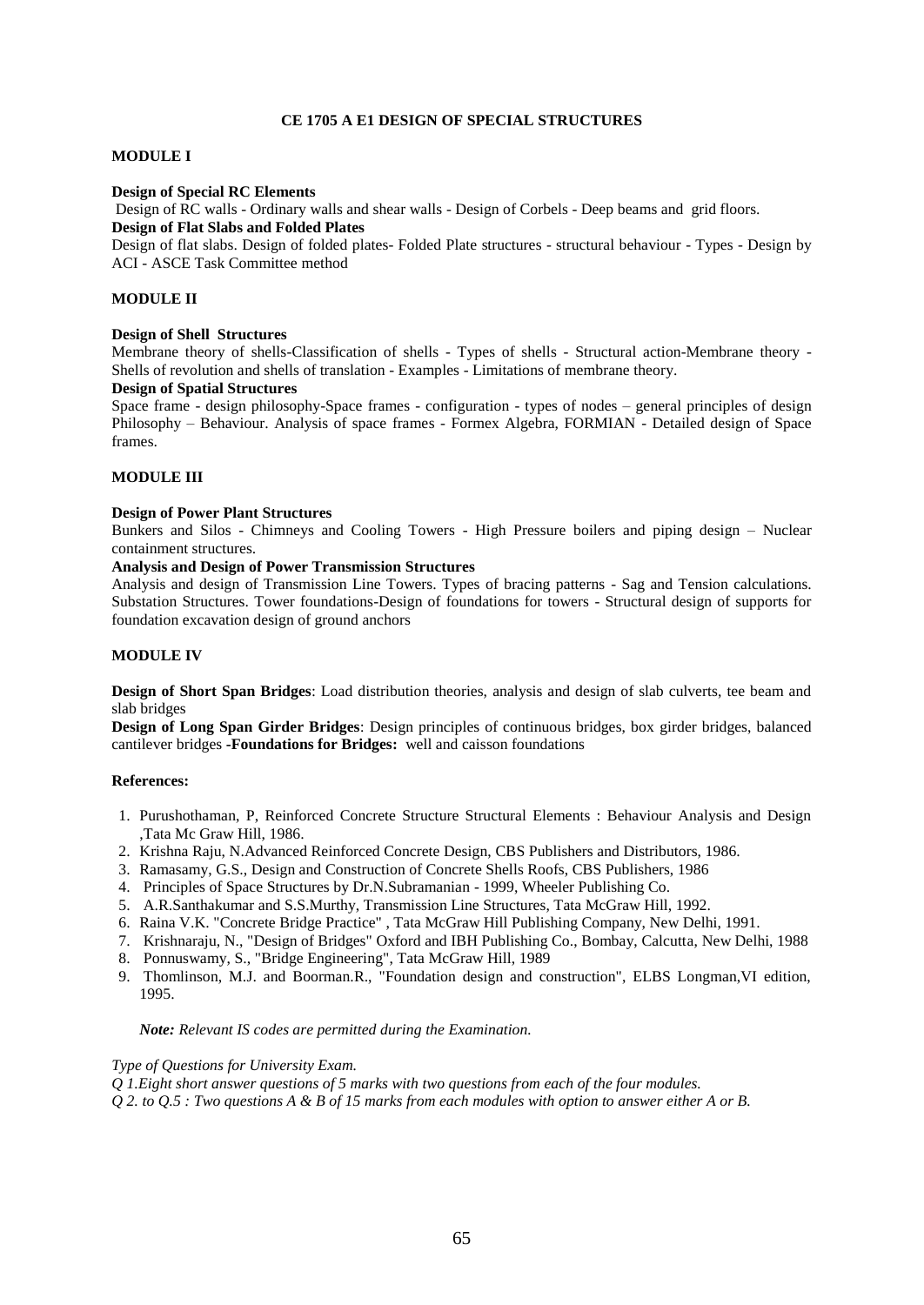# **CE 1705 A/B E2 GROUND IMPROVEMENT TECHNIQUES**

#### **MODULE I**

**Introduction to Ground improvement techniques:** Role of ground improvement in foundation engineering-Geotechnical problems in alluvial, lateritic and black cotton soils

**Drainage and Dewatering**: well point system, shallow & deep well system, vacuum dewatering, electro osmosis

**Chemical and Thermal Methods of stabilization**: cement stabilization-types of soil cement-factors affecting soil cement mixing

Lime stabilization-effect of lime on soil properties – Brief description of Electrical and Thermal methods

#### **MODULE II**

**In-situ densification methods in granular soils:** Introduction-mechanical stabilization-deep dynamic compaction-vibro compaction- blasting

**In-situ densification methods in cohesive soils:** Preloading- Concept of three dimensional consolidation –sand drain design and methods of their installation – fabric drains-stone columns & lime piles (installation techniques only)

# **MODULE III**

**Introduction to grouts and grouting**- basic functions -Classification of grouts -Grout ability Ratio

Properties of grouts: viscosity, fluidity, stability, rigidity, thixotropy, permeance

Grouting applications: seepage control in soil and rock under dams- seepage control in soil for cut off walls – stabilization grouting for underpinning

# **MODULE IV**

**Earth Reinforcement**- Concept of reinforced earth –load transfer mechanism and strength development – Stability analysis of reinforced earth retaining walls-external stability analysis, internal stability analysis (brief mention about the methods only) - application areas.

**Geosynthetics:** Classification- Functions of geotextiles as separators, reinforcement, filters and in drainagedamage and durability of geotextiles- Natural Geotextiles and its application

#### **References:**

- 1) M.J. Tomlinson Foundation design and construction
- 2) Robert M. Koerner Construction and Geotechnical Methods in Foundation Engineering, Mc Graw Hill
- 3) C.J.F.P Jones Earth Reinforcement and soil structures,Buuterworths
- 4) F.G.Bell , Foundation Engineering in Difficult Ground, Butterworth, London, 1983
- 5) Purushothama Raj.P Ground Improvement techniques ,Laxmi Publications(P) Ltd., New Delhi
- 6) Shashi.K.Gulhati & Manoj Datta –Geotechnical Engineering , Tata McGraw Hill
- 7) G.L.Sivakumar Babu --- An Introduction to Soil Reinforcement and Geosynthetics 2007
- 8) Beena K.S Soil improvement and Coir Geotextiles, Cochin University Publications.

#### *Type of Questions for University Exam.*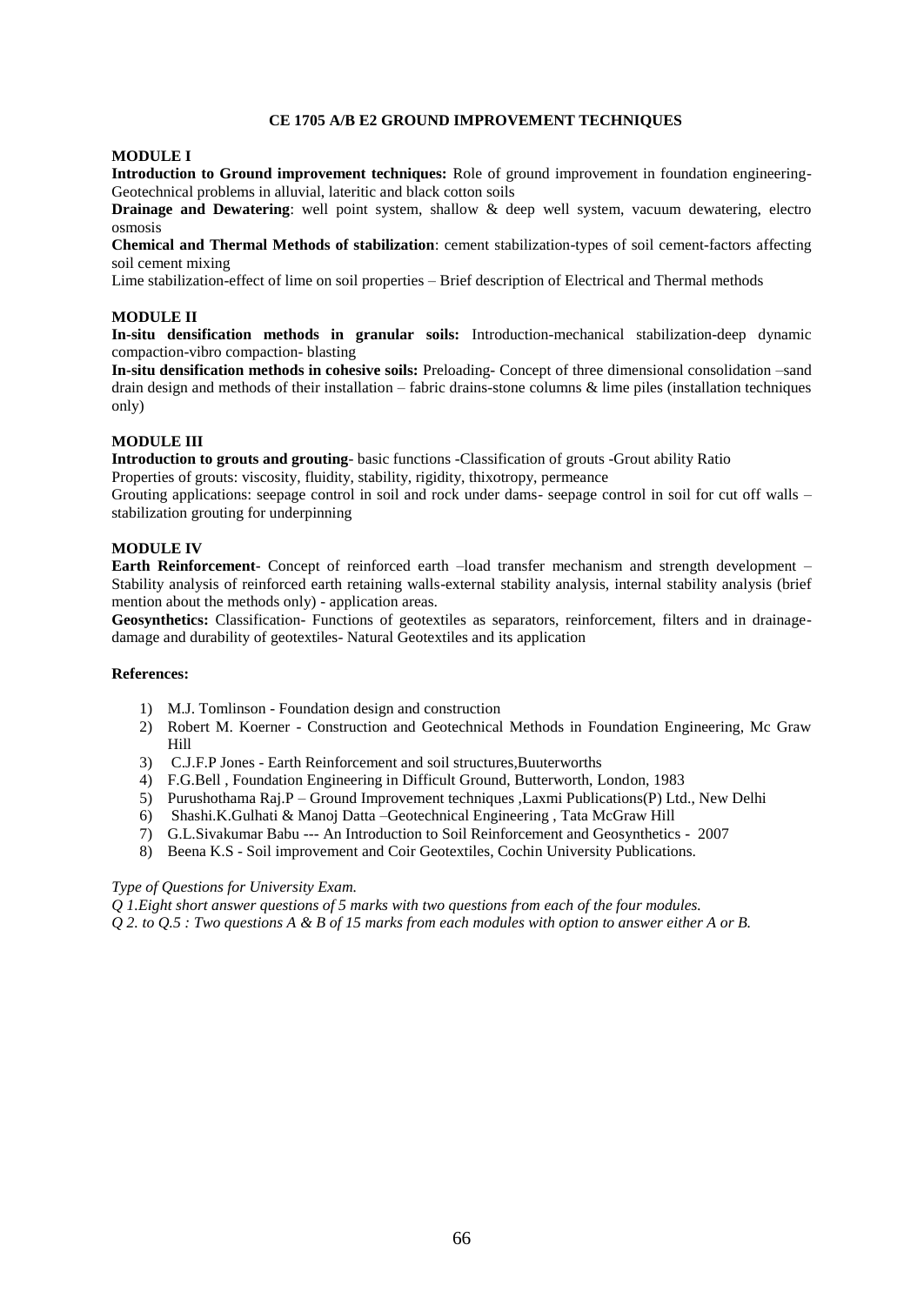# **CE 1705 A/B E3 HIGHWAY AND AIRFIELD PAVEMENT DESIGN**

# **MODULE I**

**Introduction:** types and component parts of pavements - Functions of various layers of pavements-prime coat, tack coat, seal coat- factors affecting design and performance of pavements - comparison between highway and airport pavements – functions and significance of sub grade properties – various methods of assessment of sub grade soil strength for pavement design - cause and effects of variations in moisture content and temperature depth of frost penetration - design of bituminous mixes by Marshall method.

# **MODULE II**

**Stress analyses and methods of flexible pavement design:** stresses and deflections in homogeneous masses - Burmister theoy - wheel load stresses - ESWL of multiple wheels - repeated loads and EWL factors - empirical, semi - empirical and theoretical approaches for flexible pavement design - group index, CBR, -IRC method ,triaxial, Mcleod and Burmister layered system methods.

## **MODULE III**

**Rigid Pavements:** Westergaard's approach-Bradbury's stress coefficients-IRC method of design. Temperature Stresses in Concrete pavements-Warping stress-Frictional Stress-Combination of stresses. Joints in Concrete pavements-Necessity-requirements-Types-Expansion joints-Contraction Joints-Construction joints . Design of joints-dowel bars and tie bars. Design of Airport pavements-requirements of airport pavements, overview of design methodology, design of flexible and rigid airport pavements.

#### **MODULE IV**

**Pavement evaluation:** structural and functional requirements of flexible and rigid pavements - pavement distress - evaluation of pavement structural condition by Benkelman beam rebound deflection and plate load tests - introduction to design of pavement overlays, Problems of highway rehabilitation

#### **References:**

1. Yoder and W Nitezak, 'Principles of Pavement Design', John Wiley

2. Yang, 'Design of Functional Pavements', McGraw Hill

3. Khanna S.K. and Justo, CEG, *Highway Engineering*, NemChand and bros.

4. David Croney, 'The Design and Performance of Road pavements', HMSO publications

5. Hass and Hudson, 'Pavement Management System', McGraw Hill Book Co.

6. IRC: 37 - 2001, 'Guidelines for the Design of Flexible Pavements'

7. IRC: 58 - 2002, 'Guidelines for the Design of Rigid Pavements'

8. IRC 81-1981- 'Tentative Guidelines for Strengthening of Flexible Pavements by Benklman Beam Deflections Techniques'.

*Type of Questions for University Exam.*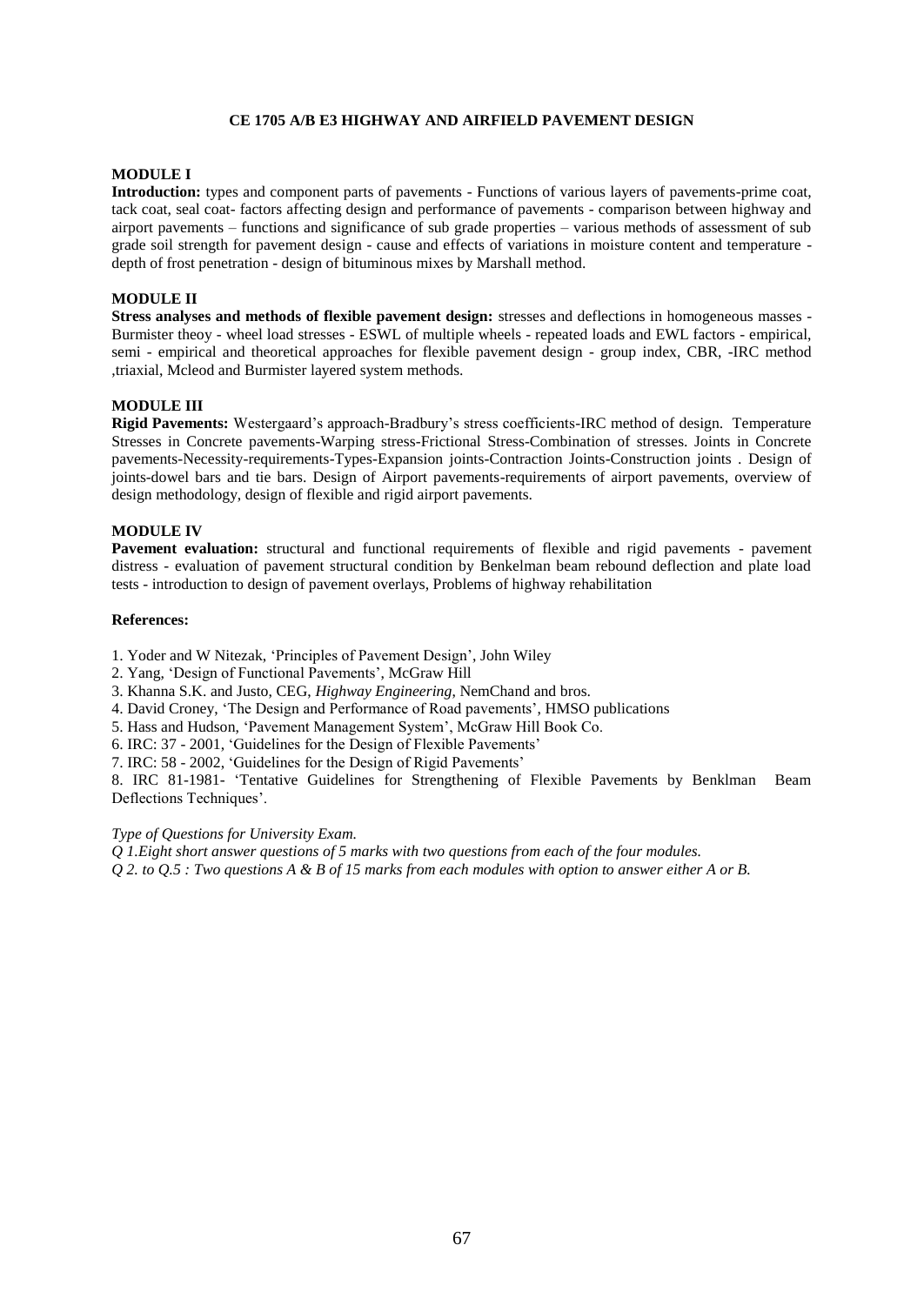# **CE 1705 A E4 GROUND WATER ENGINEERING**

#### **MODULE I**

Introduction – Characteristic of Ground water – Distribution of water - ground water column –Permeability - Darcy's Law - Types of aquifers - Hydrogeological Cycle - water level fluctuations. Storage coefficient -Specific field – Heterogeneity and Anisotrophy -Transmissivity

# **MODULE II**

Governing equations of ground water flow - Steady state flow - Dupuit Forchheimer assumptions – Velocity potential - Flow nets. Transmissivity and Storativity – Pumping test – Unsteady state flow - Thiess method – Jacob method -Chow's method – Thesis recovery method – conditions to check for steady state – unconfined aquifer constants – well losses and well efficiency and well interfaces.

#### **MODULE III**

Image well theory – Effect of partial penetrations of wells - Collector wells. Infiltration gallery - Conjunctive use - Artificial recharge- Rainwater harvesting - Safe yield –Yield test – Geophysical methods – Selection of pumps.

#### **MODULE IV**

Ground water chemistry - Groundwater development – hydrological maps - Origin, movement and quality - Water quality standards – groundwater contamination - Saltwater intrusion –control measures Environmental concern. Introduction to Groundwater modeling .

#### **References:**

1. Todd D.K., "Ground Water Hydrology", John Wiley and Sons, 2000.

- 2. Raghunath H.M., "Ground Water Hydrology",Wiley Eastern Ltd., 2000.
- 3. C Walton, "Ground Water Resource Evaluation", McGraw-Hill Publications.
- 4. V.V.N. Murthy, Land and Water Management Engineering. 1985. Kalyani Publishers, New Delhi

# *Type of Questions for University Exam.*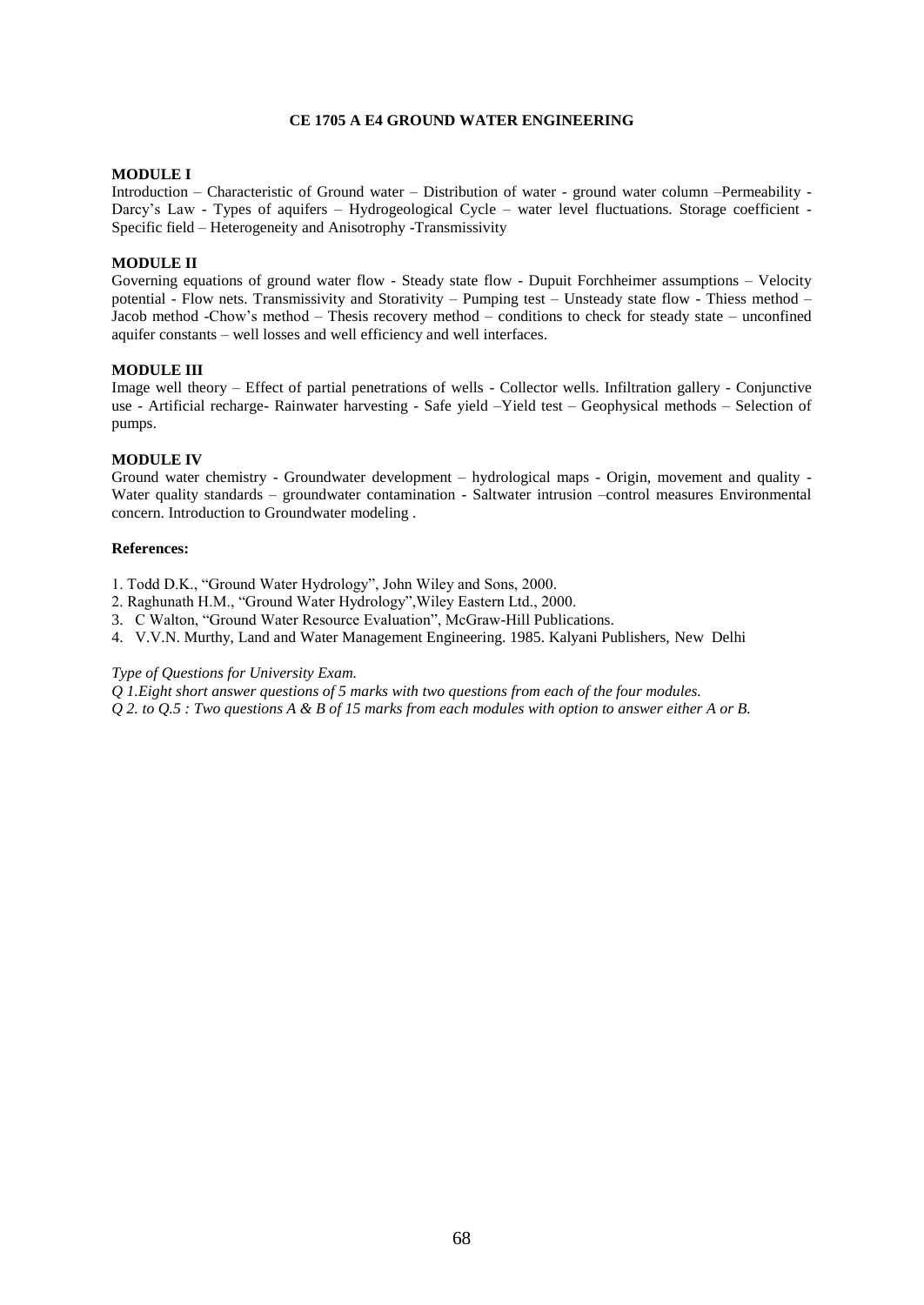## **CE 1701 B E1 CONTRACTS & LEGAL ASPECTS IN CONSTRUCTION**

#### **MODULE I**

Law of Contracts: Introduction to the Indian Contract Act, 1872- Definitions, Communication, Acceptance, Revocation, Contract, Void Agreement, Contingent contracts, Performance, Breach of contract. Arbitration clauses in contract - Arbitration process, Benefits of arbitration. Bidding process–Methods of bidding, Negotiation.

# **MODULE II**

Contract Labour Act, 1970, and Central Rules 1971: Important definitions, Registration of establishments, Licensing of contractors, Welfare and Health provisions in the Act and the Rules, Penalties. Familiarisation with important forms such as Form I, II, IV, V, VI, VI-A, VI-B, VII, XVI and XVII appended to the Central Rules. Building & Other Construction Workers' (RE & CS ) Act, 1996 and Central Rules, 1998: Applicability, Administration, Registration, Welfare Board & Welfare Fund, Training of Building workers, General OSH provisions, Penalties.

# **MODULE III**

Workmen's Compensation Act, 1923: Important definitions, Employer's liability for compensation, Calculation of amount of compensation. Employer's Liability Act, 1938: Grounds for barring defense of common employment, contracting out. EPF and Miscellaneous Provisions Act 1952: Introduction to the Act and EPS-95 scheme.

#### **MODULE IV**

Object, applicability, important provisions and penalty for non-compliance pertaining to the following Acts: Payment of Wages Act 1936; Minimum Wages Act, 1948; Equal Remuneration Act, 1976; Employment of Children Act; Children (Pledging of Labour) Act, 1933; Interstate Migrant Workmen Act, 1979.

#### **References:**

1) Law of Contracts – M. Krishanan Nair (Orient Longman)

2) Law of Contracts & Specific Relief – Avtar Singh (Eastern Book Co.)

3) Law of Contracts - P.S. Narayanan & S.R.C. Nair (Gogia Law Agency)

4) Law of Arbitration & Conciliation –Avtar Singh (Eastern Book Co.)

5) Lectures on Arbitration, Conciliation and - Dr. Rega Surya Rao (Andhra Law House)

6) Labour Laws – H.L. Kumar (Universal Law Publishing Co.)

7) Acts & Rules mentioned above with latest amendments.

## *Type of Questions for University Exam.*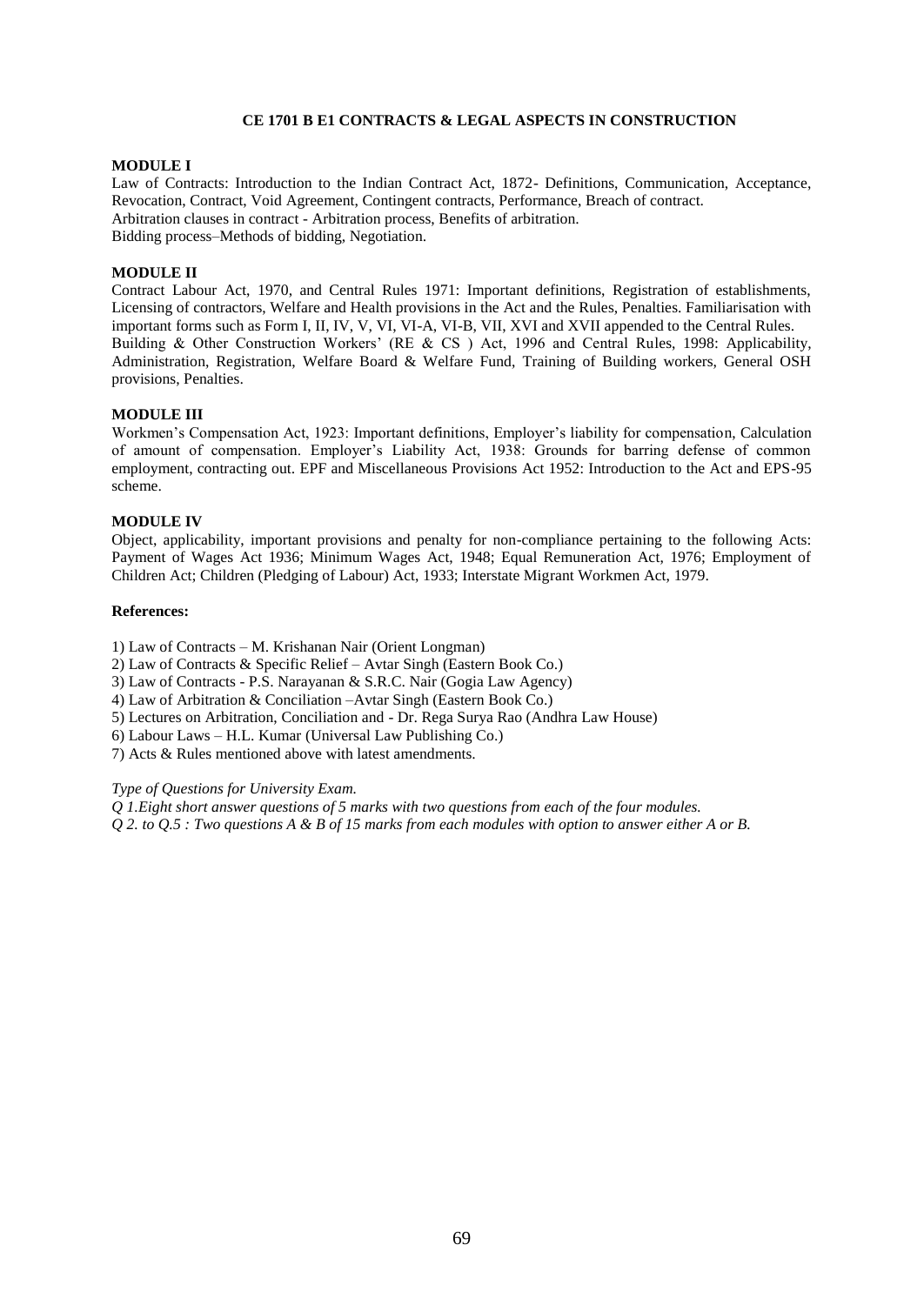# **CE 17L1 A/B COMPUTER APPLICATIONS IN CIVIL ENGINEERING**

# **Using STAAD of Equivalent package**

- 1) Analysis & Design of truss system
- 2) Analysis & Design of steel frames
- 3) Analysis & Design of RC frame
- 4) Analysis & Design of combined steel truss and RC frame (Auditorium)
- 5) Design of footings

## **Using Primavera or MS project or equivalent package**

Identification of activities and preparation of bar chart and Network diagram of following projects

- 1) Construction of multi-storey building
- 2) Installation of new water supply scheme
- 3) Construction of high way

#### **References:**

1) STAAD Reference Manual / Equivalent package reference manual.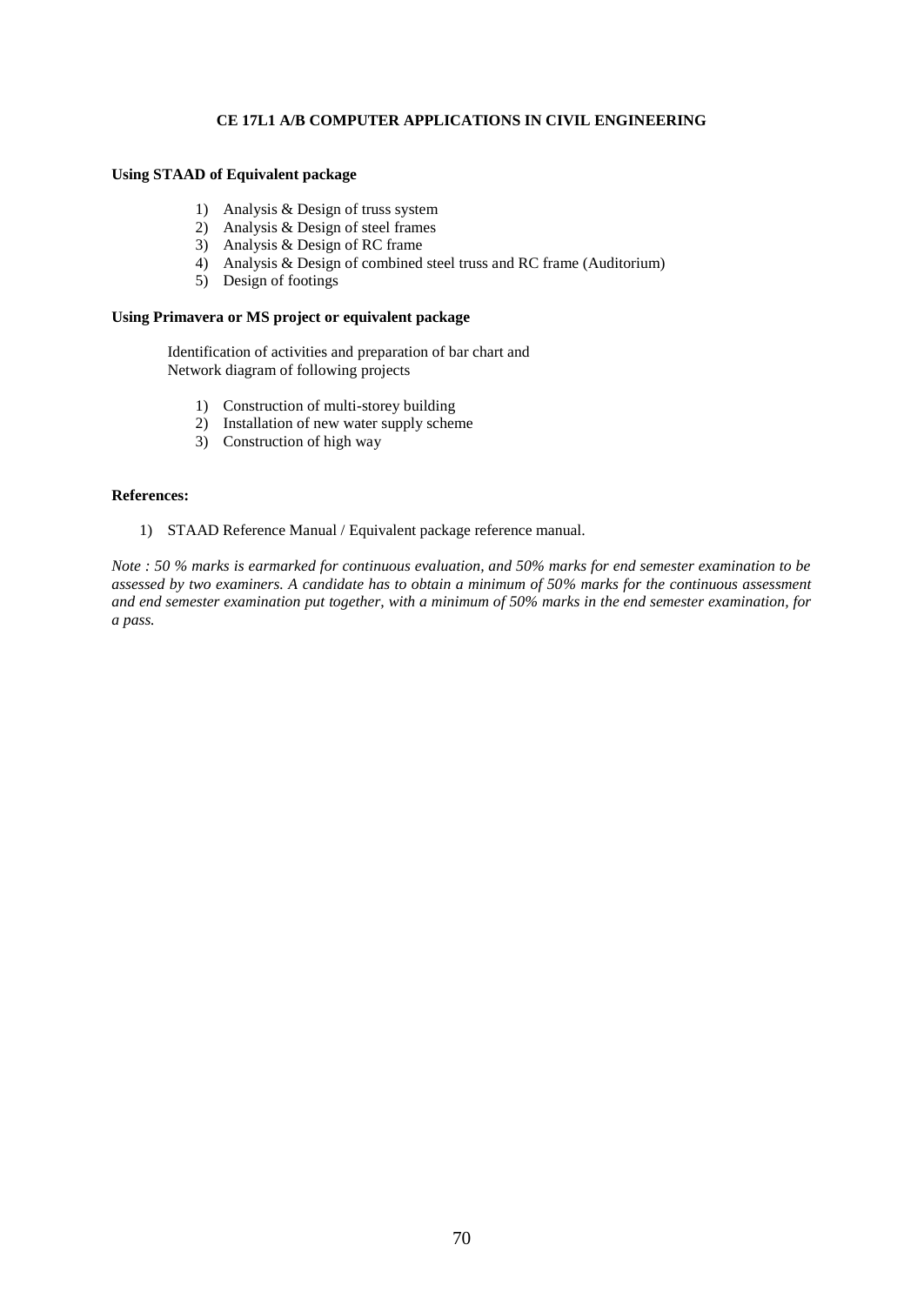# **CE 17L2 A/B BUILDING TECHNOLOGY AND NDT LAB**

#### **Building Science Laboratory**

- 1) wind flow using anemometer
- 2) temperature contours inside a room using digital thermometer
- 3) sound intensity contours inside a room
- 4) light intensity contours inside a room
- 5) humidity measurement inside a room
- 6) shadow in a building model

#### **Nondestructive Testing Laboratory**

- 1) Ultrasonic Pulse velocity test -concrete
- 2) Rebound hammer test -concrete
- 3) Penetration resistance -concrete
- 4) Core sampling -concrete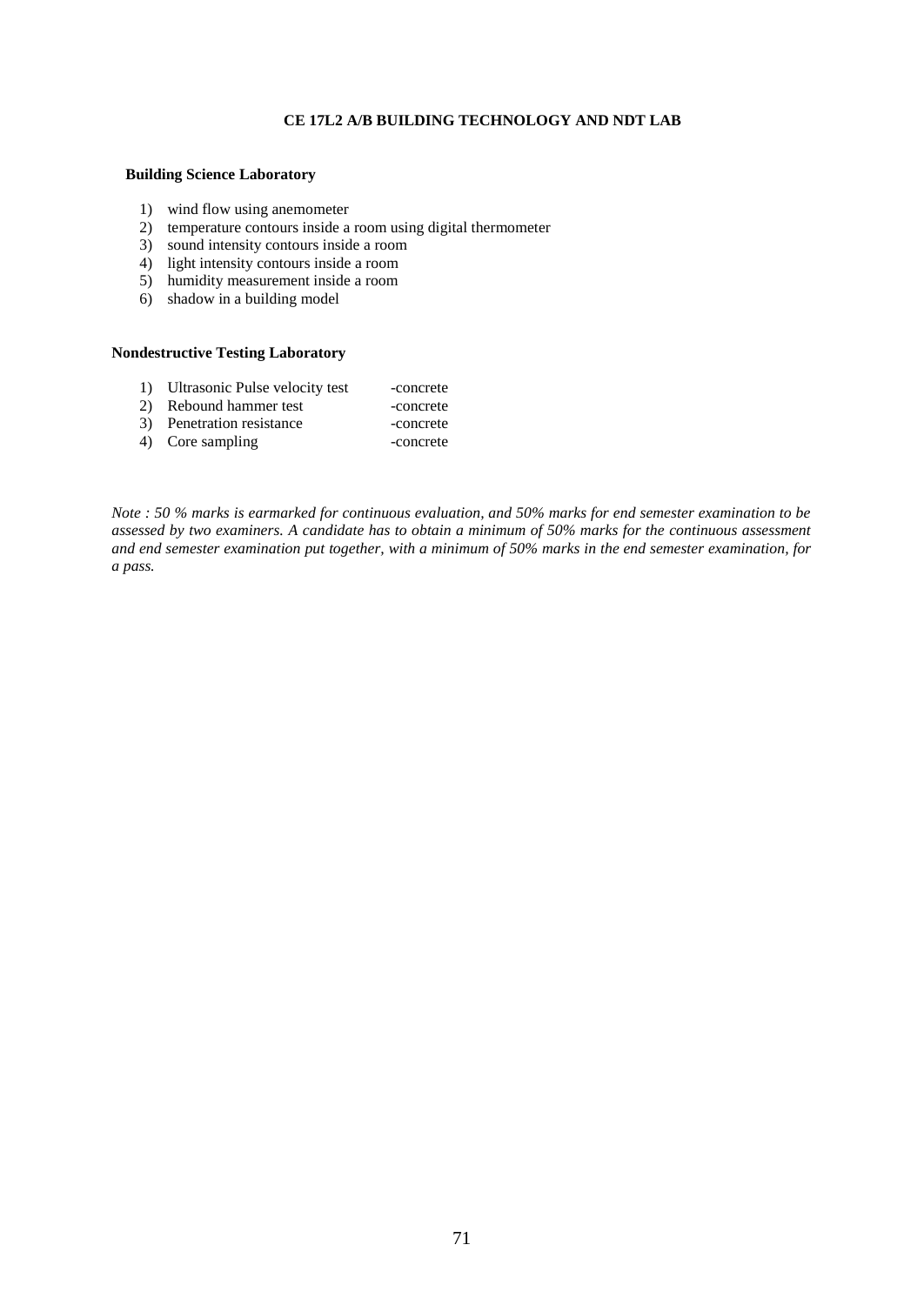## **CE 17L3 A/B SEMINAR**

Students shall individually prepare and submit a seminar report on a topic of current relevance related to the field of Civil Engineering. The reference shall include standard journals, conference proceedings, reputed magazines and text books, technical reports and URLs. Each student shall present a seminar for about 30 minutes duration. Each students shall evaluated by a team of internal experts comprising of 3 teachers based on style of presentation, technical content, adequacy of references, depth of knowledge and overall quality of the seminar report.

#### **CE 17L4 A INDUSTRIAL TRAINING**

Students have to visit at least one industry relevant to civil engineering as part of industrial training and spend a minimum of 15 days during semester break between VI and VII semester. A report of the same should be submitted at the beginning of the  $7<sup>th</sup>$  semester and evaluation shall be conducted based on the report, presentation and viva-voce.

# **CE 17L4 B INDUSTRIAL/FIELD TRAINING**

Students selected under the B stream shall undergo an Industrial/Field training of 2 weeks duration during semester break between VI and VII semester in the construction sites of BAI (Builders Association of India) on topics related to the following.

#### **Soil Investigation**

**Construction-**different types of foundation, Highways and Embankments

**Prestressing-** Bridges

**Industrial Structures-** steel-fabrication and erection

**Specification for various works-** measurement and Billing

*Note*: A report of the same should be submitted at the beginning of the 7<sup>th</sup> semester and evaluation shall be *conducted based on the report, presentation and viva-voce.*

#### **CE 17L5 A/B PROJECT**

Each batch comprising of around 5 students shall identify a project related to the curriculum of study. At the end of the semester, each student shall submit a project synopsis comprising of the application and feasibility of the project.

#### *Guidelines for evaluation :*

|             | Attendance and Regularity                           |       |          |
|-------------|-----------------------------------------------------|-------|----------|
|             | 2. Theoretical knowledge and individual involvement |       | 15       |
|             | 3. Quality and contents of project synopsis         |       | 15       |
| $\mathbf 4$ | Presentation                                        |       | 10       |
|             |                                                     | Total | 50 Marks |

*Note : Evaluation will be done by the respective project guide and project coordinator.*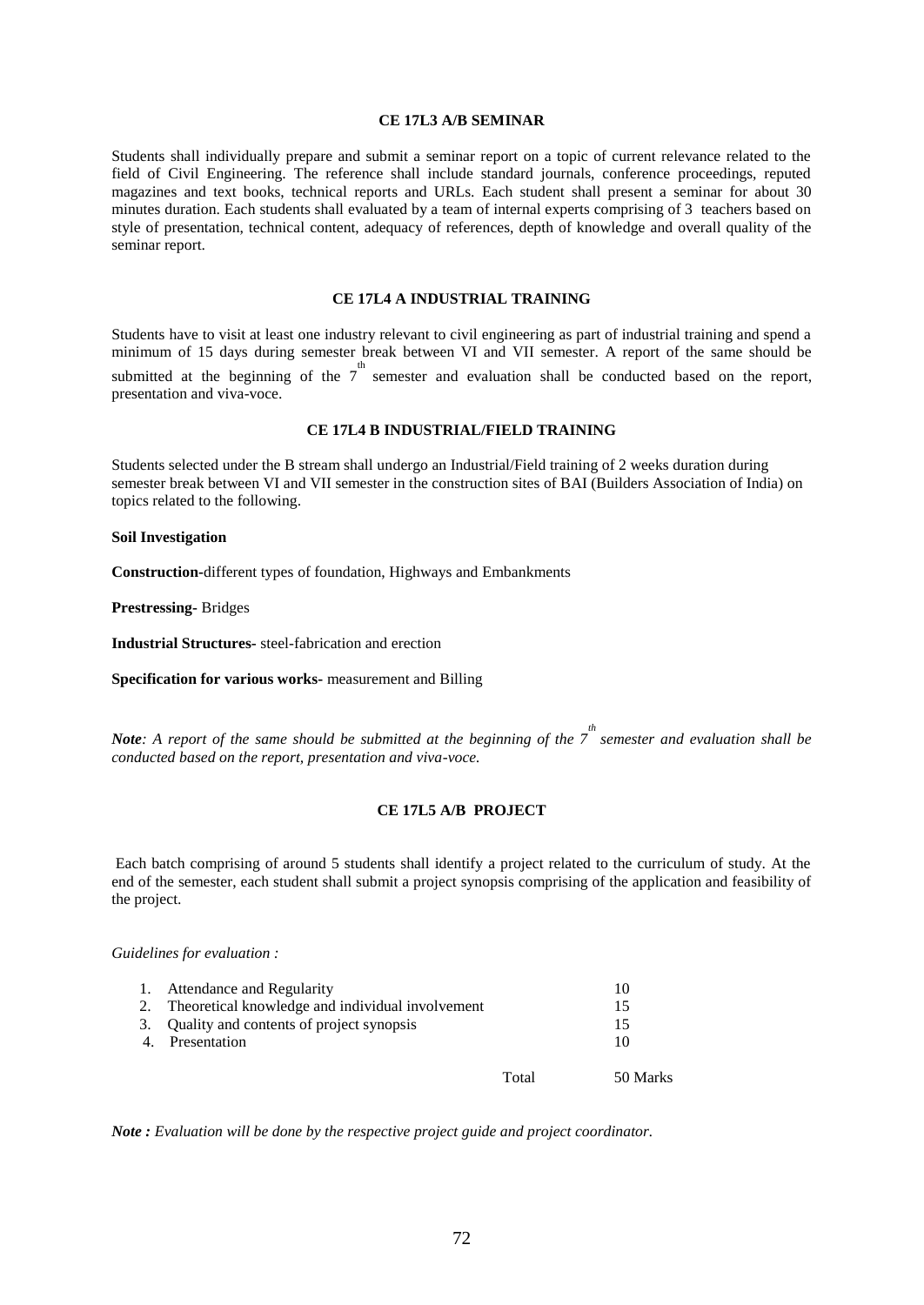# **CE 1801 A/B ARCHITECTURE & TOWN PLANNING**

## **MODULE I**

**Principles of Architectural Design:** Definition of Architecture – factors influencing architectural development, Qualities of Architecture, Creative and Design Principles in architecture Characteristic features of a style – historical examples from Neolithic, Egyptian, Roman and Gothic architecture.

# **MODULE II**

**Functional Planning of Buildings:** Occupancy classification of buildings – general requirements of site and building- building codes and rules

Functional planning of residential buildings

**Basic concepts of Sustainable architecture**- Green buildings – Various rating systems for the assessment of sustainability

#### **MODULE III**

**Town Planning Theory:** Evolution of towns – problems of urban growth-beginning of town planning acts – ideal towns –garden city movement – concept of new towns -comprehensive planning of towns. Re- planning of existing towns

**Survey** –Necessity- Collection of data- types-uses-Methods-drawings-reports

**Zoning**-Objects- principles-importance-advantage-transition zone-economy of zoning-zoning powers

### **MODULE IV**

**Housing-** classification of residential buildings- Agencies for housing- Housing finance agencies- problems of housing in India

**Slums –** causes- Characteristics- Effects-slum clearance schemes –Re-housing

**Master Plan** – Objects- –Necessity- Collection of data- drawings- features- Planning standards- Report **Neighborhood planning-** Principles- importance- features, Public utility services, Green belt

#### **References:**

- 1) Barister Fletcher A History of world Architecture
- 2) Ernest Pickering Architecture Design
- 3) G.K. Hiraskar Great Ages of World Architecture
- 4) Rangwala Town Planning –Charotar Publishing House
- 5) Satish Chandra Agarwala Architecture & Town Planning –Dhanpat Rai & Co (P) Ltd

#### *Type of Questions for University Exam.*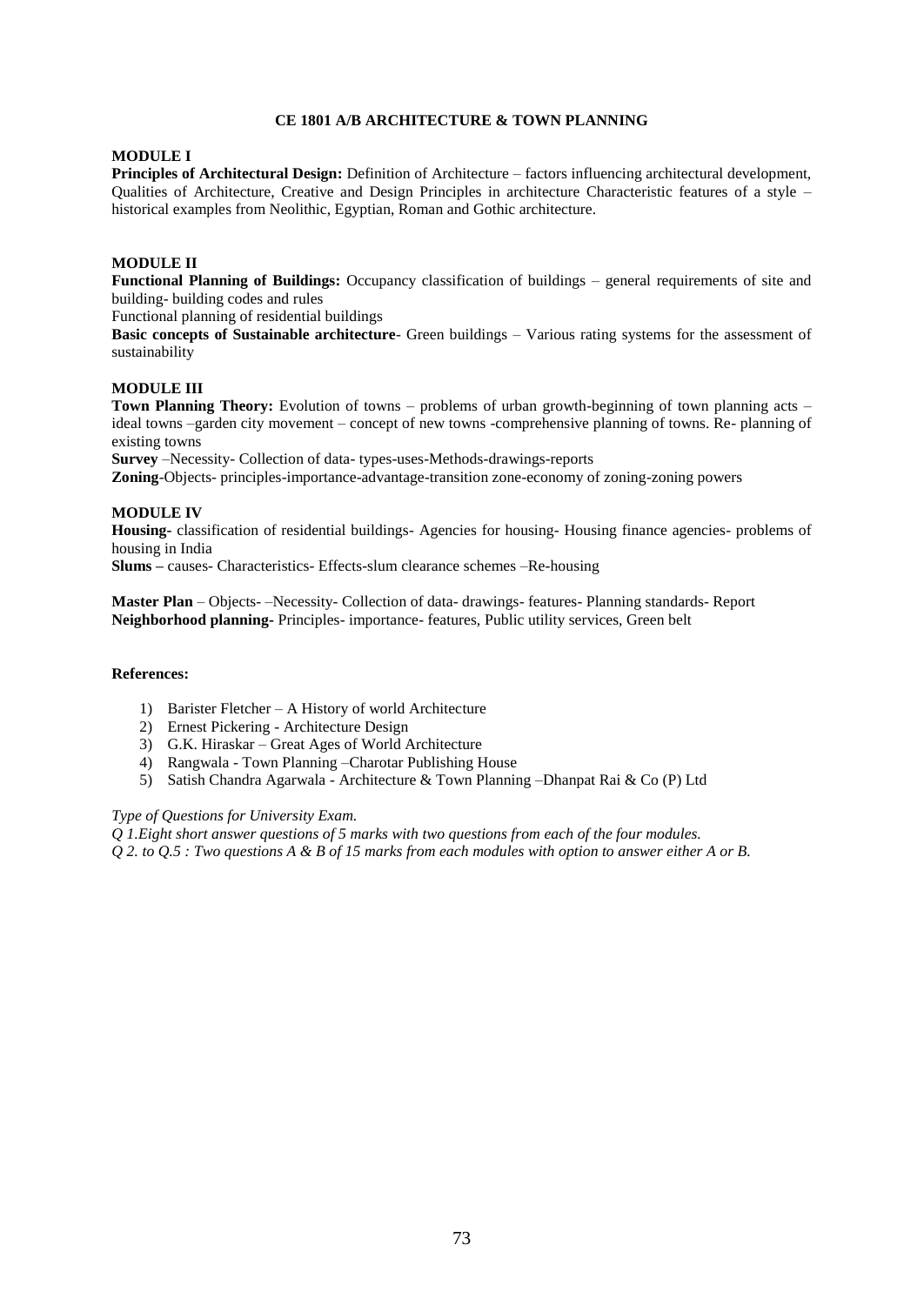## **CE 1802 A/B EARTHQUAKE ENGINEERING**

### **MODULE I**

**Earthquake Ground Motion**: Causes of earthquake- Seismic waves-Intensity & Magnitude of earthquake-Energy released in an earthquake-earthquake frequency- seismic zones in India-**strong motion**-source effectpath effect-site effect-use of strong motion data; strong motion characteristics-**Response spectrum**-types of response spectra-design spectrum.

# **MODULE II**

**Seismic Resistant Building Architecture**: Seismic effects on structures-Inertia forces-deformations-horizontal & vertical shaking-Importance of architectural features-effects of irregularity-Lateral load resisting systems-**Building Characteristics**-Mode shapes & fundamental period, Building frequency & ground period, Damping, Ductility, Seismic weight, Hyperstaticity, Non structural elements, foundation soil/Liquefaction, foundations-Quality of construction & materials.

### **MODULE III**

**Structural Dynamics**: Free vibrations & forced vibrations-SDOF & MDOF systems- Free vibration of undamped SDOF system- free vibration of viscously damped SDOF system-Forced vibration of SDOF systemsharmonic excitation-base motion-principles of vibration isolation-determination of damping coefficient.

### **MODULE IV**

**Lateral Loads**: IS 1893 based determination of design lateral forces in multi-storey RC buildings. **Soil structure interaction effects**: direct approach-sub structure approach(description only) **Ductility requirements of RC buildings**: displacement ductility-rotational ductility-considerations based on IS13920 in flexural members, columns , joints of frames(description only)

### **References:**

- 1) Agarwal P& Shrikhande M-Earthquake Resistant Design of Structures, Prentice Hall of India Pvt Ltd, New Delhi.
- 2) Duggal Earthquake Resistant Design of Structures, Oxford University Press.
- 3) Park R and T Paulay Reinforced Concrete Structures, John Wiley.
- 4) Anil K Chopra- Dynamica of Structures, Pearson Education Pvt Ltd.
- 5) Mario Paz-Structural Dynamics, Theory & Computation, CBS Publishers & Distributors, New Delhi.

# *Type of Questions for University Exam.*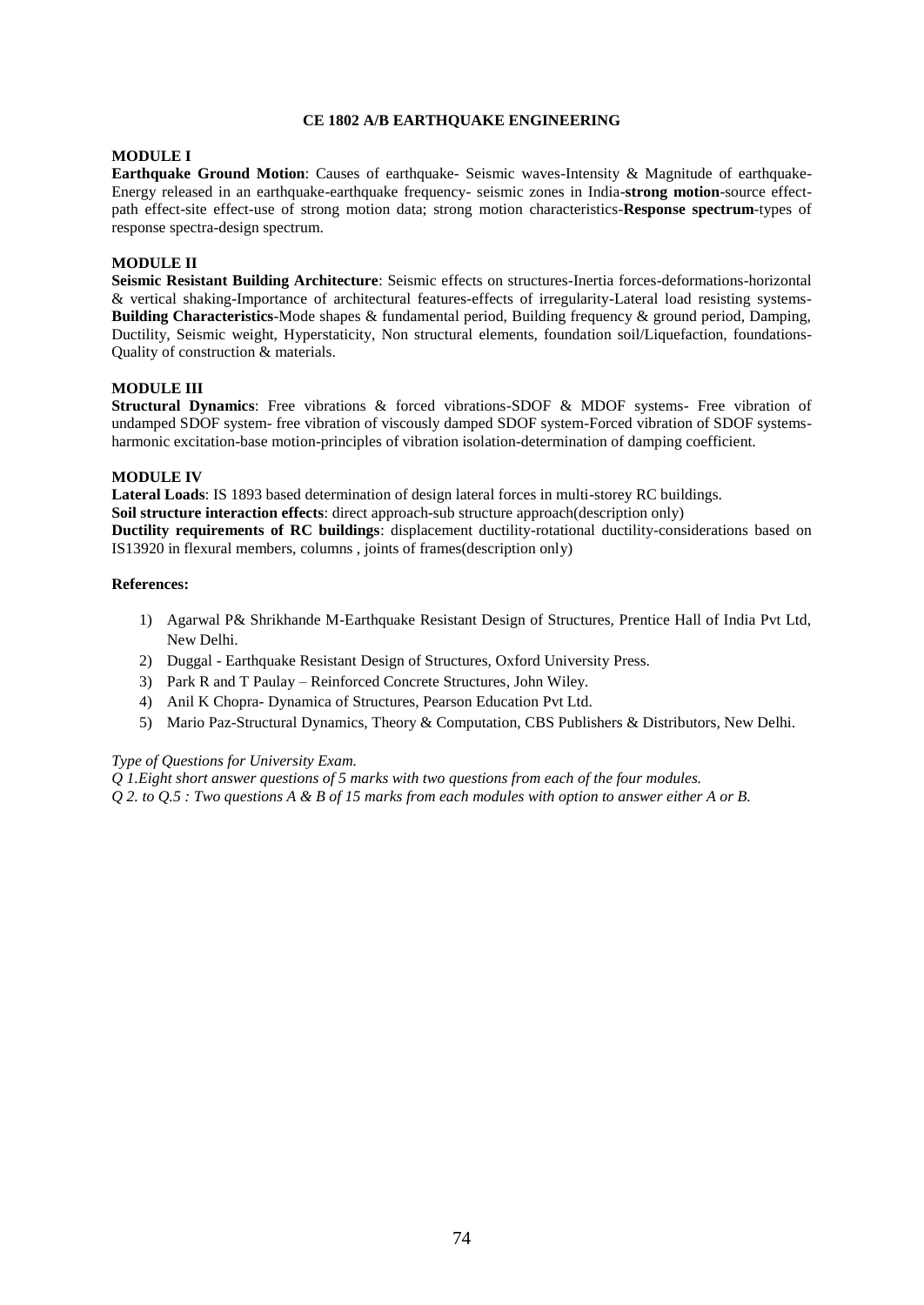# **CE 1803 A/B CONSTRUCTION SAFETY & FIRE ENGINEERING**

# **MODULE I**

**Introduction to Construction Industry and Safety**: Basic concepts – accident – injury –lost time accidents, reportable accident, frequency rate, severity rate, incidence rate.

Technological, Organisation and Behavioral Aspects of safety in construction. Human factors that are Impediments to safety in construction. Roles of different groups in ensuring safety, health, welfare and social security. Steps to be taken in construction sites in case of accidents. Introduction to ergonomics and its relevance to construction.

# **MODULE II**

Safety in various construction operations such as soil excavation, rock blasting, dewatering, piling, demolition, working at heights-ladders and scaffolds, working in confined spaces. Safety in electrical works at construction site.

Safety in storage, stacking and handling of construction materials-cement, lime, aggregates, bricks and blocks, steel, glass, paint and varnish, flammable and hazardous materials used at sites.

Safety in the operation of construction equipments- excavators, trucks, tower cranes, mobile cranes, lifting tackles, chain and pulley. Personal protective equipment's for construction.

# **MODULE III**

Classification of fire. Effect of high temperature on the properties of concrete, steel, masonry, wood. Fire damage to concrete, steel, masonry and timber. Repair techniques to the fire damaged reinforced concrete columns, beams, slabs and to the steel structural members.

# **MODULE IV**

Design principles of fire resistant walls.

Classification of buildings based on occupancy, types of construction as per National Building code of India; Fire zones; General Requirements of fire protection for all individual occupancies.

Life safety aspects of building fires – Exit Requirements as per NBC of India. Requirements other than general requirements for buildings of different occupancy classification.

# **References:**

1. K N Vaid :Construction Safety Management

- 2. Smith & Harmathy : Design of Buildings for Fire Safety
- 3. National Building Code of India, Part –IV and VII
- 4. Linger L. :Modern Methods of Material Hand ling.

5. E.W. Merchant :A Complete Guide to Fire & Buildings

6.V K Jain : Fire Safety in Buildings , New Age International (p) Ltd , New Delhi

*Type of Questions for University Exam.*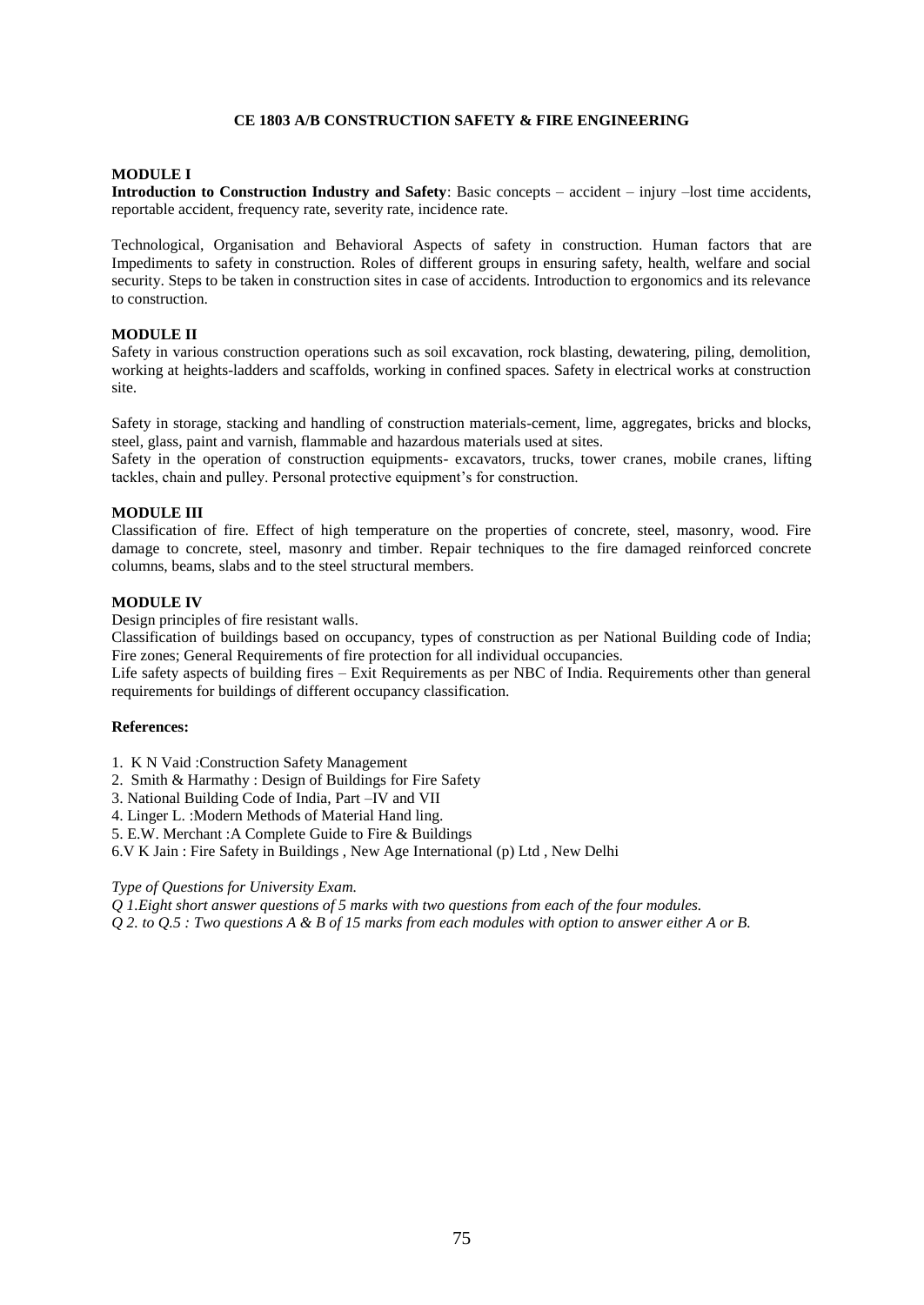# **CE 1804 A/B E1 RETROFITTING AND REHABILITATION OF STRUCTURES**

#### **MODULE I**

Concept of Repairing – retrofitting – strengthening – rehabilitation – restoration – remoulding

**Repair materials/ methods** : – Repair methodology, issues related to material Technology - Desired properties of repair materials – materials for repair – new repair systems / products.

Distresses in concrete structures – Deterioration of structures – causes and prevention – crack repair techniques – Repair techniques/ materials for structures – repair of structural components

## **MODULE II**

**Retrofitting of Masonry buildings**: Failure mode of masonry buildings – out-of-plane failure – in-plane failure – diaphragm failure – failure of connection – methods of retrofitting – cement or epoxy injection– using wire mesh and cement mortar – re construction of bulged portion of masonry wall – grouting with cement – pointing with mortar – shotcreting – using FRP fabric – using RC and steel frames – adding reinforcements to masonry – stitching of wall corners – use of tie rods – Prestressing of masonry – external binding or jacketing – Splint and bandage technique – Inserting new walls – exterior supplemental elements – strengthening of parapets

### **MODULE III**

**Retrofitting of RC structure:** Global retrofitting methods – adding new shear walls – adding steel bracing – adding infill walls – non-conventional methods – seismic base isolation – Supplemental damping devices; Member or local retrofit methods – jacketing/confinements –jacketing of columns using steel sections – reinforced concrete jacketing – FRP jacketing – beam jacketing – beam column joint jacketing – slab column connection – foundation – cost comparison of different methods

### **MODULE IV**

**Repair of Concrete Floors**: Surface preparation – thin bonded toppings – reinstating joint sealants – Crack repair – crack cleaning and resin injection – crack cutting and mortar filling – application of cement/sand screed – use of toppings

**Retrofitting of Steel Structure**: Rain water protection – drainage in structural members – preparation of surface by sand blasting – protective coatings – Cathodic protection – Sacrificial metal – adding additional plates strengthening the joints – concrete jacketing

#### **References:**

- 1) Agarwal P & Shrikhande M Earthquake Resistant Design of Structures Prentice Hall of India Pvt Ltd, New Delhi.
- 2) Balachandran and Margrab Vibrations Thomason Books Cole
- 3) A.R.Santhakumar Concrete Technology , Oxford University Press New Delhi

#### *Type of Questions for University Exam.*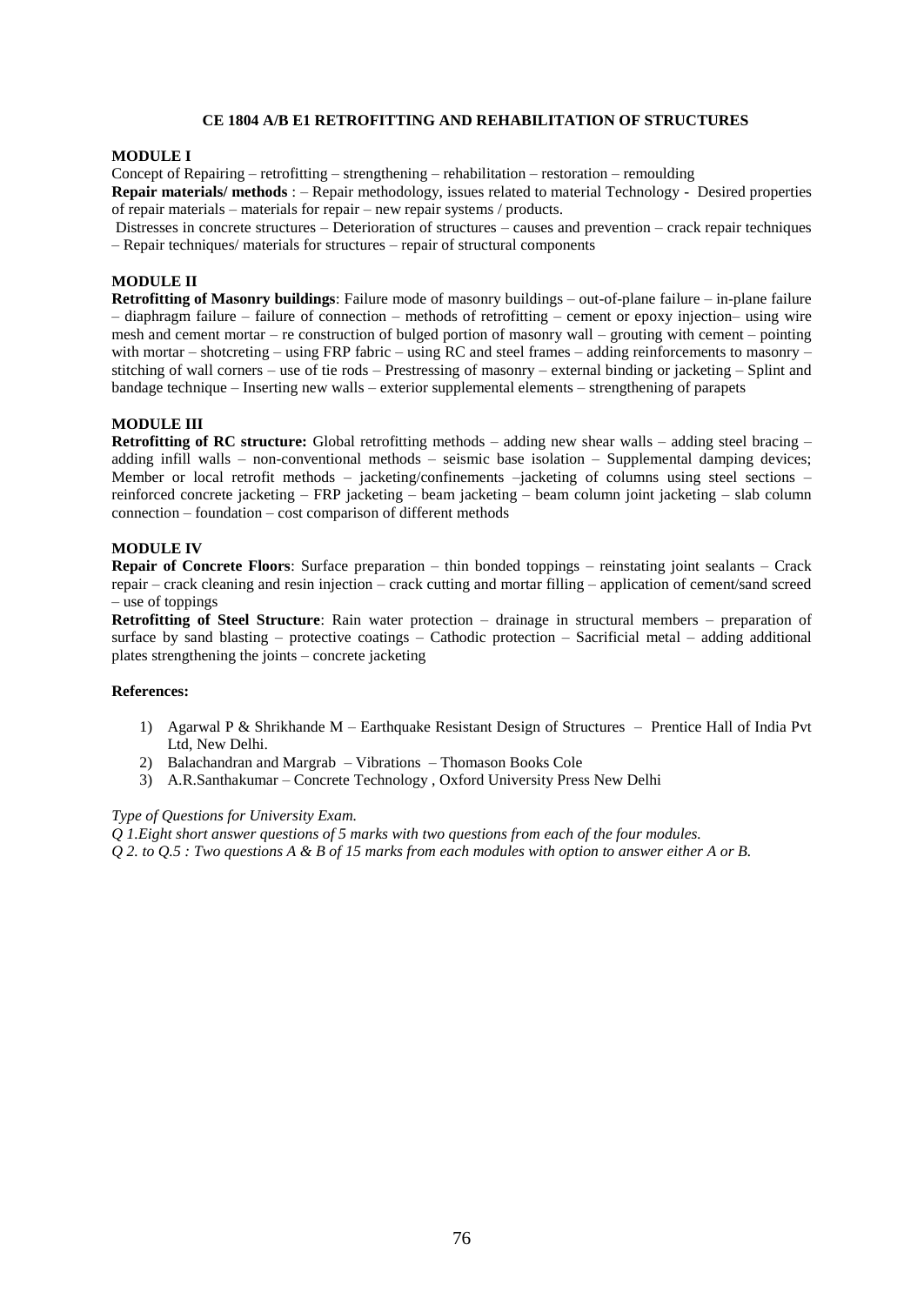## **CE 1804 A/B E2 ADVANCED CONSTRUCTION TECHNIQUES & FIELD QUALITY CONTROL**

### **MODULE I**

Advanced Construction Techniques: Light construction Techniques – Foundation, Framing Accoustical ceiling, Doors & Windows , Stairs, Thermal, insulation, Plumbing, Prestressing Techniques, Transportation of concrete by conveyers, pumping, cranes etc. Improved Building Technologies – Walls, Roofs, Prefabrication.

### **MODULE II**

Heavy construction - Rock drilling, Conveying equipments, Pneumatic equipments, Rock blasting, Tunneling, Concrete forming, Asphalting, Soil Reinforcement & application of geosynthetics, Application of Ferro cement. Use of new Construction chemicals - Ready mix concrete and grouting materials .

### **MODULE III**

Inspection of works and checklists –Excavation, Backfilling, Site Development, Blasting, Demolition, Piling, Caissons and well foundation and other underwater works, Under ground works, Stone Masonry, Brick masonry, Preparation of mortar, Concrete, Centering & Shuttering, Reinforcement, Concreting, Plastering, Painting Scaffolding, Plumbing & sanitary works, Flooring, Roofing, Structural steel works, Field QA/QC plan, Records.

## **MODULE IV**

Quality control in Road works: Introduction to IRC and MOST standards – General system Requirements, Field Laboratory, Material specifications, Introduction to ISO 9000/IS 14000 Series – Relevance to Construction, Overview, Interpretation of important clauses, Elements / System Requirements of ISO 9001 – Quality Policy, Quality System, Contract Review Process, Design control. Control of documents, Puchasing Standards, Product Identification and Traceability, Process Control Standards to prevent nonconformities, Inspection and Testing Standards, Standards for personnel training. Building the ISO System – Quality Manual, Procedure Manual, Quality Documentation. Implementation – Quality System Management, Auditing, follow up audits.

#### **References:**

- 1. John E.Ball Light Construction Techniques
- 2. S.P Brahma Foundation Engineering
- 3. A.G. Madhava Rao -Appropriate Technologies for Low-cost housing
- D.s. Ramachandra Murthy
- 4. V.N. Vazirani, S.P Chadola –Heavy Construction
- 5. James E. Russel Construction Equipment
- 6. Robert L. Pecrifoy, W.B. Ledbeffer,- Construction Planning, Equipment and methods
- Clifford J Schexnayder
- 7. R. Chudley -Construction Technology
- 8. A.C. Panchadhari -Construction Inspection
- 9. O.Brein Construction Inspection Hand Book
- 10. James E. Russel Construction Equipments
- 11. MOST Standards Hand Book 12. RDSO Standards 13. CPWD Standards

*Type of Questions for University Exam.*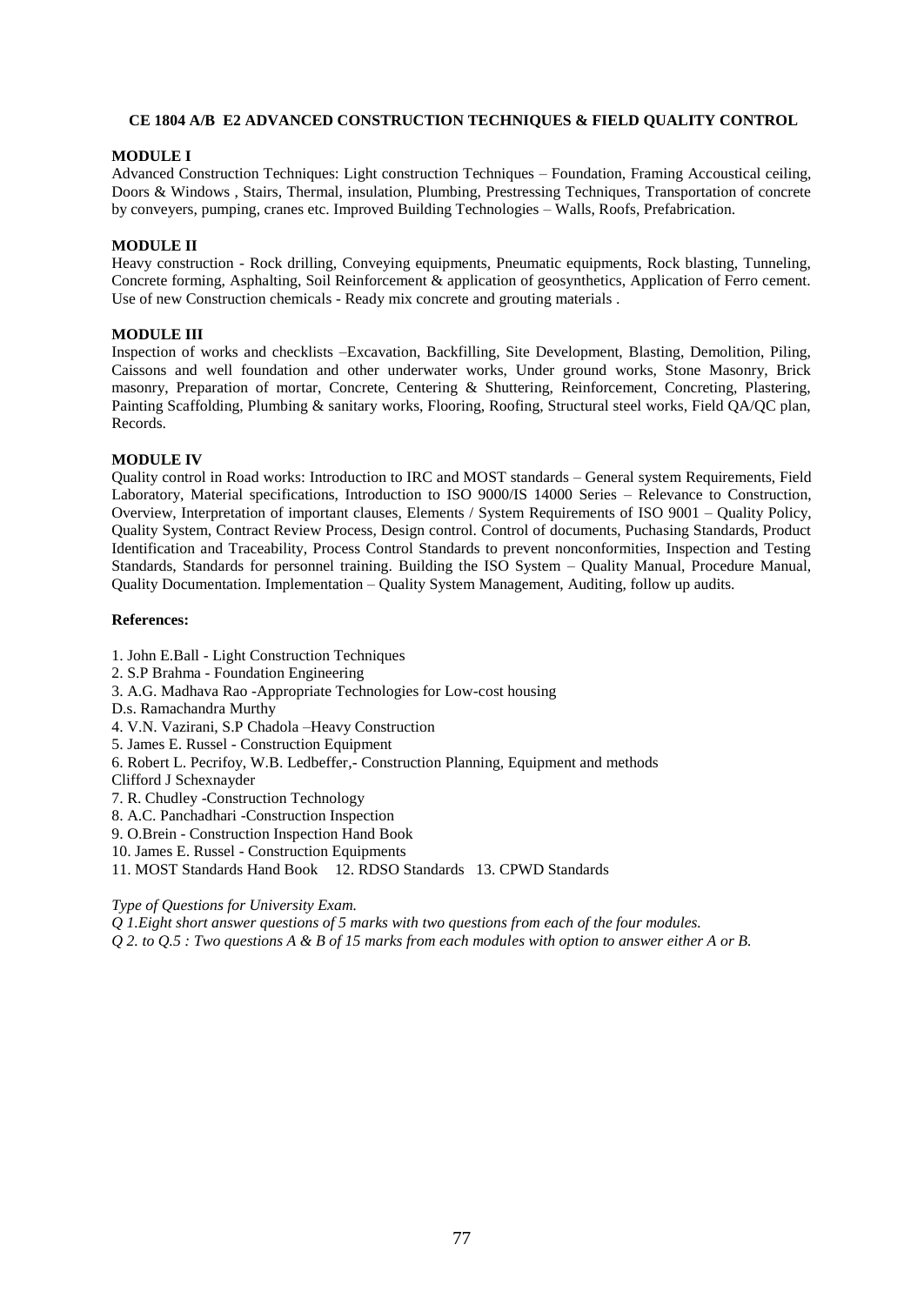# **CE 1804 A/B E3 INDUSTRIAL WASTE ENGINEERING & MANAGEMENT**

### **MODULE I**

Effect of industrial waste on stream, land and air, Stream quality criteria for public water supply and effluent standards, characterisation studies, Variation in wastewater flowrates and constituents, Objective of wastewater treatment, Plant analysis and design, General layout of an effluent treatment plant, Volume reduction, Strength reduction,Neutralisation, Equalisation and Proportioning.

### **MODULE II**

Disposal of treated waste into rivers, lake, reservoirs and estuaries, De-oxygenation and Re-oxygenationin river and Streams, Development of Oxygen sag model, Application of Streeter Phelp's equation, Estimation of assimilation capacity of stream. Design of river out fall, Ocean disposal, Water reclamation and reuse.

## **MODULE III**

Physico–chemical treatment methods, Application of sedimentation. coagulation, flocculation, adsorption, chemical precipitation, ion exchange, reverse osmosis and electrodialysis process, Biological treatment methods, Principle, Attached and suspended culture systems, modification of activated sludge process, rotating biological contactors, biotower, stabilisation pond, oxidation ditch, aerated lagoon, sequencing batch reactors Conventional and high rate anaerobic treatment concept of anaerobic contact process, anaerobic rotating biological contractors, Anaerobic Expanded/Fluidised bed reactors, Upflow anaerobic sludge blanket reactors and modifications.

#### **MODULE IV**

Manufacturing process, Characterization and treatment of Industrial wastes - paper and pulp mill waste, breweries and distilleries waste, tannery waste, textile mill waste, pharmaceutical plant wastes, Fertiliser plant waste, sugar mill waste, Flow diagram for treatment

Removal and control of particulate matter and gaseous pollutants, Waste management techniques. Control of Volatile organic compounds by absorption, adsorption, combustion and biofitration. Environmental management through ISO 14000, Environmental Auditing procedures, Auditing for waste minimisation, Ecolabelling and Life Cycle Assessment.

#### **References:**

- 1) Metcalf and Eddy Wastewater Engineering, Treatment, Disposal and Reuse Tata McGraw Hill Publications
- 2) Nemerow, H N Liquid Waste from Industry Theory, Practice and Treatment McGraw Hill Publications.
- 3) Rao M.N and Datta A.K Waste Water Treatment Oxford IBH Publication
- 4) Wark and Warner Air Pollution Harper and Row Publication.
- 5) Eckenfelder W.W Industrial Water Pollution Control McGraw Hill Publication.
- 6) Vesilind, Worrell and Reinhart Solid Waste Engineering, Tomson Brook Cole
- 7) Arcevala and Asolekar Waster water Treatment for pollution control and Reuse Tata McGraw Hill Publications.

### *Type of Questions for University Exam.*

*Q 1.Eight short answer questions of 5 marks with two questions from each of the four modules.*

*Q 2. to Q.5 : Two questions A & B of 15 marks from each modules with option to answer either A or B.*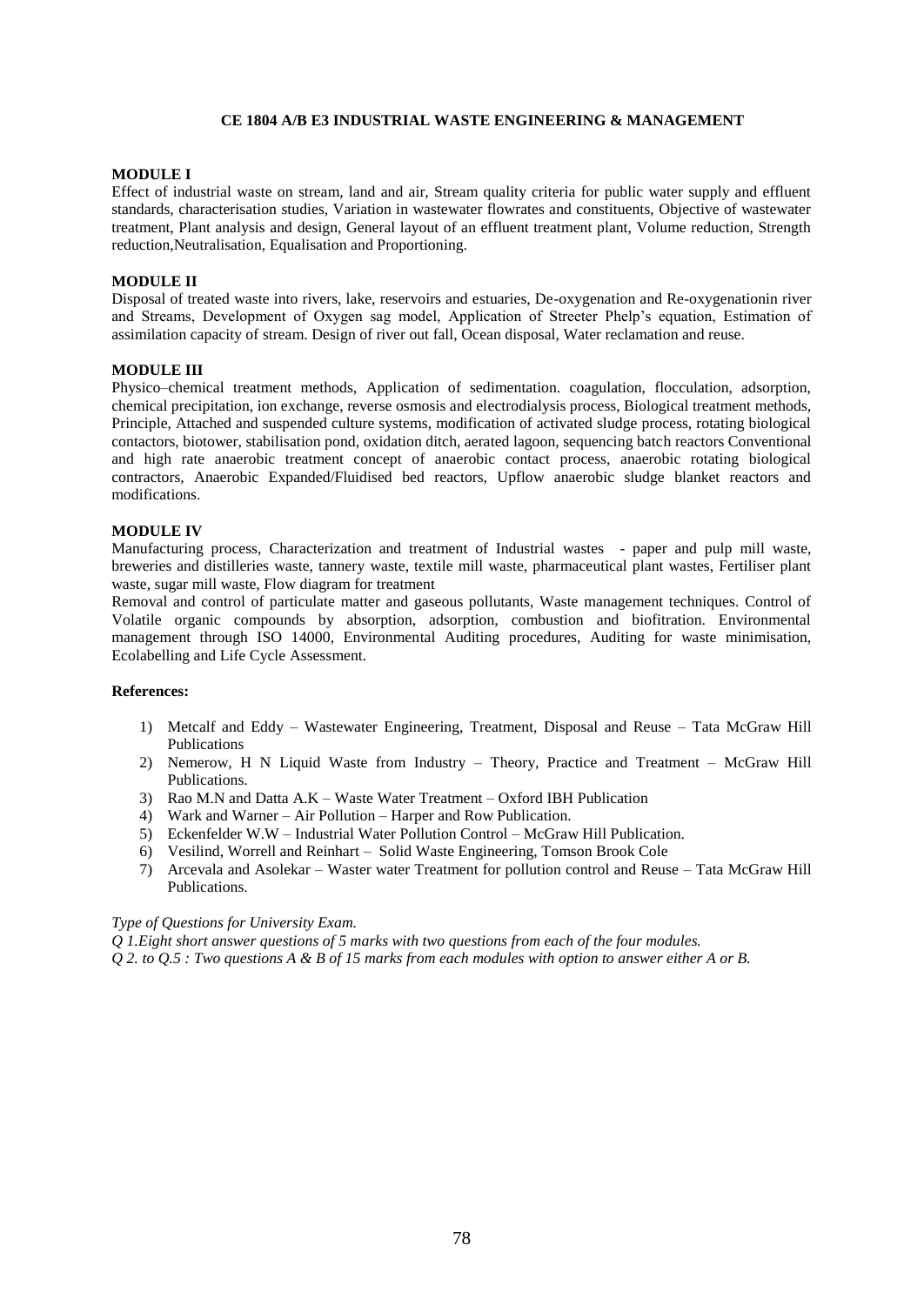#### **CE 1804 A E4 REMOTE SENSING & GIS**

### **MODULE I**

Remote sensing: Definition-Components of Remote sensing - Energy, Sensor, Interacting Body - Active and passive Remote Sensing – Platforms - Aerial and Space Platforms-Balloons, Helicopters, Aircraft and Satellites - Synoptivity and Repetivity – Electro Magnetic Radiation (EMR) - EMR spectrum-visible, Infra Red (IR), near IR, Middle IR, Thermal IR and Microwave - Black Body Radiation – Planck's law - Stefan-Boltzman law.

EMR Interaction with Atmosphere and Earth Materials : Raleigh, Mie, Non–selective and Raman Scattering - EMR Interaction with Water vapour and ozone – Atmospheric Windows – Significance of Atmospheric windows - EMR interaction with Earth Surface Materials. Radiance, Irradiance, Incident, Reflected, Absorbed and transmitted energy - Reflectance – Specular and diffuse reflection surfaces - Spectral Signature – Spectral Signature curves EMR interaction with water, soil and earth surface.

# **MODULE II**

Optical and Microwave Remote Sensing : Satellites – Classification based on orbits - Sun Synchronous and Geo Synchronous - based on purpose - Earth Resources Satellites, communication satellites, weather satellites, spy satellites – Satellite sensors - Resolution-Spectral, Spatial Radiometric and Temporal Resolution, description of Multispectral Scanning, Along and Across Track Scanners - Description of sensors in Landsat , SPOT, IRS series- Current Satellites – Radar-Speckle-Back Scattering – Side Looking Airborne Radar - Synthetic Aperture Radar – Radiometer - Geometrical characteristics.

### **MODULE III**

**Geographic Information system (GIS)** : GIS – Components of GIS – Hardware, Software and Organizational Context - Data-Spatial and Non – Spatial, Maps - Types of Maps, Projection - Types of Projection - Data Input – Digitizer, Scanner – Editing – Raster and Vector data structure, Analysis using Raster and Vector dataretrieval, Reclassification, Overlaying , Buffering – Data Output – Printers and Plotters.

# **MODULE IV**

Visual Interpretation of Satellite Images – Elements of Interpretation - Interpretation Keys Characteristics of Digital Satellite Images, Image enhancement, Filtering , Classification – Integration of GIS and Remote Sensing – Application of Remote Sensing and GIS, Urban Applications – Water resources – Urban Analysis - Watershed Management - Resources Information systems.

## **References:**

- 1) Lillesand T M, Kiefer R W & Chipman J W : Remote Sensing and Image Interpretation, JohnWiley & Sons.
- 2) Sabinne : Remote Sensing Principles and Interpretation, W.H.Freeman & Co.
- 3) Burrough & McDonnel : Principles of GIS, Oxford University Press
- 4) Heywood J, Cornelius S & Carver S An Introduction to GIS, Pearson Education

#### *Type of Questions for University Exam.*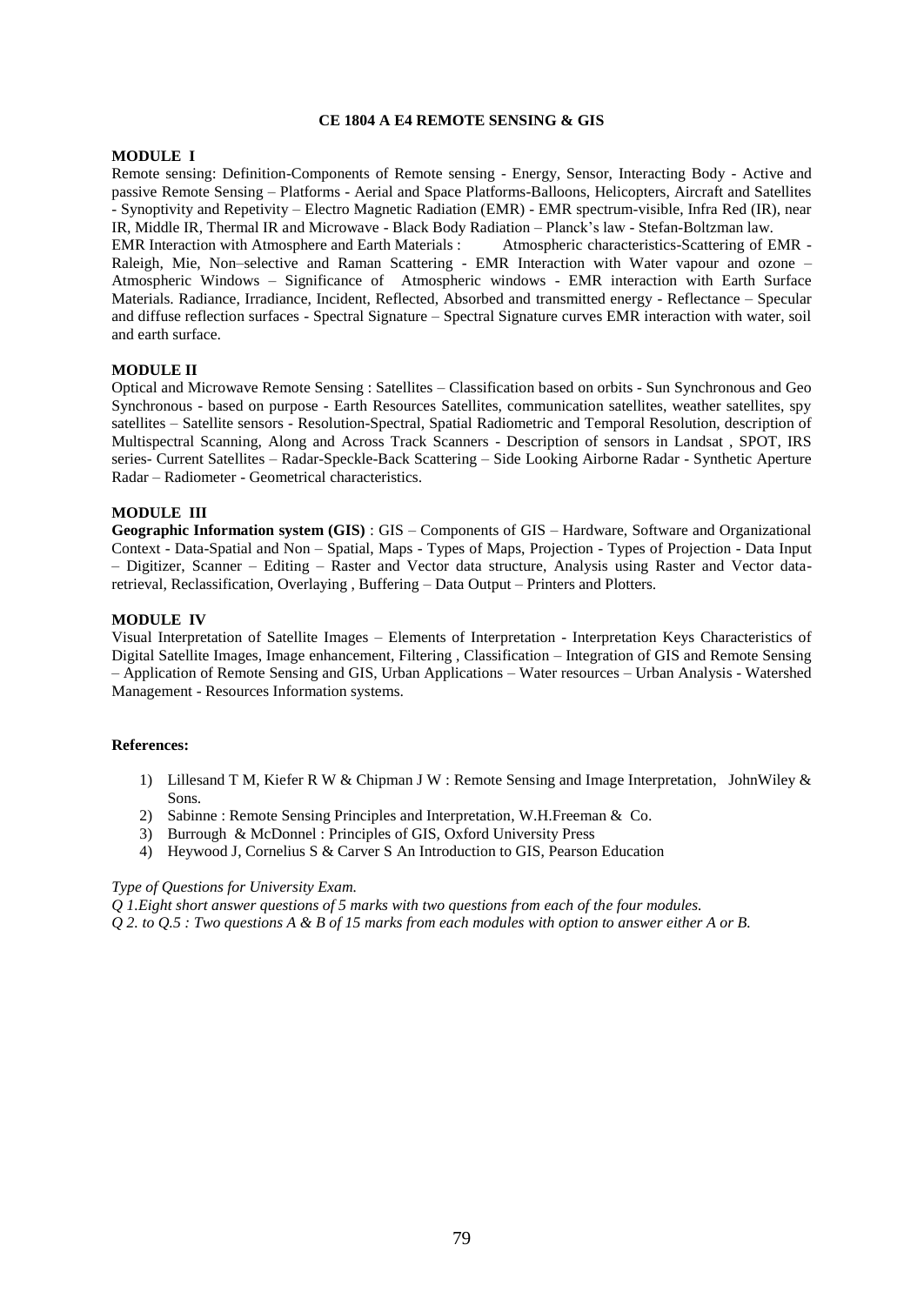# **CE 18L1 A/B CONSTRUCTION AND STRUCTURAL ENGINEERING LABORATORY**

- 1) Mix Design
- 2) Testing of under reinforced and over reinforced flexural reinforced concrete beams
- 3) Testing of masonry wallettes
- 4) Testing of riveted and welded steel joints
- 5) Dynamics of scaled building frame model subjected to harmonic base motion
- 6) Dynamics of single storied building frame model having plannar asymmetry subjected to harmonic base motion

*Note : 50 % marks is earmarked for continuous evaluation, and 50% marks for end semester examination to be assessed by two examiners. A candidate has to obtain a minimum of 50% marks for the continuous assessment and end semester examination put together, with a minimum of 50% marks in the end semester examination, for a pass.*